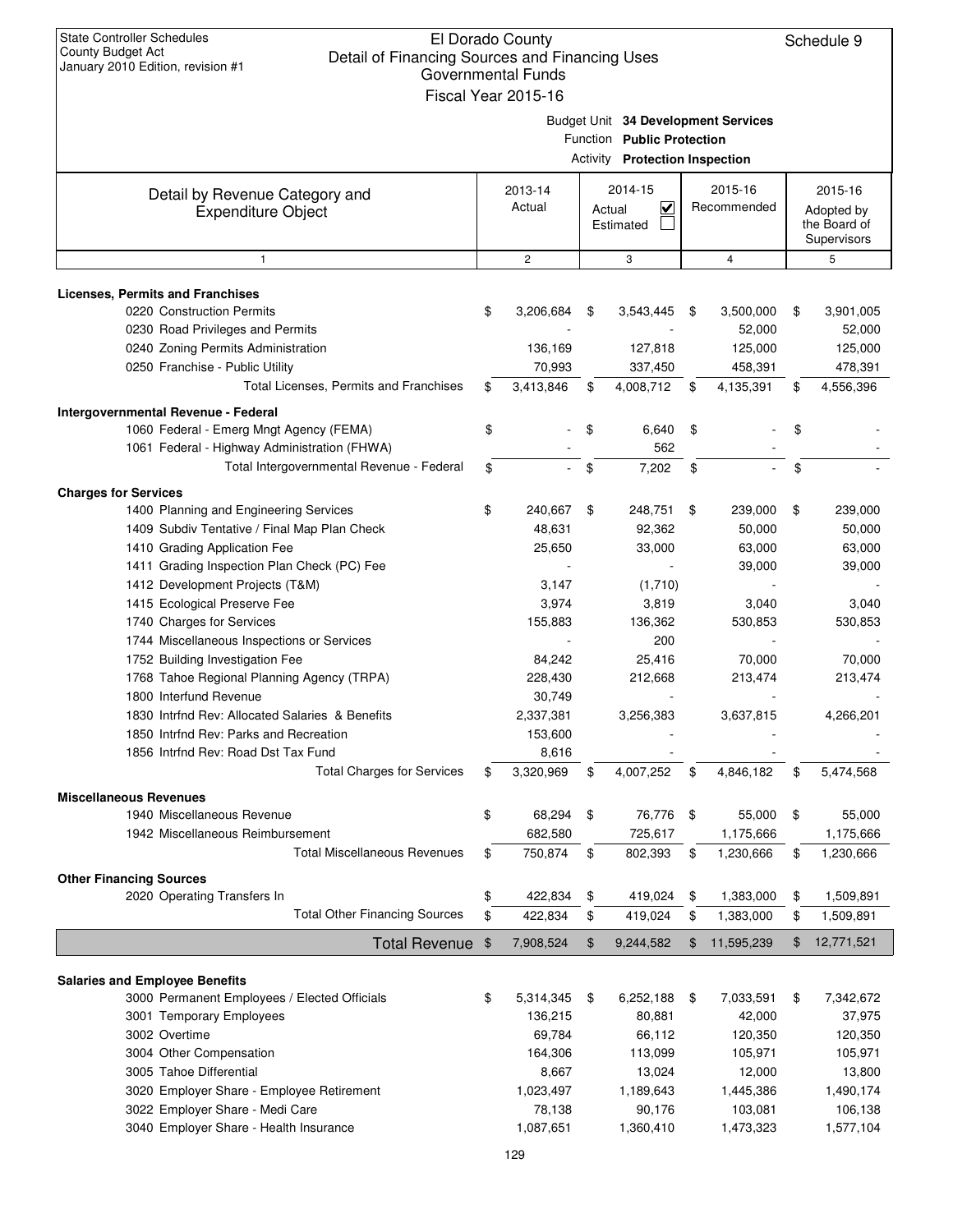| January 2010 Edition, revision #1               | Governmental Funds  |                                                                   |                  |                            |     |
|-------------------------------------------------|---------------------|-------------------------------------------------------------------|------------------|----------------------------|-----|
|                                                 | Fiscal Year 2015-16 |                                                                   |                  |                            |     |
|                                                 |                     | Budget Unit 34 Development Services<br>Function Public Protection |                  |                            |     |
|                                                 |                     | Activity Protection Inspection                                    |                  |                            |     |
|                                                 |                     | 2014-15                                                           | 2015-16          |                            |     |
| Detail by Revenue Category and                  | 2013-14<br>Actual   | $\overline{\mathbf{v}}$                                           | Recommended      | 2015-16                    |     |
| <b>Expenditure Object</b>                       |                     | Actual<br>Estimated                                               |                  | Adopted by<br>the Board of |     |
|                                                 |                     |                                                                   |                  | Supervisors                |     |
| 1                                               | $\overline{c}$      | 3                                                                 | 4                | 5                          |     |
| 3041 Employer Share - Unemployment Insurance    | 6,183               |                                                                   |                  |                            |     |
| 3042 Employer Share - Long Term Disab Insurance | 9,164               | 10,170                                                            | 17,997           | 18,520                     |     |
| 3043 Employer Share - Deferred Compensation     | 19,738              | 20,256                                                            | 29,429           | 29,429                     |     |
| 3046 Retiree Health - Defined Contributions     | 80,362              | 90,481                                                            | 97,546           | 97,546                     |     |
| 3060 Employer Share - Workers' Compensation     | 23,206              | 73,733                                                            | 72,757           | 72,757                     |     |
| 3080 Flexible Benefits                          | 26,187              | 22,143                                                            | 32,236           | 32,236                     |     |
| <b>Total Salaries and Employee Benefits</b>     | \$<br>8,047,444     | \$<br>9,382,315                                                   | \$<br>10,585,667 | 11,044,672<br>\$           |     |
| <b>Services and Supplies</b>                    |                     |                                                                   |                  |                            |     |
| 4020 Clothing and Personal Supplies             | \$<br>33            | \$<br>70                                                          | \$               | \$                         |     |
| 4040 Telephone Company Vendor Payments          | 2,154               | 2,832                                                             | 15,070           | 15,070                     |     |
| 4041 Cnty Pass thru Telephone Chrges to Depts   | 2,334               | 4,256                                                             | 1,900            | 1,900                      |     |
| 4080 Household Expense                          |                     | 1,943                                                             |                  |                            |     |
| 4086 Household Expense - Janitorial/Custodial   |                     | 1,528                                                             | 1,669            | 1,669                      |     |
| 4100 Insurance - Premium                        | 75,959              | 103,918                                                           | 107,675          | 107,675                    |     |
| 4140 Maintenance - Equipment                    |                     | 122                                                               | 250              |                            | 250 |
| 4141 Maintenance - Office Equipment             | 308                 | 876                                                               | 100              |                            | 100 |
| 4144 Maintenance - Computer System Supplies     | 11,961              | 12,207                                                            | 21,117           | 21,117                     |     |
| 4145 Maintenance - Equipment Parts              |                     | 476                                                               | 100              |                            | 100 |
| 4160 Maintenance Vehicles - Service Contract    |                     | 53                                                                |                  |                            |     |
| 4197 Maintenance - Building Supplies            | 2                   | 8                                                                 |                  |                            |     |
| 4200 Medical, Dental and Laboratory Supplies    |                     | 127                                                               |                  |                            |     |
| 4220 Memberships                                | 1,048               | 4,818                                                             | 11,688           | 11,688                     |     |
| 4221 Memberships - Legislative Advocacy         | 780                 | 735                                                               | 4,147            | 4,147                      |     |
| 4241 Cash Shortage                              |                     | 1,404                                                             |                  |                            |     |
| 4260 Office Expense                             | 38,722              | 79,284                                                            | 81,039           | 81,039                     |     |
| 4261 Postage                                    | 12,845              | 21,267                                                            | 22,000           | 22,000                     |     |
| 4262 Software                                   | 2,319               | 5,990                                                             | 3,230            | 3,230                      |     |
| 4263 Subscription / Newspaper / Journals        | 523                 | 716                                                               | 738              |                            | 738 |
| 4264 Books / Manuals                            | 12,967              | 4,145                                                             | 16,008           | 16,008                     |     |
| 4266 Printing / Duplicating                     | 10,513              | 4,125                                                             | 8,046            | 8,046                      |     |
| 4300 Professional and Specialized Services      | 1,182,563           | 1,478,451                                                         | 3,382,874        | 3,436,874                  |     |
| 4313 Legal Services                             | 36,087              | 61,362                                                            | 35,000           | 35,000                     |     |
| 4324 Medical, Dental and Lab Services           | 2,044               | 1,161                                                             | 2,000            | 2,000                      |     |
| 4337 Other Governmental Agencies                |                     |                                                                   | 5,000            | 5,000                      |     |
| 4400 Publication and Legal Notices              | 7,698               | 6,967                                                             | 13,404           | 13,404                     |     |
| 4420 Rents and Leases - Equipment               | 40,521              | 112,567                                                           | 115,860          | 115,860                    |     |
| 4440 Rent & Lease - Building/Improvements       | 130                 | 12,492                                                            | 49,596           | 50,837                     |     |
| 4460 Small Tools and Instruments                | 883                 | 1,246                                                             | 6,300            | 6,300                      |     |
| 4461 Minor Equipment                            | 2,747               | 19,967                                                            | 7,150            | 10,750                     |     |
| 4462 Minor Computer Equipment                   | 21,195              | 121,075                                                           | 32,510           | 129,614                    |     |
| 4463 Minor Telephone and Radio Equipment        | 3                   |                                                                   |                  |                            |     |
| 4500 Special Departmental Expense               | 2,714               | 36,476                                                            | 41,015           | 41,015                     |     |
| 4502 Educational Materials                      |                     | 721                                                               | 175              |                            | 175 |
| 4503 Staff Development                          | 13,905              | 28,384                                                            | 56,580           | 56,580                     |     |
| 4507 Fire and Safety Supplies                   | 52                  |                                                                   |                  |                            |     |
| 4529 Software License                           | 143                 | 17,149                                                            | 7,365            | 7,365                      |     |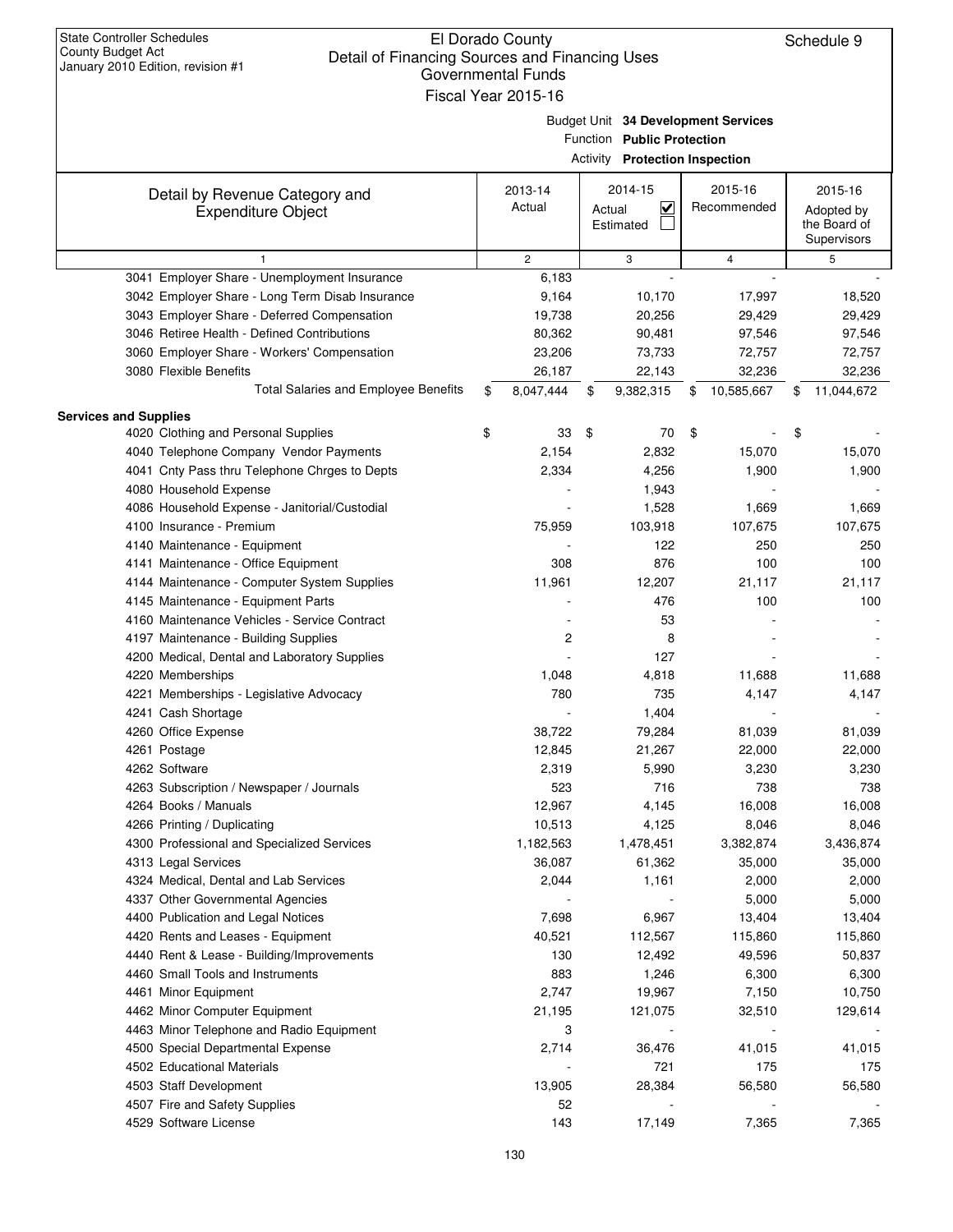| <b>State Controller Schedules</b><br>County Budget Act<br>Detail of Financing Sources and Financing Uses | El Dorado County          |                                                                   |                         | Schedule 9        |
|----------------------------------------------------------------------------------------------------------|---------------------------|-------------------------------------------------------------------|-------------------------|-------------------|
| January 2010 Edition, revision #1                                                                        | <b>Governmental Funds</b> |                                                                   |                         |                   |
|                                                                                                          | Fiscal Year 2015-16       |                                                                   |                         |                   |
|                                                                                                          |                           |                                                                   |                         |                   |
|                                                                                                          |                           | Budget Unit 34 Development Services<br>Function Public Protection |                         |                   |
|                                                                                                          |                           |                                                                   |                         |                   |
|                                                                                                          |                           | <b>Activity Protection Inspection</b>                             |                         |                   |
| Detail by Revenue Category and                                                                           | 2013-14                   | 2014-15                                                           | 2015-16                 | 2015-16           |
| <b>Expenditure Object</b>                                                                                | Actual                    | V<br>Actual                                                       | Recommended             | Adopted by        |
|                                                                                                          |                           | Estimated                                                         |                         | the Board of      |
|                                                                                                          |                           |                                                                   |                         | Supervisors       |
| $\mathbf{1}$<br>4540 Staff Development                                                                   | $\overline{2}$<br>161     | 3                                                                 | $\overline{4}$<br>2,500 | 5<br>2,500        |
| 4600 Transportation and Travel                                                                           | 904                       | 1,659                                                             | 10,192                  | 10,192            |
| 4602 Employee - Private Auto Mileage                                                                     | 2,911                     | 4,289                                                             | 4,250                   | 4,250             |
| 4605 Vehicle - Rent or Lease                                                                             | 56,898                    | 80,381                                                            | 79,771                  | 79,771            |
| 4606 Fuel Purchases                                                                                      | 39,576                    | 31,487                                                            | 51,000                  | 51,000            |
| 4608 Hotel Accommodations                                                                                |                           | 2,480                                                             | 5,735                   | 5,735             |
| 4620 Utilities                                                                                           |                           | 1,148                                                             | 1,270                   | 1,270             |
| <b>Total Services and Supplies</b>                                                                       | \$<br>1,583,603           | \$<br>2,270,362                                                   | \$<br>4,204,324         | \$<br>4,360,269   |
| <b>Other Charges</b>                                                                                     |                           |                                                                   |                         |                   |
| 5240 Contribution To Non-county Governmental                                                             | \$                        | \$<br>5,000                                                       | \$                      |                   |
| 5300 Interfund Expenditures                                                                              |                           | 4,472                                                             |                         |                   |
| 5310 Intrfnd Exp: County Counsel                                                                         | 125                       |                                                                   |                         |                   |
| 5330 Intrfnd Exp: Allocated Salaries & Benefits                                                          | 1,231                     | 75,981                                                            | 179,919                 | 179,919           |
| <b>Total Other Charges</b>                                                                               | \$<br>1,356               | \$<br>85,453                                                      | \$<br>179,919           | \$<br>179,919     |
| <b>Fixed Assets</b>                                                                                      |                           |                                                                   |                         |                   |
| 6040 Fixed Assets - Equipment                                                                            | \$                        | \$                                                                | \$<br>3,600             | \$                |
| 6041 Fixed Assets - Data Proc Sys Devel Equip                                                            | 2,340                     |                                                                   |                         |                   |
| 6042 Fixed Assets - Computer Sys Equipment                                                               | 26,033                    | 9,674                                                             | 97,104                  |                   |
| <b>Total Fixed Assets</b>                                                                                | \$<br>28,373              | \$<br>9,674                                                       | \$<br>100,704           | \$                |
| <b>Intrafund Transfers</b>                                                                               |                           |                                                                   |                         |                   |
| 7200 Intrafund Transfers                                                                                 | \$<br>672,831             | \$<br>972,724                                                     | \$<br>1,076,241         | \$<br>2,034,694   |
| 7210 Intrafnd: Collections                                                                               | 4,084                     | 5,958                                                             | 6,000                   | 6,000             |
| 7223 Intrafnd: Mail Service                                                                              | 3,914                     | 15,478                                                            | 16,743                  | 16,743            |
| 7224 Intrafnd: Stores Support                                                                            | 402                       | 4,452                                                             | 4,823                   | 4,823             |
| 7231 Intrafnd: IS Programming Support                                                                    | 145,859                   | 156,095                                                           | 150,000                 | 150,000           |
| 7232 Intrafnd: Maint Bldg & Improvmnts                                                                   | 133                       | 1,207                                                             |                         |                   |
| <b>Total Intrafund Transfers</b>                                                                         | \$<br>827,223             | \$<br>1,155,914                                                   | \$<br>1,253,807         | \$<br>2,212,260   |
| <b>Intrafund Abatement</b>                                                                               |                           |                                                                   |                         |                   |
| 7350 Intrfnd Abatemnt: Only General Fund                                                                 | \$<br>$(894, 464)$ \$     | $(1,222,907)$ \$                                                  | $(1,418,670)$ \$        | (1,602,271)       |
| <b>Total Intrafund Abatement</b>                                                                         | \$<br>(894, 464)          | \$<br>(1,222,907)                                                 | \$<br>(1,418,670)       | \$<br>(1,602,271) |
| Total Expenditures/Appropriations \$                                                                     | 9,593,534                 | \$<br>11,680,810                                                  | \$<br>14,905,751        | \$<br>16,194,849  |
| Net Cost \$                                                                                              | (1,685,010)               | \$<br>(2,436,228)                                                 | \$<br>(3,310,512)       | \$<br>(3,423,328) |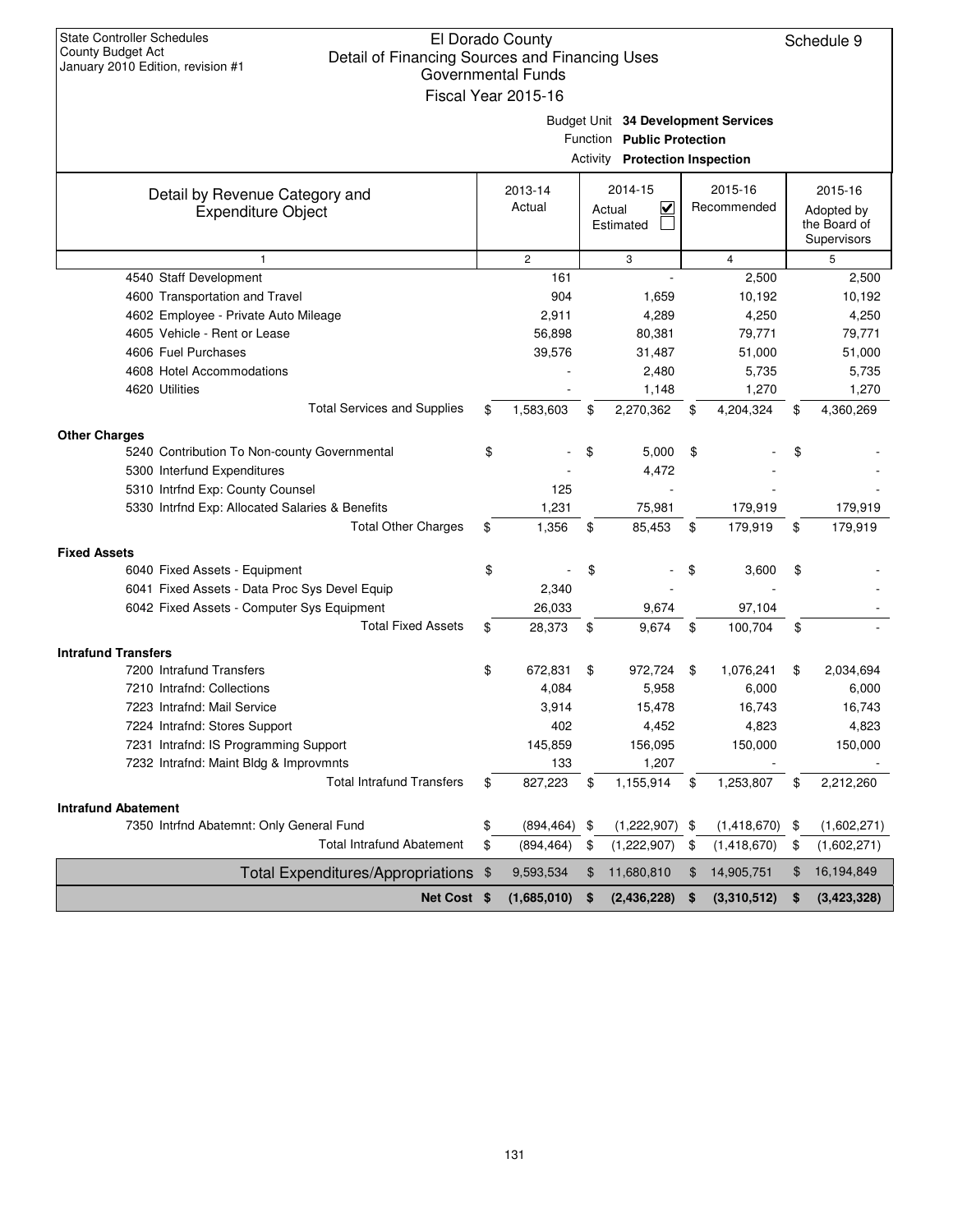| <b>State Controller Schedules</b><br>County Budget Act<br>Detail of Financing Sources and Financing Uses<br>January 2010 Edition, revision #1 |             | El Dorado County<br><b>Governmental Funds</b><br>Fiscal Year 2015-16 |                        |                                                                |                                     | Schedule 9 |  |
|-----------------------------------------------------------------------------------------------------------------------------------------------|-------------|----------------------------------------------------------------------|------------------------|----------------------------------------------------------------|-------------------------------------|------------|--|
|                                                                                                                                               |             |                                                                      |                        | Function Public Protection<br><b>Activity Other Protection</b> | Budget Unit 34 Development Services |            |  |
| Detail by Revenue Category and<br><b>Expenditure Object</b>                                                                                   |             | 2013-14<br>Actual                                                    | 2015-16<br>Recommended | 2015-16<br>Adopted by<br>the Board of<br>Supervisors           |                                     |            |  |
|                                                                                                                                               |             | 2                                                                    |                        | 3                                                              | 4                                   | 5          |  |
| Revenue from Use of Money and Property<br>0400 Interest                                                                                       |             | \$<br>59                                                             | -\$                    | 70                                                             | -\$                                 | \$         |  |
| Total Revenue from Use of Money and Property                                                                                                  |             | \$<br>59                                                             | \$                     | 70                                                             | \$<br>$\sim$                        | \$         |  |
| Total Revenue \$                                                                                                                              |             | 59                                                                   | $\mathfrak{F}$         | 70                                                             | $\mathfrak{F}$                      | \$         |  |
|                                                                                                                                               | Net Cost \$ | 59                                                                   | \$                     | 70                                                             | S                                   | \$         |  |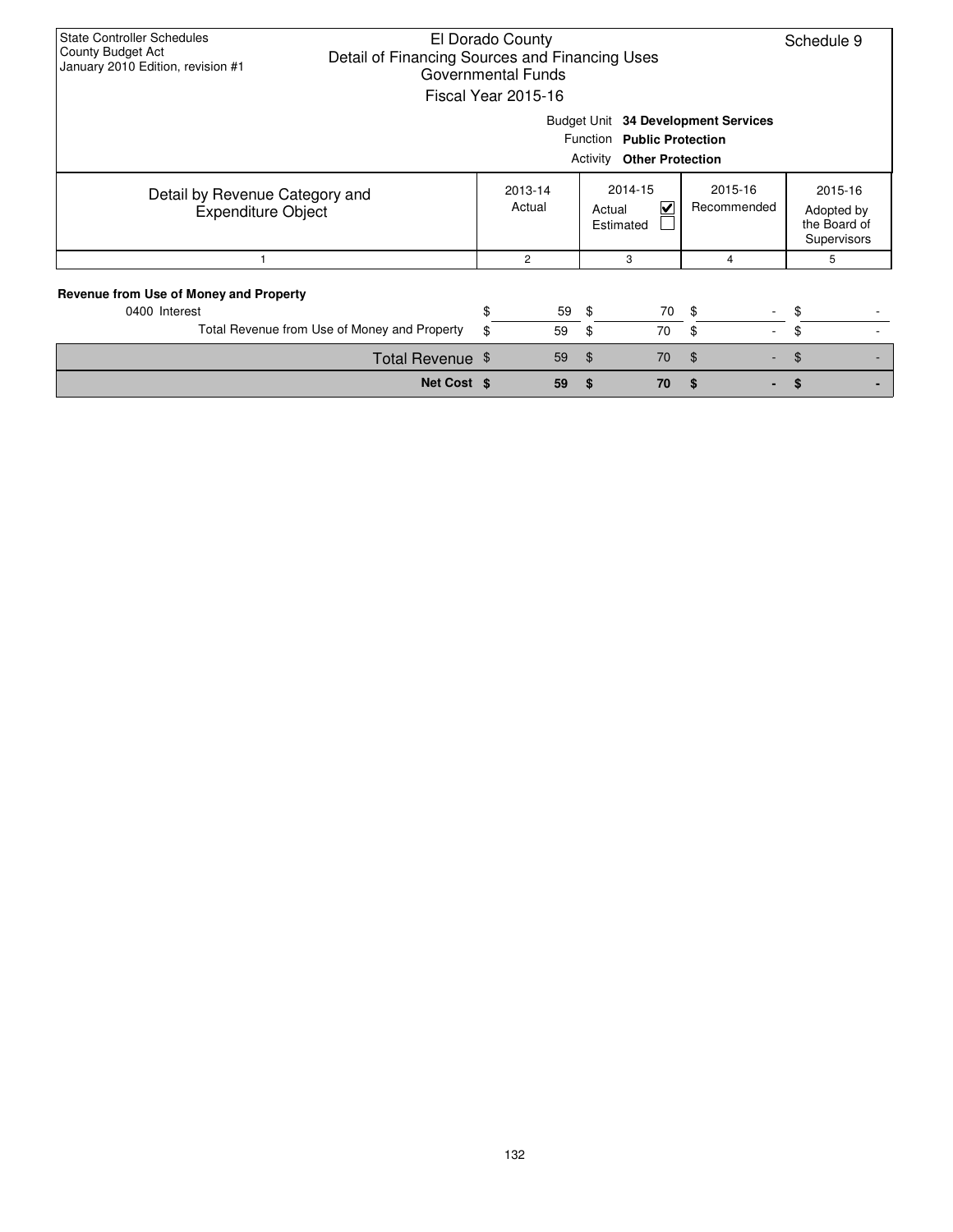| <b>State Controller Schedules</b><br>County Budget Act<br>January 2010 Edition, revision #1                                                        | El Dorado County<br>Schedule 9<br>Detail of Financing Sources and Financing Uses<br><b>Governmental Funds</b><br>Fiscal Year 2015-16 |                                     |        |                                                                                                  |    |                                      |    |                                                      |  |  |
|----------------------------------------------------------------------------------------------------------------------------------------------------|--------------------------------------------------------------------------------------------------------------------------------------|-------------------------------------|--------|--------------------------------------------------------------------------------------------------|----|--------------------------------------|----|------------------------------------------------------|--|--|
|                                                                                                                                                    |                                                                                                                                      |                                     |        | Budget Unit 40 Animal Services<br>Function Public Protection<br><b>Activity Other Protection</b> |    |                                      |    |                                                      |  |  |
| Detail by Revenue Category and<br><b>Expenditure Object</b>                                                                                        |                                                                                                                                      | 2013-14<br>Actual                   | Actual | 2014-15<br>⊽<br>Estimated                                                                        |    | 2015-16<br>Recommended               |    | 2015-16<br>Adopted by<br>the Board of<br>Supervisors |  |  |
| $\mathbf{1}$                                                                                                                                       |                                                                                                                                      | $\overline{c}$                      |        | 3                                                                                                |    | 4                                    |    | 5                                                    |  |  |
| <b>Licenses, Permits and Franchises</b><br>0200 Animal Licenses<br>0201 Viscious/Dangerous Dog<br>0202 Kennel Permits<br>0220 Construction Permits | \$                                                                                                                                   | 209,121<br>7,485<br>16,435<br>2,090 | \$     | 241,631<br>7,562<br>14,817                                                                       | \$ | 245,000<br>11,000<br>17,350<br>2,300 | \$ | 245,000<br>11,000<br>17,350<br>2,300                 |  |  |
| Total Licenses, Permits and Franchises                                                                                                             | \$                                                                                                                                   | 235,131                             | \$     | 264,010                                                                                          | \$ | 275,650                              | \$ | 275,650                                              |  |  |
| <b>Fines, Forfeitures and Penalties</b>                                                                                                            |                                                                                                                                      |                                     |        |                                                                                                  |    |                                      |    |                                                      |  |  |
| 0320 Other Court Fines                                                                                                                             | \$                                                                                                                                   | 11,300                              | \$     | 17,702                                                                                           | \$ | 18,500                               | \$ | 18,500                                               |  |  |
| Total Fines, Forfeitures and Penalties                                                                                                             | \$                                                                                                                                   | 11,300                              | \$     | 17,702                                                                                           | \$ | 18,500                               | \$ | 18,500                                               |  |  |
| <b>Revenue Other Governmental Agencies</b>                                                                                                         |                                                                                                                                      |                                     |        |                                                                                                  |    |                                      |    |                                                      |  |  |
| 1200 Other - Governmental Agencies                                                                                                                 | \$                                                                                                                                   | 335,523                             | \$     | 451,926                                                                                          | \$ | 400,000                              | \$ | 400,000                                              |  |  |
| 1206 SLT Surcharge                                                                                                                                 |                                                                                                                                      | 11,513                              |        | 14,229                                                                                           |    | 15,000                               |    | 15,000                                               |  |  |
| Total Revenue Other Governmental Agencies                                                                                                          | \$                                                                                                                                   | 347,036                             | \$     | 466,155                                                                                          | \$ | 415,000                              | \$ | 415,000                                              |  |  |
| <b>Charges for Services</b>                                                                                                                        |                                                                                                                                      |                                     |        |                                                                                                  |    |                                      |    |                                                      |  |  |
| 1560 Humane Services                                                                                                                               | \$                                                                                                                                   | 3,341                               | \$     | 3,743                                                                                            | \$ | 6,100                                | \$ | 6,100                                                |  |  |
| 1561 Impounds<br>1562 Adoptions                                                                                                                    |                                                                                                                                      | 113,290<br>107,178                  |        | 116,695<br>109,541                                                                               |    | 130,000<br>113,000                   |    | 130,000<br>113,000                                   |  |  |
| 1563 Microchip                                                                                                                                     |                                                                                                                                      | 1,325                               |        | 855                                                                                              |    | 2,000                                |    | 2,000                                                |  |  |
| 1564 Restitution                                                                                                                                   |                                                                                                                                      | 6,132                               |        | 2,996                                                                                            |    | 5,000                                |    | 5,000                                                |  |  |
| 1740 Charges for Services                                                                                                                          |                                                                                                                                      | 1,668                               |        | 2,197                                                                                            |    | 2,500                                |    | 2,500                                                |  |  |
| 1800 Interfund Revenue                                                                                                                             |                                                                                                                                      | 20,247                              |        |                                                                                                  |    |                                      |    |                                                      |  |  |
| <b>Total Charges for Services</b>                                                                                                                  | \$                                                                                                                                   | 253,180                             | \$     | 236,027                                                                                          | \$ | 258,600                              | \$ | 258,600                                              |  |  |
| <b>Miscellaneous Revenues</b>                                                                                                                      |                                                                                                                                      |                                     |        |                                                                                                  |    |                                      |    |                                                      |  |  |
| 1940 Miscellaneous Revenue                                                                                                                         | \$                                                                                                                                   | 8,810                               | -\$    | 8,709                                                                                            | \$ | 11,100                               | \$ | 11,100                                               |  |  |
| 1942 Miscellaneous Reimbursement<br><b>Total Miscellaneous Revenues</b>                                                                            |                                                                                                                                      |                                     |        | 150<br>8,859                                                                                     |    |                                      |    |                                                      |  |  |
|                                                                                                                                                    | \$                                                                                                                                   | 8,810                               | \$     |                                                                                                  | \$ | 11,100                               | \$ | 11,100                                               |  |  |
| <b>Other Financing Sources</b><br>2020 Operating Transfers In<br>2021 Operating Transfers In: Veh Lic Fee                                          | \$                                                                                                                                   |                                     | \$     | 5,763<br>232,304                                                                                 | \$ | 15,000                               | \$ | 32,000                                               |  |  |
| 2027 Operating Transfers In: Sales Tax Realingment                                                                                                 |                                                                                                                                      | 260,335                             |        | 67,608                                                                                           |    | 253,740                              |    | 253,740                                              |  |  |
| <b>Total Other Financing Sources</b>                                                                                                               | \$                                                                                                                                   | 260,335                             | \$     | 305,675                                                                                          | \$ | 268,740                              | \$ | 285,740                                              |  |  |
| <b>Total Revenue</b>                                                                                                                               | \$                                                                                                                                   | 1,115,792                           | \$     | 1,298,427                                                                                        | \$ | 1,247,590                            | \$ | 1,264,590                                            |  |  |
|                                                                                                                                                    |                                                                                                                                      |                                     |        |                                                                                                  |    |                                      |    |                                                      |  |  |
| <b>Salaries and Employee Benefits</b>                                                                                                              |                                                                                                                                      |                                     |        |                                                                                                  |    |                                      |    |                                                      |  |  |
| 3000 Permanent Employees / Elected Officials<br>3001 Temporary Employees                                                                           | \$                                                                                                                                   | 681,048<br>44,608                   | \$     | 813,580<br>41,132                                                                                | \$ | 953,021<br>54,952                    | \$ | 953,021<br>54,952                                    |  |  |
| 3002 Overtime                                                                                                                                      |                                                                                                                                      | 34,752                              |        | 59,447                                                                                           |    | 54,500                               |    | 54,500                                               |  |  |
| 3003 Standby Pay                                                                                                                                   |                                                                                                                                      | 19,802                              |        | 19,621                                                                                           |    | 20,000                               |    | 20,000                                               |  |  |
| 3004 Other Compensation                                                                                                                            |                                                                                                                                      | 5,313                               |        | 9,236                                                                                            |    | 9,400                                |    | 9,400                                                |  |  |
| 3005 Tahoe Differential                                                                                                                            |                                                                                                                                      | 11,214                              |        | 11,214                                                                                           |    | 12,000                               |    | 12,000                                               |  |  |
| 3020 Employer Share - Employee Retirement                                                                                                          |                                                                                                                                      | 134,803                             |        | 145,479                                                                                          |    | 182,286                              |    | 182,286                                              |  |  |
| 3022 Employer Share - Medi Care                                                                                                                    |                                                                                                                                      | 11,195                              |        | 13,438                                                                                           |    | 14,791                               |    | 14,791                                               |  |  |
| 3040 Employer Share - Health Insurance<br>3041 Employer Share - Unemployment Insurance                                                             |                                                                                                                                      | 221,797<br>936                      |        | 320,257                                                                                          |    | 319,341                              |    | 319,341                                              |  |  |
|                                                                                                                                                    |                                                                                                                                      |                                     |        |                                                                                                  |    |                                      |    |                                                      |  |  |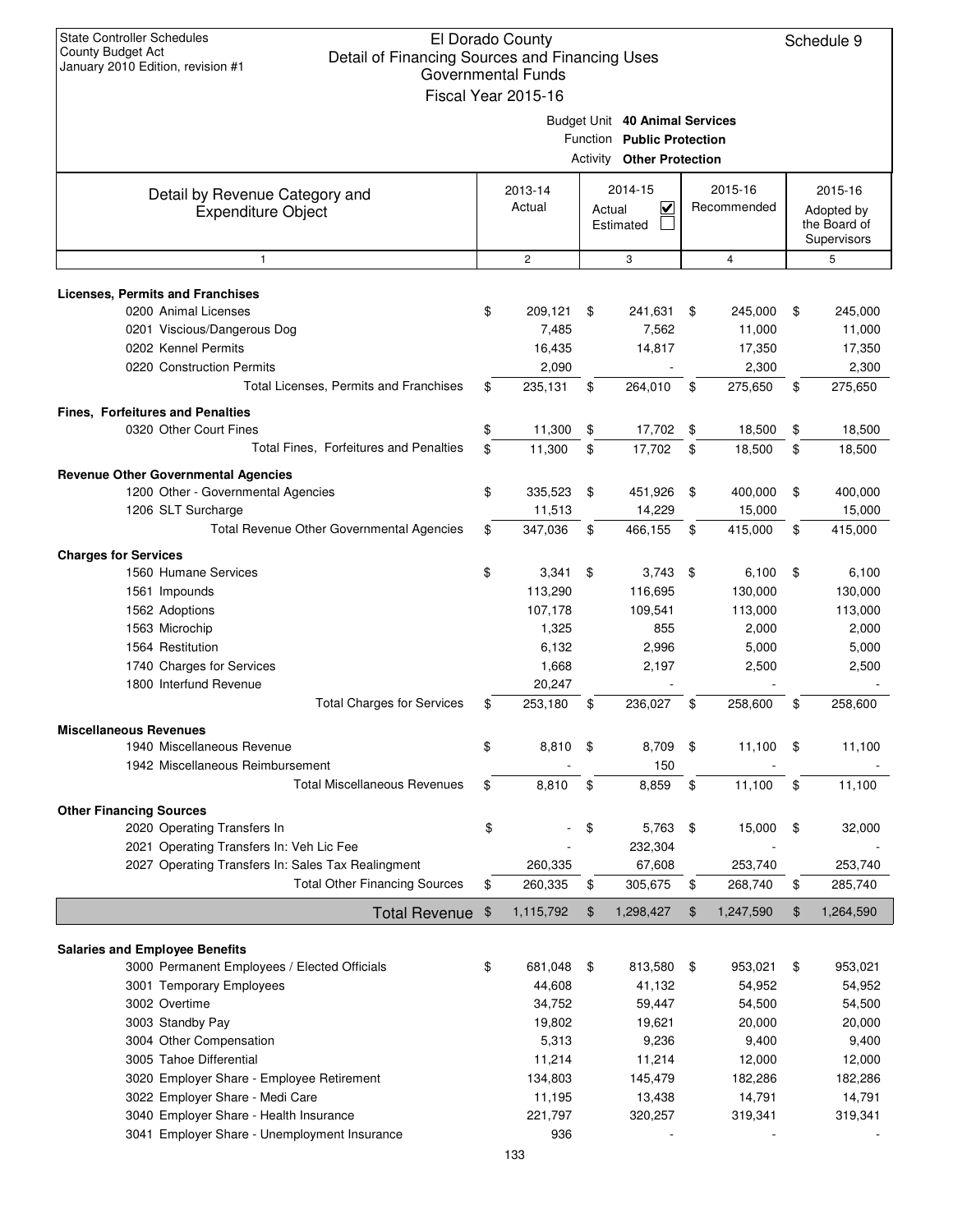| January 2010 Edition, revision #1                                                     | Governmental Funds<br>Fiscal Year 2015-16 |                                  |     |                |                 |
|---------------------------------------------------------------------------------------|-------------------------------------------|----------------------------------|-----|----------------|-----------------|
|                                                                                       |                                           |                                  |     |                |                 |
|                                                                                       |                                           | Budget Unit 40 Animal Services   |     |                |                 |
|                                                                                       |                                           | Function Public Protection       |     |                |                 |
|                                                                                       |                                           | <b>Activity Other Protection</b> |     |                |                 |
| Detail by Revenue Category and                                                        | 2013-14                                   | 2014-15                          |     | 2015-16        | 2015-16         |
| <b>Expenditure Object</b>                                                             | Actual                                    | $\checkmark$<br>Actual           |     | Recommended    | Adopted by      |
|                                                                                       |                                           | Estimated                        |     |                | the Board of    |
|                                                                                       |                                           |                                  |     |                | Supervisors     |
| $\mathbf{1}$                                                                          | $\overline{2}$                            | 3                                |     | $\overline{4}$ | 5               |
| 3042 Employer Share - Long Term Disab Insurance                                       | 1,167                                     | 1,323                            |     | 2,383          | 2,383           |
| 3043 Employer Share - Deferred Compensation                                           | 400                                       | 1,016                            |     |                |                 |
| 3046 Retiree Health - Defined Contributions                                           | 17,505                                    | 18,561                           |     | 19,516         | 19,516          |
| 3060 Employer Share - Workers' Compensation                                           | 30,177                                    | 19,584                           |     | 10,451         | 10,451          |
| 3080 Flexible Benefits                                                                | 2,160                                     | 1,583                            |     | 12,000         | 12,000          |
| Total Salaries and Employee Benefits                                                  | \$<br>1,216,877                           | \$<br>1,475,471                  | \$  | 1,664,641      | \$<br>1,664,641 |
| <b>Services and Supplies</b>                                                          |                                           |                                  |     |                |                 |
| 4020 Clothing and Personal Supplies                                                   | \$<br>5,206                               | \$<br>12,288                     | -\$ | 8,600          | \$<br>8,600     |
| 4022 Uniforms                                                                         | 562                                       | 431                              |     |                |                 |
| 4040 Telephone Company Vendor Payments                                                | 1,932                                     | 2,570                            |     | 2,812          | 2,812           |
| 4041 Cnty Pass thru Telephone Chrges to Depts                                         | 2,262                                     | 10,712                           |     | 4,015          | 4,015           |
| 4080 Household Expense                                                                | 3,775                                     | 4,169                            |     | 4,900          | 4,900           |
| 4082 Household Expense - Other                                                        |                                           | 220                              |     | 220            | 220             |
| 4085 Household Expense - Refuse Disposal                                              | 12,045                                    | 11,166                           |     | 14,700         | 14,700          |
| 4086 Household Expense - Janitorial/Custodial                                         | 10,920                                    | 23,246                           |     | 29,100         | 29,100          |
| 4100 Insurance - Premium                                                              | 31,690                                    | 14,803                           |     | 11,863         | 11,863          |
| 4101 Insurance - Additional Liability                                                 | 6,446                                     |                                  |     | 8,049          | 8,018           |
| 4140 Maintenance - Equipment                                                          | 309                                       | 138                              |     | 1,150          | 1,150           |
| 4141 Maintenance - Office Equipment                                                   | 37                                        |                                  |     |                |                 |
| 4143 Maintenance - Service Contracts                                                  | 2,136                                     | 1,158                            |     | 2,970          | 2,970           |
| 4144 Maintenance - Computer System Supplies                                           | 7,258                                     |                                  |     | 7,300          | 7,300           |
| 4161 Maintenance Vehicles - Parts/Direct Chrg<br>4162 Maintenance Vehicles - Supplies |                                           | 402                              |     | 4,000          |                 |
| 4164 Maintenance Vehicles - Tires and Tubes                                           | 1,160                                     | 2,196                            |     | 500            | 4,000           |
| 4180 Maintenance - Building and Improvements                                          |                                           |                                  |     | 2,500          | 500<br>2,500    |
| 4200 Medical, Dental and Laboratory Supplies                                          | 31,349                                    | 39,484                           |     | 32,000         | 32,000          |
| 4220 Memberships                                                                      |                                           |                                  |     | 399            | 450             |
| 4221 Memberships - Legislative Advocacy                                               | 125<br>290                                | 340                              |     | 707            | 778             |
| 4260 Office Expense                                                                   | 6,083                                     | 6,847                            |     | 7,000          | 7,000           |
| 4261 Postage                                                                          | 5,297                                     | 5,632                            |     | 6,000          | 6,000           |
| 4262 Software                                                                         |                                           | 1,128                            |     | 2,040          | 2,040           |
| 4263 Subscription / Newspaper / Journals                                              | 305                                       | 388                              |     | 500            | 500             |
| 4264 Books / Manuals                                                                  | 44                                        | 928                              |     | 620            | 620             |
| 4266 Printing / Duplicating                                                           | 297                                       | 1,415                            |     | 300            | 300             |
| 4300 Professional and Specialized Services                                            | 57,186                                    | 80,732                           |     | 88,000         | 88,000          |
| 4302 Construction and Engineering Contracts                                           | 43                                        |                                  |     |                |                 |
| 4306 Collection Services                                                              |                                           |                                  |     | 700            | 700             |
| 4313 Legal Services                                                                   | 1,401                                     | 1,663                            |     | 5,000          | 5,000           |
| 4320 Verbatim Report - Transcription                                                  | 3                                         |                                  |     |                |                 |
| 4324 Medical, Dental and Lab Services                                                 | 1,671                                     | 814                              |     | 800            | 800             |
| 4400 Publication and Legal Notices                                                    |                                           | 40                               |     | 450            | 450             |
| 4420 Rents and Leases - Equipment                                                     | 8,840                                     | 8,742                            |     | 8,740          | 8,740           |
| 4421 Security System                                                                  |                                           | 1,770                            |     |                |                 |
| 4440 Rent & Lease - Building/Improvements                                             | 102,089                                   | 41,634                           |     |                |                 |
| 4460 Small Tools and Instruments                                                      | 590                                       | 2,467                            |     | 1,500          | 1,500           |
| 4461 Minor Equipment                                                                  | 2,216                                     | 6,545                            |     | 6,000          | 6,000           |
|                                                                                       |                                           |                                  |     |                |                 |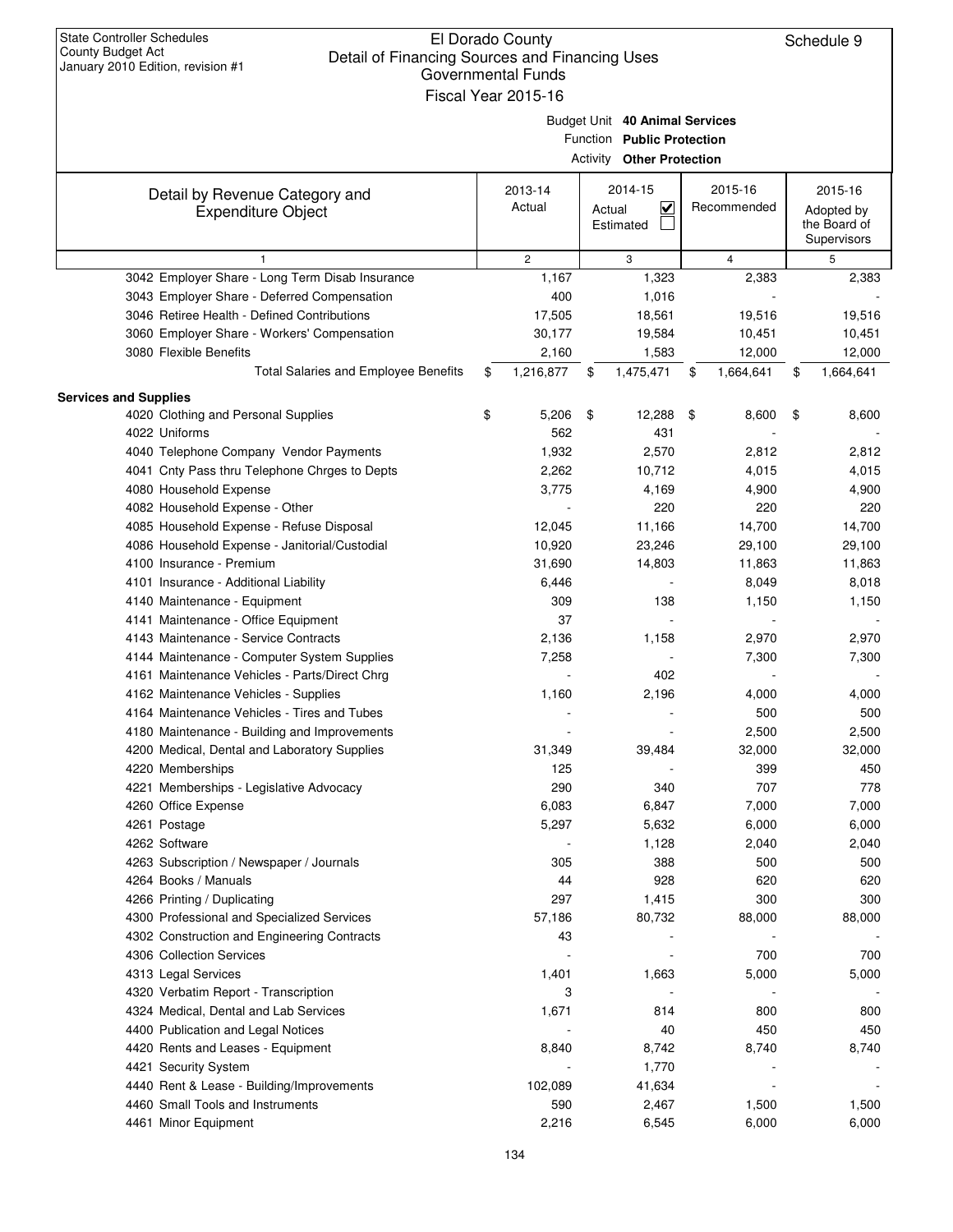| <b>State Controller Schedules</b><br>El Dorado County<br><b>County Budget Act</b><br>Detail of Financing Sources and Financing Uses<br>January 2010 Edition, revision #1<br><b>Governmental Funds</b><br>Fiscal Year 2015-16 |    |                   |    |                                                                                                  |    |                        |    |                                                      |  |  |
|------------------------------------------------------------------------------------------------------------------------------------------------------------------------------------------------------------------------------|----|-------------------|----|--------------------------------------------------------------------------------------------------|----|------------------------|----|------------------------------------------------------|--|--|
|                                                                                                                                                                                                                              |    |                   |    | Budget Unit 40 Animal Services<br>Function Public Protection<br><b>Activity Other Protection</b> |    |                        |    |                                                      |  |  |
| Detail by Revenue Category and<br><b>Expenditure Object</b>                                                                                                                                                                  |    | 2013-14<br>Actual |    | 2014-15<br>V<br>Actual<br>Estimated                                                              |    | 2015-16<br>Recommended |    | 2015-16<br>Adopted by<br>the Board of<br>Supervisors |  |  |
| $\mathbf{1}$                                                                                                                                                                                                                 |    | $\overline{2}$    |    | 3                                                                                                |    | $\overline{4}$         |    | 5                                                    |  |  |
| 4462 Minor Computer Equipment                                                                                                                                                                                                |    | 13,984            |    | 6,811                                                                                            |    | 2,685                  |    | 12,685                                               |  |  |
| 4463 Minor Telephone and Radio Equipment                                                                                                                                                                                     |    | 108               |    | 450                                                                                              |    | 4,100                  |    | 4,100                                                |  |  |
| 4500 Special Departmental Expense                                                                                                                                                                                            |    | 26,077            |    | 57,132                                                                                           |    | 48,000                 |    | 34,238                                               |  |  |
| 4501 Special Projects                                                                                                                                                                                                        |    |                   |    |                                                                                                  |    | 14,111                 |    | 498                                                  |  |  |
| 4503 Staff Development                                                                                                                                                                                                       |    | 127               |    | 1,346                                                                                            |    | 6,830                  |    | 6,830                                                |  |  |
| 4529 Software License                                                                                                                                                                                                        |    | 736               |    |                                                                                                  |    |                        |    |                                                      |  |  |
| 4540 Staff Development                                                                                                                                                                                                       |    | 30                |    |                                                                                                  |    |                        |    |                                                      |  |  |
| 4600 Transportation and Travel                                                                                                                                                                                               |    | 349               |    | 1,085                                                                                            |    | 7,962                  |    | 7,962                                                |  |  |
| 4602 Employee - Private Auto Mileage                                                                                                                                                                                         |    | 376               |    | 537                                                                                              |    | 1,025                  |    | 1,025                                                |  |  |
| 4605 Vehicle - Rent or Lease                                                                                                                                                                                                 |    | 45,295            |    | 64,842                                                                                           |    | 66,225                 |    | 66,225                                               |  |  |
| 4606 Fuel Purchases                                                                                                                                                                                                          |    | 51,219            |    | 40,267                                                                                           |    | 60,375                 |    | 60,375                                               |  |  |
| 4608 Hotel Accommodations                                                                                                                                                                                                    |    | 131               |    | 3,819                                                                                            |    | 1,000                  |    | 1,000                                                |  |  |
| 4620 Utilities                                                                                                                                                                                                               |    | 63,006            |    | 54,452                                                                                           |    | 94,800                 |    | 94,800                                               |  |  |
| <b>Total Services and Supplies</b>                                                                                                                                                                                           | \$ | 505,004           | \$ | 514,810                                                                                          | \$ | 570,548                | \$ | 553,264                                              |  |  |
| <b>Other Charges</b>                                                                                                                                                                                                         |    |                   |    |                                                                                                  |    |                        |    |                                                      |  |  |
| 5300 Interfund Expenditures                                                                                                                                                                                                  | \$ | 63,218            | \$ | 96,039                                                                                           | \$ | 132,259                | \$ | 141,584                                              |  |  |
| 5302 Intrfnd Exp: Radio Equipment and Support                                                                                                                                                                                |    | 1,047             |    |                                                                                                  |    |                        |    |                                                      |  |  |
| <b>Total Other Charges</b>                                                                                                                                                                                                   | \$ | 64,266            | \$ | 96,039                                                                                           | \$ | 132,259                | \$ | 141,584                                              |  |  |
| <b>Fixed Assets</b>                                                                                                                                                                                                          |    |                   |    |                                                                                                  |    |                        |    |                                                      |  |  |
| 6040 Fixed Assets - Equipment                                                                                                                                                                                                | \$ | 2,505             | \$ |                                                                                                  | \$ |                        | \$ | 6,000                                                |  |  |
| 6042 Fixed Assets - Computer Sys Equipment                                                                                                                                                                                   |    |                   |    |                                                                                                  |    | 10,000                 |    |                                                      |  |  |
| <b>Total Fixed Assets</b>                                                                                                                                                                                                    | \$ | 2,505             | \$ |                                                                                                  | \$ | 10,000                 | \$ | 6,000                                                |  |  |
| <b>Other Financing Uses</b>                                                                                                                                                                                                  |    |                   |    |                                                                                                  |    |                        |    |                                                      |  |  |
| 7000 Operating Transfers Out                                                                                                                                                                                                 | \$ |                   | \$ |                                                                                                  | \$ |                        | \$ | 15,000                                               |  |  |
| <b>Total Other Financing Uses</b>                                                                                                                                                                                            | \$ |                   | \$ |                                                                                                  | \$ |                        | \$ | 15,000                                               |  |  |
|                                                                                                                                                                                                                              |    |                   |    |                                                                                                  |    |                        |    |                                                      |  |  |
| <b>Intrafund Transfers</b><br>7200 Intrafund Transfers                                                                                                                                                                       | \$ | 224,481           | \$ | 309,198                                                                                          | \$ | 323,659                | \$ | 331,118                                              |  |  |
| 7210 Intrafnd: Collections                                                                                                                                                                                                   |    | 397               |    | 299                                                                                              |    | 350                    |    | 350                                                  |  |  |
| 7221 Intrafnd: Radio Equipment and Support                                                                                                                                                                                   |    | 358               |    | 3,866                                                                                            |    | 3,500                  |    | 3,500                                                |  |  |
| 7223 Intrafnd: Mail Service                                                                                                                                                                                                  |    | 4,064             |    | 4,110                                                                                            |    | 4,149                  |    | 4,149                                                |  |  |
| 7224 Intrafnd: Stores Support                                                                                                                                                                                                |    | 1,462             |    | 1,513                                                                                            |    | 1,780                  |    | 1,780                                                |  |  |
| 7231 Intrafnd: IS Programming Support                                                                                                                                                                                        |    |                   |    | 436                                                                                              |    |                        |    |                                                      |  |  |
| 7232 Intrafnd: Maint Bldg & Improvmnts                                                                                                                                                                                       |    | 2,083             |    | 3,411                                                                                            |    | 7,000                  |    | 12,000                                               |  |  |
| 7234 Intrafnd: Network Support                                                                                                                                                                                               |    |                   |    |                                                                                                  |    |                        |    | 1,500                                                |  |  |
| <b>Total Intrafund Transfers</b>                                                                                                                                                                                             | \$ | 232,845           | \$ | 322,833                                                                                          | \$ | 340,438                | \$ | 354,397                                              |  |  |
| <b>Total Expenditures/Appropriations</b>                                                                                                                                                                                     | \$ | 2,021,498         | \$ | 2,409,153                                                                                        | \$ | 2,717,886              | \$ | 2,734,886                                            |  |  |
| Net Cost \$                                                                                                                                                                                                                  |    | (905, 706)        | \$ | (1, 110, 726)                                                                                    | \$ | (1,470,296)            | \$ | (1,470,296)                                          |  |  |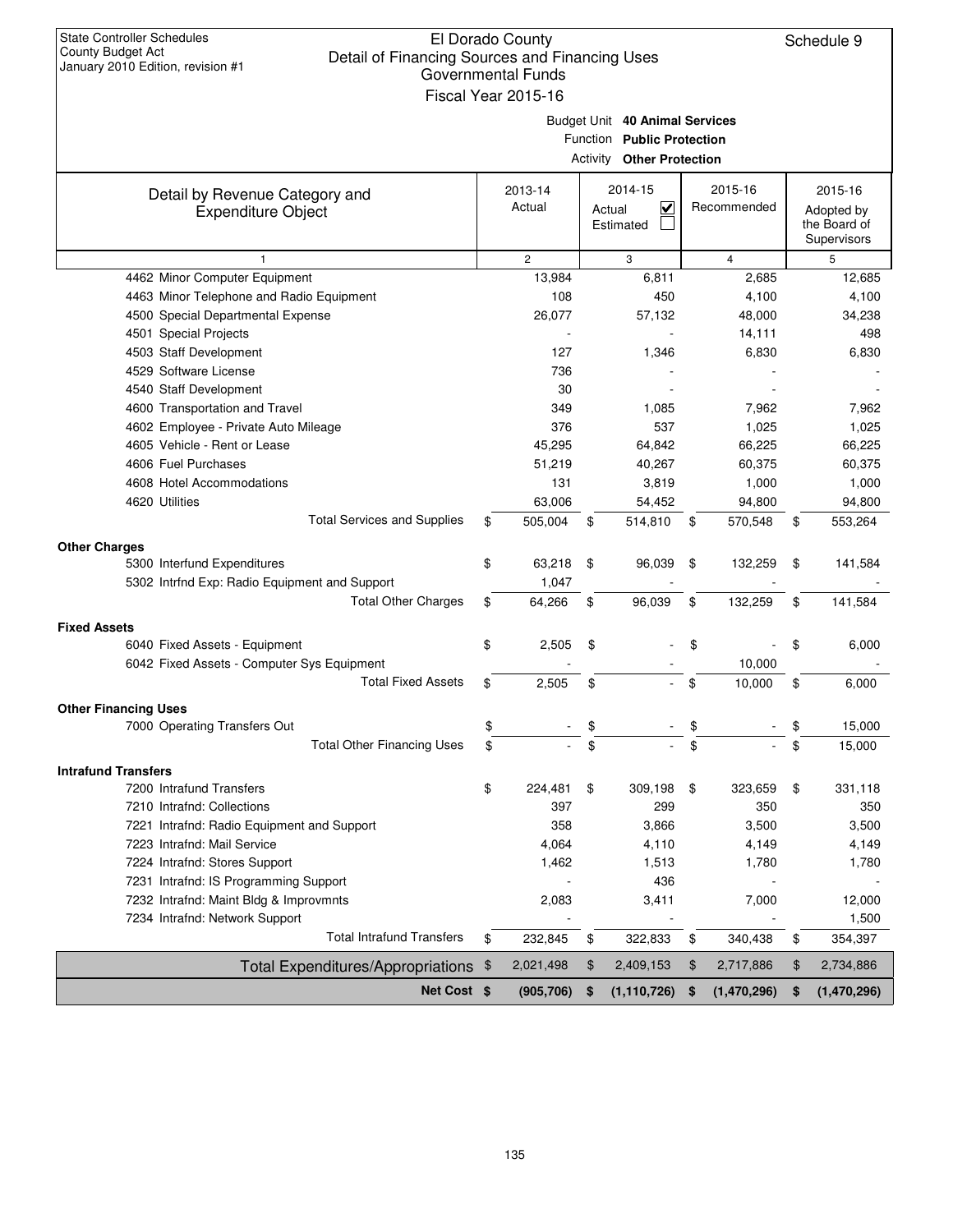| <b>State Controller Schedules</b><br>El Dorado County<br>County Budget Act<br>Detail of Financing Sources and Financing Uses<br>January 2010 Edition, revision #1<br><b>Governmental Funds</b><br>Fiscal Year 2015-16 |    |                   |        |                                                                                          |    |                        |      |                                                      |
|-----------------------------------------------------------------------------------------------------------------------------------------------------------------------------------------------------------------------|----|-------------------|--------|------------------------------------------------------------------------------------------|----|------------------------|------|------------------------------------------------------|
|                                                                                                                                                                                                                       |    |                   |        | Budget Unit 40 Public Health<br>Function Health and Sanitation<br>Activity <b>Health</b> |    |                        |      |                                                      |
| Detail by Revenue Category and<br><b>Expenditure Object</b>                                                                                                                                                           |    | 2013-14<br>Actual | Actual | 2014-15<br>V<br>Estimated                                                                |    | 2015-16<br>Recommended |      | 2015-16<br>Adopted by<br>the Board of<br>Supervisors |
| $\mathbf{1}$                                                                                                                                                                                                          |    | $\overline{c}$    |        | 3                                                                                        |    | $\overline{4}$         |      | 5                                                    |
| <b>Licenses, Permits and Franchises</b>                                                                                                                                                                               |    |                   |        |                                                                                          |    |                        |      |                                                      |
| 0261 Marriage License                                                                                                                                                                                                 | \$ | 83,536            | \$     | 74,980                                                                                   | \$ | 115,000                | \$   | 115,000                                              |
| Total Licenses, Permits and Franchises                                                                                                                                                                                | \$ | 83,536            | \$     | 74,980                                                                                   | \$ | 115,000                | \$   | 115,000                                              |
| <b>Fines, Forfeitures and Penalties</b>                                                                                                                                                                               |    |                   |        |                                                                                          |    |                        |      |                                                      |
| 0320 Other Court Fines                                                                                                                                                                                                | \$ | 94,089            | \$     | 19,668                                                                                   | \$ | 72,237                 | - \$ | 72,237                                               |
| 0324 Emergency Med Serv (EMS) - County                                                                                                                                                                                |    | 426,374           |        | 368,567                                                                                  |    | 31,257                 |      | 31,257                                               |
| 0325 Emergency Med Serv (EMS) - Admin                                                                                                                                                                                 |    |                   |        |                                                                                          |    | 39,341                 |      | 39,341                                               |
| 0326 Emergency Med Serv (EMS) - Physicial                                                                                                                                                                             |    |                   |        |                                                                                          |    | 190,548                |      | 190,548                                              |
| 0327 Emergency Med Serv (EMS) - Hospital                                                                                                                                                                              |    |                   |        |                                                                                          |    | 82,132                 |      | 82,132                                               |
| Total Fines, Forfeitures and Penalties                                                                                                                                                                                | \$ | 520,463           | \$     | 388,235                                                                                  | \$ | 415,515                | \$   | 415,515                                              |
| Revenue from Use of Money and Property                                                                                                                                                                                |    |                   |        |                                                                                          |    |                        |      |                                                      |
| 0400 Interest                                                                                                                                                                                                         | \$ | 10,199            | \$     | 16,367                                                                                   | \$ | 16,025                 | \$   | 16,025                                               |
| Total Revenue from Use of Money and Property                                                                                                                                                                          | \$ | 10,199            | \$     | 16,367                                                                                   | \$ | 16,025                 | \$   | 16,025                                               |
| Intergovernmental Revenue - State                                                                                                                                                                                     |    |                   |        |                                                                                          |    |                        |      |                                                      |
| 0640 State - Calif Children Services (CCS)                                                                                                                                                                            | \$ | 258,578           | \$     | 450,588                                                                                  | \$ | 443,478                | \$   | 443,478                                              |
| 0670 State - Tuberculosis Control                                                                                                                                                                                     |    | 5,072             |        | 16,786                                                                                   |    | 41,650                 |      | 41,650                                               |
| 0680 State - Health<br>0681 State - Child Hlth & Disab Prev (CHDP)                                                                                                                                                    |    | 85,292<br>4,402   |        | 87,322<br>2,445                                                                          |    | 91,689<br>4,446        |      | 104,715<br>4,446                                     |
| 0687 State - Discretionary General Fund                                                                                                                                                                               |    | 103,335           |        | 65,267                                                                                   |    | 66,143                 |      | 66,143                                               |
| 0688 State - Medi Cal General Fund                                                                                                                                                                                    |    | 270,772           |        | 182,639                                                                                  |    | 293,144                |      | 293,144                                              |
| 0880 State - Other                                                                                                                                                                                                    |    |                   |        |                                                                                          |    | 128,550                |      | 128,550                                              |
| 0895 State - AB75 Tobacco                                                                                                                                                                                             |    | 127,998           |        | 138,740                                                                                  |    | 150,000                |      | 150,000                                              |
| 0908 State - Tobacco Settlement Fund                                                                                                                                                                                  |    | 159,432           |        | 157,832                                                                                  |    | 160,000                |      | 160,000                                              |
| Total Intergovernmental Revenue - State                                                                                                                                                                               | \$ | 1,014,881         | \$     | 1,101,619                                                                                | \$ | 1,379,100              | \$   | 1,392,126                                            |
| Intergovernmental Revenue - Federal                                                                                                                                                                                   |    |                   |        |                                                                                          |    |                        |      |                                                      |
| 1100 Federal - Other                                                                                                                                                                                                  | \$ | 594,279           | \$     | 1,114,869                                                                                | \$ | 1,200,967              | \$   | 1,192,097                                            |
| 1101 Federal - Block Grant Revenues                                                                                                                                                                                   |    | 1,798,756         |        | 121,540                                                                                  |    | 321,080                |      | 313,271                                              |
| 1107 Federal - Medi Cal                                                                                                                                                                                               |    | 638,507           |        | 695,844                                                                                  |    | 1,066,148              |      | 1,021,148                                            |
| 1108 Federal - Perinatal Medi Cal                                                                                                                                                                                     |    | (111, 131)        |        |                                                                                          |    |                        |      |                                                      |
| Total Intergovernmental Revenue - Federal                                                                                                                                                                             | \$ | 2,920,411         | \$     | 1,932,254                                                                                | \$ | 2,588,195              | \$   | 2,526,516                                            |
| <b>Revenue Other Governmental Agencies</b>                                                                                                                                                                            |    |                   |        |                                                                                          |    |                        |      |                                                      |
| 1200 Other - Governmental Agencies                                                                                                                                                                                    | \$ | 72,500            | \$     | 269,182                                                                                  | \$ | 114,600                | \$   | 114,600                                              |
| Total Revenue Other Governmental Agencies                                                                                                                                                                             | \$ | 72,500            | \$     | 269,182                                                                                  | \$ | 114,600                | \$   | 114,600                                              |
| <b>Charges for Services</b>                                                                                                                                                                                           |    |                   |        |                                                                                          |    |                        |      |                                                      |
| 1603 Vital Health Statistic Fee                                                                                                                                                                                       | \$ | 72,079            | \$     | 87,878                                                                                   | \$ | 92,000                 | \$   | 92,000                                               |
| 1620 Health Fees                                                                                                                                                                                                      |    | 79,018            |        | 82,376                                                                                   |    | 113,705                |      | 113,705                                              |
| 1650 California Children Services (CCS)                                                                                                                                                                               |    | 105               |        | 9                                                                                        |    | 220                    |      | 220                                                  |
| 1800 Interfund Revenue<br><b>Total Charges for Services</b>                                                                                                                                                           |    | 173,304           |        | 241,687                                                                                  |    | 375,829                |      | 630,614                                              |
|                                                                                                                                                                                                                       | \$ | 324,505           | \$     | 411,950                                                                                  | \$ | 581,754                | \$   | 836,539                                              |
| <b>Miscellaneous Revenues</b>                                                                                                                                                                                         |    |                   |        |                                                                                          |    |                        |      |                                                      |
| 1940 Miscellaneous Revenue<br><b>Total Miscellaneous Revenues</b>                                                                                                                                                     | \$ | 222,302           | \$     | 1,023,896                                                                                | \$ | 245,200                | \$   | 245,200                                              |
|                                                                                                                                                                                                                       | \$ | 222,302           | \$     | 1,023,896                                                                                | \$ | 245,200                | \$   | 245,200                                              |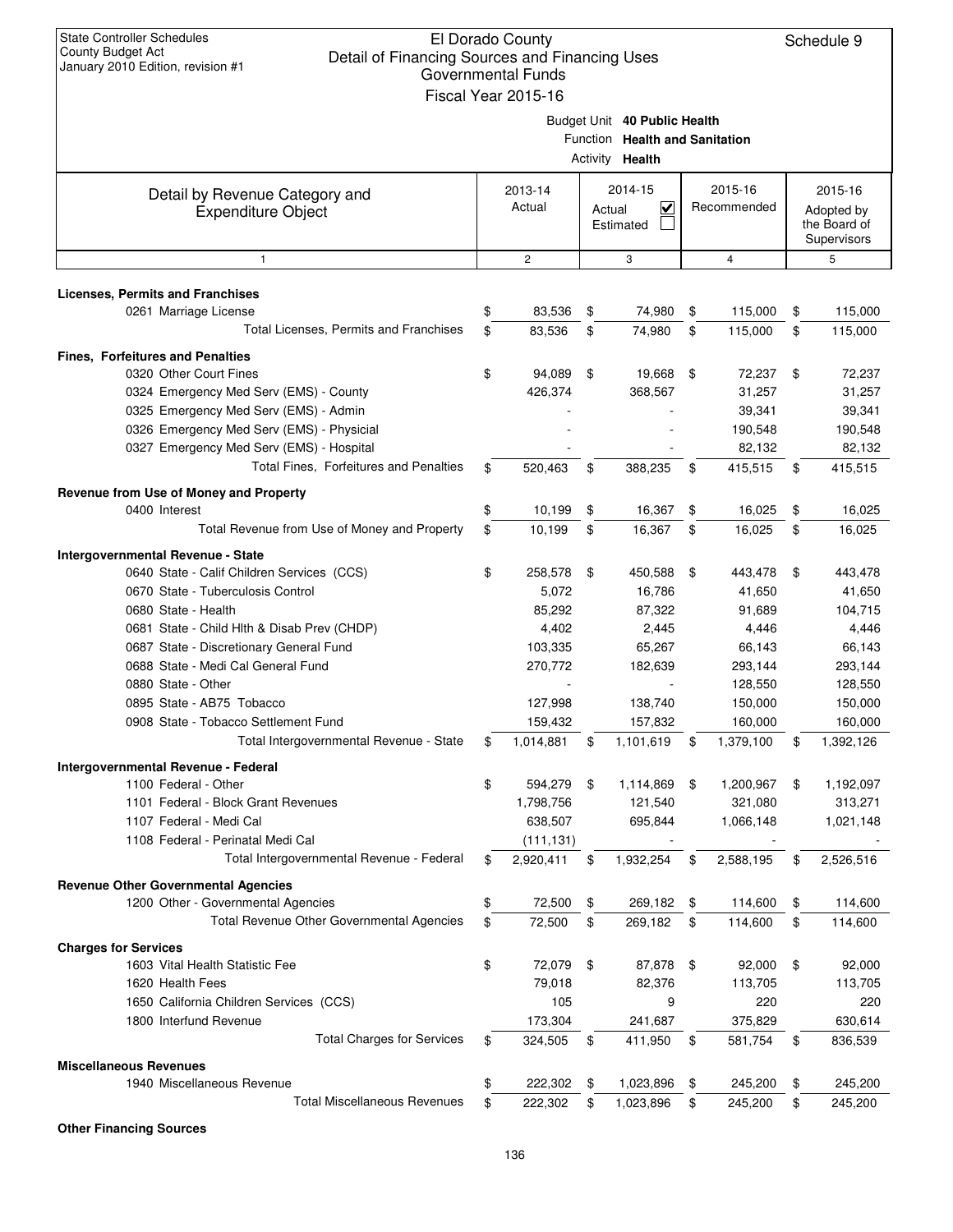| <b>State Controller Schedules</b><br>El Dorado County<br>County Budget Act<br>Detail of Financing Sources and Financing Uses<br>January 2010 Edition, revision #1<br><b>Governmental Funds</b><br>Fiscal Year 2015-16 |    |                   |    |                                                                                   |    |                        |    |                                                      |  |
|-----------------------------------------------------------------------------------------------------------------------------------------------------------------------------------------------------------------------|----|-------------------|----|-----------------------------------------------------------------------------------|----|------------------------|----|------------------------------------------------------|--|
|                                                                                                                                                                                                                       |    |                   |    | Budget Unit 40 Public Health<br>Function Health and Sanitation<br>Activity Health |    |                        |    |                                                      |  |
| Detail by Revenue Category and<br><b>Expenditure Object</b>                                                                                                                                                           |    | 2013-14<br>Actual |    | 2014-15<br>$\overline{\mathbf{v}}$<br>Actual<br>Estimated                         |    | 2015-16<br>Recommended |    | 2015-16<br>Adopted by<br>the Board of<br>Supervisors |  |
| 1                                                                                                                                                                                                                     |    | $\overline{c}$    |    | 3                                                                                 |    | $\overline{4}$         |    | 5                                                    |  |
| 2016 Operating Transfers In: TDA                                                                                                                                                                                      | \$ |                   | \$ | 15,000                                                                            | \$ |                        | \$ |                                                      |  |
| 2020 Operating Transfers In                                                                                                                                                                                           |    | 4,553,976         |    | 4,543,033                                                                         |    | 5,107,664              |    | 4,248,312                                            |  |
| 2021 Operating Transfers In: Veh Lic Fee                                                                                                                                                                              |    | 3,466,169         |    | 3,543,996                                                                         |    | 1,794,591              |    | 1,794,591                                            |  |
| 2026 Operating Transfers In: PHD SRF                                                                                                                                                                                  |    | 189,735           |    | 38,506                                                                            |    | 301,610                |    | 371,610                                              |  |
| 2027 Operating Transfers In: Sales Tax Realingment                                                                                                                                                                    |    | 1,736,152         |    | 724,667                                                                           |    | 1,957,040              |    | 1,957,040                                            |  |
| <b>Total Other Financing Sources</b>                                                                                                                                                                                  | \$ | 9,946,032         | \$ | 8,865,202                                                                         | \$ | 9,160,905              | \$ | 8,371,553                                            |  |
| <b>Total Revenue</b>                                                                                                                                                                                                  | \$ | 15,114,828        | \$ | 14,083,685                                                                        | \$ | 14,616,294             | \$ | 14,033,074                                           |  |
| <b>Salaries and Employee Benefits</b>                                                                                                                                                                                 |    |                   |    |                                                                                   |    |                        |    |                                                      |  |
| 3000 Permanent Employees / Elected Officials                                                                                                                                                                          | \$ | 3,141,478         | \$ | 3,312,934                                                                         | \$ | 4,327,251              | \$ | 4,348,690                                            |  |
| 3001 Temporary Employees                                                                                                                                                                                              |    | 182,982           |    | 82,794                                                                            |    | 65,562                 |    | 65,562                                               |  |
| 3002 Overtime                                                                                                                                                                                                         |    | 8,737             |    | 7,541                                                                             |    | 90,500                 |    | 85,500                                               |  |
| 3003 Standby Pay                                                                                                                                                                                                      |    | 9,985             |    | 30,152                                                                            |    | 84,500                 |    | 54,500                                               |  |
| 3004 Other Compensation                                                                                                                                                                                               |    | 23,055            |    | 21,849                                                                            |    | 29,140                 |    | 29,140                                               |  |
| 3005 Tahoe Differential                                                                                                                                                                                               |    | 18,068            |    | 15,594                                                                            |    | 20,400                 |    | 20,400                                               |  |
| 3006 Bilingual Pay                                                                                                                                                                                                    |    | 23,424            |    | 22,925                                                                            |    | 27,352                 |    | 27,352                                               |  |
| 3020 Employer Share - Employee Retirement                                                                                                                                                                             |    | 604,338           |    | 632,291                                                                           |    | 938,500                |    | 943,248                                              |  |
| 3022 Employer Share - Medi Care                                                                                                                                                                                       |    | 46,804            |    | 47,261                                                                            |    | 63,452                 |    | 63,768                                               |  |
| 3040 Employer Share - Health Insurance                                                                                                                                                                                |    | 593,261           |    | 729,145                                                                           |    | 923,847                |    | 941,063                                              |  |
| 3041 Employer Share - Unemployment Insurance                                                                                                                                                                          |    | 3,968             |    |                                                                                   |    |                        |    |                                                      |  |
| 3042 Employer Share - Long Term Disab Insurance                                                                                                                                                                       |    | 5,508             |    | 5,398                                                                             |    | 10,760                 |    | 10,813                                               |  |
| 3043 Employer Share - Deferred Compensation                                                                                                                                                                           |    | 10,338            |    | 9,893                                                                             |    | 14,541                 |    | 14,540                                               |  |
| 3046 Retiree Health - Defined Contributions                                                                                                                                                                           |    | 62,630            |    | 79,595                                                                            |    | 84,199                 |    | 84,212                                               |  |
| 3060 Employer Share - Workers' Compensation                                                                                                                                                                           |    | 20,113            |    | 240,278                                                                           |    | 284,348                |    | 284,382                                              |  |
| 3080 Flexible Benefits                                                                                                                                                                                                |    | 7,940             |    | 6,366                                                                             |    | 38,700                 |    | 38,700                                               |  |
| <b>Total Salaries and Employee Benefits</b>                                                                                                                                                                           | \$ | 4,762,628         | \$ | 5,244,018                                                                         | \$ | 7,003,052              | \$ | 7,011,870                                            |  |
| <b>Services and Supplies</b>                                                                                                                                                                                          |    |                   |    |                                                                                   |    |                        |    |                                                      |  |
| 4020 Clothing and Personal Supplies                                                                                                                                                                                   | \$ | 8                 | \$ |                                                                                   | \$ |                        | \$ | 53,760                                               |  |
| 4040 Telephone Company Vendor Payments                                                                                                                                                                                |    | 3,916             |    | 5,471                                                                             |    | 10,450                 |    | 10,450                                               |  |
| 4041 Cnty Pass thru Telephone Chrges to Depts                                                                                                                                                                         |    | 8,953             |    | 13,716                                                                            |    | 9,335                  |    | 9,335                                                |  |
| 4044 Cable/Internet Service<br>4060 Food and Food Products                                                                                                                                                            |    | 219               |    | 700                                                                               |    | 1,224                  |    | 1,224                                                |  |
|                                                                                                                                                                                                                       |    | 521<br>22         |    | 238<br>548                                                                        |    | 9,700<br>9,050         |    | 12,000                                               |  |
| 4080 Household Expense<br>4082 Household Expense - Other                                                                                                                                                              |    | 25                |    | 167                                                                               |    | 100                    |    | 9,550<br>100                                         |  |
| 4083 Household Expense - Laundry                                                                                                                                                                                      |    | 3,927             |    | 3,815                                                                             |    | 3,975                  |    | 3,975                                                |  |
| 4085 Household Expense - Refuse Disposal                                                                                                                                                                              |    | 4,304             |    | 4,361                                                                             |    | 4,618                  |    | 4,618                                                |  |
| 4086 Household Expense - Janitorial/Custodial                                                                                                                                                                         |    | 2,375             |    | $\blacksquare$                                                                    |    | 4,598                  |    | 4,598                                                |  |
| 4100 Insurance - Premium                                                                                                                                                                                              |    | 18,967            |    | 38,147                                                                            |    | 35,984                 |    | 35,987                                               |  |
| 4101 Insurance - Additional Liability                                                                                                                                                                                 |    | 125,139           |    | 133,282                                                                           |    | 140,544                |    | 141,430                                              |  |
| 4140 Maintenance - Equipment                                                                                                                                                                                          |    | 9,742             |    | 13,184                                                                            |    | 15,350                 |    | 15,100                                               |  |
| 4141 Maintenance - Office Equipment                                                                                                                                                                                   |    |                   |    |                                                                                   |    | 1,150                  |    | 650                                                  |  |
| 4143 Maintenance - Service Contracts                                                                                                                                                                                  |    | 5,456             |    | $\overline{\phantom{m}}$                                                          |    | 3,650                  |    | 3,050                                                |  |
| 4144 Maintenance - Computer System Supplies                                                                                                                                                                           |    | 30,644            |    | 15,564                                                                            |    | 37,268                 |    | 72,268                                               |  |
| 4145 Maintenance - Equipment Parts                                                                                                                                                                                    |    |                   |    | 480                                                                               |    |                        |    |                                                      |  |
| 4160 Maintenance Vehicles - Service Contract                                                                                                                                                                          |    |                   |    | 245                                                                               |    | 500                    |    | 500                                                  |  |
| 4180 Maintenance - Building and Improvements                                                                                                                                                                          |    | 497               |    |                                                                                   |    | 4,500                  |    | 4,500                                                |  |
|                                                                                                                                                                                                                       |    | 137               |    |                                                                                   |    |                        |    |                                                      |  |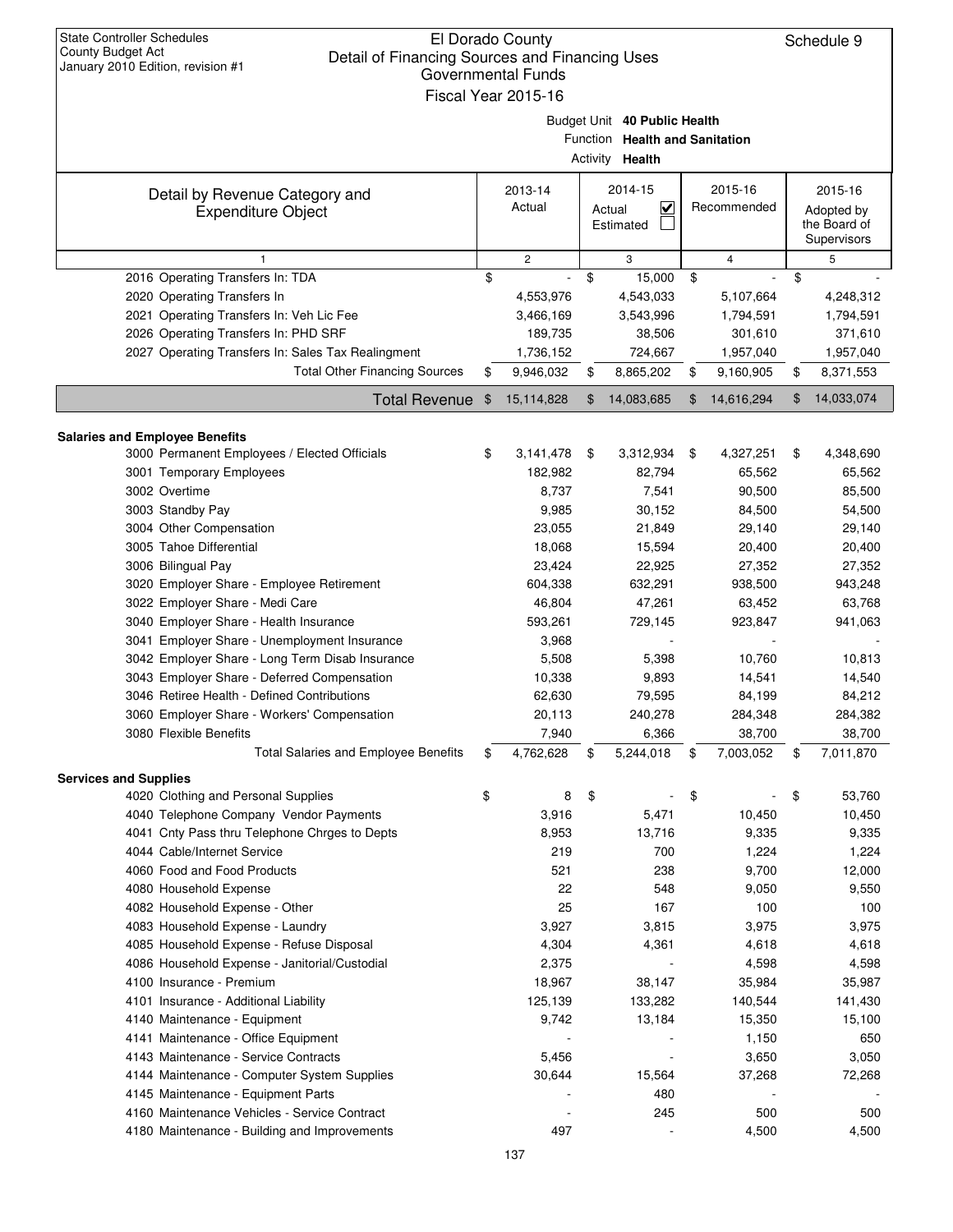|                                               | Governmental Funds  |        |                                |                        |                            |
|-----------------------------------------------|---------------------|--------|--------------------------------|------------------------|----------------------------|
|                                               | Fiscal Year 2015-16 |        |                                |                        |                            |
|                                               |                     |        | Budget Unit 40 Public Health   |                        |                            |
|                                               |                     |        | Function Health and Sanitation |                        |                            |
|                                               |                     |        | Activity <b>Health</b>         |                        |                            |
|                                               |                     |        |                                |                        |                            |
| Detail by Revenue Category and                | 2013-14<br>Actual   |        | 2014-15<br><u>V</u>            | 2015-16<br>Recommended | 2015-16                    |
| <b>Expenditure Object</b>                     |                     | Actual | Estimated                      |                        | Adopted by<br>the Board of |
|                                               |                     |        |                                |                        | Supervisors                |
| $\mathbf{1}$                                  | $\overline{2}$      |        | 3                              | 4                      | 5                          |
| 4200 Medical, Dental and Laboratory Supplies  | 31,378              |        | 40,661                         | 59,125                 | 54,125                     |
| 4201 Medical Supplies - Field                 | 38,804              |        | 36,910                         | 41,700                 | 41,700                     |
| 4220 Memberships                              | 2,378               |        | 3,723                          | 6,993                  | 7,222                      |
| 4221 Memberships - Legislative Advocacy       | 12,669              |        | 9,999                          | 12,861                 | 12,970                     |
| 4260 Office Expense                           | 25,027              |        | 19,704                         | 29,156                 | 30,250                     |
| 4261 Postage                                  | 5,489               |        | 6,945                          | 11,874                 | 11,874                     |
| 4262 Software                                 | 3,348               |        | 3,452                          | 1,875                  | 1,875                      |
| 4263 Subscription / Newspaper / Journals      | 863                 |        | 923                            | 3,300                  | 3,300                      |
| 4264 Books / Manuals                          | 2,918               |        | 2,952                          | 6,725                  | 6,375                      |
| 4266 Printing / Duplicating                   | 2,182               |        | 3,461                          | 6,450                  | 7,450                      |
| 4300 Professional and Specialized Services    | 273,581             |        | 146,965                        | 518,292                | 518,292                    |
| 4313 Legal Services                           | (4, 409)            |        |                                | 22,100                 | 22,100                     |
| 4324 Medical, Dental and Lab Services         | 3,440,616           |        | 3,264,531                      | 3,366,759              | 3,452,224                  |
| 4327 Emergency Medical Serv (EMS) - Hospital  | 110,281             |        | 80,063                         | 82,132                 | 82,132                     |
| 4328 Emergency Medical Serv (EMS) - Physician | 252,368             |        | 182,666                        | 190,548                | 190,548                    |
| 4333 Burial Services                          | 2,768               |        |                                |                        |                            |
| 4337 Other Governmental Agencies              | 17,418              |        | 24,354                         | 20,000                 | 20,000                     |
| 4341 Service Connect Expense                  | 60                  |        |                                |                        |                            |
| 4351 Jail Medical Overruns                    | 210,865             |        | 55,269                         | 136,737                | 136,737                    |
| 4400 Publication and Legal Notices            |                     |        |                                | 150                    | 150                        |
| 4420 Rents and Leases - Equipment             | 30,221              |        | 17,925                         | 46,330                 | 43,830                     |
| 4421 Security System                          |                     |        | 5,964                          | 6,100                  | 6,100                      |
| 4440 Rent & Lease - Building/Improvements     | 25,632              |        | 2,262                          | 3,000                  | 3,000                      |
| 4460 Small Tools and Instruments              | 62                  |        | 3,286                          | 600                    | 600                        |
| 4461 Minor Equipment                          | 2,773               |        | 4,114                          | 12,800                 | 21,800                     |
| 4462 Minor Computer Equipment                 | 28,465              |        | 21,046                         | 13,500                 | 23,400                     |
| 4463 Minor Telephone and Radio Equipment      |                     |        | 58                             |                        |                            |
| 4500 Special Departmental Expense             | 278,600             |        | 50,145                         | 1,377,651              | 894,092                    |
| 4501 Special Projects                         | 343                 |        | 19,585                         | 334,476                | 275,791                    |
| 4502 Educational Materials                    | 8,349               |        | 1,952                          | 2,090                  | 2,090                      |
| 4503 Staff Development                        | 7,959               |        | 10,481                         | 41,260                 | 41,260                     |
| 4529 Software License                         | 12,533              |        | 900                            | 1,080                  | 4,158                      |
| 4532 Client Program Services                  | 1,042               |        |                                |                        |                            |
| 4540 Staff Development                        | 902                 |        | 617                            |                        |                            |
| 4600 Transportation and Travel                | 4,494               |        | 7,235                          | 31,814                 | 32,054                     |
| 4602 Employee - Private Auto Mileage          | 26,965              |        | 23,992                         | 39,345                 | 42,179                     |
| 4605 Vehicle - Rent or Lease                  | 11,291              |        | 14,588                         | 23,275                 | 23,275                     |
| 4606 Fuel Purchases                           | 7,627               |        | 5,786                          | 8,005                  | 8,005                      |
| 4608 Hotel Accommodations                     | 2,653               |        | 7,164                          | 6,950                  | 6,950                      |
| 4620 Utilities                                | 32,156              |        | 30,989                         | 37,000                 | 37,000                     |
| <b>Total Services and Supplies</b>            | \$<br>5,125,387     | \$     | 4,340,587                      | \$<br>6,794,049        | \$<br>6,448,003            |
| <b>Other Charges</b>                          |                     |        |                                |                        |                            |
| 5000 Support and Care of Persons              | \$<br>1,543,906     | \$     | 25,787                         | \$<br>393,159          | \$<br>373,159              |
| 5009 Housing                                  | 480                 |        | 650                            | 10,000                 | 20,000                     |
| 5011 Transportation Expenses                  | 5,310               |        | 5,473                          | 6,794                  | 6,794                      |
| 5012 Ancilliary Services                      |                     |        | 134,185                        | 36,140                 | 36,330                     |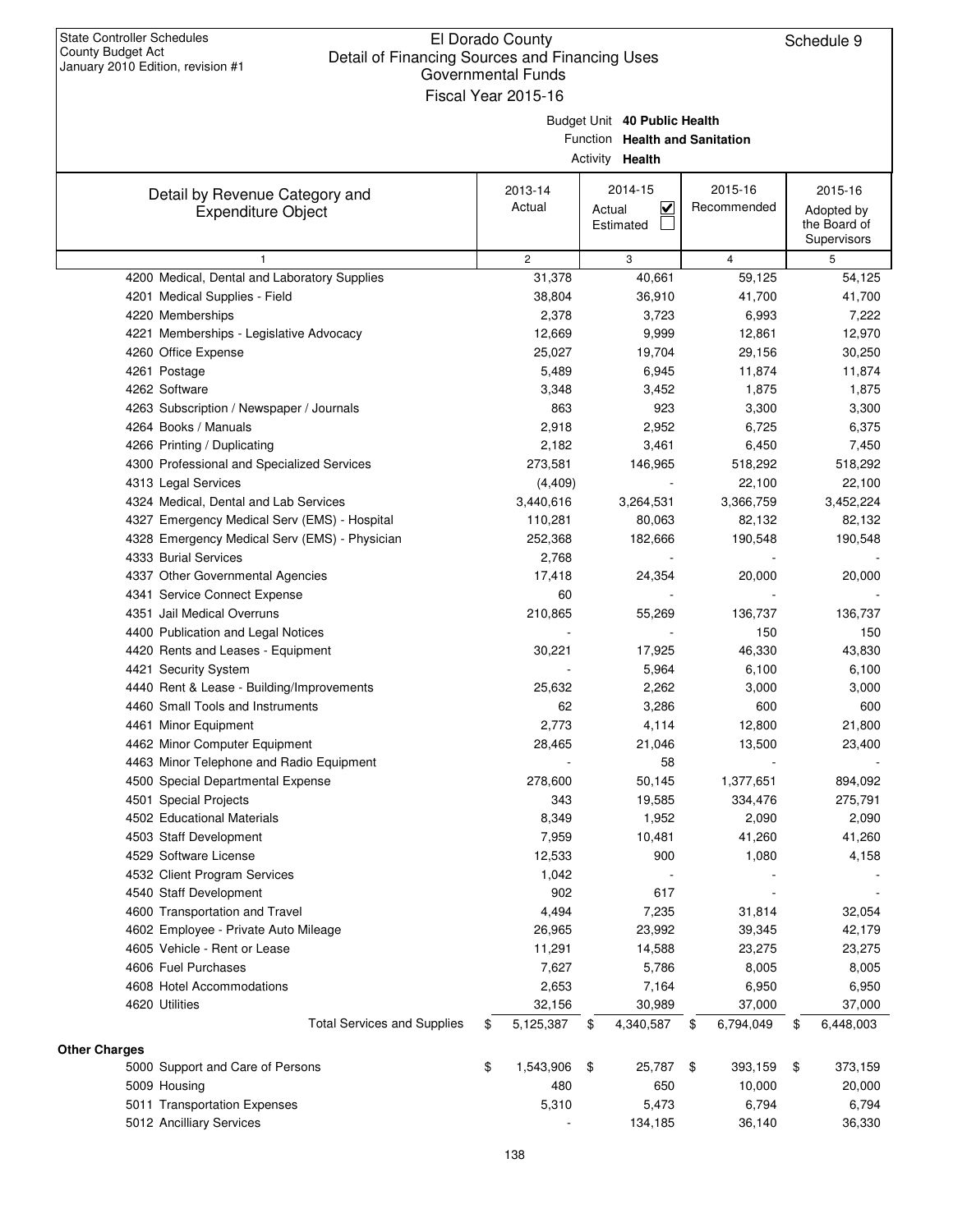| <b>State Controller Schedules</b><br>County Budget Act<br>Detail of Financing Sources and Financing Uses<br>January 2010 Edition, revision #1 | El Dorado County<br><b>Governmental Funds</b><br>Fiscal Year 2015-16 |                                                                                          |                        | Schedule 9                                           |
|-----------------------------------------------------------------------------------------------------------------------------------------------|----------------------------------------------------------------------|------------------------------------------------------------------------------------------|------------------------|------------------------------------------------------|
|                                                                                                                                               |                                                                      | Budget Unit 40 Public Health<br>Function Health and Sanitation<br>Activity <b>Health</b> |                        |                                                      |
| Detail by Revenue Category and<br><b>Expenditure Object</b>                                                                                   | 2013-14<br>Actual                                                    | 2014-15<br>$\overline{\mathsf{v}}$<br>Actual<br>Estimated                                | 2015-16<br>Recommended | 2015-16<br>Adopted by<br>the Board of<br>Supervisors |
| $\mathbf{1}$                                                                                                                                  | $\overline{c}$                                                       | 3                                                                                        | 4                      | 5                                                    |
| 5013 Ancilliary Expenses                                                                                                                      | 260                                                                  | 2,760                                                                                    |                        |                                                      |
| 5014 Health Services                                                                                                                          |                                                                      | 1,904                                                                                    | 30,000                 | 30,000                                               |
| 5240 Contribution To Non-county Governmental                                                                                                  |                                                                      | 480,000                                                                                  |                        |                                                      |
| 5300 Interfund Expenditures                                                                                                                   | 972,473                                                              | 1,764,060                                                                                | 2,186,057              | 2,225,689                                            |
| 5302 Intrfnd Exp: Radio Equipment and Support                                                                                                 | 699                                                                  |                                                                                          |                        |                                                      |
| 5304 Intrfnd Exp: Mail Service                                                                                                                | 9,981                                                                | 9,973                                                                                    | 8,398                  | 8,398                                                |
| 5305 Intrfnd Exp: Stores Support                                                                                                              | 804                                                                  | 821                                                                                      | 402                    | 402                                                  |
| 5316 Intrfnd Exp: IS Programming Support                                                                                                      | 27,712                                                               | 6,295                                                                                    | 63,500                 | 73,500                                               |
| 5318 Intrfnd Exp: Maint Buildg & Imprvmnts                                                                                                    | 3,954                                                                | 3,352                                                                                    | 11,641                 | 16,641                                               |
| <b>Total Other Charges</b>                                                                                                                    | \$<br>2,565,580                                                      | \$<br>2,435,260                                                                          | \$<br>2,746,091        | \$<br>2,790,913                                      |
| <b>Fixed Assets</b>                                                                                                                           |                                                                      |                                                                                          |                        |                                                      |
| 6040 Fixed Assets - Equipment                                                                                                                 | \$<br>26,340                                                         | \$<br>7,451                                                                              | \$<br>30,000           | \$<br>30,000                                         |
| 6041 Fixed Assets - Data Proc Sys Devel Equip                                                                                                 | 7,836                                                                |                                                                                          |                        |                                                      |
| 6042 Fixed Assets - Computer Sys Equipment                                                                                                    |                                                                      |                                                                                          | 10,000                 | 6,000                                                |
| <b>Total Fixed Assets</b>                                                                                                                     | \$<br>34,176                                                         | \$<br>7,451                                                                              | \$<br>40,000           | \$<br>36,000                                         |
| <b>Other Financing Uses</b>                                                                                                                   |                                                                      |                                                                                          |                        |                                                      |
| 7000 Operating Transfers Out                                                                                                                  | \$<br>12,500                                                         | \$<br>236,692                                                                            | \$<br>301,610          | \$<br>371,610                                        |
| <b>Total Other Financing Uses</b>                                                                                                             | \$<br>12,500                                                         | \$<br>236,692                                                                            | \$<br>301,610          | \$<br>371,610                                        |
|                                                                                                                                               |                                                                      |                                                                                          |                        |                                                      |
| <b>Residual Equity Transfers</b>                                                                                                              |                                                                      |                                                                                          |                        |                                                      |
| 7100 Residual Equity Transfers Out                                                                                                            | \$                                                                   | \$<br>791,317                                                                            | \$                     | \$                                                   |
| <b>Total Residual Equity Transfers</b>                                                                                                        | \$                                                                   | \$<br>791,317                                                                            | \$                     | \$                                                   |
| <b>Intrafund Transfers</b>                                                                                                                    |                                                                      |                                                                                          |                        |                                                      |
| 7250 Intrafnd Transfers: Non General Fund                                                                                                     | \$                                                                   | \$<br>29,829                                                                             |                        |                                                      |
| 7254 Intrafnd: Public Health                                                                                                                  | 120,724                                                              | 122,205                                                                                  | 213,383                | 265,322                                              |
| 7259 Intrafnd: PHD SRF                                                                                                                        | 42,843                                                               | 56,707                                                                                   | 70,598                 | 70,598                                               |
| <b>Total Intrafund Transfers</b>                                                                                                              | \$<br>163,566                                                        | \$<br>208,741                                                                            | \$<br>283,981          | \$<br>335,920                                        |
| <b>Intrafund Abatement</b>                                                                                                                    |                                                                      |                                                                                          |                        |                                                      |
| 7384 Intrfnd Abatemnt: Public Health                                                                                                          | \$<br>$(120, 724)$ \$                                                | $(122, 205)$ \$                                                                          | $(213, 383)$ \$        | (265, 322)                                           |
| 7389 Intrfnd Abatemnt: PHD SRF Transfers                                                                                                      | (42, 843)                                                            | (56, 707)                                                                                | (70, 598)              | (70, 598)                                            |
| <b>Total Intrafund Abatement</b>                                                                                                              | \$<br>(163, 566)                                                     | \$<br>$(178, 912)$ \$                                                                    | (283, 981)             | \$<br>(335, 920)                                     |
|                                                                                                                                               |                                                                      |                                                                                          |                        |                                                      |
| <b>Appropriations for Contingencies</b>                                                                                                       |                                                                      |                                                                                          |                        |                                                      |
| 7700 Contingency<br><b>Total Appropriations for Contingencies</b>                                                                             | \$                                                                   | \$                                                                                       | \$<br>6,203,652        | \$<br>7,530,960                                      |
|                                                                                                                                               | \$                                                                   | \$                                                                                       | \$<br>6,203,652        | \$<br>7,530,960                                      |
| <b>Total Expenditures/Appropriations</b>                                                                                                      | \$<br>12,500,270                                                     | \$<br>13,085,154                                                                         | \$<br>23,088,454       | \$<br>24,189,356                                     |
| Net Cost \$                                                                                                                                   | 2,614,558                                                            | \$<br>998,531                                                                            | \$<br>(8,472,160)      | \$(10, 156, 282)                                     |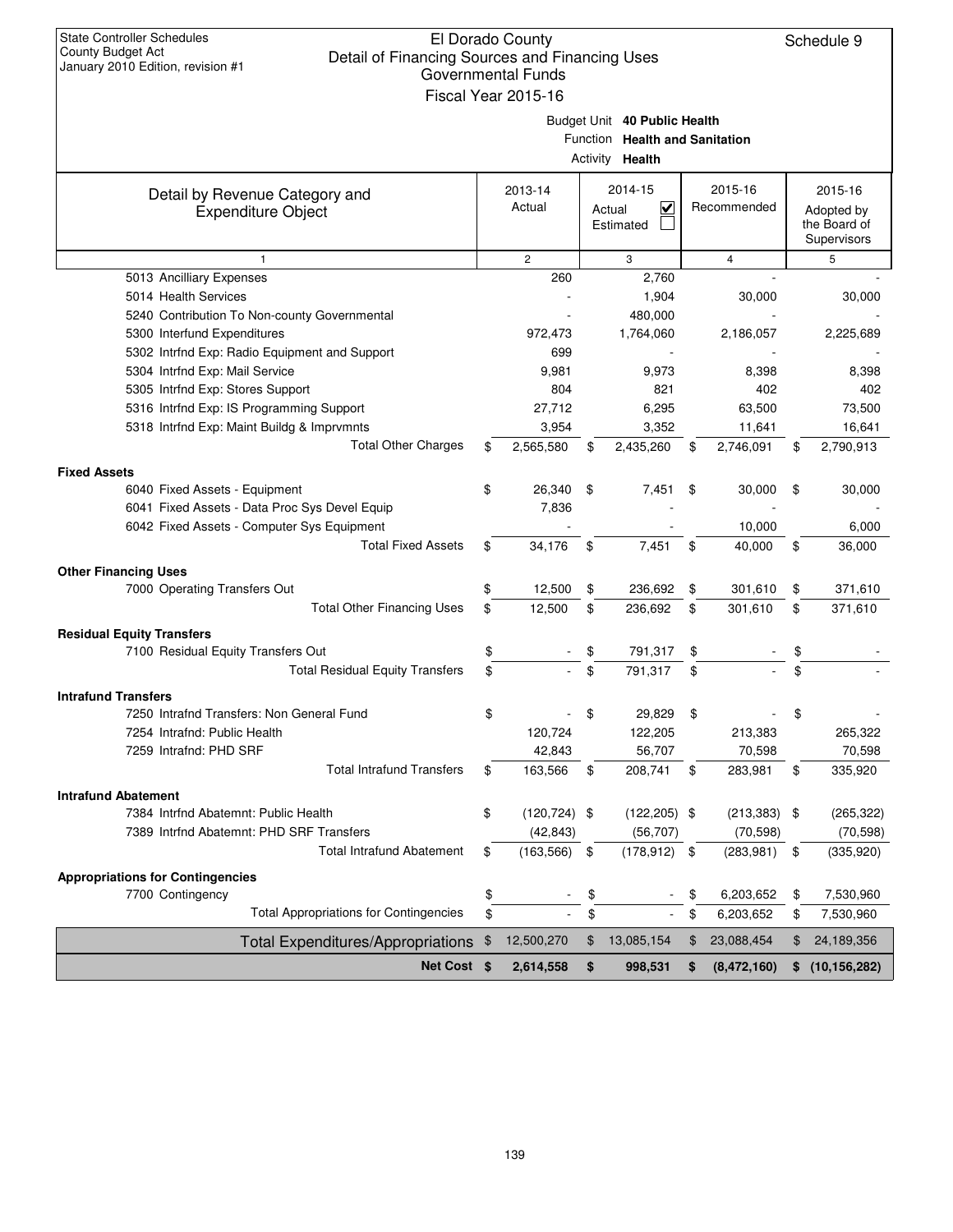| <b>State Controller Schedules</b><br>El Dorado County<br><b>County Budget Act</b><br>Detail of Financing Sources and Financing Uses<br>January 2010 Edition, revision #1<br><b>Governmental Funds</b><br>Fiscal Year 2015-16 |    |                   |    |                                                                                   |    |                        |    |                                                      |  |
|------------------------------------------------------------------------------------------------------------------------------------------------------------------------------------------------------------------------------|----|-------------------|----|-----------------------------------------------------------------------------------|----|------------------------|----|------------------------------------------------------|--|
|                                                                                                                                                                                                                              |    |                   |    | Budget Unit 41 Mental Health<br>Function Health and Sanitation<br>Activity Health |    |                        |    |                                                      |  |
| Detail by Revenue Category and<br><b>Expenditure Object</b>                                                                                                                                                                  |    | 2013-14<br>Actual |    | 2014-15<br>V<br>Actual<br>Estimated                                               |    | 2015-16<br>Recommended |    | 2015-16<br>Adopted by<br>the Board of<br>Supervisors |  |
| $\mathbf{1}$                                                                                                                                                                                                                 |    | $\mathbf{2}$      |    | 3                                                                                 |    | $\overline{4}$         |    | 5                                                    |  |
| <b>Fines, Forfeitures and Penalties</b>                                                                                                                                                                                      |    |                   |    |                                                                                   |    |                        |    |                                                      |  |
| 0320 Other Court Fines                                                                                                                                                                                                       | \$ |                   | \$ | 72,790                                                                            | \$ | 89,000                 | \$ | 89,000                                               |  |
| Total Fines, Forfeitures and Penalties                                                                                                                                                                                       | \$ |                   | \$ | 72.790                                                                            | \$ | 89,000                 | \$ | 89,000                                               |  |
| Revenue from Use of Money and Property                                                                                                                                                                                       |    |                   |    |                                                                                   |    |                        |    |                                                      |  |
| 0400 Interest                                                                                                                                                                                                                | \$ | 21,178            | \$ | 29,604                                                                            | \$ | 25,700                 | \$ | 25,700                                               |  |
| Total Revenue from Use of Money and Property                                                                                                                                                                                 | \$ | 21,178            | \$ | 29,604                                                                            | \$ | 25,700                 | \$ | 25,700                                               |  |
| <b>Intergovernmental Revenue - State</b>                                                                                                                                                                                     |    |                   |    |                                                                                   |    |                        |    |                                                      |  |
| 0662 State - Mental Health Medi Cal                                                                                                                                                                                          | \$ | 152,891           | \$ |                                                                                   | \$ |                        | \$ |                                                      |  |
| 0663 State - Mental Health Proposition 63                                                                                                                                                                                    |    | 5,025,862         |    | 7,035,053                                                                         |    | 6,113,955              |    | 6,113,955                                            |  |
| 0880 State - Other                                                                                                                                                                                                           |    |                   |    |                                                                                   |    |                        |    | 316,667                                              |  |
| Total Intergovernmental Revenue - State                                                                                                                                                                                      | \$ | 5,178,753         | \$ | 7,035,053                                                                         | \$ | 6,113,955              | \$ | 6,430,622                                            |  |
| Intergovernmental Revenue - Federal                                                                                                                                                                                          |    |                   |    |                                                                                   |    |                        |    |                                                      |  |
| 1100 Federal - Other                                                                                                                                                                                                         | \$ | 164,963           | \$ | 160,703                                                                           | \$ | 245,574                | \$ | 320,390                                              |  |
| 1101 Federal - Block Grant Revenues                                                                                                                                                                                          |    |                   |    | 998,479                                                                           |    | 718,743                |    | 718,743                                              |  |
| 1107 Federal - Medi Cal                                                                                                                                                                                                      |    | 4,494,451         |    | 6,637,299                                                                         |    | 6,041,625              |    | 6,082,655                                            |  |
| 1108 Federal - Perinatal Medi Cal                                                                                                                                                                                            |    |                   |    |                                                                                   |    | 288,388                |    | 288,388                                              |  |
| 1127 Federal - Healthy Families                                                                                                                                                                                              |    | 36,727            |    | 22,498                                                                            |    |                        |    |                                                      |  |
| Total Intergovernmental Revenue - Federal                                                                                                                                                                                    | \$ | 4,696,141         | \$ | 7,818,980                                                                         | \$ | 7,294,330              | \$ | 7,410,176                                            |  |
| <b>Charges for Services</b>                                                                                                                                                                                                  |    |                   |    |                                                                                   |    |                        |    |                                                      |  |
| 1640 Mental Health Services: Private Insurance                                                                                                                                                                               | \$ | 246,359           | \$ | 117,854                                                                           | \$ | 227,400                | \$ | 227,400                                              |  |
| 1641 Mental Health Services: Private Payors                                                                                                                                                                                  |    | 28,574            |    | 36,450                                                                            |    | 10,500                 |    | 10,500                                               |  |
| 1642 Mental Health Services: Other County                                                                                                                                                                                    |    | 298,461           |    | 167,512                                                                           |    | 821,250                |    | 821,250                                              |  |
| 1643 Mental Health Services: Co Collections                                                                                                                                                                                  |    | 13,750            |    | 10,658                                                                            |    | 15,000                 |    | 15,000                                               |  |
| 1644 Mental Health Services: Public Guardian<br>1649 Mental Health Services: Other                                                                                                                                           |    | 73,441<br>4,565   |    | 128,807                                                                           |    | 86,000                 |    | 86,000                                               |  |
| 1740 Charges for Services                                                                                                                                                                                                    |    | 6,635             |    | 887                                                                               |    | 5,000                  |    | 5,000                                                |  |
| 1742 Miscellaneous Copy Fees                                                                                                                                                                                                 |    | 30                |    | 65                                                                                |    |                        |    |                                                      |  |
| 1800 Interfund Revenue                                                                                                                                                                                                       |    |                   |    | 4,401                                                                             |    |                        |    |                                                      |  |
| 1819 Intrfnd Rev: Mental Health Sevices                                                                                                                                                                                      |    | 46,315            |    | 52,800                                                                            |    | 52,800                 |    | 52,800                                               |  |
| <b>Total Charges for Services</b>                                                                                                                                                                                            | \$ | 718,133           | \$ | 519,434                                                                           | \$ | 1,217,950              | \$ | 1,217,950                                            |  |
| <b>Miscellaneous Revenues</b>                                                                                                                                                                                                |    |                   |    |                                                                                   |    |                        |    |                                                      |  |
| 1940 Miscellaneous Revenue                                                                                                                                                                                                   | \$ | 88                | \$ | 46,803                                                                            | \$ | 158,400                | \$ | 158,400                                              |  |
| <b>Total Miscellaneous Revenues</b>                                                                                                                                                                                          | \$ | 88                | \$ | 46,803                                                                            | \$ | 158,400                | \$ | 158,400                                              |  |
| <b>Other Financing Sources</b>                                                                                                                                                                                               |    |                   |    |                                                                                   |    |                        |    |                                                      |  |
| 2020 Operating Transfers In                                                                                                                                                                                                  | \$ | 65,911            | \$ | 789,490                                                                           | \$ | 891,447                | \$ | 1,187,382                                            |  |
| 2021 Operating Transfers In: Veh Lic Fee                                                                                                                                                                                     |    | 66,131            |    | 121,213                                                                           |    | 100,764                |    | 100,764                                              |  |
| 2026 Operating Transfers In: PHD SRF                                                                                                                                                                                         |    | 2,170,008         |    | 3,420,534                                                                         |    | 3,942,950              |    | 4,342,950                                            |  |
| 2027 Operating Transfers In: Sales Tax Realingment                                                                                                                                                                           |    | 3,591,084         |    | 3,448,380                                                                         |    | 3,621,921              |    | 3,621,921                                            |  |
| <b>Total Other Financing Sources</b>                                                                                                                                                                                         | \$ | 5,893,134         | \$ | 7,779,617                                                                         | \$ | 8,557,082              | \$ | 9,253,017                                            |  |
| <b>Residual Equity Transfers</b>                                                                                                                                                                                             |    |                   |    |                                                                                   |    |                        |    |                                                      |  |
| 2100 Residual Equity Transfers In                                                                                                                                                                                            | \$ |                   | \$ | 791,317                                                                           | \$ |                        | \$ |                                                      |  |
| <b>Total Residual Equity Transfers</b>                                                                                                                                                                                       | \$ |                   | \$ | 791,317                                                                           | \$ |                        | \$ |                                                      |  |
| Total Revenue \$                                                                                                                                                                                                             |    | 16,507,426        | \$ | 24,093,598                                                                        | \$ | 23,456,417             | \$ | 24,584,865                                           |  |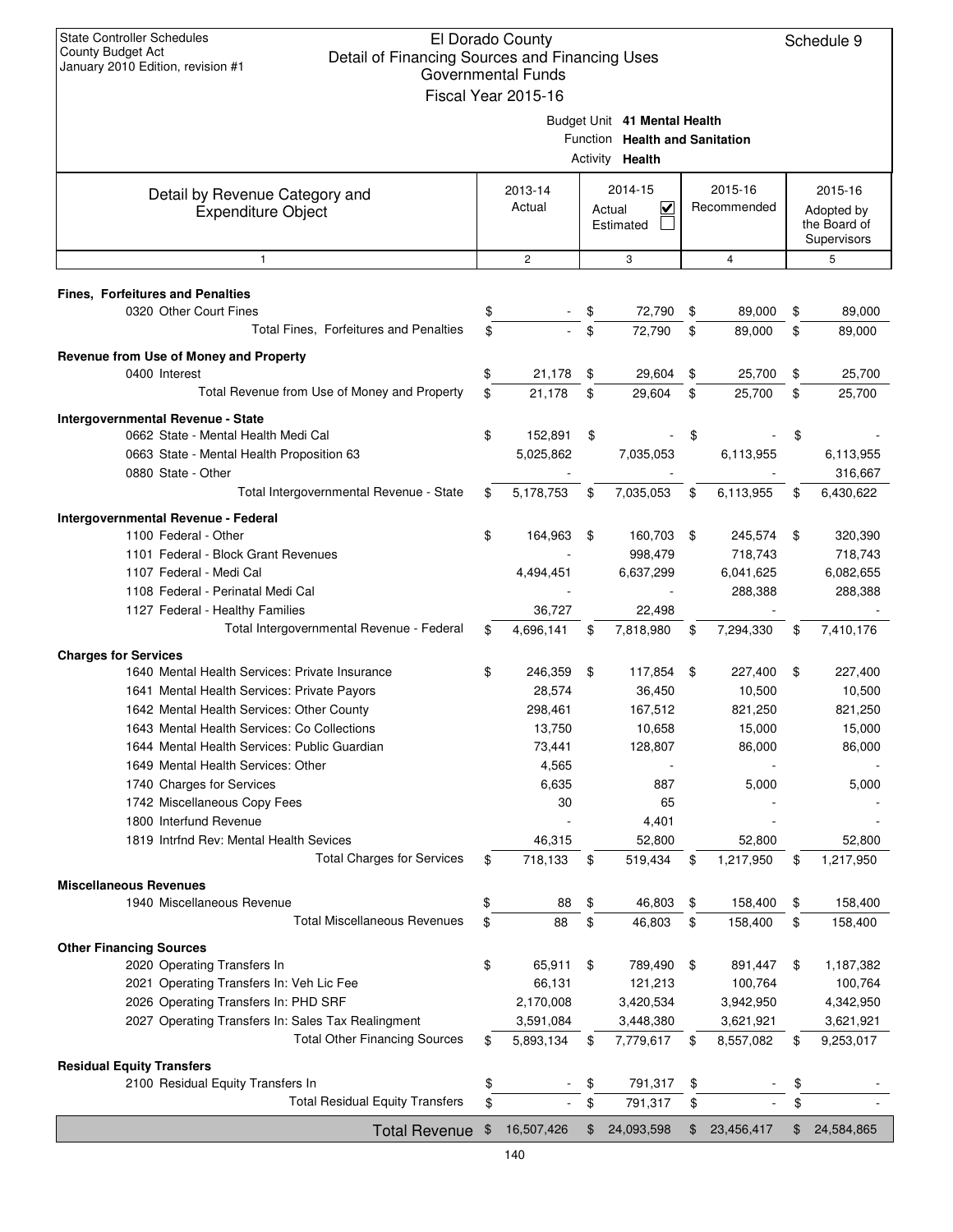| <b>State Controller Schedules</b><br>El Dorado County<br>County Budget Act<br>Detail of Financing Sources and Financing Uses<br>January 2010 Edition, revision #1<br><b>Governmental Funds</b><br>Fiscal Year 2015-16   |    |                                              |        |                                                                                   |    |                                                |    |                                                      |  |  |
|-------------------------------------------------------------------------------------------------------------------------------------------------------------------------------------------------------------------------|----|----------------------------------------------|--------|-----------------------------------------------------------------------------------|----|------------------------------------------------|----|------------------------------------------------------|--|--|
|                                                                                                                                                                                                                         |    |                                              |        | Budget Unit 41 Mental Health<br>Function Health and Sanitation<br>Activity Health |    |                                                |    |                                                      |  |  |
| Detail by Revenue Category and<br><b>Expenditure Object</b>                                                                                                                                                             |    | 2013-14<br>Actual                            | Actual | 2014-15<br>$\checkmark$<br>Estimated                                              |    | 2015-16<br>Recommended                         |    | 2015-16<br>Adopted by<br>the Board of<br>Supervisors |  |  |
| $\mathbf{1}$                                                                                                                                                                                                            |    | $\overline{c}$                               |        | 3                                                                                 |    | $\overline{4}$                                 |    | 5                                                    |  |  |
| <b>Salaries and Employee Benefits</b><br>3000 Permanent Employees / Elected Officials<br>3001 Temporary Employees<br>3002 Overtime<br>3003 Standby Pay                                                                  | \$ | 3,850,997<br>417,479<br>203,638<br>46,793    | \$     | 4,712,775<br>524,523<br>158,184<br>72,863                                         | \$ | 5,417,929<br>173,426<br>185,400<br>11,200      | \$ | 5,497,337<br>173,426<br>102,400<br>11,200            |  |  |
| 3004 Other Compensation<br>3005 Tahoe Differential<br>3006 Bilingual Pay<br>3020 Employer Share - Employee Retirement                                                                                                   |    | 123,467<br>20,389<br>10,020<br>760,399       |        | 97,953<br>31,770<br>17,504<br>914,422                                             |    | 89,050<br>28,551<br>14,435<br>1,189,328        |    | 109,050<br>26,209<br>14,435<br>1,206,394             |  |  |
| 3022 Employer Share - Medi Care<br>3040 Employer Share - Health Insurance<br>3041 Employer Share - Unemployment Insurance<br>3042 Employer Share - Long Term Disab Insurance                                            |    | 64,757<br>651,468<br>11,172<br>6,764         |        | 78,411<br>929,692<br>7,778                                                        |    | 81,694<br>1,057,033<br>13,977                  |    | 82,815<br>1,119,412<br>14,175                        |  |  |
| 3043 Employer Share - Deferred Compensation<br>3046 Retiree Health - Defined Contributions<br>3060 Employer Share - Workers' Compensation<br>3080 Flexible Benefits                                                     |    | 9,013<br>98,418<br>62,600<br>7,933           |        | 12,116<br>103,548<br>71,759<br>9,128                                              |    | 12,262<br>68,454<br>75,359<br>38,079           |    | 12,262<br>68,454<br>75,359<br>38,079                 |  |  |
| Total Salaries and Employee Benefits                                                                                                                                                                                    | \$ | 6,345,306                                    | \$     | 7,742,426                                                                         | \$ | 8,456,177                                      | \$ | 8,551,007                                            |  |  |
| <b>Services and Supplies</b><br>4020 Clothing and Personal Supplies<br>4040 Telephone Company Vendor Payments<br>4041 Cnty Pass thru Telephone Chrges to Depts<br>4060 Food and Food Products<br>4080 Household Expense | \$ | 4,441<br>13,315<br>9,746<br>60,456<br>19,013 | \$     | 2,140<br>14,149<br>17,290<br>46,359<br>11,629                                     | \$ | 14,550<br>10,900<br>34,150<br>6,350            | \$ | 14,550<br>10,900<br>34,150<br>6,350                  |  |  |
| 4081 Household Expense - Paper Goods<br>4082 Household Expense - Other<br>4083 Household Expense - Laundry<br>4084 Household Expense - Expendable Equipment<br>4085 Household Expense - Refuse Disposal                 |    | 105<br>66<br>12,945<br>6,330                 |        | 6,489<br>32<br>5,813                                                              |    | 6,895                                          |    | 6,895                                                |  |  |
| 4086 Household Expense - Janitorial/Custodial<br>4100 Insurance - Premium<br>4101 Insurance - Additional Liability<br>4143 Maintenance - Service Contracts<br>4144 Maintenance - Computer System Supplies               |    | 49,667<br>54,755<br>53,182<br>5,816<br>1,371 |        | 48,670<br>89,990<br>53,693<br>23                                                  |    | 35,747<br>59,811<br>53,983<br>17,560<br>31,820 |    | 35,747<br>59,811<br>53,983<br>17,560<br>31,820       |  |  |
| 4160 Maintenance Vehicles - Service Contract<br>4180 Maintenance - Building and Improvements<br>4192 Maintenance - Lighting<br>4197 Maintenance - Building Supplies                                                     |    | 160<br>542<br>7<br>457                       |        | 327<br>2,483<br>538<br>$\overline{\phantom{a}}$                                   |    | 400<br>5,100<br>1,100                          |    | 400<br>5,100<br>1,100                                |  |  |
| 4200 Medical, Dental and Laboratory Supplies<br>4201 Medical Supplies - Field<br>4220 Memberships<br>4221 Memberships - Legislative Advocacy<br>4260 Office Expense<br>4261 Postage                                     |    | 56,593<br>983<br>8,731<br>24,104<br>3,041    |        | 50,104<br>170<br>1,420<br>12,111<br>17,543<br>1,867                               |    | 15,500<br>5,187<br>13,368<br>7,050<br>2,815    |    | 15,000<br>5,187<br>13,368<br>7,050<br>2,815          |  |  |
| 4262 Software                                                                                                                                                                                                           |    |                                              |        | 1,495                                                                             |    | 4,975                                          |    | 4,975                                                |  |  |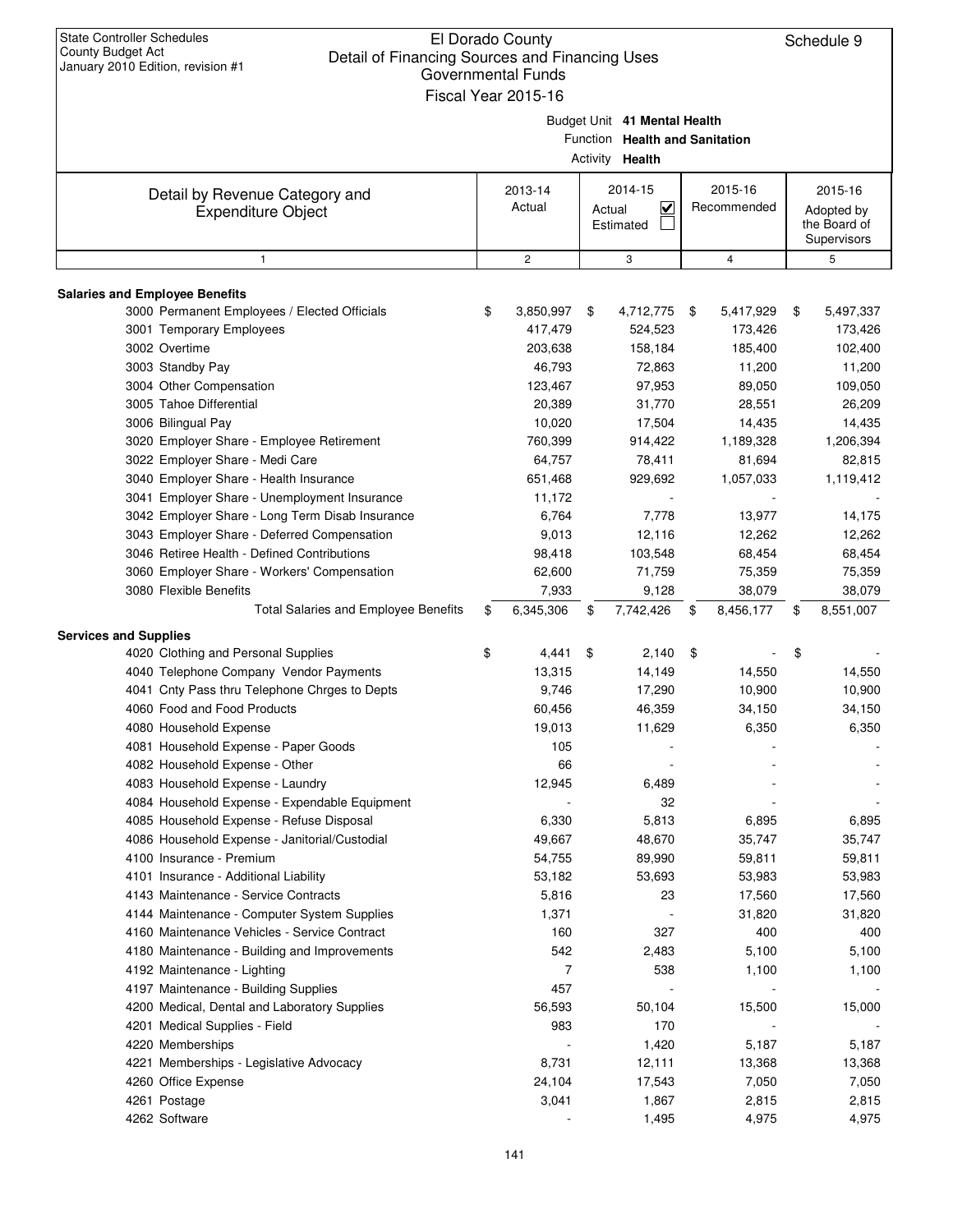| Detail of Financing Obdices and Financing Oses<br>January 2010 Edition, revision #1 | Governmental Funds    |                                   |                 |                             |
|-------------------------------------------------------------------------------------|-----------------------|-----------------------------------|-----------------|-----------------------------|
|                                                                                     | Fiscal Year 2015-16   |                                   |                 |                             |
|                                                                                     |                       | Budget Unit 41 Mental Health      |                 |                             |
|                                                                                     |                       | Function Health and Sanitation    |                 |                             |
|                                                                                     |                       | Activity Health                   |                 |                             |
|                                                                                     |                       |                                   |                 |                             |
| Detail by Revenue Category and                                                      | 2013-14               | 2014-15                           | 2015-16         | 2015-16                     |
| <b>Expenditure Object</b>                                                           | Actual                | $\overline{\mathsf{v}}$<br>Actual | Recommended     | Adopted by                  |
|                                                                                     |                       | Estimated                         |                 | the Board of<br>Supervisors |
| $\mathbf{1}$                                                                        | $\mathbf{2}^{\prime}$ | 3                                 | $\overline{4}$  | 5                           |
| 4264 Books / Manuals                                                                | 687                   | 474                               | 3,060           | 3,060                       |
| 4266 Printing / Duplicating                                                         | 1,109                 | 1,457                             | 3,600           | 3,600                       |
| 4300 Professional and Specialized Services                                          | 623,323               | 112,258                           | 863,000         | 1,096,492                   |
| 4313 Legal Services                                                                 |                       |                                   | 2,500           | 2,500                       |
| 4318 Interpreter                                                                    | 390                   | 1,404                             | 1,100           | 1,100                       |
| 4323 Psychiatric Medical Services                                                   | 3,008,656             | 2,224,827                         | 4,249,728       | 4,249,728                   |
| 4324 Medical, Dental and Lab Services                                               | 38,188                | 45,528                            | 3,000           | 3,000                       |
| 4334 Fire Prevention and Inspection                                                 |                       | 223                               |                 |                             |
| 4337 Other Governmental Agencies                                                    |                       | 2,342                             |                 |                             |
| 4341 Service Connect Expense                                                        | 99                    | 120                               | 150             | 150                         |
| 4400 Publication and Legal Notices                                                  |                       |                                   | 16,000          | 16,000                      |
| 4420 Rents and Leases - Equipment                                                   | 18,228                | 20,791                            | 17,630          | 17,630                      |
| 4421 Security System                                                                |                       | 9,173                             | 6,050           | 6,050                       |
| 4440 Rent & Lease - Building/Improvements                                           | 189,173               | 290,929                           | 351,042         | 351,042                     |
| 4460 Small Tools and Instruments                                                    |                       | 108                               | 50              | 50                          |
| 4461 Minor Equipment                                                                | 40,464                | 9,407                             | 12,900          | 12,900                      |
| 4462 Minor Computer Equipment                                                       | 284                   | 14,914                            | 40,431          | 67,607                      |
| 4463 Minor Telephone and Radio Equipment                                            | 741                   |                                   | 50              | 50                          |
| 4500 Special Departmental Expense                                                   | 6,917                 | 28,134                            | 54,000          | 83,438                      |
| 4501 Special Projects                                                               | 40                    | 372                               | 1,044,884       | 1,558,037                   |
| 4502 Educational Materials                                                          | 606                   | 8,849                             | 17,514          | 19,483                      |
| 4503 Staff Development                                                              | 7,648                 | 7,050                             | 77,270          | 94,630                      |
| 4529 Software License                                                               | 139,604               | 102,141                           | 130,626         | 228,126                     |
| 4532 Client Program Services                                                        |                       |                                   | 1,500           | 1,500                       |
| 4540 Staff Development                                                              | 95                    | 1,329                             | 800             | 800                         |
| 4600 Transportation and Travel                                                      | 3,184                 | 4,229                             | 28,560          | 28,560                      |
| 4602 Employee - Private Auto Mileage                                                | 7,692                 | 15,452                            | 26,015          | 26,015                      |
| 4605 Vehicle - Rent or Lease                                                        | 48,055                | 83,771                            | 69,000          | 69,000                      |
| 4606 Fuel Purchases                                                                 | 37,684                | 40,838                            | 41,650          | 41,650                      |
| 4608 Hotel Accommodations                                                           | 2,264                 | 5,081                             | 14,600          | 14,600                      |
| 4620 Utilities                                                                      | 78,583                | 91,068                            | 120,750         | 120,750                     |
| <b>Total Services and Supplies</b>                                                  | \$<br>4,639,541       | 3,506,605<br>\$                   | \$<br>7,524,721 | \$<br>8,444,309             |
| <b>Other Charges</b>                                                                |                       |                                   |                 |                             |
| 5000 Support and Care of Persons                                                    | \$<br>52,449          | \$<br>14,794                      | \$<br>2,140,550 | \$<br>1,931,894             |
| 5002 Institute For Mental Disease - MenHIth                                         | 1,636,921             | 2,261,431                         | 2,063,000       | 2,063,000                   |
| 5009 Housing                                                                        | 34,259                | 142,486                           | 388,058         | 388,058                     |
| 5010 Transportation Services                                                        |                       |                                   | 2,500           | 2,500                       |
| 5011 Transportation Expenses                                                        | 4,455                 | 10,506                            | 19,900          | 19,900                      |
| 5012 Ancilliary Services                                                            |                       | 54,192                            | 204,625         | 212,697                     |
| 5013 Ancilliary Expenses                                                            | 955                   | 144,658                           | 48,500          | 48,500                      |
| 5014 Health Services                                                                |                       | 5,368,352                         | 5,182,996       | 5,407,296                   |
| 5300 Interfund Expenditures                                                         | 1,300,051             | 2,670,928                         | 2,675,419       | 2,742,864                   |
| 5304 Intrfnd Exp: Mail Service                                                      | 5,681                 | 5,930                             | 4,234           | 4,234                       |
| 5305 Intrfnd Exp: Stores Support                                                    | 2,669                 | 3,372                             | 3,330           | 3,330                       |
| 5316 Intrfnd Exp: IS Programming Support                                            | 1,043                 | 10,503                            | 20,000          | 20,000                      |
| 5318 Intrfnd Exp: Maint Buildg & Imprvmnts                                          | 21,112                | 28,567                            | 22,658          | 22,658                      |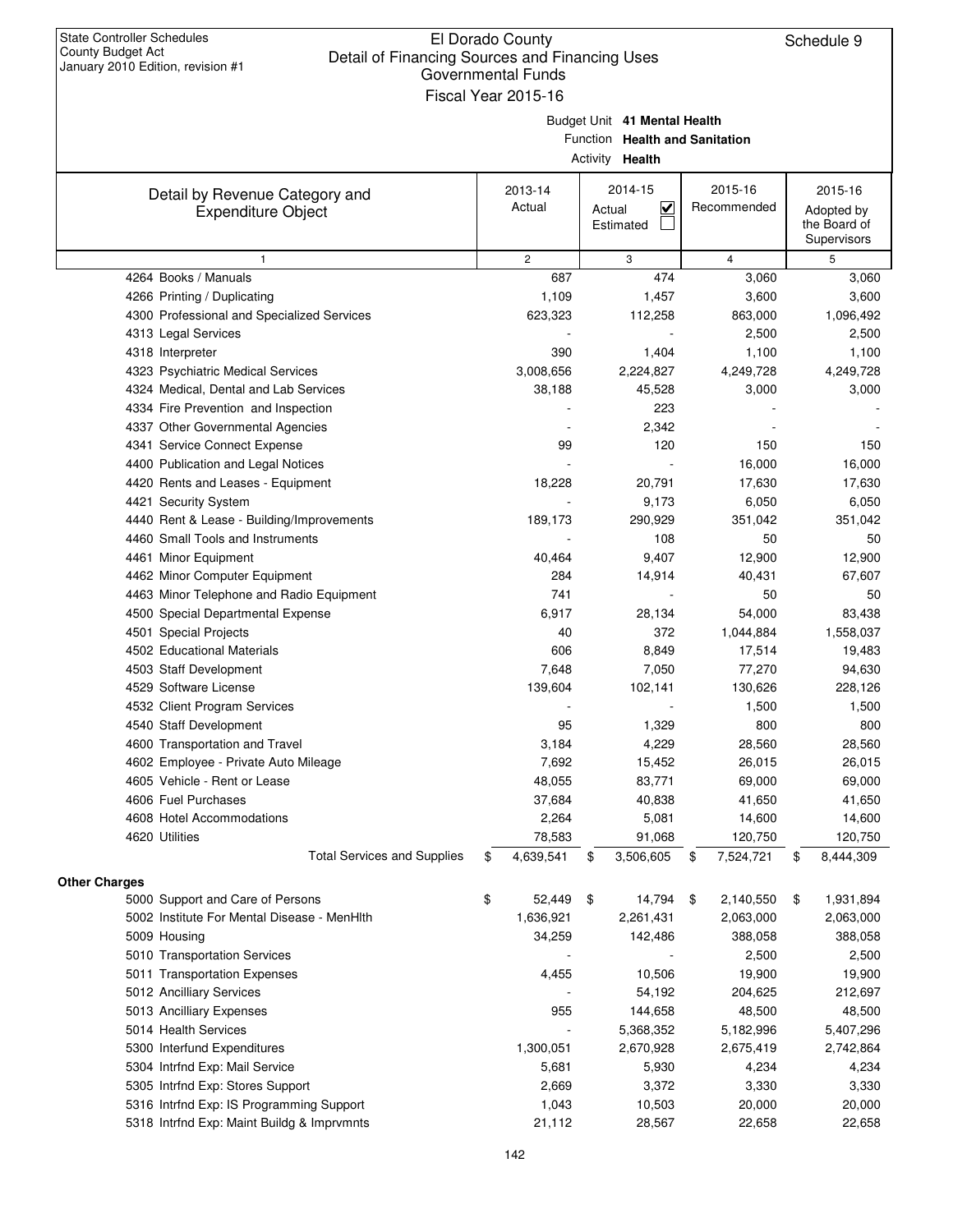| <b>State Controller Schedules</b><br>El Dorado County<br><b>County Budget Act</b><br>Detail of Financing Sources and Financing Uses<br>January 2010 Edition, revision #1<br><b>Governmental Funds</b><br>Fiscal Year 2015-16<br>Budget Unit 41 Mental Health |                                                                                                          |             |      |                                                          |    |              |    |              |  |  |  |
|--------------------------------------------------------------------------------------------------------------------------------------------------------------------------------------------------------------------------------------------------------------|----------------------------------------------------------------------------------------------------------|-------------|------|----------------------------------------------------------|----|--------------|----|--------------|--|--|--|
|                                                                                                                                                                                                                                                              |                                                                                                          |             |      | Function Health and Sanitation<br>Activity <b>Health</b> |    |              |    |              |  |  |  |
| Detail by Revenue Category and<br><b>Expenditure Object</b>                                                                                                                                                                                                  | 2014-15<br>2015-16<br>2013-14<br>Actual<br>$\overline{\mathbf{v}}$<br>Recommended<br>Actual<br>Estimated |             |      |                                                          |    |              |    |              |  |  |  |
| 1                                                                                                                                                                                                                                                            | $\overline{c}$<br>3<br>$\overline{4}$<br>5                                                               |             |      |                                                          |    |              |    |              |  |  |  |
| 5321 Intrfnd Exp: Collections                                                                                                                                                                                                                                |                                                                                                          | 1,963       |      | 1.435                                                    |    |              |    |              |  |  |  |
| <b>Total Other Charges</b>                                                                                                                                                                                                                                   | \$                                                                                                       | 3,061,558   | \$   | 10,717,153                                               | \$ | 12,775,770   | \$ | 12,866,931   |  |  |  |
| <b>Fixed Assets</b>                                                                                                                                                                                                                                          |                                                                                                          |             |      |                                                          |    |              |    |              |  |  |  |
| 6040 Fixed Assets - Equipment                                                                                                                                                                                                                                | \$                                                                                                       | 138,828     | \$   | 3,236                                                    | \$ | 28,000       | \$ | 18,000       |  |  |  |
| 6042 Fixed Assets - Computer Sys Equipment                                                                                                                                                                                                                   |                                                                                                          |             |      | 24,989                                                   |    | 17,176       |    |              |  |  |  |
| <b>Total Fixed Assets</b>                                                                                                                                                                                                                                    | \$                                                                                                       | 138,828     | \$   | 28,225                                                   | \$ | 45,176       | \$ | 18,000       |  |  |  |
| <b>Other Financing Uses</b>                                                                                                                                                                                                                                  |                                                                                                          |             |      |                                                          |    |              |    |              |  |  |  |
| 7000 Operating Transfers Out                                                                                                                                                                                                                                 | \$                                                                                                       | 174,325     | \$   | 29,829                                                   | \$ |              | \$ |              |  |  |  |
| <b>Total Other Financing Uses</b>                                                                                                                                                                                                                            | \$                                                                                                       | 174,325     | \$   | 29,829                                                   | \$ |              | \$ |              |  |  |  |
|                                                                                                                                                                                                                                                              |                                                                                                          |             |      |                                                          |    |              |    |              |  |  |  |
| <b>Intrafund Transfers</b><br>7250 Intrafnd Transfers: Non General Fund                                                                                                                                                                                      | \$                                                                                                       |             |      |                                                          |    |              |    |              |  |  |  |
| <b>Total Intrafund Transfers</b>                                                                                                                                                                                                                             |                                                                                                          | 1,529,439   | \$   | 5,094,012                                                | \$ | 5,392,333    | \$ | 5,643,405    |  |  |  |
|                                                                                                                                                                                                                                                              | \$                                                                                                       | 1,529,439   | \$   | 5,094,012                                                | \$ | 5,392,333    | \$ | 5,643,405    |  |  |  |
| <b>Intrafund Abatement</b>                                                                                                                                                                                                                                   |                                                                                                          |             |      |                                                          |    |              |    |              |  |  |  |
| 7380 Intrfnd Abatemnt: Not General Fund                                                                                                                                                                                                                      | \$                                                                                                       | (1,529,439) | - \$ | $(5, 123, 841)$ \$                                       |    | (5,392,333)  | \$ | (5,643,405)  |  |  |  |
| <b>Total Intrafund Abatement</b>                                                                                                                                                                                                                             | \$                                                                                                       | (1,529,439) | \$   | (5, 123, 841)                                            | \$ | (5,392,333)  | \$ | (5,643,405)  |  |  |  |
| <b>Appropriations for Contingencies</b>                                                                                                                                                                                                                      |                                                                                                          |             |      |                                                          |    |              |    |              |  |  |  |
| 7700 Contingency                                                                                                                                                                                                                                             | \$                                                                                                       |             | \$   |                                                          | \$ | 6,305,526    | \$ | 7,443,727    |  |  |  |
| <b>Total Appropriations for Contingencies</b>                                                                                                                                                                                                                | \$                                                                                                       |             | \$   | $\blacksquare$                                           | \$ | 6,305,526    | \$ | 7,443,727    |  |  |  |
| <b>Total Expenditures/Appropriations</b>                                                                                                                                                                                                                     | \$                                                                                                       | 14,359,557  | \$   | 21,994,409                                               | \$ | 35,107,370   | \$ | 37,323,974   |  |  |  |
| Net Cost \$                                                                                                                                                                                                                                                  |                                                                                                          | 2,147,870   | \$   | 2,099,189                                                | \$ | (11,650,953) | \$ | (12,739,109) |  |  |  |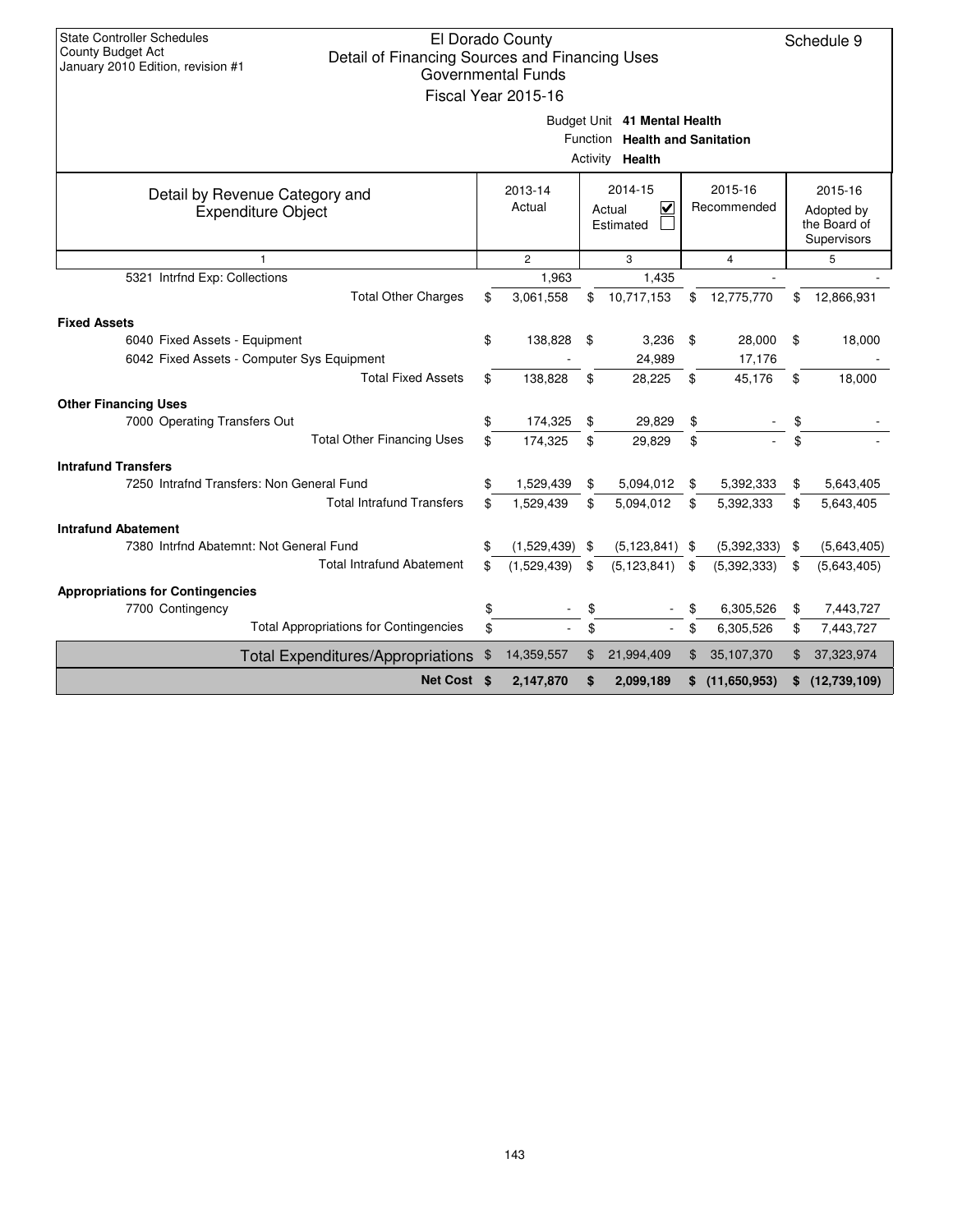| <b>State Controller Schedules</b><br>El Dorado County<br>Schedule 9<br>County Budget Act<br>Detail of Financing Sources and Financing Uses<br>January 2010 Edition, revision #1<br><b>Governmental Funds</b><br>Fiscal Year 2015-16 |    |                |        |                                                   |    |                                         |    |                                           |  |  |  |
|-------------------------------------------------------------------------------------------------------------------------------------------------------------------------------------------------------------------------------------|----|----------------|--------|---------------------------------------------------|----|-----------------------------------------|----|-------------------------------------------|--|--|--|
|                                                                                                                                                                                                                                     |    |                |        | Function Health and Sanitation<br>Activity Health |    | Budget Unit 42 Environmental Management |    |                                           |  |  |  |
| Detail by Revenue Category and                                                                                                                                                                                                      |    | 2013-14        |        | 2014-15                                           |    | 2015-16                                 |    | 2015-16                                   |  |  |  |
| <b>Expenditure Object</b>                                                                                                                                                                                                           |    | Actual         | Actual | $\checkmark$<br>Estimated                         |    | Recommended                             |    | Adopted by<br>the Board of<br>Supervisors |  |  |  |
| $\mathbf{1}$                                                                                                                                                                                                                        |    | $\overline{c}$ |        | 3                                                 |    | $\overline{4}$                          |    | 5                                         |  |  |  |
| <b>Licenses, Permits and Franchises</b>                                                                                                                                                                                             |    |                |        |                                                   |    |                                         |    |                                           |  |  |  |
| 0220 Construction Permits                                                                                                                                                                                                           | \$ | 143,386        | \$     | 153,667                                           | \$ | 140,300                                 | \$ | 140,300                                   |  |  |  |
| 0251 Franchise - Garbage                                                                                                                                                                                                            |    | 103,453        |        |                                                   |    |                                         |    |                                           |  |  |  |
| 0260 Other License and Permits                                                                                                                                                                                                      |    | 25,469         |        | 37,230                                            |    | 15,872                                  |    | 15,872                                    |  |  |  |
| 0263 Under Ground Storage Tank Permit                                                                                                                                                                                               |    | 115,590        |        | 119,969                                           |    | 101,360                                 |    | 101,360                                   |  |  |  |
| 0265 Health Permit                                                                                                                                                                                                                  |    | 12,602         |        | 17,773                                            |    | 23,244                                  |    | 23,244                                    |  |  |  |
| 0267 Food Facility Permit                                                                                                                                                                                                           |    | 468.021        |        | 471,390                                           |    | 412,575                                 |    | 412,575                                   |  |  |  |
| 0268 Pool and Spa Permit                                                                                                                                                                                                            |    | 102,736        |        | 107,830                                           |    | 101,889                                 |    | 101,889                                   |  |  |  |
| 0269 Water System Permit                                                                                                                                                                                                            |    | 64,735         |        | 73,732                                            |    | 43,384                                  |    | 43,384                                    |  |  |  |
| 0270 Well Permit                                                                                                                                                                                                                    |    | 60,206         |        | 63,368                                            |    | 64,000                                  |    | 64,000                                    |  |  |  |
| 0272 Infectious Waste Permit                                                                                                                                                                                                        |    |                |        | 73                                                |    |                                         |    |                                           |  |  |  |
| Total Licenses, Permits and Franchises                                                                                                                                                                                              | \$ | 1,096,198      | \$     | 1,045,030                                         | \$ | 902,624                                 | \$ | 902,624                                   |  |  |  |
| Intergovernmental Revenue - State                                                                                                                                                                                                   |    |                |        |                                                   |    |                                         |    |                                           |  |  |  |
| 0880 State - Other                                                                                                                                                                                                                  |    | 51,360         | \$     |                                                   | \$ |                                         |    |                                           |  |  |  |
| Total Intergovernmental Revenue - State                                                                                                                                                                                             | \$ | 51,360         | \$     |                                                   | \$ |                                         |    |                                           |  |  |  |
| Intergovernmental Revenue - Federal                                                                                                                                                                                                 |    |                |        |                                                   |    |                                         |    |                                           |  |  |  |
| 1040 Federal - Health Administration                                                                                                                                                                                                | \$ |                | \$     | 232,500                                           | \$ |                                         | \$ |                                           |  |  |  |
| 1060 Federal - Emerg Mngt Agency (FEMA)                                                                                                                                                                                             |    |                |        | 386                                               |    |                                         |    |                                           |  |  |  |
| Total Intergovernmental Revenue - Federal                                                                                                                                                                                           | \$ |                | \$     | 232,886                                           | \$ |                                         | \$ |                                           |  |  |  |
| <b>Charges for Services</b>                                                                                                                                                                                                         |    |                |        |                                                   |    |                                         |    |                                           |  |  |  |
| 1310 Special Assessments                                                                                                                                                                                                            | \$ | 89,884         | \$     | 92,064                                            | \$ | 89,900                                  | \$ | 89,900                                    |  |  |  |
| 1401 Planning and Engineering Fees                                                                                                                                                                                                  |    | 21,759         |        | 33,700                                            |    | 30,000                                  |    | 30,000                                    |  |  |  |
| 1661 Water Sampling                                                                                                                                                                                                                 |    | 57             |        | 38                                                |    | 100                                     |    | 100                                       |  |  |  |
| 1662 Loan Certification                                                                                                                                                                                                             |    | 1,063          |        | 1,583                                             |    | 1,000                                   |    | 1,000                                     |  |  |  |
| 1663 Business Plans                                                                                                                                                                                                                 |    | 170,504        |        | 188,295                                           |    | 189,961                                 |    | 189,961                                   |  |  |  |
| 1740 Charges for Services                                                                                                                                                                                                           |    | 12,067         |        | 13,332                                            |    | 9,800                                   |    | 9,800                                     |  |  |  |
| 1800 Interfund Revenue                                                                                                                                                                                                              |    | 40,621         |        | 4,608                                             |    | 500                                     |    | 560,712                                   |  |  |  |
| <b>Total Charges for Services</b>                                                                                                                                                                                                   | \$ | 335,954        | \$     | 333,619                                           | \$ | 321,261                                 | \$ | 881,473                                   |  |  |  |
| <b>Miscellaneous Revenues</b>                                                                                                                                                                                                       |    |                |        |                                                   |    |                                         |    |                                           |  |  |  |
| 1940 Miscellaneous Revenue                                                                                                                                                                                                          | \$ | 12,344         | \$     | 21,330                                            | \$ |                                         | \$ |                                           |  |  |  |
| 1942 Miscellaneous Reimbursement                                                                                                                                                                                                    |    | 102            |        |                                                   |    |                                         |    |                                           |  |  |  |
| <b>Total Miscellaneous Revenues</b>                                                                                                                                                                                                 | \$ | 12,446         | \$     | 21,330                                            | \$ |                                         | \$ |                                           |  |  |  |
| <b>Other Financing Sources</b>                                                                                                                                                                                                      |    |                |        |                                                   |    |                                         |    |                                           |  |  |  |
| 2020 Operating Transfers In                                                                                                                                                                                                         | \$ |                | \$     |                                                   | \$ |                                         | \$ | 1,171,938                                 |  |  |  |
| 2021 Operating Transfers In: Veh Lic Fee                                                                                                                                                                                            |    |                |        | 154,227                                           |    |                                         |    |                                           |  |  |  |
| 2027 Operating Transfers In: Sales Tax Realingment                                                                                                                                                                                  |    | 220,281        |        | 67,277                                            |    | 214,703                                 |    | 214,703                                   |  |  |  |
| <b>Total Other Financing Sources</b>                                                                                                                                                                                                | \$ | 220,281        | \$     | 221,504                                           | \$ | 214,703                                 | \$ | 1,386,641                                 |  |  |  |
| <b>Total Revenue</b>                                                                                                                                                                                                                | \$ | 1,716,239      | \$     | 1,854,369                                         | \$ | 1,438,588                               | \$ | 3,170,738                                 |  |  |  |
|                                                                                                                                                                                                                                     |    |                |        |                                                   |    |                                         |    |                                           |  |  |  |
| <b>Salaries and Employee Benefits</b>                                                                                                                                                                                               |    |                |        |                                                   |    |                                         |    |                                           |  |  |  |
| 3000 Permanent Employees / Elected Officials                                                                                                                                                                                        | \$ | 938,310 \$     |        | 832,134 \$                                        |    | 773,460                                 | \$ | 780,281                                   |  |  |  |
| 3001 Temporary Employees                                                                                                                                                                                                            |    | 23,629         |        | 24,621                                            |    | 36,000                                  |    | 36,000                                    |  |  |  |
| 3002 Overtime                                                                                                                                                                                                                       |    | 13,393         |        | 8,047                                             |    | 13,000                                  |    | 15,000                                    |  |  |  |
| 3003 Standby Pay                                                                                                                                                                                                                    |    | 5,695          |        | 5,272                                             |    | 2,894                                   |    | 4,206                                     |  |  |  |
|                                                                                                                                                                                                                                     |    | 144            |        |                                                   |    |                                         |    |                                           |  |  |  |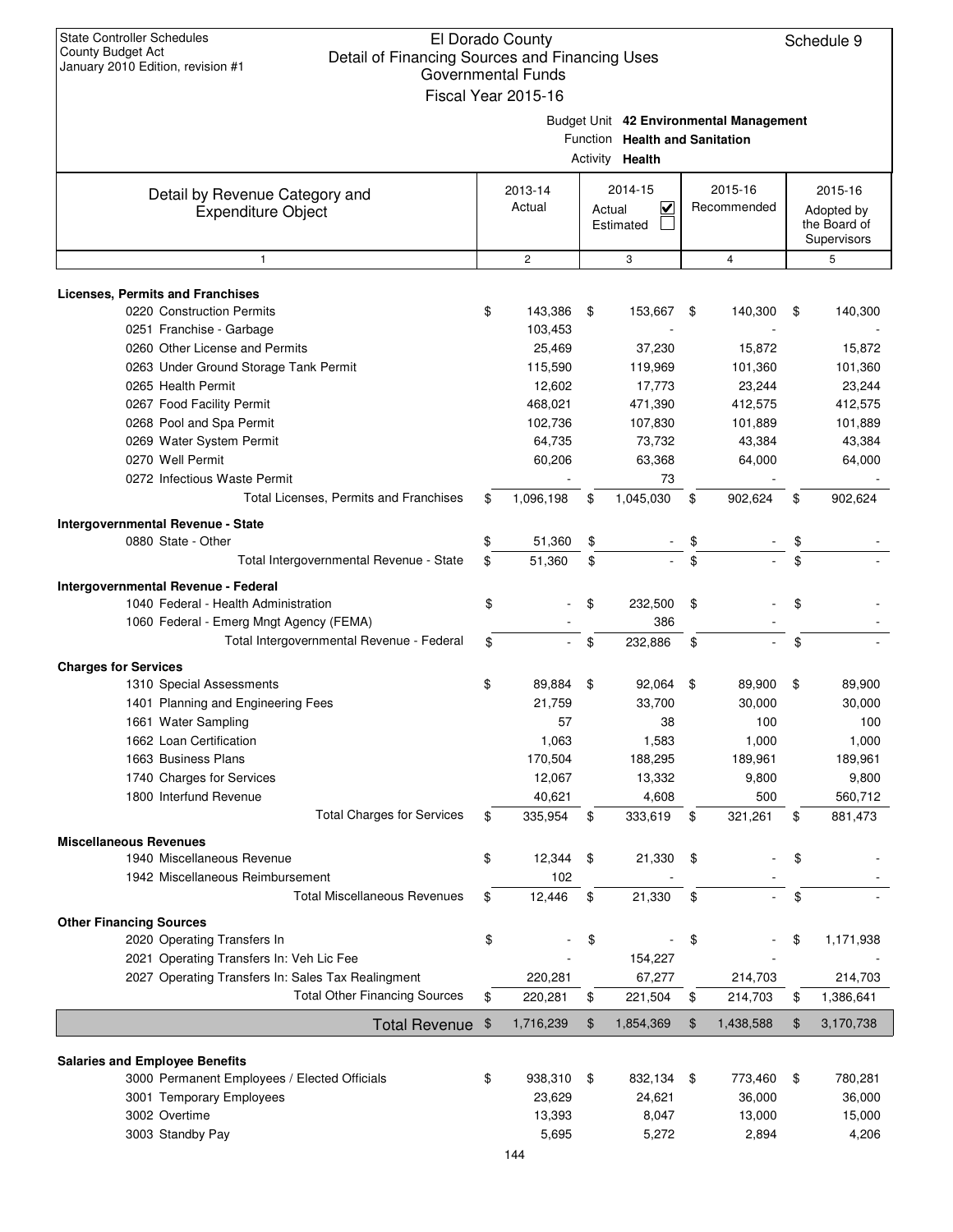| <b>State Controller Schedules</b><br><b>County Budget Act</b><br>January 2010 Edition, revision #1 | El Dorado County<br>Schedule 9<br>Detail of Financing Sources and Financing Uses<br><b>Governmental Funds</b><br>Fiscal Year 2015-16 |    |                                                          |    |                                         |    |                                           |  |  |  |  |
|----------------------------------------------------------------------------------------------------|--------------------------------------------------------------------------------------------------------------------------------------|----|----------------------------------------------------------|----|-----------------------------------------|----|-------------------------------------------|--|--|--|--|
|                                                                                                    |                                                                                                                                      |    | Function Health and Sanitation<br>Activity <b>Health</b> |    | Budget Unit 42 Environmental Management |    |                                           |  |  |  |  |
| Detail by Revenue Category and                                                                     | 2013-14                                                                                                                              |    | 2014-15                                                  |    | 2015-16                                 |    | 2015-16                                   |  |  |  |  |
| <b>Expenditure Object</b>                                                                          | Actual                                                                                                                               |    | $\checkmark$<br>Actual<br>Estimated                      |    | Recommended                             |    | Adopted by<br>the Board of<br>Supervisors |  |  |  |  |
| $\mathbf{1}$                                                                                       | $\mathbf{2}$                                                                                                                         |    | 3                                                        |    | $\overline{4}$                          |    | 5                                         |  |  |  |  |
| 3004 Other Compensation                                                                            | 5,901                                                                                                                                |    | 47,168                                                   |    | 5,749                                   |    | 4,307                                     |  |  |  |  |
| 3005 Tahoe Differential                                                                            | 5,393                                                                                                                                |    | 4,225                                                    |    | 5,040                                   |    | 7,200                                     |  |  |  |  |
| 3007 Hazard Pay                                                                                    | 5,856                                                                                                                                |    | 6,264                                                    |    | 5,723                                   |    | 6,733                                     |  |  |  |  |
| 3020 Employer Share - Employee Retirement                                                          | 188,901                                                                                                                              |    | 172,560                                                  |    | 169,887                                 |    | 170,367                                   |  |  |  |  |
| 3022 Employer Share - Medi Care                                                                    | 14,131                                                                                                                               |    | 12,932                                                   |    | 12,158                                  |    | 12,303                                    |  |  |  |  |
| 3040 Employer Share - Health Insurance                                                             | 109,735                                                                                                                              |    | 158,341                                                  |    | 174,615                                 |    | 161,248                                   |  |  |  |  |
| 3041 Employer Share - Unemployment Insurance<br>3042 Employer Share - Long Term Disab Insurance    | 595<br>1,591                                                                                                                         |    | 1,368                                                    |    | 2,069                                   |    | 2,096                                     |  |  |  |  |
| 3043 Employer Share - Deferred Compensation                                                        | 4,045                                                                                                                                |    | 2,934                                                    |    | 2,062                                   |    | 400                                       |  |  |  |  |
| 3046 Retiree Health - Defined Contributions                                                        | 28,786                                                                                                                               |    | 14,978                                                   |    | 12,134                                  |    | 12,246                                    |  |  |  |  |
| 3060 Employer Share - Workers' Compensation                                                        | 5,344                                                                                                                                |    | 38,580                                                   |    | 55,675                                  |    | 56,194                                    |  |  |  |  |
| 3080 Flexible Benefits                                                                             | 3,668                                                                                                                                |    | 1,585                                                    |    | 583                                     |    | 1,060                                     |  |  |  |  |
| Total Salaries and Employee Benefits                                                               | \$<br>1,354,973                                                                                                                      | \$ | 1,331,010                                                | \$ | 1,271,049                               | \$ | 1,269,641                                 |  |  |  |  |
| <b>Services and Supplies</b>                                                                       |                                                                                                                                      |    |                                                          |    |                                         |    |                                           |  |  |  |  |
| 4000 Agriculture                                                                                   | \$<br>971                                                                                                                            | \$ | 10                                                       | \$ | 2,500                                   | \$ | 2,500                                     |  |  |  |  |
| 4020 Clothing and Personal Supplies                                                                |                                                                                                                                      |    | 1,358                                                    |    | 500                                     |    | 500                                       |  |  |  |  |
| 4040 Telephone Company Vendor Payments                                                             | 2,510                                                                                                                                |    | 2,260                                                    |    | 2,650                                   |    | 2,650                                     |  |  |  |  |
| 4041 Cnty Pass thru Telephone Chrges to Depts                                                      | 3,232                                                                                                                                |    | 4,390                                                    |    | 925                                     |    | 925                                       |  |  |  |  |
| 4080 Household Expense                                                                             | 154                                                                                                                                  |    | 84                                                       |    | 325                                     |    | 325                                       |  |  |  |  |
| 4082 Household Expense - Other                                                                     |                                                                                                                                      |    |                                                          |    | 250                                     |    | 250                                       |  |  |  |  |
| 4100 Insurance - Premium                                                                           | 8,057                                                                                                                                |    | 8,015                                                    |    | 7,593                                   |    | 7,593                                     |  |  |  |  |
| 4140 Maintenance - Equipment                                                                       |                                                                                                                                      |    |                                                          |    | 450                                     |    | 450                                       |  |  |  |  |
| 4144 Maintenance - Computer System Supplies                                                        | 40,381                                                                                                                               |    | 41,935                                                   |    | 44,470                                  |    | 44,470                                    |  |  |  |  |
| 4145 Maintenance - Equipment Parts                                                                 | 209                                                                                                                                  |    |                                                          |    |                                         |    |                                           |  |  |  |  |
| 4160 Maintenance Vehicles - Service Contract                                                       |                                                                                                                                      |    | 27                                                       |    |                                         |    |                                           |  |  |  |  |
| 4162 Maintenance Vehicles - Supplies                                                               |                                                                                                                                      |    | 84                                                       |    | 350                                     |    | 350                                       |  |  |  |  |
| 4164 Maintenance Vehicles - Tires and Tubes                                                        |                                                                                                                                      |    |                                                          |    | 250                                     |    | 250                                       |  |  |  |  |
| 4165 Maintenance Vehicles - Oil and Grease                                                         | (93)<br>12                                                                                                                           |    |                                                          |    |                                         |    |                                           |  |  |  |  |
| 4200 Medical, Dental and Laboratory Supplies<br>4220 Memberships                                   | 1,730                                                                                                                                |    | 46<br>1,853                                              |    | 675<br>4,274                            |    | 675<br>4,274                              |  |  |  |  |
| 4221 Memberships - Legislative Advocacy                                                            | 1,190                                                                                                                                |    | 1,819                                                    |    | 2,037                                   |    | 2,037                                     |  |  |  |  |
| 4260 Office Expense                                                                                | 5,368                                                                                                                                |    |                                                          |    |                                         |    |                                           |  |  |  |  |
| 4261 Postage                                                                                       | 3,394                                                                                                                                |    |                                                          |    |                                         |    |                                           |  |  |  |  |
| 4262 Software                                                                                      |                                                                                                                                      |    |                                                          |    | 500                                     |    | 500                                       |  |  |  |  |
| 4263 Subscription / Newspaper / Journals                                                           | 207                                                                                                                                  |    | 112                                                      |    | 656                                     |    | 656                                       |  |  |  |  |
| 4264 Books / Manuals                                                                               | 32                                                                                                                                   |    | 311                                                      |    | 600                                     |    | 600                                       |  |  |  |  |
| 4266 Printing / Duplicating                                                                        | 525                                                                                                                                  |    | 304                                                      |    | 550                                     |    | 550                                       |  |  |  |  |
| 4300 Professional and Specialized Services                                                         | 3,371                                                                                                                                |    | 3,297                                                    |    | 4,000                                   |    | 4,000                                     |  |  |  |  |
| 4324 Medical, Dental and Lab Services                                                              | 2,783                                                                                                                                |    | 417                                                      |    | 1,500                                   |    | 1,500                                     |  |  |  |  |
| 4334 Fire Prevention and Inspection                                                                | 780                                                                                                                                  |    |                                                          |    |                                         |    |                                           |  |  |  |  |
| 4400 Publication and Legal Notices                                                                 | 375                                                                                                                                  |    | 263                                                      |    | 150                                     |    | 150                                       |  |  |  |  |
| 4420 Rents and Leases - Equipment                                                                  | 26,130                                                                                                                               |    | 191                                                      |    |                                         |    |                                           |  |  |  |  |
| 4440 Rent & Lease - Building/Improvements                                                          |                                                                                                                                      |    |                                                          |    |                                         |    | 10,986                                    |  |  |  |  |
| 4460 Small Tools and Instruments                                                                   | 633                                                                                                                                  |    | 430                                                      |    | 950                                     |    | 950                                       |  |  |  |  |
| 4461 Minor Equipment                                                                               | 1,925                                                                                                                                |    | 1,489                                                    |    | 4,300                                   |    | 4,300                                     |  |  |  |  |
| 4462 Minor Computer Equipment                                                                      | 6,735                                                                                                                                |    | 1,162                                                    |    |                                         |    |                                           |  |  |  |  |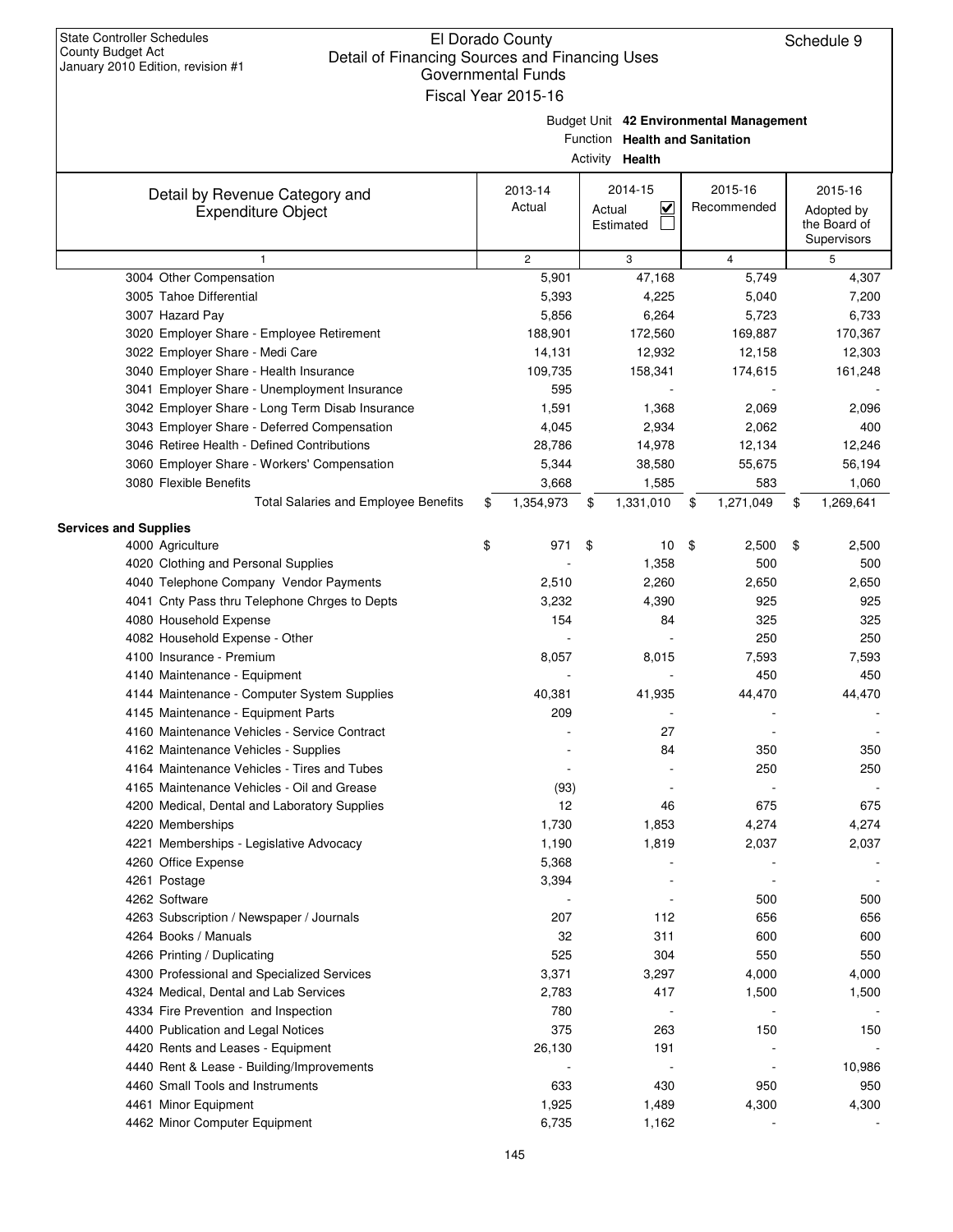| <b>State Controller Schedules</b><br>County Budget Act                              | El Dorado County          |        |                                |                                         | Schedule 9       |
|-------------------------------------------------------------------------------------|---------------------------|--------|--------------------------------|-----------------------------------------|------------------|
| Detail of Financing Sources and Financing Uses<br>January 2010 Edition, revision #1 |                           |        |                                |                                         |                  |
|                                                                                     | <b>Governmental Funds</b> |        |                                |                                         |                  |
|                                                                                     | Fiscal Year 2015-16       |        |                                |                                         |                  |
|                                                                                     |                           |        |                                | Budget Unit 42 Environmental Management |                  |
|                                                                                     |                           |        | Function Health and Sanitation |                                         |                  |
|                                                                                     |                           |        | Activity <b>Health</b>         |                                         |                  |
| Detail by Revenue Category and                                                      | 2013-14                   |        | 2014-15                        | 2015-16                                 | 2015-16          |
| <b>Expenditure Object</b>                                                           | Actual                    | Actual | $\overline{\mathsf{v}}$        | Recommended                             | Adopted by       |
|                                                                                     |                           |        | Estimated                      |                                         | the Board of     |
|                                                                                     |                           |        |                                |                                         | Supervisors      |
| $\mathbf{1}$                                                                        | $\mathbf{2}$              |        | 3                              | $\overline{4}$                          | 5                |
| 4463 Minor Telephone and Radio Equipment                                            | 11,270                    |        | 50                             | 450                                     | 450              |
| 4500 Special Departmental Expense                                                   | (7, 321)                  |        | 253                            | 2,100                                   | 2,100            |
| 4502 Educational Materials                                                          | 1,794                     |        | 1,011                          | 3,250                                   | 3,250            |
| 4503 Staff Development                                                              | 1,611                     |        | 2,075                          | 15,000                                  | 35,000           |
| 4507 Fire and Safety Supplies                                                       |                           |        | 534                            | 1,000                                   | 1,000            |
| 4600 Transportation and Travel                                                      | 1,323                     |        | 4,757                          | 15,000                                  | 15,000           |
| 4602 Employee - Private Auto Mileage<br>4605 Vehicle - Rent or Lease                |                           |        |                                | 500                                     | 500              |
| 4606 Fuel Purchases                                                                 | 25,965                    |        | 37,026                         | 35,749                                  | 35,749           |
| 4608 Hotel Accommodations                                                           | 17,373<br>3,405           |        | 12,791<br>294                  | 20,900<br>7,200                         | 20,900           |
| <b>Total Services and Supplies</b>                                                  | \$<br>166,030             | \$     | 128,647                        | \$<br>181,604                           | \$<br>7,200      |
|                                                                                     |                           |        |                                |                                         | 212,590          |
| <b>Other Charges</b>                                                                |                           |        |                                |                                         |                  |
| 5300 Interfund Expenditures                                                         | \$<br>123                 | \$     | 63,499                         | \$<br>1,500                             | \$<br>1,370,721  |
| <b>Total Other Charges</b>                                                          | \$<br>123                 | \$     | 63,499                         | \$<br>1,500                             | \$<br>1,370,721  |
| <b>Fixed Assets</b>                                                                 |                           |        |                                |                                         |                  |
| 6040 Fixed Assets - Equipment                                                       | \$                        | \$     |                                | \$<br>55,000                            | \$<br>55,000     |
| <b>Total Fixed Assets</b>                                                           | \$                        | \$     | $\blacksquare$                 | \$<br>55,000                            | \$<br>55,000     |
| <b>Intrafund Transfers</b>                                                          |                           |        |                                |                                         |                  |
| 7200 Intrafund Transfers                                                            | \$<br>190,502             | \$     | 286,902                        | \$<br>257,003                           | \$<br>434,290    |
| 7210 Intrafnd: Collections                                                          | 796                       |        | 406                            |                                         |                  |
| 7223 Intrafnd: Mail Service                                                         | 3,261                     |        |                                |                                         |                  |
| 7224 Intrafnd: Stores Support                                                       | 914                       |        |                                |                                         |                  |
| 7232 Intrafnd: Maint Bldg & Improvmnts                                              | 2,039                     |        | 9,770                          |                                         |                  |
| <b>Total Intrafund Transfers</b>                                                    | \$<br>197,513             | \$     | 297,078                        | \$<br>257,003                           | \$<br>434,290    |
| <b>Intrafund Abatement</b>                                                          |                           |        |                                |                                         |                  |
| 7350 Intrfnd Abatemnt: Only General Fund                                            | \$<br>$(2,402)$ \$        |        | (74, 633)                      | \$                                      | \$<br>(171, 504) |
| <b>Total Intrafund Abatement</b>                                                    | \$<br>(2, 402)            | \$     | (74, 633)                      | \$                                      | \$<br>(171, 504) |
| Total Expenditures/Appropriations \$                                                | 1,716,237                 | \$     | 1,745,601                      | \$<br>1,766,156                         | \$<br>3,170,738  |
| Net Cost \$                                                                         | $\overline{\mathbf{2}}$   | \$     | 108,768                        | \$<br>(327, 568)                        | \$               |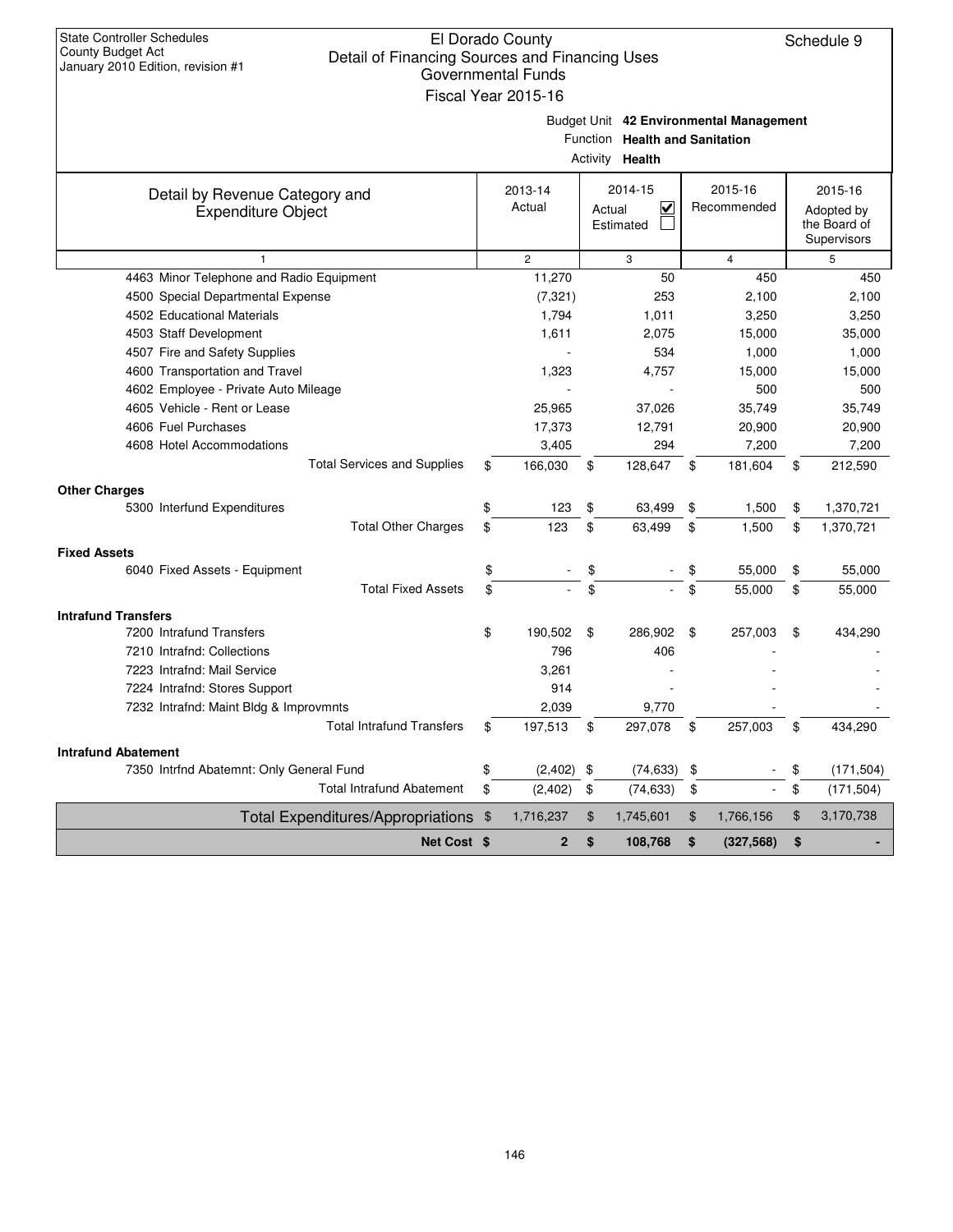| <b>State Controller Schedules</b><br>El Dorado County<br>Schedule 9<br>County Budget Act<br>Detail of Financing Sources and Financing Uses<br>January 2010 Edition, revision #1<br><b>Governmental Funds</b><br>Fiscal Year 2015-16 |    |                 |    |                                                              |    |                                               |    |                                           |  |
|-------------------------------------------------------------------------------------------------------------------------------------------------------------------------------------------------------------------------------------|----|-----------------|----|--------------------------------------------------------------|----|-----------------------------------------------|----|-------------------------------------------|--|
|                                                                                                                                                                                                                                     |    |                 |    | Function General Government<br><b>Activity Other General</b> |    | Budget Unit 45 Health & Human Services Agency |    |                                           |  |
|                                                                                                                                                                                                                                     |    | 2013-14         |    | 2014-15                                                      |    | 2015-16                                       |    | 2015-16                                   |  |
| Detail by Revenue Category and<br><b>Expenditure Object</b>                                                                                                                                                                         |    | Actual          |    | $\checkmark$<br>Actual<br>Estimated                          |    | Recommended                                   |    | Adopted by<br>the Board of<br>Supervisors |  |
| $\mathbf{1}$                                                                                                                                                                                                                        |    | $\overline{c}$  |    | 3                                                            |    | $\overline{4}$                                |    | 5                                         |  |
| <b>Charges for Services</b>                                                                                                                                                                                                         |    |                 |    |                                                              |    |                                               |    |                                           |  |
| 1800 Interfund Revenue                                                                                                                                                                                                              | \$ | 3,197,890       | \$ | 4,113,064                                                    | \$ | 4,042,767                                     | \$ | 4,360,808                                 |  |
| <b>Total Charges for Services</b>                                                                                                                                                                                                   | \$ | 3,197,890       | \$ | 4,113,064                                                    | \$ | 4,042,767                                     | \$ | 4,360,808                                 |  |
| <b>Miscellaneous Revenues</b>                                                                                                                                                                                                       |    |                 |    |                                                              |    |                                               |    |                                           |  |
| 1942 Miscellaneous Reimbursement                                                                                                                                                                                                    | \$ | 40              | \$ |                                                              | \$ |                                               | \$ |                                           |  |
| <b>Total Miscellaneous Revenues</b>                                                                                                                                                                                                 | \$ | 40              | \$ |                                                              | \$ |                                               | \$ |                                           |  |
| <b>Other Financing Sources</b>                                                                                                                                                                                                      |    |                 |    |                                                              |    |                                               |    |                                           |  |
| 2020 Operating Transfers In                                                                                                                                                                                                         | \$ |                 | \$ | 18,649                                                       | \$ |                                               | \$ |                                           |  |
| <b>Total Other Financing Sources</b>                                                                                                                                                                                                | \$ |                 | \$ | 18,649                                                       | \$ |                                               | \$ |                                           |  |
| Total Revenue \$                                                                                                                                                                                                                    |    | 3,197,930       | \$ | 4,131,712                                                    | \$ | 4,042,767                                     | \$ | 4,360,808                                 |  |
|                                                                                                                                                                                                                                     |    |                 |    |                                                              |    |                                               |    |                                           |  |
| <b>Salaries and Employee Benefits</b>                                                                                                                                                                                               |    |                 |    |                                                              |    |                                               |    |                                           |  |
| 3000 Permanent Employees / Elected Officials                                                                                                                                                                                        | \$ | 3,771,785       | \$ | 4,289,687                                                    | \$ | 4,439,313                                     | \$ | 4,541,902                                 |  |
| 3001 Temporary Employees                                                                                                                                                                                                            |    | 20,362          |    |                                                              |    |                                               |    |                                           |  |
| 3002 Overtime                                                                                                                                                                                                                       |    | 61,168          |    | 30,693                                                       |    | 20,000                                        |    | 20,000                                    |  |
| 3004 Other Compensation                                                                                                                                                                                                             |    | 82,106          |    | 146,820                                                      |    | 5,040                                         |    | 4,200                                     |  |
| 3005 Tahoe Differential<br>3006 Bilingual Pay                                                                                                                                                                                       |    | 14,624<br>1,246 |    | 4,338                                                        |    | 2,400                                         |    | 2,400                                     |  |
| 3020 Employer Share - Employee Retirement                                                                                                                                                                                           |    | 709,091         |    | 816,496                                                      |    | 937,390                                       |    | 958,379                                   |  |
| 3022 Employer Share - Medi Care                                                                                                                                                                                                     |    | 54,999          |    | 61,835                                                       |    | 64,405                                        |    | 65,894                                    |  |
| 3040 Employer Share - Health Insurance                                                                                                                                                                                              |    | 929,581         |    | 970,306                                                      |    | 1,000,223                                     |    | 975,046                                   |  |
| 3041 Employer Share - Unemployment Insurance                                                                                                                                                                                        |    | 2,632           |    |                                                              |    |                                               |    |                                           |  |
| 3042 Employer Share - Long Term Disab Insurance                                                                                                                                                                                     |    | 5,562           |    | 7,016                                                        |    | 11,101                                        |    | 11,357                                    |  |
| 3043 Employer Share - Deferred Compensation                                                                                                                                                                                         |    | 11,158          |    | 11,320                                                       |    | 6,934                                         |    | 2,412                                     |  |
| 3046 Retiree Health - Defined Contributions                                                                                                                                                                                         |    |                 |    | 45,913                                                       |    | 48,279                                        |    | 48,279                                    |  |
| 3060 Employer Share - Workers' Compensation                                                                                                                                                                                         |    |                 |    | 33,939                                                       |    | 43,279                                        |    | 43,279                                    |  |
| 3080 Flexible Benefits                                                                                                                                                                                                              |    | 11,096          |    | 15,222                                                       |    | 66,000                                        |    | 67,200                                    |  |
| <b>Total Salaries and Employee Benefits</b>                                                                                                                                                                                         | \$ | 5,675,410       | \$ | 6,433,583                                                    | \$ | 6,644,364                                     | \$ | 6,740,348                                 |  |
| <b>Services and Supplies</b>                                                                                                                                                                                                        |    |                 |    |                                                              |    |                                               |    |                                           |  |
| 4040 Telephone Company Vendor Payments                                                                                                                                                                                              | \$ | 1,526           | \$ | 1,401                                                        | \$ | 1,368                                         | \$ | 1,368                                     |  |
| 4041 Cnty Pass thru Telephone Chrges to Depts                                                                                                                                                                                       |    | 713             |    | 18,194                                                       |    | 26,500                                        |    | 26,500                                    |  |
| 4044 Cable/Internet Service                                                                                                                                                                                                         |    | 374             |    |                                                              |    | 1,100                                         |    |                                           |  |
| 4080 Household Expense                                                                                                                                                                                                              |    | 4,694           |    | 4,933                                                        |    | 5,500                                         |    | 5,500                                     |  |
| 4082 Household Expense - Other                                                                                                                                                                                                      |    | 2,673           |    | 1,178                                                        |    | 3,000                                         |    | 3,000                                     |  |
| 4086 Household Expense - Janitorial/Custodial                                                                                                                                                                                       |    | 35,700          |    | 60,150                                                       |    | 62,556                                        |    | 62,280                                    |  |
| 4100 Insurance - Premium<br>4101 Insurance - Additional Liability                                                                                                                                                                   |    |                 |    | 29,057                                                       |    | 31,004                                        |    | 31,004                                    |  |
| 4140 Maintenance - Equipment                                                                                                                                                                                                        |    |                 |    | 85                                                           |    | 760                                           |    | 760                                       |  |
| 4144 Maintenance - Computer System Supplies                                                                                                                                                                                         |    |                 |    | 228                                                          |    | 3,000                                         |    | 3,000                                     |  |
| 4180 Maintenance - Building and Improvements                                                                                                                                                                                        |    | 23,328          |    | 1,646                                                        |    | 9,036                                         |    | 9,036                                     |  |
| 4182 Maintenance - Rental Property                                                                                                                                                                                                  |    |                 |    | 285                                                          |    | 205                                           |    | 205                                       |  |
| 4183 Maintenance - Grounds                                                                                                                                                                                                          |    |                 |    | 4,074                                                        |    | 8,148                                         |    |                                           |  |
| 4197 Maintenance - Building Supplies                                                                                                                                                                                                |    | 331             |    |                                                              |    |                                               |    |                                           |  |
| 4220 Memberships                                                                                                                                                                                                                    |    |                 |    |                                                              |    | 440                                           |    | 600                                       |  |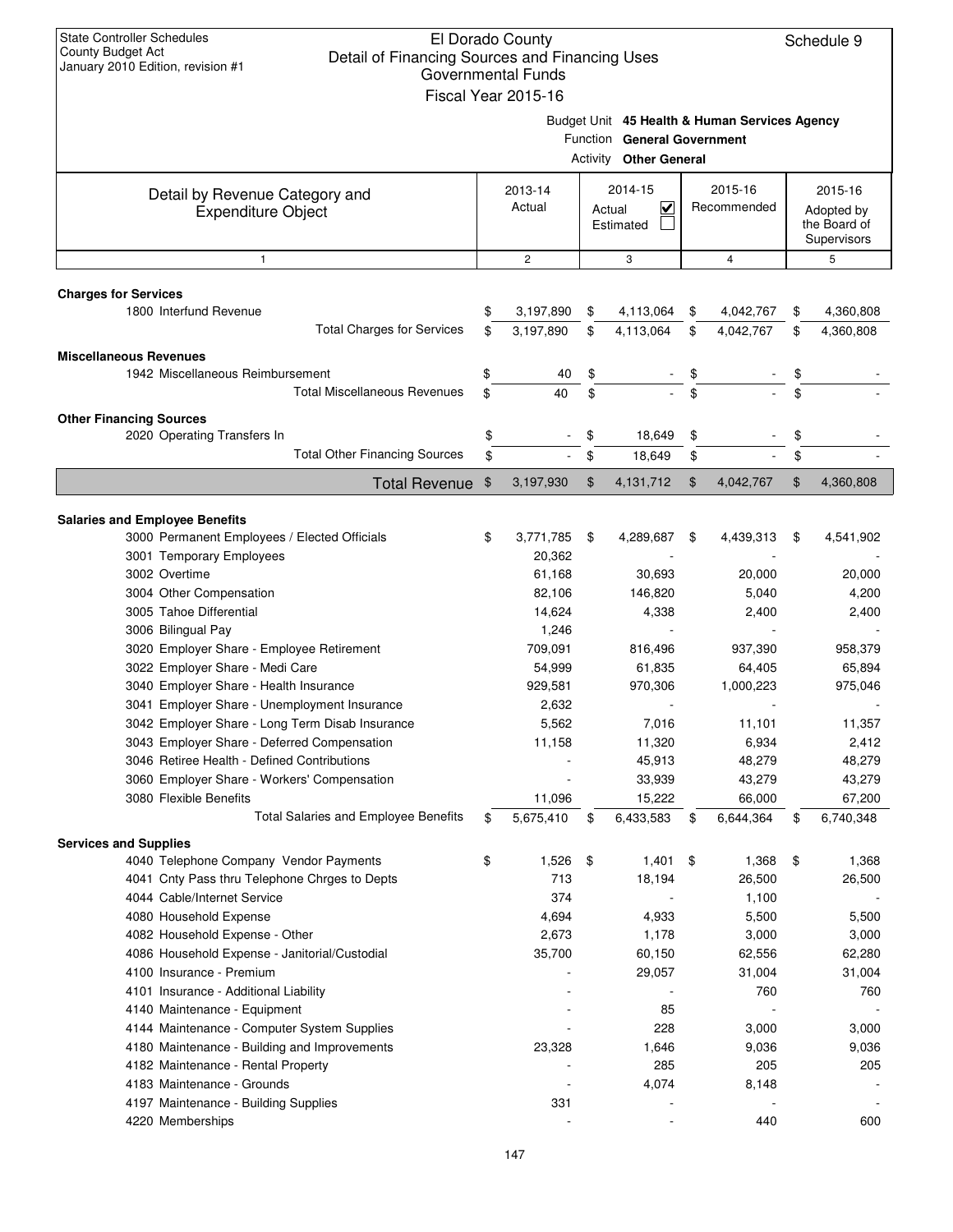| January 2010 Edition, revision #1                           |    | Governmental Funds  |                                                                              |     |                  |                             |
|-------------------------------------------------------------|----|---------------------|------------------------------------------------------------------------------|-----|------------------|-----------------------------|
|                                                             |    | Fiscal Year 2015-16 |                                                                              |     |                  |                             |
|                                                             |    |                     | Budget Unit 45 Health & Human Services Agency<br>Function General Government |     |                  |                             |
|                                                             |    |                     | <b>Activity Other General</b>                                                |     |                  |                             |
|                                                             |    | 2013-14             | 2014-15                                                                      |     | 2015-16          | 2015-16                     |
| Detail by Revenue Category and<br><b>Expenditure Object</b> |    | Actual              | $\overline{\mathbf{v}}$<br>Actual                                            |     | Recommended      | Adopted by                  |
|                                                             |    |                     | Estimated                                                                    |     |                  | the Board of<br>Supervisors |
| $\mathbf{1}$                                                |    | $\overline{c}$      | 3                                                                            |     | $\overline{4}$   | 5                           |
| 4260 Office Expense                                         |    | 36,444              | 31,187                                                                       |     | 36,153           | 36,153                      |
| 4261 Postage                                                |    | 24,711              | 76,180                                                                       |     | 51,638           | 60,000                      |
| 4262 Software                                               |    | 491                 | 3,333                                                                        |     | 600              | 600                         |
| 4263 Subscription / Newspaper / Journals                    |    | 132                 | 1,687                                                                        |     | 1,473            | 1,473                       |
| 4264 Books / Manuals                                        |    |                     |                                                                              |     | 700              | 700                         |
| 4266 Printing / Duplicating                                 |    | 265                 | 651                                                                          |     | 1,500            | 1,500                       |
| 4300 Professional and Specialized Services                  |    | 43,622              | 12,973                                                                       |     | 62,945           | 69,945                      |
| 4400 Publication and Legal Notices                          |    | 189                 | 193                                                                          |     | 700              | 700                         |
| 4420 Rents and Leases - Equipment                           |    | 187,457             | 171,256                                                                      |     | 194,955          | 194,955                     |
| 4421 Security System                                        |    |                     | 23,376                                                                       |     | 24,552           | 24,552                      |
| 4440 Rent & Lease - Building/Improvements                   |    | 641,074             | 674,652                                                                      |     | 689,297          | 689,297                     |
| 4460 Small Tools and Instruments                            |    | 12                  | 85                                                                           |     |                  |                             |
| 4461 Minor Equipment                                        |    | 8,497               | 3,112                                                                        |     | 11,900           | 11,900                      |
| 4462 Minor Computer Equipment                               |    | 21,151              | 23,711                                                                       |     | 17,234           | 17,234                      |
| 4463 Minor Telephone and Radio Equipment                    |    |                     | 306                                                                          |     |                  |                             |
| 4500 Special Departmental Expense                           |    | 406                 |                                                                              |     |                  |                             |
| 4502 Educational Materials                                  |    |                     |                                                                              |     | 2,000            | 2,000                       |
| 4503 Staff Development                                      |    | 8,348               | 25,952                                                                       |     | 17,285           | 17,285                      |
| 4529 Software License                                       |    | 2,009               | 335                                                                          |     | 3,300            | 3,300                       |
| 4600 Transportation and Travel                              |    | 1,004               | 3,270                                                                        |     | 3,640            | 3,640                       |
| 4602 Employee - Private Auto Mileage                        |    | 3,970               | 5,662                                                                        |     | 10,570           | 10,570                      |
| 4605 Vehicle - Rent or Lease                                |    | 50                  | 7,467                                                                        |     | 2,500            | 2,500                       |
| 4606 Fuel Purchases                                         |    | 899                 | 1,221                                                                        |     | 700              | 700                         |
| 4608 Hotel Accommodations                                   |    | 463                 | 3,820                                                                        |     | 500              | 500                         |
| 4620 Utilities                                              |    | 180,945             | 157,671                                                                      |     | 187,968          | 187,968                     |
| <b>Total Services and Supplies</b>                          | \$ | 1,231,479           | \$<br>1,349,330                                                              | \$  | 1,474,727        | \$<br>1,480,725             |
| <b>Fixed Assets</b>                                         |    |                     |                                                                              |     |                  |                             |
| 6042 Fixed Assets - Computer Sys Equipment                  | \$ | 4,690               | \$<br>7,178                                                                  | \$  |                  | \$                          |
| <b>Total Fixed Assets</b>                                   | \$ | 4,690               | \$<br>7,178                                                                  | \$  |                  | \$                          |
| <b>Other Financing Uses</b>                                 |    |                     |                                                                              |     |                  |                             |
| 7000 Operating Transfers Out                                | \$ | 2,477               | \$                                                                           | \$  |                  | \$                          |
| <b>Total Other Financing Uses</b>                           | \$ | 2,477               | \$                                                                           |     |                  |                             |
| <b>Intrafund Transfers</b>                                  |    |                     |                                                                              |     |                  |                             |
| 7200 Intrafund Transfers                                    | \$ | 391                 | \$<br>197                                                                    | \$  |                  | \$                          |
| 7223 Intrafnd: Mail Service                                 |    |                     |                                                                              |     | 47               | 47                          |
| 7224 Intrafnd: Stores Support                               |    |                     |                                                                              |     | 2,411            | 2,411                       |
| 7229 Intrafnd: PC Support                                   |    |                     |                                                                              |     | 19,000           | 19,000                      |
| 7231 Intrafnd: IS Programming Support                       |    | 16,797              | 3,903                                                                        |     | 21,500           | 19,000                      |
| 7232 Intrafnd: Maint Bldg & Improvmnts                      |    | 12,608              | 4,749                                                                        |     | 5,545            | 5,545                       |
| 7250 Intrafnd Transfers: Non General Fund                   |    |                     |                                                                              |     | 273,086          | 273,086                     |
| <b>Total Intrafund Transfers</b>                            | S  | 29,796              | \$<br>8,849                                                                  | \$  | 321,589          | \$<br>319,089               |
| <b>Intrafund Abatement</b>                                  |    |                     |                                                                              |     |                  |                             |
| 7350 Intrfnd Abatemnt: Only General Fund                    | \$ | $(3,300,368)$ \$    | $(4,339,244)$ \$                                                             |     | $(4,511,242)$ \$ | (4,617,158)                 |
| <b>Total Intrafund Abatement</b>                            | \$ | (3,300,368)         | \$<br>(4,339,244)                                                            | -\$ | (4, 511, 242)    | \$<br>(4,617,158)           |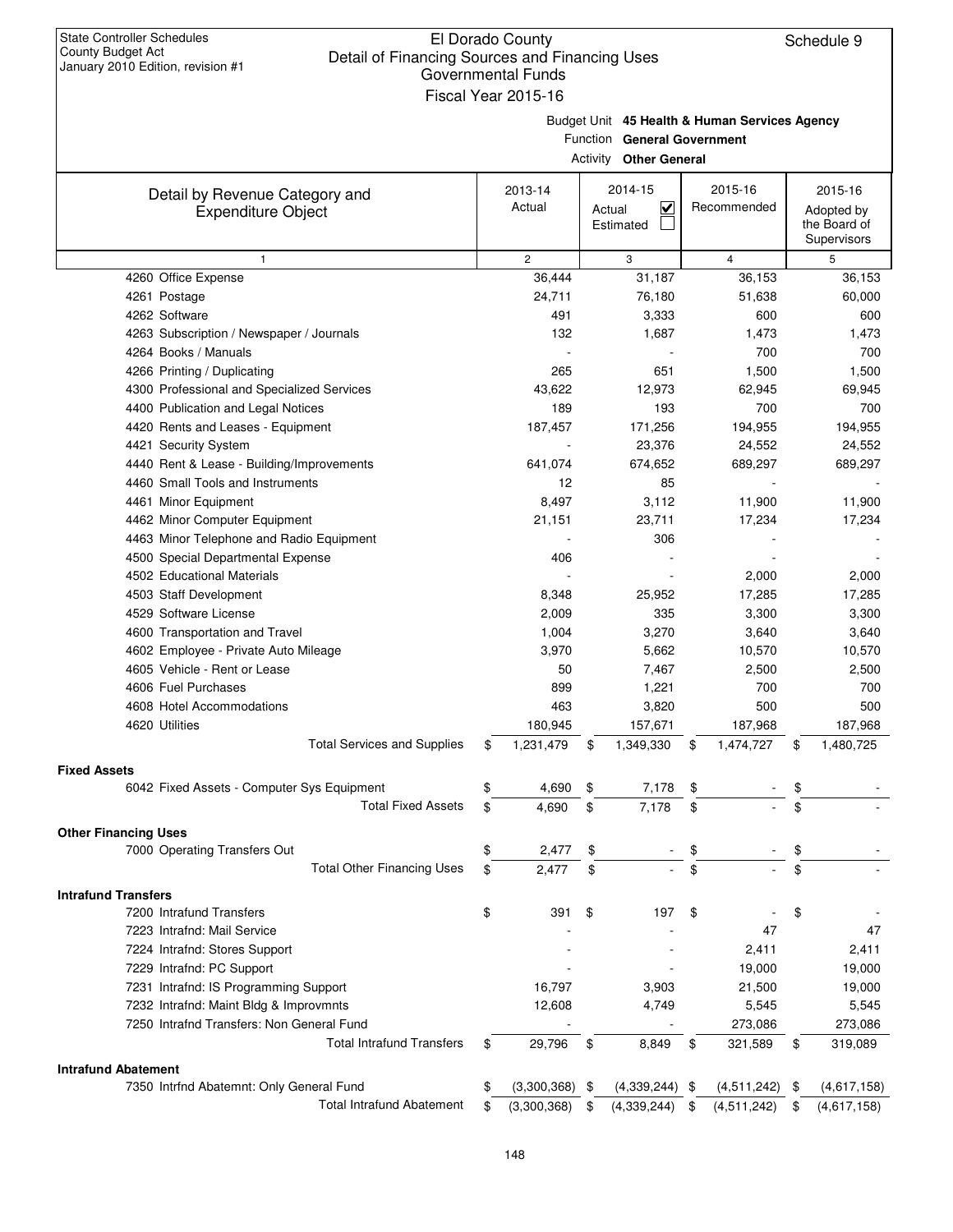| <b>State Controller Schedules</b><br>County Budget Act<br>Detail of Financing Sources and Financing Uses<br>January 2010 Edition, revision #1 | El Dorado County<br>Governmental Funds<br>Fiscal Year 2015-16 |          |                                                     |     |                                               |    | Schedule 9                                           |
|-----------------------------------------------------------------------------------------------------------------------------------------------|---------------------------------------------------------------|----------|-----------------------------------------------------|-----|-----------------------------------------------|----|------------------------------------------------------|
|                                                                                                                                               |                                                               | Activity | Function General Government<br><b>Other General</b> |     | Budget Unit 45 Health & Human Services Agency |    |                                                      |
| Detail by Revenue Category and<br><b>Expenditure Object</b>                                                                                   | 2013-14<br>Actual                                             |          | 2014-15<br>V<br>Actual<br>Estimated                 |     | 2015-16<br>Recommended                        |    | 2015-16<br>Adopted by<br>the Board of<br>Supervisors |
|                                                                                                                                               | $\overline{2}$                                                |          | 3                                                   |     | 4                                             |    | 5                                                    |
| Total Expenditures/Appropriations \$                                                                                                          | 3,643,484                                                     | \$.      | 3,459,696                                           | \$. | 3,929,438                                     | \$ | 3,923,004                                            |
| Net Cost \$                                                                                                                                   | (445, 554)                                                    | -S       | 672,016                                             | S   | 113,329                                       | S  | 437,804                                              |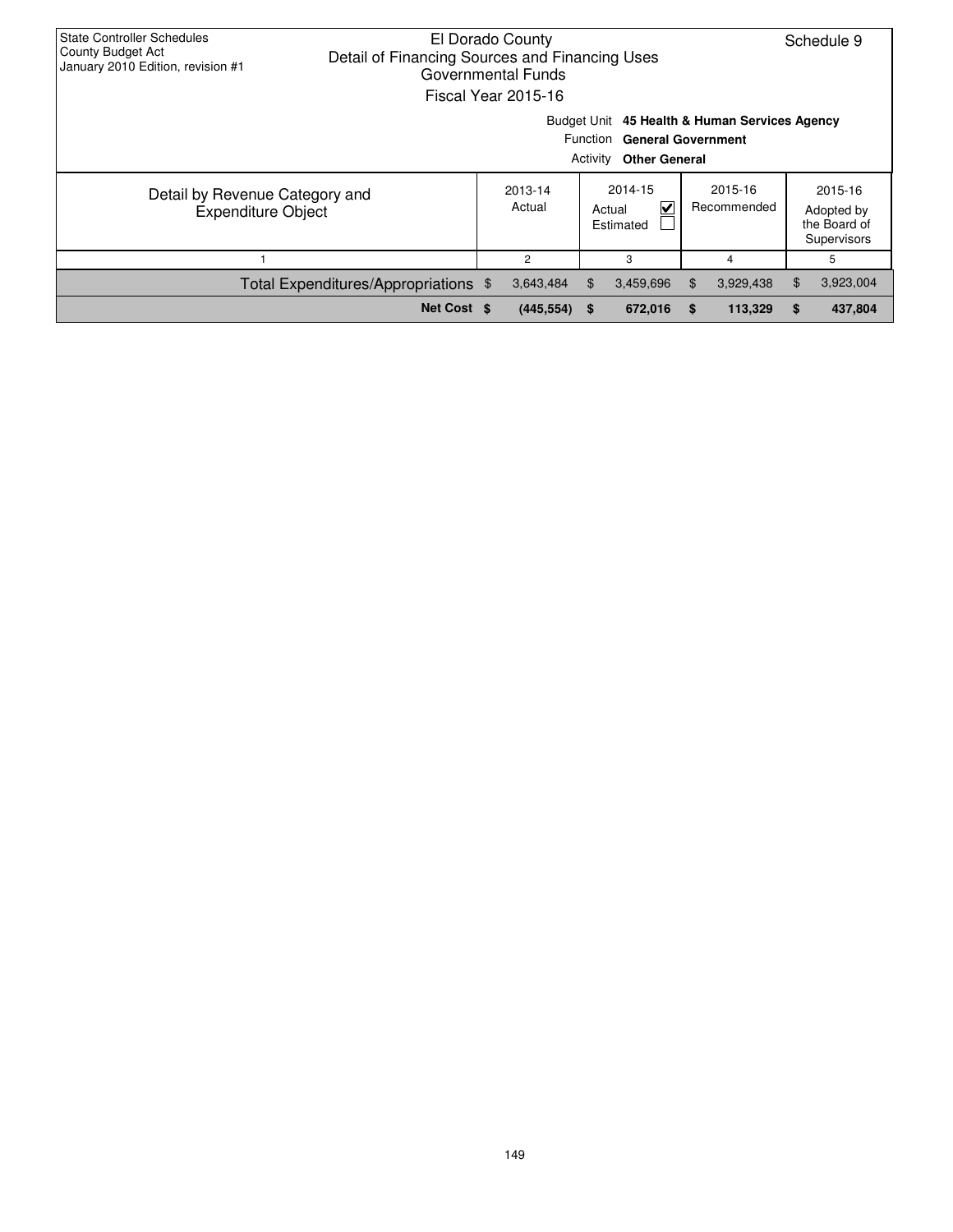| Budget Unit 51 Veterans Services<br>Function Public Assistance<br><b>Activity Veterans Affairs</b><br>2014-15<br>2015-16<br>2013-14<br>2015-16<br>Detail by Revenue Category and<br>Actual<br>$\checkmark$<br>Recommended<br>Actual<br>Adopted by<br><b>Expenditure Object</b><br>Estimated<br>the Board of<br>Supervisors<br>$\mathbf{2}$<br>3<br>4<br>5<br>$\mathbf{1}$<br>Intergovernmental Revenue - State<br>0800 State - Veterans' Affairs<br>\$<br>53,494<br>\$<br>62,109<br>27,237<br>27,237<br>\$<br>\$<br>Total Intergovernmental Revenue - State<br>53,494<br>\$<br>\$<br>\$<br>62,109<br>27,237<br>\$<br>27,237<br>Intergovernmental Revenue - Federal<br>1107 Federal - Medi Cal<br>\$<br>930<br>\$<br>\$<br>3,093<br>3,093<br>1,440<br>\$<br>Total Intergovernmental Revenue - Federal<br>\$<br>\$<br>\$<br>930<br>1,440<br>3,093<br>\$<br>3,093<br>Total Revenue \$<br>\$<br>$\mathfrak{S}$<br>\$<br>30,330<br>54,424<br>63,549<br>30,330<br><b>Salaries and Employee Benefits</b><br>3000 Permanent Employees / Elected Officials<br>193,111<br>201,953<br>\$<br>269,864<br>269,864<br>\$<br>\$<br>\$<br>3001 Temporary Employees<br>6,835<br>24,512<br>20,000<br>20,000<br>3004 Other Compensation<br>394<br>3020 Employer Share - Employee Retirement<br>42,340<br>59,747<br>59,747<br>37,423<br>3022 Employer Share - Medi Care<br>2,710<br>3,105<br>3,915<br>3,915<br>3040 Employer Share - Health Insurance<br>65,069<br>57,430<br>55,104<br>27,104<br>3041 Employer Share - Unemployment Insurance<br>205<br>3042 Employer Share - Long Term Disab Insurance<br>327<br>325<br>676<br>676<br>3046 Retiree Health - Defined Contributions<br>2,918<br>3,907<br>5,136<br>5,136<br>578<br>1,763<br>3060 Employer Share - Workers' Compensation<br>2,815<br>2,815<br>3080 Flexible Benefits<br>2,238<br>2,413<br>6,000<br>6,000<br>Total Salaries and Employee Benefits<br>395,257<br>\$<br>311,414<br>\$<br>338,142<br>\$<br>423,257<br>\$<br><b>Services and Supplies</b><br>4040 Telephone Company Vendor Payments<br>694<br>\$<br>733<br>\$<br>500<br>\$<br>500<br>ъ<br>4041 Cnty Pass thru Telephone Chrges to Depts<br>780<br>990<br>100<br>100<br>50<br>4080 Household Expense<br>41<br>50<br>4085 Household Expense - Refuse Disposal<br>6,761<br>6,783<br>6,792<br>6,792<br>4086 Household Expense - Janitorial/Custodial<br>4,380<br>4,380<br>4,380<br>4,380<br>4100 Insurance - Premium<br>7,434<br>5,504<br>5,504<br>4,060<br>4101 Insurance - Additional Liability<br>1,290<br>1,239<br>1,249<br>1,290<br>4141 Maintenance - Office Equipment<br>100<br>100<br>4143 Maintenance - Service Contracts<br>645<br>3,500<br>3,500<br>$\overline{a}$<br>4160 Maintenance Vehicles - Service Contract<br>73<br>100<br>100<br>50<br>4163 Maintenance Vehicles - Inventory<br>50<br>$\overline{\phantom{a}}$<br>156<br>4180 Maintenance - Building and Improvements<br>4197 Maintenance - Building Supplies<br>3<br>150<br>150<br>4220 Memberships<br>1,060<br>1,132<br>1,060<br>1,132<br>4260 Office Expense<br>3,975<br>2,981<br>3,000<br>3,000<br>4261 Postage<br>1,192<br>1,112<br>1,073<br>1,073<br>4262 Software<br>918<br>900<br>900<br>192<br>192<br>4263 Subscription / Newspaper / Journals<br>192<br>$\overline{a}$<br>4264 Books / Manuals<br>376<br>722<br>1,080<br>1,080<br>4266 Printing / Duplicating<br>500<br>500<br>$\overline{\phantom{a}}$<br>3,494<br>2,098<br>2,916<br>2,916<br>4300 Professional and Specialized Services<br>4324 Medical, Dental and Lab Services<br>300<br>300<br>4335 El Dorado County (EDC) Dept or Agency<br>200<br>200<br>150 | <b>State Controller Schedules</b><br>El Dorado County<br><b>County Budget Act</b><br>Detail of Financing Sources and Financing Uses<br>January 2010 Edition, revision #1<br><b>Governmental Funds</b><br>Fiscal Year 2015-16 |  |  |  |  |  |  |  |  |  |  |
|--------------------------------------------------------------------------------------------------------------------------------------------------------------------------------------------------------------------------------------------------------------------------------------------------------------------------------------------------------------------------------------------------------------------------------------------------------------------------------------------------------------------------------------------------------------------------------------------------------------------------------------------------------------------------------------------------------------------------------------------------------------------------------------------------------------------------------------------------------------------------------------------------------------------------------------------------------------------------------------------------------------------------------------------------------------------------------------------------------------------------------------------------------------------------------------------------------------------------------------------------------------------------------------------------------------------------------------------------------------------------------------------------------------------------------------------------------------------------------------------------------------------------------------------------------------------------------------------------------------------------------------------------------------------------------------------------------------------------------------------------------------------------------------------------------------------------------------------------------------------------------------------------------------------------------------------------------------------------------------------------------------------------------------------------------------------------------------------------------------------------------------------------------------------------------------------------------------------------------------------------------------------------------------------------------------------------------------------------------------------------------------------------------------------------------------------------------------------------------------------------------------------------------------------------------------------------------------------------------------------------------------------------------------------------------------------------------------------------------------------------------------------------------------------------------------------------------------------------------------------------------------------------------------------------------------------------------------------------------------------------------------------------------------------------------------------------------------------------------------------------------------------------------------------------------------------------------------------------------------------------------------------------------------------------------------------------------------------------------------------------------------------------------------------------------------------------------------------------------------------------------------------------------------------------------------------------------------------------|------------------------------------------------------------------------------------------------------------------------------------------------------------------------------------------------------------------------------|--|--|--|--|--|--|--|--|--|--|
|                                                                                                                                                                                                                                                                                                                                                                                                                                                                                                                                                                                                                                                                                                                                                                                                                                                                                                                                                                                                                                                                                                                                                                                                                                                                                                                                                                                                                                                                                                                                                                                                                                                                                                                                                                                                                                                                                                                                                                                                                                                                                                                                                                                                                                                                                                                                                                                                                                                                                                                                                                                                                                                                                                                                                                                                                                                                                                                                                                                                                                                                                                                                                                                                                                                                                                                                                                                                                                                                                                                                                                                                  |                                                                                                                                                                                                                              |  |  |  |  |  |  |  |  |  |  |
|                                                                                                                                                                                                                                                                                                                                                                                                                                                                                                                                                                                                                                                                                                                                                                                                                                                                                                                                                                                                                                                                                                                                                                                                                                                                                                                                                                                                                                                                                                                                                                                                                                                                                                                                                                                                                                                                                                                                                                                                                                                                                                                                                                                                                                                                                                                                                                                                                                                                                                                                                                                                                                                                                                                                                                                                                                                                                                                                                                                                                                                                                                                                                                                                                                                                                                                                                                                                                                                                                                                                                                                                  |                                                                                                                                                                                                                              |  |  |  |  |  |  |  |  |  |  |
|                                                                                                                                                                                                                                                                                                                                                                                                                                                                                                                                                                                                                                                                                                                                                                                                                                                                                                                                                                                                                                                                                                                                                                                                                                                                                                                                                                                                                                                                                                                                                                                                                                                                                                                                                                                                                                                                                                                                                                                                                                                                                                                                                                                                                                                                                                                                                                                                                                                                                                                                                                                                                                                                                                                                                                                                                                                                                                                                                                                                                                                                                                                                                                                                                                                                                                                                                                                                                                                                                                                                                                                                  |                                                                                                                                                                                                                              |  |  |  |  |  |  |  |  |  |  |
|                                                                                                                                                                                                                                                                                                                                                                                                                                                                                                                                                                                                                                                                                                                                                                                                                                                                                                                                                                                                                                                                                                                                                                                                                                                                                                                                                                                                                                                                                                                                                                                                                                                                                                                                                                                                                                                                                                                                                                                                                                                                                                                                                                                                                                                                                                                                                                                                                                                                                                                                                                                                                                                                                                                                                                                                                                                                                                                                                                                                                                                                                                                                                                                                                                                                                                                                                                                                                                                                                                                                                                                                  |                                                                                                                                                                                                                              |  |  |  |  |  |  |  |  |  |  |
|                                                                                                                                                                                                                                                                                                                                                                                                                                                                                                                                                                                                                                                                                                                                                                                                                                                                                                                                                                                                                                                                                                                                                                                                                                                                                                                                                                                                                                                                                                                                                                                                                                                                                                                                                                                                                                                                                                                                                                                                                                                                                                                                                                                                                                                                                                                                                                                                                                                                                                                                                                                                                                                                                                                                                                                                                                                                                                                                                                                                                                                                                                                                                                                                                                                                                                                                                                                                                                                                                                                                                                                                  |                                                                                                                                                                                                                              |  |  |  |  |  |  |  |  |  |  |
|                                                                                                                                                                                                                                                                                                                                                                                                                                                                                                                                                                                                                                                                                                                                                                                                                                                                                                                                                                                                                                                                                                                                                                                                                                                                                                                                                                                                                                                                                                                                                                                                                                                                                                                                                                                                                                                                                                                                                                                                                                                                                                                                                                                                                                                                                                                                                                                                                                                                                                                                                                                                                                                                                                                                                                                                                                                                                                                                                                                                                                                                                                                                                                                                                                                                                                                                                                                                                                                                                                                                                                                                  |                                                                                                                                                                                                                              |  |  |  |  |  |  |  |  |  |  |
|                                                                                                                                                                                                                                                                                                                                                                                                                                                                                                                                                                                                                                                                                                                                                                                                                                                                                                                                                                                                                                                                                                                                                                                                                                                                                                                                                                                                                                                                                                                                                                                                                                                                                                                                                                                                                                                                                                                                                                                                                                                                                                                                                                                                                                                                                                                                                                                                                                                                                                                                                                                                                                                                                                                                                                                                                                                                                                                                                                                                                                                                                                                                                                                                                                                                                                                                                                                                                                                                                                                                                                                                  |                                                                                                                                                                                                                              |  |  |  |  |  |  |  |  |  |  |
|                                                                                                                                                                                                                                                                                                                                                                                                                                                                                                                                                                                                                                                                                                                                                                                                                                                                                                                                                                                                                                                                                                                                                                                                                                                                                                                                                                                                                                                                                                                                                                                                                                                                                                                                                                                                                                                                                                                                                                                                                                                                                                                                                                                                                                                                                                                                                                                                                                                                                                                                                                                                                                                                                                                                                                                                                                                                                                                                                                                                                                                                                                                                                                                                                                                                                                                                                                                                                                                                                                                                                                                                  |                                                                                                                                                                                                                              |  |  |  |  |  |  |  |  |  |  |
|                                                                                                                                                                                                                                                                                                                                                                                                                                                                                                                                                                                                                                                                                                                                                                                                                                                                                                                                                                                                                                                                                                                                                                                                                                                                                                                                                                                                                                                                                                                                                                                                                                                                                                                                                                                                                                                                                                                                                                                                                                                                                                                                                                                                                                                                                                                                                                                                                                                                                                                                                                                                                                                                                                                                                                                                                                                                                                                                                                                                                                                                                                                                                                                                                                                                                                                                                                                                                                                                                                                                                                                                  |                                                                                                                                                                                                                              |  |  |  |  |  |  |  |  |  |  |
|                                                                                                                                                                                                                                                                                                                                                                                                                                                                                                                                                                                                                                                                                                                                                                                                                                                                                                                                                                                                                                                                                                                                                                                                                                                                                                                                                                                                                                                                                                                                                                                                                                                                                                                                                                                                                                                                                                                                                                                                                                                                                                                                                                                                                                                                                                                                                                                                                                                                                                                                                                                                                                                                                                                                                                                                                                                                                                                                                                                                                                                                                                                                                                                                                                                                                                                                                                                                                                                                                                                                                                                                  |                                                                                                                                                                                                                              |  |  |  |  |  |  |  |  |  |  |
|                                                                                                                                                                                                                                                                                                                                                                                                                                                                                                                                                                                                                                                                                                                                                                                                                                                                                                                                                                                                                                                                                                                                                                                                                                                                                                                                                                                                                                                                                                                                                                                                                                                                                                                                                                                                                                                                                                                                                                                                                                                                                                                                                                                                                                                                                                                                                                                                                                                                                                                                                                                                                                                                                                                                                                                                                                                                                                                                                                                                                                                                                                                                                                                                                                                                                                                                                                                                                                                                                                                                                                                                  |                                                                                                                                                                                                                              |  |  |  |  |  |  |  |  |  |  |
|                                                                                                                                                                                                                                                                                                                                                                                                                                                                                                                                                                                                                                                                                                                                                                                                                                                                                                                                                                                                                                                                                                                                                                                                                                                                                                                                                                                                                                                                                                                                                                                                                                                                                                                                                                                                                                                                                                                                                                                                                                                                                                                                                                                                                                                                                                                                                                                                                                                                                                                                                                                                                                                                                                                                                                                                                                                                                                                                                                                                                                                                                                                                                                                                                                                                                                                                                                                                                                                                                                                                                                                                  |                                                                                                                                                                                                                              |  |  |  |  |  |  |  |  |  |  |
|                                                                                                                                                                                                                                                                                                                                                                                                                                                                                                                                                                                                                                                                                                                                                                                                                                                                                                                                                                                                                                                                                                                                                                                                                                                                                                                                                                                                                                                                                                                                                                                                                                                                                                                                                                                                                                                                                                                                                                                                                                                                                                                                                                                                                                                                                                                                                                                                                                                                                                                                                                                                                                                                                                                                                                                                                                                                                                                                                                                                                                                                                                                                                                                                                                                                                                                                                                                                                                                                                                                                                                                                  |                                                                                                                                                                                                                              |  |  |  |  |  |  |  |  |  |  |
|                                                                                                                                                                                                                                                                                                                                                                                                                                                                                                                                                                                                                                                                                                                                                                                                                                                                                                                                                                                                                                                                                                                                                                                                                                                                                                                                                                                                                                                                                                                                                                                                                                                                                                                                                                                                                                                                                                                                                                                                                                                                                                                                                                                                                                                                                                                                                                                                                                                                                                                                                                                                                                                                                                                                                                                                                                                                                                                                                                                                                                                                                                                                                                                                                                                                                                                                                                                                                                                                                                                                                                                                  |                                                                                                                                                                                                                              |  |  |  |  |  |  |  |  |  |  |
|                                                                                                                                                                                                                                                                                                                                                                                                                                                                                                                                                                                                                                                                                                                                                                                                                                                                                                                                                                                                                                                                                                                                                                                                                                                                                                                                                                                                                                                                                                                                                                                                                                                                                                                                                                                                                                                                                                                                                                                                                                                                                                                                                                                                                                                                                                                                                                                                                                                                                                                                                                                                                                                                                                                                                                                                                                                                                                                                                                                                                                                                                                                                                                                                                                                                                                                                                                                                                                                                                                                                                                                                  |                                                                                                                                                                                                                              |  |  |  |  |  |  |  |  |  |  |
|                                                                                                                                                                                                                                                                                                                                                                                                                                                                                                                                                                                                                                                                                                                                                                                                                                                                                                                                                                                                                                                                                                                                                                                                                                                                                                                                                                                                                                                                                                                                                                                                                                                                                                                                                                                                                                                                                                                                                                                                                                                                                                                                                                                                                                                                                                                                                                                                                                                                                                                                                                                                                                                                                                                                                                                                                                                                                                                                                                                                                                                                                                                                                                                                                                                                                                                                                                                                                                                                                                                                                                                                  |                                                                                                                                                                                                                              |  |  |  |  |  |  |  |  |  |  |
|                                                                                                                                                                                                                                                                                                                                                                                                                                                                                                                                                                                                                                                                                                                                                                                                                                                                                                                                                                                                                                                                                                                                                                                                                                                                                                                                                                                                                                                                                                                                                                                                                                                                                                                                                                                                                                                                                                                                                                                                                                                                                                                                                                                                                                                                                                                                                                                                                                                                                                                                                                                                                                                                                                                                                                                                                                                                                                                                                                                                                                                                                                                                                                                                                                                                                                                                                                                                                                                                                                                                                                                                  |                                                                                                                                                                                                                              |  |  |  |  |  |  |  |  |  |  |
|                                                                                                                                                                                                                                                                                                                                                                                                                                                                                                                                                                                                                                                                                                                                                                                                                                                                                                                                                                                                                                                                                                                                                                                                                                                                                                                                                                                                                                                                                                                                                                                                                                                                                                                                                                                                                                                                                                                                                                                                                                                                                                                                                                                                                                                                                                                                                                                                                                                                                                                                                                                                                                                                                                                                                                                                                                                                                                                                                                                                                                                                                                                                                                                                                                                                                                                                                                                                                                                                                                                                                                                                  |                                                                                                                                                                                                                              |  |  |  |  |  |  |  |  |  |  |
|                                                                                                                                                                                                                                                                                                                                                                                                                                                                                                                                                                                                                                                                                                                                                                                                                                                                                                                                                                                                                                                                                                                                                                                                                                                                                                                                                                                                                                                                                                                                                                                                                                                                                                                                                                                                                                                                                                                                                                                                                                                                                                                                                                                                                                                                                                                                                                                                                                                                                                                                                                                                                                                                                                                                                                                                                                                                                                                                                                                                                                                                                                                                                                                                                                                                                                                                                                                                                                                                                                                                                                                                  |                                                                                                                                                                                                                              |  |  |  |  |  |  |  |  |  |  |
|                                                                                                                                                                                                                                                                                                                                                                                                                                                                                                                                                                                                                                                                                                                                                                                                                                                                                                                                                                                                                                                                                                                                                                                                                                                                                                                                                                                                                                                                                                                                                                                                                                                                                                                                                                                                                                                                                                                                                                                                                                                                                                                                                                                                                                                                                                                                                                                                                                                                                                                                                                                                                                                                                                                                                                                                                                                                                                                                                                                                                                                                                                                                                                                                                                                                                                                                                                                                                                                                                                                                                                                                  |                                                                                                                                                                                                                              |  |  |  |  |  |  |  |  |  |  |
|                                                                                                                                                                                                                                                                                                                                                                                                                                                                                                                                                                                                                                                                                                                                                                                                                                                                                                                                                                                                                                                                                                                                                                                                                                                                                                                                                                                                                                                                                                                                                                                                                                                                                                                                                                                                                                                                                                                                                                                                                                                                                                                                                                                                                                                                                                                                                                                                                                                                                                                                                                                                                                                                                                                                                                                                                                                                                                                                                                                                                                                                                                                                                                                                                                                                                                                                                                                                                                                                                                                                                                                                  |                                                                                                                                                                                                                              |  |  |  |  |  |  |  |  |  |  |
|                                                                                                                                                                                                                                                                                                                                                                                                                                                                                                                                                                                                                                                                                                                                                                                                                                                                                                                                                                                                                                                                                                                                                                                                                                                                                                                                                                                                                                                                                                                                                                                                                                                                                                                                                                                                                                                                                                                                                                                                                                                                                                                                                                                                                                                                                                                                                                                                                                                                                                                                                                                                                                                                                                                                                                                                                                                                                                                                                                                                                                                                                                                                                                                                                                                                                                                                                                                                                                                                                                                                                                                                  |                                                                                                                                                                                                                              |  |  |  |  |  |  |  |  |  |  |
|                                                                                                                                                                                                                                                                                                                                                                                                                                                                                                                                                                                                                                                                                                                                                                                                                                                                                                                                                                                                                                                                                                                                                                                                                                                                                                                                                                                                                                                                                                                                                                                                                                                                                                                                                                                                                                                                                                                                                                                                                                                                                                                                                                                                                                                                                                                                                                                                                                                                                                                                                                                                                                                                                                                                                                                                                                                                                                                                                                                                                                                                                                                                                                                                                                                                                                                                                                                                                                                                                                                                                                                                  |                                                                                                                                                                                                                              |  |  |  |  |  |  |  |  |  |  |
|                                                                                                                                                                                                                                                                                                                                                                                                                                                                                                                                                                                                                                                                                                                                                                                                                                                                                                                                                                                                                                                                                                                                                                                                                                                                                                                                                                                                                                                                                                                                                                                                                                                                                                                                                                                                                                                                                                                                                                                                                                                                                                                                                                                                                                                                                                                                                                                                                                                                                                                                                                                                                                                                                                                                                                                                                                                                                                                                                                                                                                                                                                                                                                                                                                                                                                                                                                                                                                                                                                                                                                                                  |                                                                                                                                                                                                                              |  |  |  |  |  |  |  |  |  |  |
|                                                                                                                                                                                                                                                                                                                                                                                                                                                                                                                                                                                                                                                                                                                                                                                                                                                                                                                                                                                                                                                                                                                                                                                                                                                                                                                                                                                                                                                                                                                                                                                                                                                                                                                                                                                                                                                                                                                                                                                                                                                                                                                                                                                                                                                                                                                                                                                                                                                                                                                                                                                                                                                                                                                                                                                                                                                                                                                                                                                                                                                                                                                                                                                                                                                                                                                                                                                                                                                                                                                                                                                                  |                                                                                                                                                                                                                              |  |  |  |  |  |  |  |  |  |  |
|                                                                                                                                                                                                                                                                                                                                                                                                                                                                                                                                                                                                                                                                                                                                                                                                                                                                                                                                                                                                                                                                                                                                                                                                                                                                                                                                                                                                                                                                                                                                                                                                                                                                                                                                                                                                                                                                                                                                                                                                                                                                                                                                                                                                                                                                                                                                                                                                                                                                                                                                                                                                                                                                                                                                                                                                                                                                                                                                                                                                                                                                                                                                                                                                                                                                                                                                                                                                                                                                                                                                                                                                  |                                                                                                                                                                                                                              |  |  |  |  |  |  |  |  |  |  |
|                                                                                                                                                                                                                                                                                                                                                                                                                                                                                                                                                                                                                                                                                                                                                                                                                                                                                                                                                                                                                                                                                                                                                                                                                                                                                                                                                                                                                                                                                                                                                                                                                                                                                                                                                                                                                                                                                                                                                                                                                                                                                                                                                                                                                                                                                                                                                                                                                                                                                                                                                                                                                                                                                                                                                                                                                                                                                                                                                                                                                                                                                                                                                                                                                                                                                                                                                                                                                                                                                                                                                                                                  |                                                                                                                                                                                                                              |  |  |  |  |  |  |  |  |  |  |
|                                                                                                                                                                                                                                                                                                                                                                                                                                                                                                                                                                                                                                                                                                                                                                                                                                                                                                                                                                                                                                                                                                                                                                                                                                                                                                                                                                                                                                                                                                                                                                                                                                                                                                                                                                                                                                                                                                                                                                                                                                                                                                                                                                                                                                                                                                                                                                                                                                                                                                                                                                                                                                                                                                                                                                                                                                                                                                                                                                                                                                                                                                                                                                                                                                                                                                                                                                                                                                                                                                                                                                                                  |                                                                                                                                                                                                                              |  |  |  |  |  |  |  |  |  |  |
|                                                                                                                                                                                                                                                                                                                                                                                                                                                                                                                                                                                                                                                                                                                                                                                                                                                                                                                                                                                                                                                                                                                                                                                                                                                                                                                                                                                                                                                                                                                                                                                                                                                                                                                                                                                                                                                                                                                                                                                                                                                                                                                                                                                                                                                                                                                                                                                                                                                                                                                                                                                                                                                                                                                                                                                                                                                                                                                                                                                                                                                                                                                                                                                                                                                                                                                                                                                                                                                                                                                                                                                                  |                                                                                                                                                                                                                              |  |  |  |  |  |  |  |  |  |  |
|                                                                                                                                                                                                                                                                                                                                                                                                                                                                                                                                                                                                                                                                                                                                                                                                                                                                                                                                                                                                                                                                                                                                                                                                                                                                                                                                                                                                                                                                                                                                                                                                                                                                                                                                                                                                                                                                                                                                                                                                                                                                                                                                                                                                                                                                                                                                                                                                                                                                                                                                                                                                                                                                                                                                                                                                                                                                                                                                                                                                                                                                                                                                                                                                                                                                                                                                                                                                                                                                                                                                                                                                  |                                                                                                                                                                                                                              |  |  |  |  |  |  |  |  |  |  |
|                                                                                                                                                                                                                                                                                                                                                                                                                                                                                                                                                                                                                                                                                                                                                                                                                                                                                                                                                                                                                                                                                                                                                                                                                                                                                                                                                                                                                                                                                                                                                                                                                                                                                                                                                                                                                                                                                                                                                                                                                                                                                                                                                                                                                                                                                                                                                                                                                                                                                                                                                                                                                                                                                                                                                                                                                                                                                                                                                                                                                                                                                                                                                                                                                                                                                                                                                                                                                                                                                                                                                                                                  |                                                                                                                                                                                                                              |  |  |  |  |  |  |  |  |  |  |
|                                                                                                                                                                                                                                                                                                                                                                                                                                                                                                                                                                                                                                                                                                                                                                                                                                                                                                                                                                                                                                                                                                                                                                                                                                                                                                                                                                                                                                                                                                                                                                                                                                                                                                                                                                                                                                                                                                                                                                                                                                                                                                                                                                                                                                                                                                                                                                                                                                                                                                                                                                                                                                                                                                                                                                                                                                                                                                                                                                                                                                                                                                                                                                                                                                                                                                                                                                                                                                                                                                                                                                                                  |                                                                                                                                                                                                                              |  |  |  |  |  |  |  |  |  |  |
|                                                                                                                                                                                                                                                                                                                                                                                                                                                                                                                                                                                                                                                                                                                                                                                                                                                                                                                                                                                                                                                                                                                                                                                                                                                                                                                                                                                                                                                                                                                                                                                                                                                                                                                                                                                                                                                                                                                                                                                                                                                                                                                                                                                                                                                                                                                                                                                                                                                                                                                                                                                                                                                                                                                                                                                                                                                                                                                                                                                                                                                                                                                                                                                                                                                                                                                                                                                                                                                                                                                                                                                                  |                                                                                                                                                                                                                              |  |  |  |  |  |  |  |  |  |  |
|                                                                                                                                                                                                                                                                                                                                                                                                                                                                                                                                                                                                                                                                                                                                                                                                                                                                                                                                                                                                                                                                                                                                                                                                                                                                                                                                                                                                                                                                                                                                                                                                                                                                                                                                                                                                                                                                                                                                                                                                                                                                                                                                                                                                                                                                                                                                                                                                                                                                                                                                                                                                                                                                                                                                                                                                                                                                                                                                                                                                                                                                                                                                                                                                                                                                                                                                                                                                                                                                                                                                                                                                  |                                                                                                                                                                                                                              |  |  |  |  |  |  |  |  |  |  |
|                                                                                                                                                                                                                                                                                                                                                                                                                                                                                                                                                                                                                                                                                                                                                                                                                                                                                                                                                                                                                                                                                                                                                                                                                                                                                                                                                                                                                                                                                                                                                                                                                                                                                                                                                                                                                                                                                                                                                                                                                                                                                                                                                                                                                                                                                                                                                                                                                                                                                                                                                                                                                                                                                                                                                                                                                                                                                                                                                                                                                                                                                                                                                                                                                                                                                                                                                                                                                                                                                                                                                                                                  |                                                                                                                                                                                                                              |  |  |  |  |  |  |  |  |  |  |
|                                                                                                                                                                                                                                                                                                                                                                                                                                                                                                                                                                                                                                                                                                                                                                                                                                                                                                                                                                                                                                                                                                                                                                                                                                                                                                                                                                                                                                                                                                                                                                                                                                                                                                                                                                                                                                                                                                                                                                                                                                                                                                                                                                                                                                                                                                                                                                                                                                                                                                                                                                                                                                                                                                                                                                                                                                                                                                                                                                                                                                                                                                                                                                                                                                                                                                                                                                                                                                                                                                                                                                                                  |                                                                                                                                                                                                                              |  |  |  |  |  |  |  |  |  |  |
|                                                                                                                                                                                                                                                                                                                                                                                                                                                                                                                                                                                                                                                                                                                                                                                                                                                                                                                                                                                                                                                                                                                                                                                                                                                                                                                                                                                                                                                                                                                                                                                                                                                                                                                                                                                                                                                                                                                                                                                                                                                                                                                                                                                                                                                                                                                                                                                                                                                                                                                                                                                                                                                                                                                                                                                                                                                                                                                                                                                                                                                                                                                                                                                                                                                                                                                                                                                                                                                                                                                                                                                                  |                                                                                                                                                                                                                              |  |  |  |  |  |  |  |  |  |  |
|                                                                                                                                                                                                                                                                                                                                                                                                                                                                                                                                                                                                                                                                                                                                                                                                                                                                                                                                                                                                                                                                                                                                                                                                                                                                                                                                                                                                                                                                                                                                                                                                                                                                                                                                                                                                                                                                                                                                                                                                                                                                                                                                                                                                                                                                                                                                                                                                                                                                                                                                                                                                                                                                                                                                                                                                                                                                                                                                                                                                                                                                                                                                                                                                                                                                                                                                                                                                                                                                                                                                                                                                  |                                                                                                                                                                                                                              |  |  |  |  |  |  |  |  |  |  |
|                                                                                                                                                                                                                                                                                                                                                                                                                                                                                                                                                                                                                                                                                                                                                                                                                                                                                                                                                                                                                                                                                                                                                                                                                                                                                                                                                                                                                                                                                                                                                                                                                                                                                                                                                                                                                                                                                                                                                                                                                                                                                                                                                                                                                                                                                                                                                                                                                                                                                                                                                                                                                                                                                                                                                                                                                                                                                                                                                                                                                                                                                                                                                                                                                                                                                                                                                                                                                                                                                                                                                                                                  |                                                                                                                                                                                                                              |  |  |  |  |  |  |  |  |  |  |
|                                                                                                                                                                                                                                                                                                                                                                                                                                                                                                                                                                                                                                                                                                                                                                                                                                                                                                                                                                                                                                                                                                                                                                                                                                                                                                                                                                                                                                                                                                                                                                                                                                                                                                                                                                                                                                                                                                                                                                                                                                                                                                                                                                                                                                                                                                                                                                                                                                                                                                                                                                                                                                                                                                                                                                                                                                                                                                                                                                                                                                                                                                                                                                                                                                                                                                                                                                                                                                                                                                                                                                                                  |                                                                                                                                                                                                                              |  |  |  |  |  |  |  |  |  |  |
|                                                                                                                                                                                                                                                                                                                                                                                                                                                                                                                                                                                                                                                                                                                                                                                                                                                                                                                                                                                                                                                                                                                                                                                                                                                                                                                                                                                                                                                                                                                                                                                                                                                                                                                                                                                                                                                                                                                                                                                                                                                                                                                                                                                                                                                                                                                                                                                                                                                                                                                                                                                                                                                                                                                                                                                                                                                                                                                                                                                                                                                                                                                                                                                                                                                                                                                                                                                                                                                                                                                                                                                                  |                                                                                                                                                                                                                              |  |  |  |  |  |  |  |  |  |  |
|                                                                                                                                                                                                                                                                                                                                                                                                                                                                                                                                                                                                                                                                                                                                                                                                                                                                                                                                                                                                                                                                                                                                                                                                                                                                                                                                                                                                                                                                                                                                                                                                                                                                                                                                                                                                                                                                                                                                                                                                                                                                                                                                                                                                                                                                                                                                                                                                                                                                                                                                                                                                                                                                                                                                                                                                                                                                                                                                                                                                                                                                                                                                                                                                                                                                                                                                                                                                                                                                                                                                                                                                  |                                                                                                                                                                                                                              |  |  |  |  |  |  |  |  |  |  |
|                                                                                                                                                                                                                                                                                                                                                                                                                                                                                                                                                                                                                                                                                                                                                                                                                                                                                                                                                                                                                                                                                                                                                                                                                                                                                                                                                                                                                                                                                                                                                                                                                                                                                                                                                                                                                                                                                                                                                                                                                                                                                                                                                                                                                                                                                                                                                                                                                                                                                                                                                                                                                                                                                                                                                                                                                                                                                                                                                                                                                                                                                                                                                                                                                                                                                                                                                                                                                                                                                                                                                                                                  |                                                                                                                                                                                                                              |  |  |  |  |  |  |  |  |  |  |
|                                                                                                                                                                                                                                                                                                                                                                                                                                                                                                                                                                                                                                                                                                                                                                                                                                                                                                                                                                                                                                                                                                                                                                                                                                                                                                                                                                                                                                                                                                                                                                                                                                                                                                                                                                                                                                                                                                                                                                                                                                                                                                                                                                                                                                                                                                                                                                                                                                                                                                                                                                                                                                                                                                                                                                                                                                                                                                                                                                                                                                                                                                                                                                                                                                                                                                                                                                                                                                                                                                                                                                                                  |                                                                                                                                                                                                                              |  |  |  |  |  |  |  |  |  |  |
|                                                                                                                                                                                                                                                                                                                                                                                                                                                                                                                                                                                                                                                                                                                                                                                                                                                                                                                                                                                                                                                                                                                                                                                                                                                                                                                                                                                                                                                                                                                                                                                                                                                                                                                                                                                                                                                                                                                                                                                                                                                                                                                                                                                                                                                                                                                                                                                                                                                                                                                                                                                                                                                                                                                                                                                                                                                                                                                                                                                                                                                                                                                                                                                                                                                                                                                                                                                                                                                                                                                                                                                                  |                                                                                                                                                                                                                              |  |  |  |  |  |  |  |  |  |  |
|                                                                                                                                                                                                                                                                                                                                                                                                                                                                                                                                                                                                                                                                                                                                                                                                                                                                                                                                                                                                                                                                                                                                                                                                                                                                                                                                                                                                                                                                                                                                                                                                                                                                                                                                                                                                                                                                                                                                                                                                                                                                                                                                                                                                                                                                                                                                                                                                                                                                                                                                                                                                                                                                                                                                                                                                                                                                                                                                                                                                                                                                                                                                                                                                                                                                                                                                                                                                                                                                                                                                                                                                  |                                                                                                                                                                                                                              |  |  |  |  |  |  |  |  |  |  |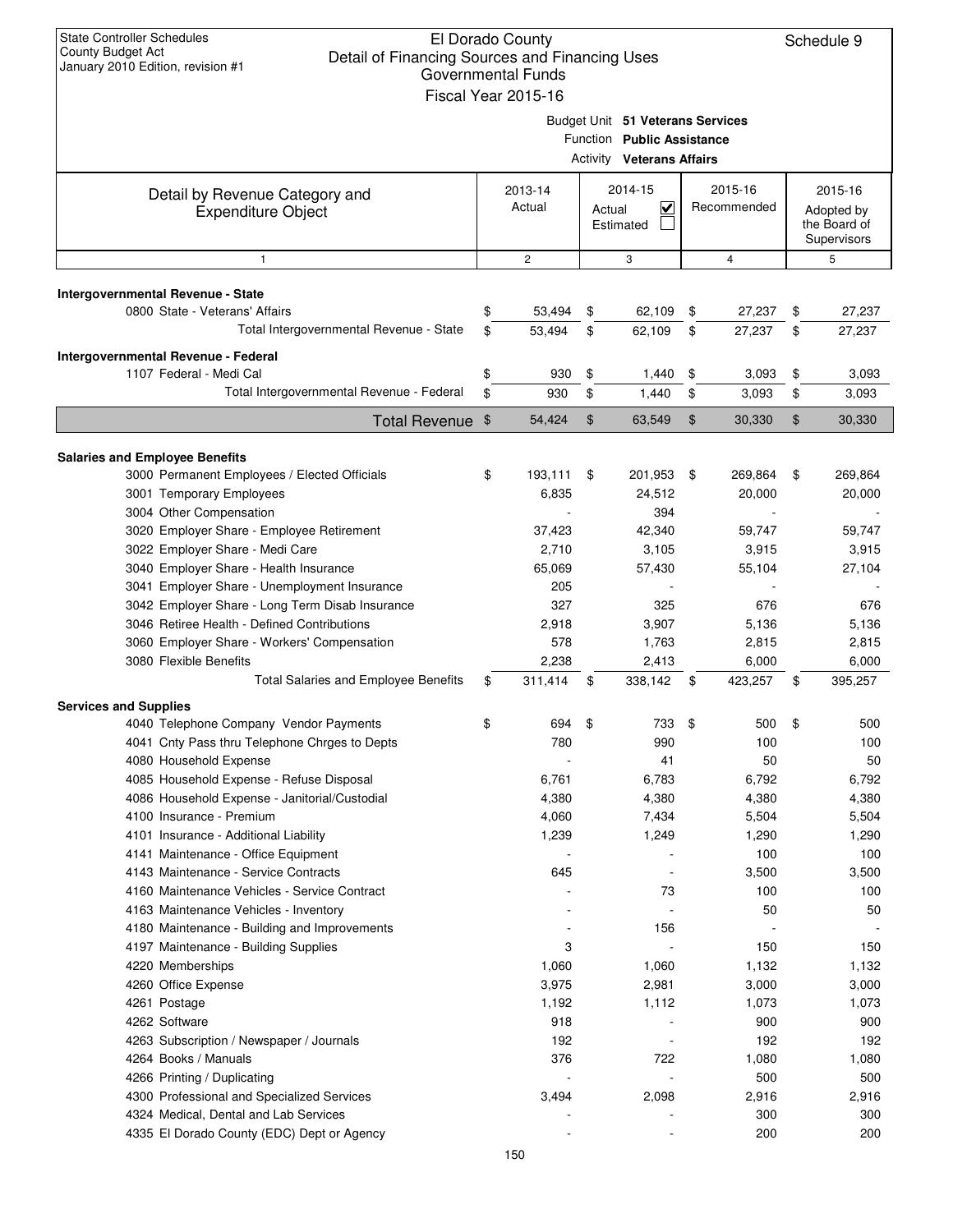| <b>State Controller Schedules</b><br>County Budget Act<br>Detail of Financing Sources and Financing Uses | El Dorado County          |                                  |                        | Schedule 9                 |
|----------------------------------------------------------------------------------------------------------|---------------------------|----------------------------------|------------------------|----------------------------|
| January 2010 Edition, revision #1                                                                        | <b>Governmental Funds</b> |                                  |                        |                            |
|                                                                                                          | Fiscal Year 2015-16       |                                  |                        |                            |
|                                                                                                          |                           | Budget Unit 51 Veterans Services |                        |                            |
|                                                                                                          |                           | Function Public Assistance       |                        |                            |
|                                                                                                          |                           | <b>Activity Veterans Affairs</b> |                        |                            |
|                                                                                                          |                           |                                  |                        |                            |
| Detail by Revenue Category and                                                                           | 2013-14<br>Actual         | 2014-15<br>$\checkmark$          | 2015-16<br>Recommended | 2015-16                    |
| <b>Expenditure Object</b>                                                                                |                           | Actual<br>Estimated              |                        | Adopted by<br>the Board of |
|                                                                                                          |                           |                                  |                        | Supervisors                |
| $\mathbf{1}$                                                                                             | $\overline{c}$            | 3                                | $\overline{4}$         | 5                          |
| 4400 Publication and Legal Notices                                                                       |                           | 123                              | 350                    | 350                        |
| 4420 Rents and Leases - Equipment                                                                        | 4,732                     | 4,676                            | 4,702                  | 4,702                      |
| 4461 Minor Equipment                                                                                     | 673                       |                                  |                        |                            |
| 4462 Minor Computer Equipment                                                                            | 3,353                     | 1,746                            | 3,647                  | 3,647                      |
| 4500 Special Departmental Expense                                                                        |                           |                                  | 1,373                  | 1,373                      |
| 4503 Staff Development                                                                                   | 950                       | 600                              |                        |                            |
| 4540 Staff Development                                                                                   |                           | 200                              | 1,300                  | 1,300                      |
| 4600 Transportation and Travel                                                                           | 556                       | 1,265                            | 3,637                  | 3,637                      |
| 4602 Employee - Private Auto Mileage                                                                     | 449                       | 452                              | 683                    | 683                        |
| 4604 Volunteer - Private Auto Mileage                                                                    | 1,227                     | 988                              | 1,036                  | 1,036                      |
| 4605 Vehicle - Rent or Lease                                                                             | 2,021                     | 2,516                            | 1,939                  | 1,939                      |
| 4606 Fuel Purchases                                                                                      | 1,079                     | 817                              | 1,050                  | 1,050                      |
| 4608 Hotel Accommodations                                                                                | 1,352                     | 1,426                            | 2,000                  | 2,000                      |
| 4620 Utilities                                                                                           | 26,202                    | 22,534                           | 24,018                 | 24,018                     |
| <b>Total Services and Supplies</b>                                                                       | 72,361<br>\$              | 67,155<br>\$                     | 79,544<br>\$           | 79,544<br>\$               |
| <b>Other Charges</b>                                                                                     |                           |                                  |                        |                            |
| 5240 Contribution To Non-county Governmental                                                             | \$                        | 1,050<br>\$                      | \$                     |                            |
| <b>Total Other Charges</b>                                                                               | \$                        | \$<br>1,050                      | \$                     |                            |
| <b>Fixed Assets</b>                                                                                      |                           |                                  |                        |                            |
| 6042 Fixed Assets - Computer Sys Equipment                                                               | \$<br>2,635               | \$                               | \$                     | \$                         |
| <b>Total Fixed Assets</b>                                                                                | \$<br>2,635               | \$                               | \$                     | \$                         |
| <b>Intrafund Transfers</b>                                                                               |                           |                                  |                        |                            |
| 7200 Intrafund Transfers                                                                                 | \$<br>25                  | \$                               | \$<br>25               | \$<br>25                   |
| 7223 Intrafnd: Mail Service                                                                              | 2,301                     | 2,489                            | 2,804                  | 2,804                      |
| 7232 Intrafnd: Maint Bldg & Improvmnts                                                                   |                           | 4,287                            |                        |                            |
| <b>Total Intrafund Transfers</b>                                                                         | \$<br>2,326               | \$<br>6,776                      | \$<br>2,829            | \$<br>2,829                |
| <b>Total Expenditures/Appropriations</b>                                                                 | 388,736<br>\$             | \$<br>413,123                    | \$<br>505,630          | \$<br>477,630              |
| Net Cost \$                                                                                              | (334, 312)                | \$<br>(349, 574)                 | \$<br>(475, 300)       | \$<br>(447, 300)           |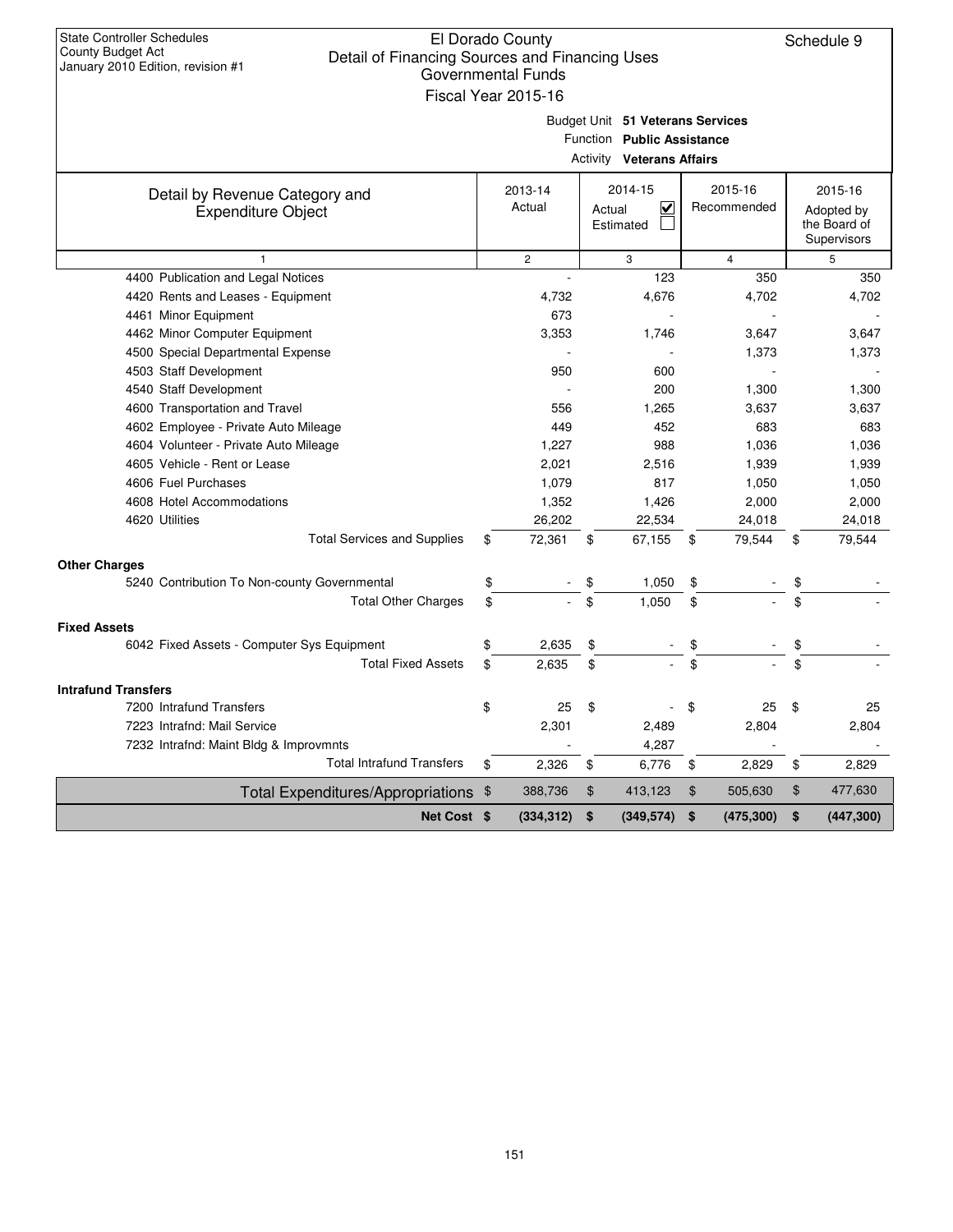| <b>State Controller Schedules</b><br>El Dorado County<br>County Budget Act<br>Detail of Financing Sources and Financing Uses<br>January 2010 Edition, revision #1<br><b>Governmental Funds</b><br>Fiscal Year 2015-16 |    |                   |    |                                                                                               |    |                        |    |                                       |
|-----------------------------------------------------------------------------------------------------------------------------------------------------------------------------------------------------------------------|----|-------------------|----|-----------------------------------------------------------------------------------------------|----|------------------------|----|---------------------------------------|
|                                                                                                                                                                                                                       |    |                   |    | Budget Unit 53 Human Services<br>Function Public Assistance<br>Activity <b>Administration</b> |    |                        |    |                                       |
| Detail by Revenue Category and<br><b>Expenditure Object</b>                                                                                                                                                           |    | 2013-14<br>Actual |    | 2014-15<br>V<br>Actual<br>Estimated                                                           |    | 2015-16<br>Recommended |    | 2015-16<br>Adopted by<br>the Board of |
|                                                                                                                                                                                                                       |    |                   |    |                                                                                               |    |                        |    | Supervisors                           |
| $\mathbf{1}$                                                                                                                                                                                                          |    | $\overline{2}$    |    | 3                                                                                             |    | $\overline{4}$         |    | 5                                     |
| Intergovernmental Revenue - State                                                                                                                                                                                     |    |                   |    |                                                                                               |    |                        |    |                                       |
| 0580 State - Public Assistance Administration                                                                                                                                                                         | \$ | 3,240,866         | \$ | 4,004,797                                                                                     | \$ | 4,186,170              | \$ | 4,545,141                             |
| 0581 State - Food Stamp Administration                                                                                                                                                                                |    | 1,720,704         |    | 2,277,169                                                                                     |    | 2,412,142              |    | 2,412,142                             |
| 0584 State - Fraud Incentives                                                                                                                                                                                         |    | 614               |    | 450                                                                                           |    |                        |    |                                       |
| 0601 State - Cw Two Parent Families                                                                                                                                                                                   |    | 129,863           |    | 125,646                                                                                       |    | 487,067                |    | 342,463                               |
| 0602 State - Cw Zero Parent/All Other Families                                                                                                                                                                        |    | 796,079           |    | (291, 442)                                                                                    |    | 1,931,842              |    |                                       |
| 0603 State - Foster Care                                                                                                                                                                                              |    | 664               |    | 2,099                                                                                         |    | 48,498                 |    | 48,498                                |
| 0604 State - Adoption                                                                                                                                                                                                 |    | 98                |    | 3,809                                                                                         |    |                        |    |                                       |
| 0605 State - Boarding Home License                                                                                                                                                                                    |    | 33,551            |    | 33,798                                                                                        |    | 160,910                |    | 160,910                               |
| 0607 State - Kinship Guardian                                                                                                                                                                                         |    | 57,936            |    | 29,432                                                                                        |    | 144,604                |    | 144,604                               |
| 0880 State - Other                                                                                                                                                                                                    |    | 826               |    |                                                                                               |    |                        |    |                                       |
| Total Intergovernmental Revenue - State                                                                                                                                                                               | \$ | 5,981,200         | \$ | 6,185,759                                                                                     | \$ | 9,371,233              | \$ | 7,653,758                             |
| Intergovernmental Revenue - Federal                                                                                                                                                                                   |    |                   |    |                                                                                               |    |                        |    |                                       |
| 1000 Federal - Public Assistance Admin.                                                                                                                                                                               | \$ | 5,348,244         | \$ | 7,284,516                                                                                     | \$ | 7,969,524              | \$ | 8,502,159                             |
| 1001 Federal - Food Stamps                                                                                                                                                                                            |    | 1,918,980         |    | 2,511,374                                                                                     |    | 3,591,351              |    | 3,836,351                             |
| 1004 Federal - Fraud Incentives                                                                                                                                                                                       |    | 652               |    |                                                                                               |    |                        |    |                                       |
| 1021 Federal - Cw Two Parent Families                                                                                                                                                                                 |    | 280,906           |    | 302,649                                                                                       |    | 298,402                |    | 361,263                               |
| 1022 Federal - Cw Zero Parent/All Other Families                                                                                                                                                                      |    | 1,218,366         |    | 1,391,527                                                                                     |    | 1,216,776              |    | 1,484,762                             |
| 1023 Federal - Foster Care                                                                                                                                                                                            |    | 2,737,839         |    | 2,997,446                                                                                     |    | 3,121,085              |    | 3,121,085                             |
| 1024 Federal - Adoption                                                                                                                                                                                               |    | 1,584,951         |    | 1,778,416                                                                                     |    | 2,012,367              |    | 2,012,367                             |
| 1025 Federal - Kinship Guardian                                                                                                                                                                                       |    | 42,882            |    | 47,372                                                                                        |    | 55,208                 |    | 55,208                                |
| 1026 Federal - Refugee Cash Assistance                                                                                                                                                                                |    | (110)             |    | (237)                                                                                         |    |                        |    |                                       |
| 1100 Federal - Other                                                                                                                                                                                                  |    |                   |    | 4,755                                                                                         |    |                        |    |                                       |
| 1107 Federal - Medi Cal                                                                                                                                                                                               |    | 3,410,438         |    | 4,206,664                                                                                     |    | 3,432,531              |    | 3,803,502                             |
| Total Intergovernmental Revenue - Federal                                                                                                                                                                             | \$ | 16,543,148        | \$ | 20,524,482                                                                                    | \$ | 21,697,244             | \$ | 23,176,697                            |
| <b>Revenue Other Governmental Agencies</b>                                                                                                                                                                            |    |                   |    |                                                                                               |    |                        |    |                                       |
| 1200 Other - Governmental Agencies                                                                                                                                                                                    | \$ | 251,657           | \$ | 14,113                                                                                        | \$ | 20,000                 | \$ | 20,000                                |
| Total Revenue Other Governmental Agencies                                                                                                                                                                             | \$ | 251,657           | \$ | 14,113                                                                                        | \$ | 20,000                 | \$ | 20,000                                |
| <b>Charges for Services</b>                                                                                                                                                                                           |    |                   |    |                                                                                               |    |                        |    |                                       |
| 1541 Public Guardian                                                                                                                                                                                                  | \$ | 157,695           | \$ | 155,221                                                                                       | \$ | 132,329                | \$ | 152,000                               |
| 1740 Charges for Services                                                                                                                                                                                             |    | 30,326            |    | 36,382                                                                                        |    | 37,944                 |    | 35,000                                |
| <b>Total Charges for Services</b>                                                                                                                                                                                     | \$ | 188,021           | \$ | 191,603                                                                                       | \$ | 170,273                | \$ | 187,000                               |
| <b>Miscellaneous Revenues</b>                                                                                                                                                                                         |    |                   |    |                                                                                               |    |                        |    |                                       |
| 1900 Welfare Repayments                                                                                                                                                                                               | \$ | 87,091            | \$ | 149,743                                                                                       | \$ | 165,000                | \$ | 165,000                               |
| 1901 Recoup Cw Two Parent/All Other Families                                                                                                                                                                          |    | 933               |    | 991                                                                                           |    | 550                    |    | 550                                   |
| 1902 Recoup Cw Zero Parent/All Other Families                                                                                                                                                                         |    | 40,461            |    | 44,230                                                                                        |    | 39,600                 |    | 39,600                                |
| 1903 Recoup Cw Foster Care                                                                                                                                                                                            |    | 245,898           |    | 355,346                                                                                       |    | 284,900                |    | 284,900                               |
| 1940 Miscellaneous Revenue                                                                                                                                                                                            |    | 14,575            |    | 20,136                                                                                        |    | 14,200                 |    | 14,200                                |
| 1942 Miscellaneous Reimbursement                                                                                                                                                                                      |    | 30                |    | 165                                                                                           |    |                        |    |                                       |
| 1945 Staled Dated Check                                                                                                                                                                                               |    | 17,172            |    | 7,883                                                                                         |    | 5,800                  |    | 5,800                                 |
| <b>Total Miscellaneous Revenues</b>                                                                                                                                                                                   | \$ | 406,159           | \$ | 578,494                                                                                       | \$ | 510,050                | \$ | 510,050                               |
| <b>Other Financing Sources</b>                                                                                                                                                                                        |    |                   |    |                                                                                               |    |                        |    |                                       |
| 2020 Operating Transfers In                                                                                                                                                                                           | \$ | 6,817,166         | \$ | 7,374,843                                                                                     | \$ | 8,458,060              | \$ | 9,206,151                             |
| 2021 Operating Transfers In: Veh Lic Fee                                                                                                                                                                              |    | 244,282           |    | 2,233,196                                                                                     |    | 891,635                |    | 891,635                               |
|                                                                                                                                                                                                                       |    |                   |    |                                                                                               |    |                        |    |                                       |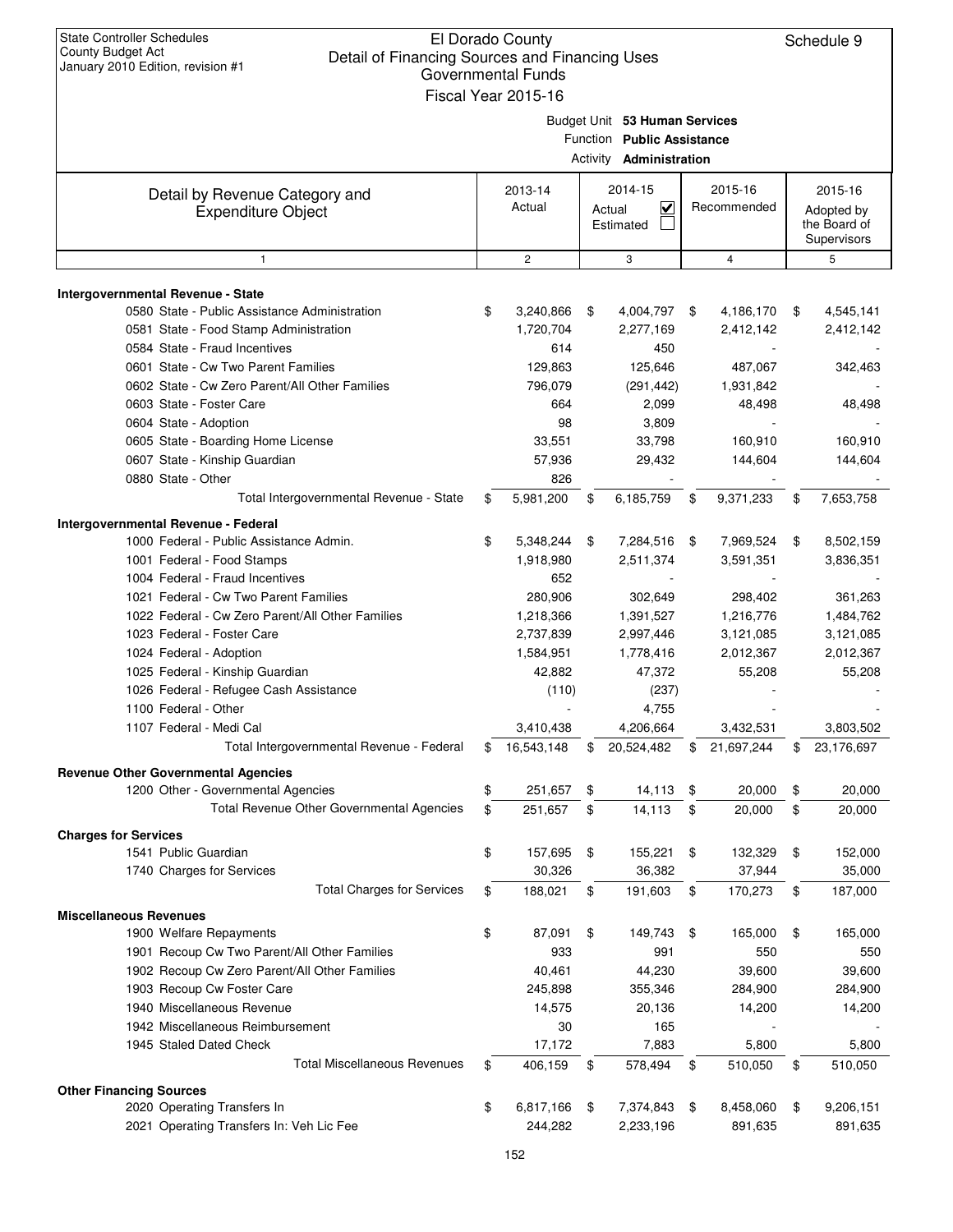| <b>State Controller Schedules</b><br><b>County Budget Act</b><br>Detail of Financing Sources and Financing Uses<br>January 2010 Edition, revision #1 | El Dorado County<br><b>Governmental Funds</b><br>Fiscal Year 2015-16 |                                                                                               |                        | Schedule 9                                           |
|------------------------------------------------------------------------------------------------------------------------------------------------------|----------------------------------------------------------------------|-----------------------------------------------------------------------------------------------|------------------------|------------------------------------------------------|
|                                                                                                                                                      |                                                                      | Budget Unit 53 Human Services<br>Function Public Assistance<br>Activity <b>Administration</b> |                        |                                                      |
| Detail by Revenue Category and<br><b>Expenditure Object</b>                                                                                          | 2013-14<br>Actual                                                    | 2014-15<br>$\overline{\mathbf{v}}$<br>Actual<br>Estimated                                     | 2015-16<br>Recommended | 2015-16<br>Adopted by<br>the Board of<br>Supervisors |
| 1                                                                                                                                                    | $\overline{c}$                                                       | 3                                                                                             | $\overline{4}$         | 5                                                    |
| 2027 Operating Transfers In: Sales Tax Realingment                                                                                                   | 8,681,645                                                            | 8,312,110                                                                                     | 10,517,612             | 10,100,120                                           |
| <b>Total Other Financing Sources</b>                                                                                                                 | \$<br>15,743,093                                                     | \$<br>17,920,149                                                                              | \$<br>19,867,307       | \$<br>20,197,906                                     |
| <b>Residual Equity Transfers</b>                                                                                                                     |                                                                      |                                                                                               |                        |                                                      |
| 2100 Residual Equity Transfers In                                                                                                                    | \$<br>119,373                                                        | \$<br>1,246,125                                                                               | \$                     | \$                                                   |
| <b>Total Residual Equity Transfers</b>                                                                                                               | \$<br>119,373                                                        | \$<br>1,246,125                                                                               | \$                     | \$                                                   |
|                                                                                                                                                      | 39,232,651                                                           | \$<br>46,660,725                                                                              | \$<br>51,636,107       | \$                                                   |
| <b>Total Revenue</b>                                                                                                                                 | \$                                                                   |                                                                                               |                        | 51,745,411                                           |
| <b>Salaries and Employee Benefits</b>                                                                                                                |                                                                      |                                                                                               |                        |                                                      |
| 3000 Permanent Employees / Elected Officials                                                                                                         | \$<br>9,809,912                                                      | \$<br>11,103,225                                                                              | \$<br>13,166,943       | \$<br>13,166,943                                     |
| 3001 Temporary Employees                                                                                                                             | 138,327                                                              | 42,111                                                                                        |                        |                                                      |
| 3002 Overtime                                                                                                                                        | 796,760                                                              | 549,770                                                                                       | 5,000                  | 5,000                                                |
| 3003 Standby Pay                                                                                                                                     | 37,721                                                               | 64,897                                                                                        | 10,650                 | 10,650                                               |
| 3004 Other Compensation                                                                                                                              | 111,832                                                              | 122,153                                                                                       | 111,690                | 111,690                                              |
| 3005 Tahoe Differential                                                                                                                              | 93,500                                                               | 98,733                                                                                        | 98,400                 | 98,400                                               |
| 3006 Bilingual Pay                                                                                                                                   | 46,769                                                               | 48,312                                                                                        | 54,080                 | 54,080                                               |
| 3020 Employer Share - Employee Retirement                                                                                                            | 1,880,889                                                            | 2,153,007                                                                                     | 2,907,319              | 2,907,319                                            |
| 3022 Employer Share - Medi Care                                                                                                                      | 151,302                                                              | 163,365                                                                                       | 192,988                | 192,988                                              |
| 3040 Employer Share - Health Insurance                                                                                                               | 2,329,626                                                            | 3,145,786                                                                                     | 3,426,356              | 3,426,356                                            |
| 3041 Employer Share - Unemployment Insurance                                                                                                         | 20,089                                                               |                                                                                               |                        |                                                      |
| 3042 Employer Share - Long Term Disab Insurance                                                                                                      | 16,744                                                               | 18.046                                                                                        | 32,909                 | 32,909                                               |
| 3043 Employer Share - Deferred Compensation                                                                                                          | 11,101                                                               | 9,869                                                                                         | 9,909                  | 9,909                                                |
| 3046 Retiree Health - Defined Contributions                                                                                                          | 238,654                                                              | 242,705                                                                                       | 259,091                | 255,441                                              |
| 3060 Employer Share - Workers' Compensation                                                                                                          | 94,661                                                               | 323,429                                                                                       | 367,026                | 365,996                                              |
| 3080 Flexible Benefits                                                                                                                               | 4,792                                                                | 329                                                                                           | 52,320                 | 52,320                                               |
| <b>Total Salaries and Employee Benefits</b>                                                                                                          | \$<br>15,782,680                                                     | \$<br>18,085,738                                                                              | \$<br>20,694,681       | \$<br>20,690,001                                     |
| <b>Services and Supplies</b>                                                                                                                         |                                                                      |                                                                                               |                        |                                                      |
| 4020 Clothing and Personal Supplies                                                                                                                  | \$                                                                   | \$<br>72                                                                                      | \$<br>2,400            | \$<br>2,400                                          |
| 4040 Telephone Company Vendor Payments                                                                                                               | 8,953                                                                | 9,155                                                                                         | 8,212                  | 8,212                                                |
| 4041 Cnty Pass thru Telephone Chrges to Depts                                                                                                        | 13,714                                                               | 17,547                                                                                        | 15,672                 | 15,672                                               |
| 4060 Food and Food Products                                                                                                                          | 56                                                                   | 35                                                                                            |                        |                                                      |
| 4080 Household Expense                                                                                                                               | 2,805                                                                | 3,111                                                                                         | 4,000                  | 4,000                                                |
| 4081 Household Expense - Paper Goods                                                                                                                 | 5                                                                    |                                                                                               |                        |                                                      |
| 4082 Household Expense - Other                                                                                                                       | 879                                                                  | 1,491                                                                                         | 2,820                  | 2,820                                                |
| 4087 Household Expense - Exterm/Fumigation Serv                                                                                                      |                                                                      |                                                                                               | 200                    | 200                                                  |
| 4100 Insurance - Premium                                                                                                                             | 144,673                                                              | 185,792                                                                                       | 372,660                | 371,506                                              |
| 4124 Witness Fee                                                                                                                                     |                                                                      |                                                                                               | 500                    | 500                                                  |
| 4141 Maintenance - Office Equipment                                                                                                                  | 10,260                                                               | 135                                                                                           | 2,000                  | 2,000                                                |
| 4144 Maintenance - Computer System Supplies                                                                                                          | 21,415                                                               | 58,524                                                                                        | 51,800                 | 51,800                                               |
| 4145 Maintenance - Equipment Parts<br>4160 Maintenance Vehicles - Service Contract                                                                   | 929                                                                  | 284<br>592                                                                                    | 2,000                  | 2,000                                                |
| 4180 Maintenance - Building and Improvements                                                                                                         | 1,436                                                                | 418                                                                                           | 114                    | 114                                                  |
| 4200 Medical, Dental and Laboratory Supplies                                                                                                         |                                                                      | 190                                                                                           |                        |                                                      |
| 4220 Memberships                                                                                                                                     | 980                                                                  | 880                                                                                           | 1,420                  | 1,420                                                |
| 4221 Memberships - Legislative Advocacy                                                                                                              | 39,107                                                               | 41,062                                                                                        | 44,100                 | 44,100                                               |
| 4260 Office Expense                                                                                                                                  | 113,589                                                              | 100,395                                                                                       | 68,582                 | 118,720                                              |
|                                                                                                                                                      |                                                                      |                                                                                               |                        |                                                      |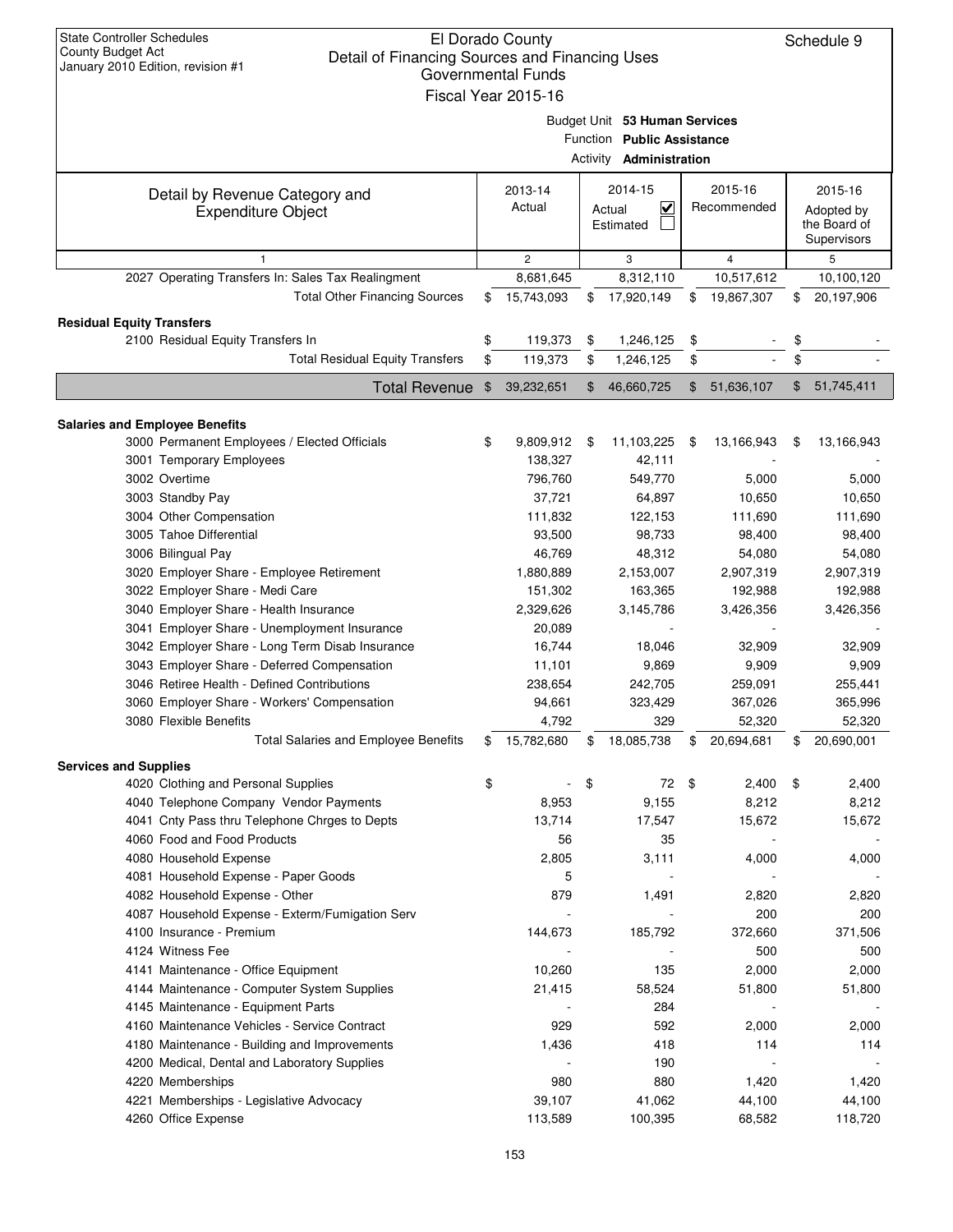| January 2010 Edition, revision #1 |                                               | Governmental Funds<br>Fiscal Year 2015-16 |                                                             |                 |                                           |
|-----------------------------------|-----------------------------------------------|-------------------------------------------|-------------------------------------------------------------|-----------------|-------------------------------------------|
|                                   |                                               |                                           | Budget Unit 53 Human Services<br>Function Public Assistance |                 |                                           |
|                                   |                                               |                                           | Activity <b>Administration</b>                              |                 |                                           |
|                                   | Detail by Revenue Category and                | 2013-14                                   | 2014-15                                                     | 2015-16         | 2015-16                                   |
|                                   | <b>Expenditure Object</b>                     | Actual                                    | ⊻<br>Actual<br>Estimated                                    | Recommended     | Adopted by<br>the Board of<br>Supervisors |
|                                   | $\mathbf{1}$                                  | $\mathbf{2}^{\prime}$                     | 3                                                           | $\overline{4}$  | 5                                         |
|                                   | 4261 Postage                                  | 120,017                                   | 106,656                                                     | 156,254         | 156,254                                   |
|                                   | 4262 Software                                 | 22,361                                    | 802                                                         | 3,600           | 3,600                                     |
|                                   | 4263 Subscription / Newspaper / Journals      | 5,505                                     | 4,679                                                       | 6,250           | 6,250                                     |
|                                   | 4264 Books / Manuals                          |                                           | 23                                                          | 1,000           | 1,000                                     |
|                                   | 4265 Law Books                                | 243                                       | 763                                                         |                 |                                           |
|                                   | 4266 Printing / Duplicating                   | 11,360                                    | 6,615                                                       | 14,800          | 14,800                                    |
|                                   | 4300 Professional and Specialized Services    | 325,133                                   | 246,052                                                     | 297,141         | 393,849                                   |
|                                   | 4308 External Data Processing Services        | 66,980                                    | 55,120                                                      | 59,650          | 109,650                                   |
|                                   | 4318 Interpreter                              | 736                                       | 1,530                                                       | 3,116           | 3,163                                     |
|                                   | 4320 Verbatim Report - Transcription          |                                           |                                                             | 1,000           | 1,000                                     |
|                                   | 4323 Psychiatric Medical Services             | 771,059                                   | 17,009                                                      |                 |                                           |
|                                   | 4324 Medical, Dental and Lab Services         | 241,253                                   | 5,389                                                       | 16,965          | 16,965                                    |
|                                   | 4330 Food Stamp Service                       | 5,899                                     | 7,728                                                       | 8,069           | 8,470                                     |
|                                   | 4332 Service Connect Expense                  | 93,245                                    | 4,572                                                       |                 |                                           |
|                                   | 4333 Burial Services                          | 43,066                                    | 1,750                                                       |                 |                                           |
|                                   | 4341 Service Connect Expense                  | 61,578                                    | 2,408                                                       |                 |                                           |
|                                   | 4400 Publication and Legal Notices            |                                           |                                                             | 2,000           | 2,000                                     |
|                                   | 4420 Rents and Leases - Equipment             | 9,432                                     | 10,311                                                      | 12,624          | 12,624                                    |
|                                   | 4421 Security System                          |                                           | 1,544                                                       | 1,486           | 1,486                                     |
|                                   | 4440 Rent & Lease - Building/Improvements     | 42,324                                    | 37,616                                                      | 42,816          | 43,296                                    |
|                                   | 4461 Minor Equipment                          | 29,682                                    | 14,938                                                      | 41,950          | 41,950                                    |
|                                   | 4462 Minor Computer Equipment                 | 110,663                                   | 88,921                                                      | 190,964         | 265,964                                   |
|                                   | 4463 Minor Telephone and Radio Equipment      | 5,689                                     | 1,506                                                       |                 |                                           |
|                                   | 4500 Special Departmental Expense             | 4,902                                     | 6,332                                                       | 13,300          | 13,300                                    |
|                                   | 4501 Special Projects                         | 105                                       | 183                                                         | 67,490          | 97,111                                    |
|                                   | 4502 Educational Materials                    |                                           |                                                             | 800             | 800                                       |
|                                   | 4503 Staff Development                        | 50,568                                    | 29,011                                                      | 74,325          | 74,325                                    |
|                                   | 4506 Film Development/Photography Supplies    |                                           |                                                             | 150             | 150                                       |
|                                   | 4529 Software License                         | 1,467                                     |                                                             | 4,600           | 4,600                                     |
|                                   | 4532 Client Program Services                  |                                           |                                                             | 1,960           | 1,960                                     |
|                                   | 4540 Staff Development                        | 280                                       | 60                                                          |                 |                                           |
|                                   | 4598 Special Dept Exp - Attorney Proceeds     |                                           | 1,563                                                       |                 |                                           |
|                                   | 4600 Transportation and Travel                | 37,143                                    | 48,641                                                      | 60,031          | 60,031                                    |
|                                   | 4601 Volunteer - Transportation and Travel    |                                           |                                                             | 800             | 800                                       |
|                                   | 4602 Employee - Private Auto Mileage          | 41,701                                    | 35,186                                                      | 56,678          | 56,678                                    |
|                                   | 4603 Court Interpreter - Private Auto Mileage | 23                                        |                                                             |                 |                                           |
|                                   | 4605 Vehicle - Rent or Lease                  | 136,597                                   | 166,525                                                     | 132,314         | 132,314                                   |
|                                   | 4606 Fuel Purchases                           | 73,826                                    | 60,375                                                      | 64,369          | 64,369                                    |
|                                   | 4608 Hotel Accommodations                     | 7,079                                     | 10,509                                                      | 20,260          | 20,260                                    |
|                                   | 4620 Utilities                                | 12,234                                    | 14,402                                                      | 15,605          | 15,605                                    |
|                                   | <b>Total Services and Supplies</b>            | \$<br>2,690,953                           | \$<br>1,408,398                                             | \$<br>1,948,847 | \$<br>2,250,088                           |
| <b>Other Charges</b>              |                                               |                                           |                                                             |                 |                                           |
|                                   | 5000 Support and Care of Persons              | \$<br>1,714,570                           | \$<br>1,813,382                                             | \$<br>2,826,813 | \$<br>2,828,393                           |
|                                   | 5004 Resident Expense - General Relief        | 12,220                                    | 13,593                                                      | 15,600          | 15,600                                    |
|                                   | 5005 Cash Aid - General Relief                | 10,644                                    | 36,443                                                      | 33,600          | 33,600                                    |
|                                   | 5006 Child Care                               | 199,195                                   | 189,756                                                     | 195,300         | 195,300                                   |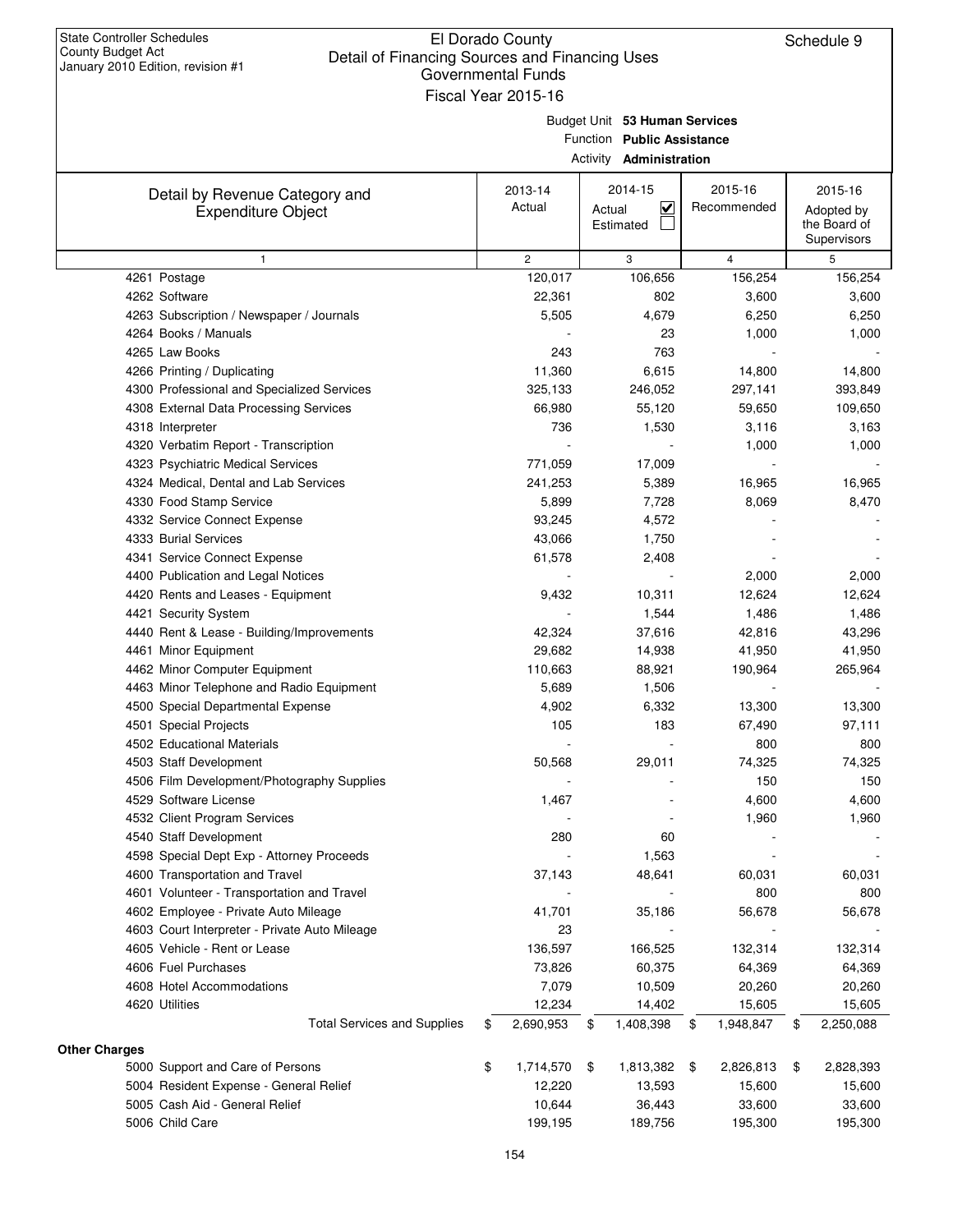| <b>State Controller Schedules</b><br>County Budget Act<br>Detail of Financing Sources and Financing Uses | El Dorado County    |          |                                   |                   | Schedule 9        |
|----------------------------------------------------------------------------------------------------------|---------------------|----------|-----------------------------------|-------------------|-------------------|
| January 2010 Edition, revision #1                                                                        | Governmental Funds  |          |                                   |                   |                   |
|                                                                                                          | Fiscal Year 2015-16 |          |                                   |                   |                   |
|                                                                                                          |                     |          |                                   |                   |                   |
|                                                                                                          |                     |          | Budget Unit 53 Human Services     |                   |                   |
|                                                                                                          |                     | Function | <b>Public Assistance</b>          |                   |                   |
|                                                                                                          |                     |          | Activity <b>Administration</b>    |                   |                   |
| Detail by Revenue Category and                                                                           | 2013-14             |          | 2014-15                           | 2015-16           | 2015-16           |
| <b>Expenditure Object</b>                                                                                | Actual              |          | $\overline{\mathbf{v}}$<br>Actual | Recommended       | Adopted by        |
|                                                                                                          |                     |          | Estimated                         |                   | the Board of      |
|                                                                                                          |                     |          |                                   |                   | Supervisors       |
| 1                                                                                                        | $\overline{c}$      |          | 3<br>730                          | $\overline{4}$    | 5                 |
| 5007 Independent Living Prgm: Services                                                                   |                     |          |                                   | 1,000             | 1,000             |
| 5008 Independent Living Prgm: Expenses<br>5009 Housing                                                   | 19,674<br>26,239    |          | 6,553<br>74,217                   | 41,250<br>83,540  | 41,250<br>83,540  |
| 5010 Transportation Services                                                                             | 20,139              |          | 25,581                            | 17,815            | 17,815            |
| 5011 Transportation Expenses                                                                             | 172,170             |          | 184,912                           | 180,208           | 180,208           |
| 5012 Ancilliary Services                                                                                 | 1,495               |          | 102,438                           | 96,800            | 96,800            |
| 5013 Ancilliary Expenses                                                                                 | 39,383              |          | 71,718                            | 74,000            | 74,000            |
| 5014 Health Services                                                                                     | 18,816              |          | 964,816                           | 886,000           | 994,920           |
| 5015 Cw: Two Parent Families                                                                             | 966,599             |          | 1,099,091                         | 1,343,673         | 1,228,058         |
| 5016 Cw: Zero Parent/All Other Families                                                                  | 4,668,354           |          | 4,963,918                         | 5,569,890         | 5,529,433         |
| 5017 Foster Care                                                                                         | 7,534,351           |          | 8,191,555                         | 9,212,630         | 9,047,503         |
| 5018 Aid To Adoption                                                                                     | 3,690,680           |          | 4,285,449                         | 4,775,469         | 4,518,788         |
| 5021 Kinship Guardian                                                                                    | 154,532             |          | 141,146                           | 158,400           | 158,400           |
| 5022 County Foster Care                                                                                  | 15,876              |          | 5,945                             | 30,000            | 30,000            |
| 5300 Interfund Expenditures                                                                              | 111,681             |          | 186,530                           | 216,327           | 460,993           |
| <b>Total Other Charges</b>                                                                               | \$<br>19,376,620    | \$       | 22,357,772                        | \$<br>25,758,315  | \$<br>25,535,601  |
| <b>Fixed Assets</b>                                                                                      |                     |          |                                   |                   |                   |
| 6042 Fixed Assets - Computer Sys Equipment                                                               | \$                  | \$       | 140,748                           | \$<br>75,000      | \$                |
| <b>Total Fixed Assets</b>                                                                                | \$                  | \$       | 140,748                           | \$<br>75,000      | \$                |
| <b>Intrafund Transfers</b>                                                                               |                     |          |                                   |                   |                   |
| 7200 Intrafund Transfers                                                                                 | \$<br>3,140,817     | \$       | 4,078,442                         | \$<br>4.234.425   | \$<br>4,332,882   |
| 7201 Intrafnd: Social Services                                                                           | 5,367               |          | 6,296                             |                   |                   |
| 7202 Intrafnd: DA/FS Contract                                                                            | 211,129             |          | 226,204                           | 476,000           | 476,000           |
| 7210 Intrafnd: Collections                                                                               | 245                 |          | 433                               | 300               | 300               |
| 7221 Intrafnd: Radio Equipment and Support                                                               | 496                 |          |                                   |                   |                   |
| 7223 Intrafnd: Mail Service                                                                              | 3,547               |          | 7,773                             | 4,839             | 4,839             |
| 7224 Intrafnd: Stores Support                                                                            | 2,011               |          | 2,248                             | 2,641             | 2,641             |
| 7229 Intrafnd: PC Support                                                                                |                     |          |                                   | 4,500             | 4,500             |
| 7231 Intrafnd: IS Programming Support                                                                    | 28,518              |          | 8,831                             | 106,000           | 106,000           |
| 7232 Intrafnd: Maint Bldg & Improvmnts                                                                   | 4,930               |          | 15,324                            | 9,200             | 9,200             |
| <b>Total Intrafund Transfers</b>                                                                         | \$<br>3,397,058     | \$       | 4,345,551                         | \$<br>4,837,905   | \$<br>4,936,362   |
| <b>Total Expenditures/Appropriations</b>                                                                 | \$<br>41,247,311    | \$       | 46,338,208                        | \$<br>53,314,748  | \$<br>53,412,052  |
| Net Cost \$                                                                                              | (2,014,660)         | \$       | 322,517                           | \$<br>(1,678,641) | \$<br>(1,666,641) |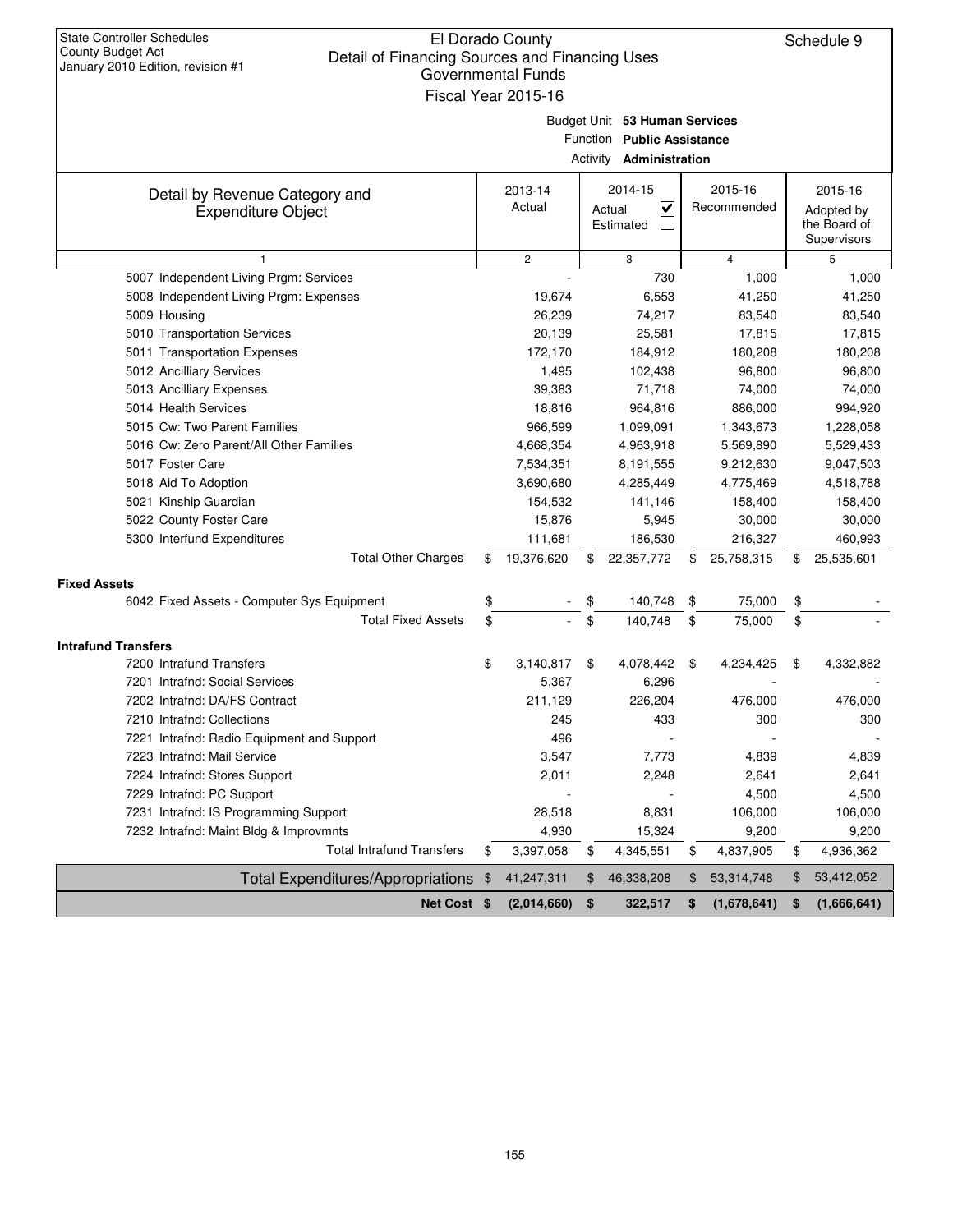| <b>State Controller Schedules</b><br>County Budget Act<br>Detail of Financing Sources and Financing Uses<br>January 2010 Edition, revision #1 |    | El Dorado County<br><b>Governmental Funds</b><br>Fiscal Year 2015-16 |          |                                                                                            |     |                        |    | Schedule 9                                           |
|-----------------------------------------------------------------------------------------------------------------------------------------------|----|----------------------------------------------------------------------|----------|--------------------------------------------------------------------------------------------|-----|------------------------|----|------------------------------------------------------|
|                                                                                                                                               |    |                                                                      | Activity | Budget Unit 53 Community Services<br>Function Public Assistance<br><b>Other Assistance</b> |     |                        |    |                                                      |
| Detail by Revenue Category and<br><b>Expenditure Object</b>                                                                                   |    | 2013-14<br>Actual                                                    | Actual   | 2014-15<br>$\overline{\mathbf{v}}$<br>Estimated                                            |     | 2015-16<br>Recommended |    | 2015-16<br>Adopted by<br>the Board of<br>Supervisors |
| $\mathbf{1}$                                                                                                                                  |    | $\overline{c}$                                                       |          | 3                                                                                          |     | 4                      |    | 5                                                    |
| Revenue from Use of Money and Property                                                                                                        |    |                                                                      |          |                                                                                            |     |                        |    |                                                      |
| 0400 Interest                                                                                                                                 | \$ | 370                                                                  | \$       | $(220)$ \$                                                                                 |     | 999                    | \$ | 999                                                  |
| Total Revenue from Use of Money and Property                                                                                                  | \$ | 370                                                                  | \$       | (220)                                                                                      | \$  | 999                    | \$ | 999                                                  |
| Intergovernmental Revenue - State                                                                                                             |    |                                                                      |          |                                                                                            |     |                        |    |                                                      |
| 0880 State - Other                                                                                                                            | \$ | 145,296                                                              | \$       | 193,530                                                                                    | \$  | 65,410                 | \$ | 62,349                                               |
| Total Intergovernmental Revenue - State                                                                                                       | \$ | 145,296                                                              | \$       | 193,530                                                                                    | \$  | 65,410                 | \$ | 62,349                                               |
| Intergovernmental Revenue - Federal                                                                                                           |    |                                                                      |          |                                                                                            |     |                        |    |                                                      |
| 1100 Federal - Other                                                                                                                          | \$ | 2,911,056                                                            | \$       | 2,629,629                                                                                  | \$  | 2,709,320              | \$ | 2,887,486                                            |
| 1107 Federal - Medi Cal                                                                                                                       |    | 175,032                                                              |          | 249,563                                                                                    |     | 53,000                 |    | 53,000                                               |
| 1109 Federal - C1 Senior Nutrition                                                                                                            |    | 269,705                                                              |          | 215,439                                                                                    |     | 315,439                |    | 315,439                                              |
| 1110 Federal - C2 Senior Nutrition                                                                                                            |    | 141,116                                                              |          | 252,973                                                                                    |     | 152,973                |    | 152,973                                              |
| 1111 Federal - IIIB Social Programs                                                                                                           |    | 238,703                                                              |          | 236,937                                                                                    |     | 236,287                |    | 236,287                                              |
| 1113 Federal - Title 7B Elder Abuse                                                                                                           |    | 3,289                                                                |          | 3,189                                                                                      |     | 3,189                  |    | 3,189                                                |
| 1114 Federal - 7A Ombudsman Supplement                                                                                                        |    | 22,478                                                               |          | 23,554                                                                                     |     | 23,554                 |    | 23,554                                               |
| 1116 Federal - Dept of Agricultural (USDA)                                                                                                    |    | 81,102                                                               |          | 103,824                                                                                    |     | 103,824                |    | 113,087                                              |
| 1120 Federal - IIIF Disease Prevention- Aging                                                                                                 |    | 12,636                                                               |          | 13,116                                                                                     |     | 13,116                 |    | 13,116                                               |
| 1122 Federal - IIIE Family Caregiver Support Prgm                                                                                             |    | 97,676                                                               |          | 103,638                                                                                    |     | 103,638                |    | 103,638                                              |
| Total Intergovernmental Revenue - Federal                                                                                                     | \$ | 3,952,794                                                            | \$       | 3,831,863                                                                                  | \$  | 3,714,340              | \$ | 3,901,769                                            |
| <b>Charges for Services</b>                                                                                                                   |    |                                                                      |          |                                                                                            |     |                        |    |                                                      |
| 1740 Charges for Services                                                                                                                     | \$ | 454,882                                                              | - \$     | 489,735                                                                                    | -\$ | 525                    | \$ | 553,446                                              |
| 1759 Senior Nutrition Services                                                                                                                |    | 200,440                                                              |          | 207,662                                                                                    |     | 172,589                |    | 243,500                                              |
| 1800 Interfund Revenue                                                                                                                        |    |                                                                      |          | 56,478                                                                                     |     | 98,608                 |    | 83,597                                               |
| <b>Total Charges for Services</b>                                                                                                             | Ф  | 655,322                                                              | Ф        | 753,875                                                                                    | Φ   | 271,722                | Φ  | 880,543                                              |
| <b>Miscellaneous Revenues</b>                                                                                                                 |    |                                                                      |          |                                                                                            |     |                        |    |                                                      |
| 1940 Miscellaneous Revenue                                                                                                                    | \$ | 18,796                                                               | \$       | 11,604 \$                                                                                  |     | 12,304                 | \$ | 20,970                                               |
| 1943 Miscellaneous Donation                                                                                                                   |    | 514,228                                                              |          | 260,717                                                                                    |     | 394,529                |    | 383,104                                              |
| <b>Total Miscellaneous Revenues</b>                                                                                                           | \$ | 533,024                                                              | \$       | 272,321                                                                                    | \$  | 406,833                | \$ | 404,074                                              |
| <b>Other Financing Sources</b>                                                                                                                |    |                                                                      |          |                                                                                            |     |                        |    |                                                      |
| 2000 Sale of Fixed Assets                                                                                                                     | \$ | 1,070                                                                | \$       |                                                                                            | \$  |                        | \$ |                                                      |
| 2020 Operating Transfers In                                                                                                                   |    | 1,493,469                                                            |          | 1,861,111                                                                                  |     | 1,761,854              |    | 2,350,738                                            |
| <b>Total Other Financing Sources</b>                                                                                                          | \$ | 1,494,539                                                            | \$       | 1,861,111                                                                                  | \$  | 1,761,854              | \$ | 2,350,738                                            |
| <b>Residual Equity Transfers</b>                                                                                                              |    |                                                                      |          |                                                                                            |     |                        |    |                                                      |
| 2100 Residual Equity Transfers In                                                                                                             | \$ | 12                                                                   | \$       | 6,380                                                                                      | \$  |                        | \$ |                                                      |
| <b>Total Residual Equity Transfers</b>                                                                                                        | \$ | 12                                                                   | \$       | 6,380                                                                                      | \$  |                        | \$ |                                                      |
| Total Revenue \$                                                                                                                              |    | 6,781,358                                                            | \$       | 6,918,861                                                                                  | \$  | 6,221,158              | \$ | 7,600,472                                            |
|                                                                                                                                               |    |                                                                      |          |                                                                                            |     |                        |    |                                                      |
| <b>Salaries and Employee Benefits</b>                                                                                                         |    |                                                                      |          |                                                                                            |     |                        |    |                                                      |
| 3000 Permanent Employees / Elected Officials                                                                                                  | \$ | 2,290,823                                                            | \$       | 2,279,571                                                                                  | \$  | 1,926,432              | \$ | 2,487,139                                            |
| 3001 Temporary Employees                                                                                                                      |    | 153,407                                                              |          | 71,544                                                                                     |     | 51,352                 |    | 80,340                                               |
| 3002 Overtime                                                                                                                                 |    | 12,870                                                               |          | 11,732                                                                                     |     | 9,350                  |    | 29,350                                               |
| 3004 Other Compensation                                                                                                                       |    | 16,681                                                               |          | 43,893                                                                                     |     | 236,453                |    | 1,572                                                |
| 3005 Tahoe Differential                                                                                                                       |    | 3,955                                                                |          | 11,769                                                                                     |     | 13,200                 |    | 8,400                                                |
| 3006 Bilingual Pay                                                                                                                            |    | 9,378                                                                |          | 4,176                                                                                      |     | 4,160                  |    | 4,160                                                |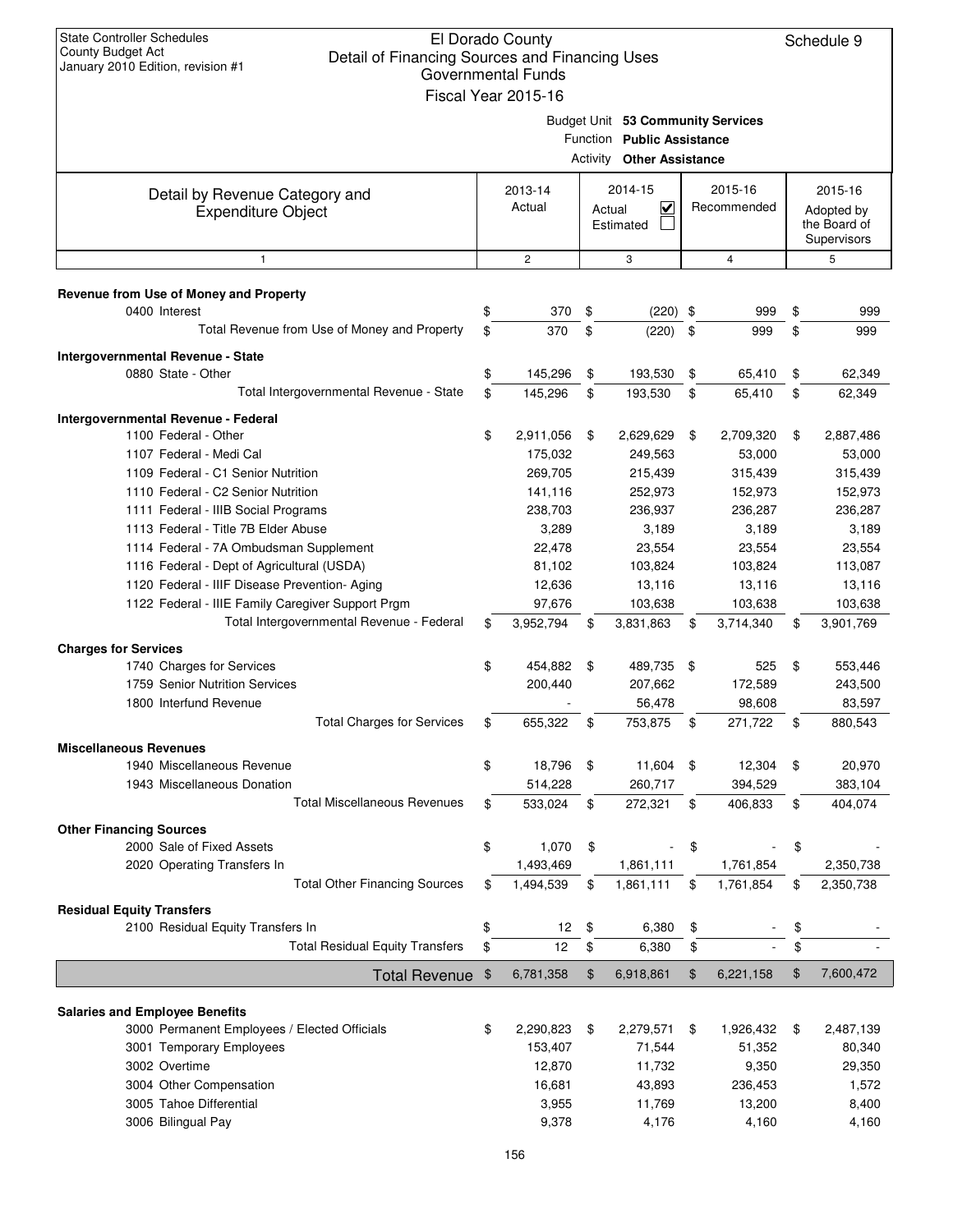| January 2010 Edition, revision #1               | Governmental Funds  |                                                |      |                |                            |
|-------------------------------------------------|---------------------|------------------------------------------------|------|----------------|----------------------------|
|                                                 | Fiscal Year 2015-16 |                                                |      |                |                            |
|                                                 |                     | Budget Unit 53 Community Services              |      |                |                            |
|                                                 |                     | Function Public Assistance                     |      |                |                            |
|                                                 |                     | <b>Activity Other Assistance</b>               |      |                |                            |
|                                                 |                     |                                                |      |                |                            |
| Detail by Revenue Category and                  | 2013-14<br>Actual   | 2014-15                                        |      | 2015-16        | 2015-16                    |
| <b>Expenditure Object</b>                       |                     | $\overline{\mathbf{v}}$<br>Actual<br>Estimated |      | Recommended    | Adopted by<br>the Board of |
|                                                 |                     |                                                |      |                | Supervisors                |
| 1                                               | $\mathbf{2}$        | 3                                              |      | $\overline{4}$ | 5                          |
| 3020 Employer Share - Employee Retirement       | 459,298             | 438,055                                        |      | 405,457        | 530,255                    |
| 3022 Employer Share - Medi Care                 | 33,566              | 31,689                                         |      | 27,005         | 35,488                     |
| 3040 Employer Share - Health Insurance          | 529,716             | 583,863                                        |      | 538,894        | 621,047                    |
| 3041 Employer Share - Unemployment Insurance    | 4,924               |                                                |      |                |                            |
| 3042 Employer Share - Long Term Disab Insurance | 4,034               | 3,731                                          |      | 4,818          | 6,218                      |
| 3043 Employer Share - Deferred Compensation     | 4,867               | 4,903                                          |      | 5,218          | 5,218                      |
| 3046 Retiree Health - Defined Contributions     | 59,736              | 56,175                                         |      | 51,423         | 56,683                     |
| 3060 Employer Share - Workers' Compensation     | 26,409              | 20,518                                         |      | 14,490         | 15,972                     |
| 3080 Flexible Benefits                          | 5,310               | 3,988                                          |      | 17,850         | 16,650                     |
| Total Salaries and Employee Benefits            | \$<br>3,614,974     | \$<br>3,565,607                                | \$   | 3,306,102      | \$<br>3,898,492            |
| <b>Services and Supplies</b>                    |                     |                                                |      |                |                            |
| 4020 Clothing and Personal Supplies             | \$<br>333           | \$<br>1,795                                    | - \$ | 2,000          | \$<br>2,542                |
| 4040 Telephone Company Vendor Payments          | 5,763               | 4,258                                          |      | 3,076          | 2,676                      |
| 4041 Cnty Pass thru Telephone Chrges to Depts   | 5,073               | 8,314                                          |      | 5,233          | 6,194                      |
| 4044 Cable/Internet Service                     | 1,562               | 2,082                                          |      | 1,626          | 2,100                      |
| 4060 Food and Food Products                     | 416,251             | 479,086                                        |      | 339,741        | 508,178                    |
| 4080 Household Expense                          | 341                 | 2,567                                          |      | 500            | 2,910                      |
| 4081 Household Expense - Paper Goods            | 48,187              | 56,850                                         |      | 57,274         | 60,750                     |
| 4082 Household Expense - Other                  | 32,197              | 12,386                                         |      | 5,121          | 7,050                      |
| 4083 Household Expense - Laundry                | 7,542               | 7,992                                          |      | 7,782          | 8,000                      |
| 4084 Household Expense - Expendable Equipment   | 28                  | 5,385                                          |      | 1,000          | 3,000                      |
| 4085 Household Expense - Refuse Disposal        | 7,354               | 7,495                                          |      | 5,866          | 6,653                      |
| 4100 Insurance - Premium                        | 43,500              | 38,205                                         |      | 16,204         | 17,866                     |
| 4101 Insurance - Additional Liability           | 28                  |                                                |      | 140            | 140                        |
| 4140 Maintenance - Equipment                    | 5,536               | 2,750                                          |      | 2,250          | 1,950                      |
| 4141 Maintenance - Office Equipment             |                     | 250                                            |      | 506            | 22,953                     |
| 4143 Maintenance - Service Contracts            | 609                 |                                                |      |                |                            |
| 4144 Maintenance - Computer System Supplies     | 14,234              | 73,848                                         |      | 68,020         | 71,113                     |
| 4145 Maintenance - Equipment Parts              |                     | 417                                            |      |                |                            |
| 4160 Maintenance Vehicles - Service Contract    | 23                  | 25                                             |      | 25             | 25                         |
| 4180 Maintenance - Building and Improvements    | 5,611               | 80                                             |      |                | 1,000                      |
| 4183 Maintenance - Grounds                      |                     |                                                |      |                | 1,913                      |
| 4200 Medical, Dental and Laboratory Supplies    | 4,320               | 85                                             |      |                |                            |
| 4220 Memberships                                | 8,648               | 7,594                                          |      | 4,897          | 5,670                      |
| 4221 Memberships - Legislative Advocacy         | 200                 | 200                                            |      | 210            | 210                        |
| 4260 Office Expense                             | 36,252              | 27,284                                         |      | 22,400         | 24,197                     |
| 4261 Postage                                    | 14,939              | 14,396                                         |      | 26,250         | 26,818                     |
| 4262 Software                                   |                     | 3,529                                          |      | 3,520          | 3,808                      |
| 4263 Subscription / Newspaper / Journals        | 69                  | 112                                            |      | 330            | 330                        |
| 4264 Books / Manuals                            | 477                 | 2,054                                          |      | 600            | 600                        |
| 4265 Law Books                                  | 4,008               | 3,334                                          |      | 6,000          | 4,000                      |
| 4266 Printing / Duplicating                     | 13,526              | 13,934                                         |      | 28,405         | 29,830                     |
| 4267 On-Line Subscriptions                      |                     | 2,531                                          |      |                | 2,500                      |
| 4300 Professional and Specialized Services      | 17,629              | 52,099                                         |      | 33,806         | 35,968                     |
| 4313 Legal Services                             |                     |                                                |      | 200            |                            |
| 4318 Interpreter                                |                     |                                                |      | 400            | 400                        |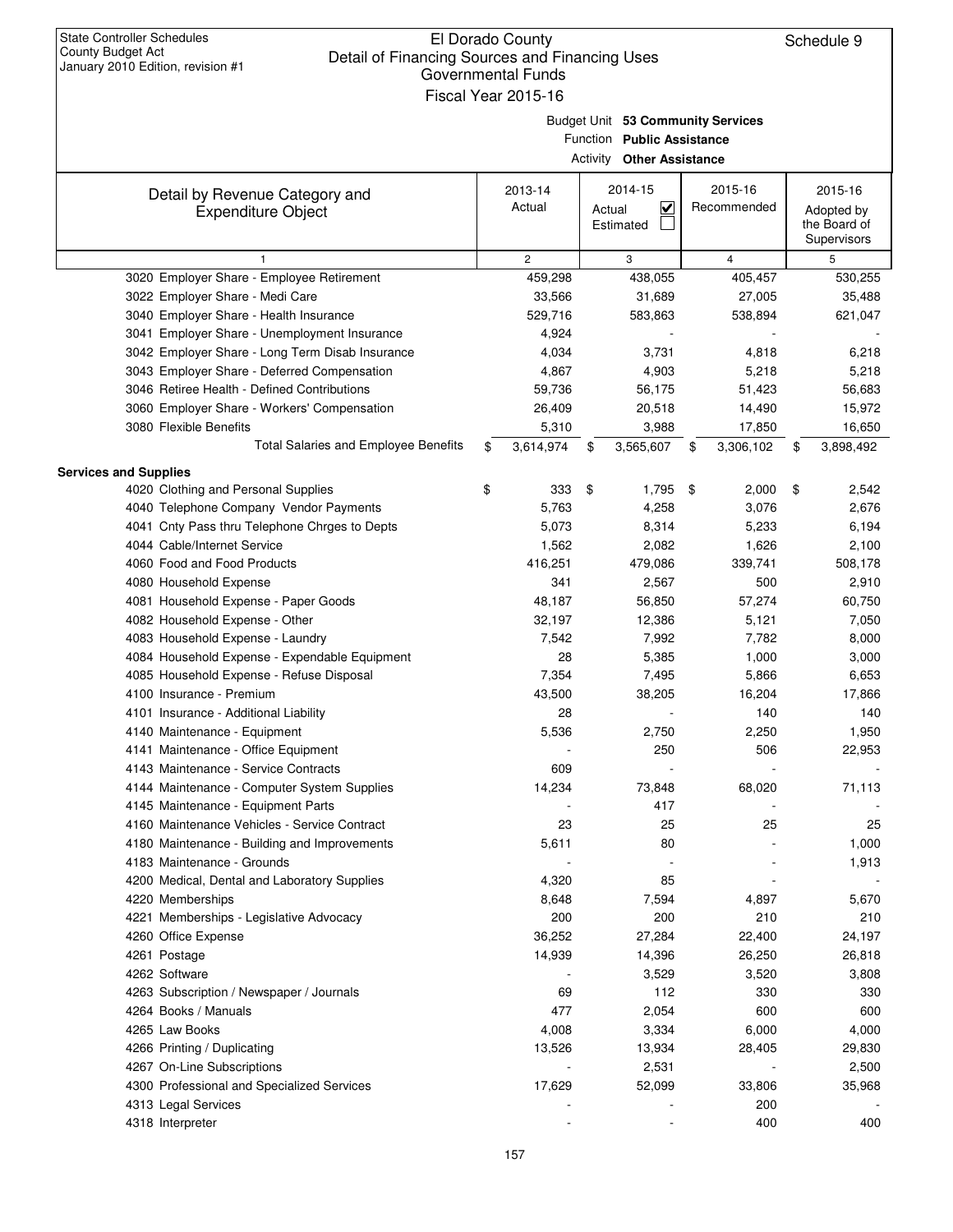| <b>State Controller Schedules</b> |
|-----------------------------------|
| County Budget Act                 |
| January 2010 Edition, revision #1 |

| January ZUTU LUNUUH, IGVISIUH # 1                           | <b>Governmental Funds</b><br>Fiscal Year 2015-16 |        |                                                                                                     |          |                        |                                                      |
|-------------------------------------------------------------|--------------------------------------------------|--------|-----------------------------------------------------------------------------------------------------|----------|------------------------|------------------------------------------------------|
|                                                             |                                                  |        | Budget Unit 53 Community Services<br>Function Public Assistance<br><b>Activity Other Assistance</b> |          |                        |                                                      |
| Detail by Revenue Category and<br><b>Expenditure Object</b> | 2013-14<br>Actual                                | Actual | 2014-15<br>$\checkmark$<br>Estimated                                                                |          | 2015-16<br>Recommended | 2015-16<br>Adopted by<br>the Board of<br>Supervisors |
| $\mathbf{1}$                                                | $\mathbf{2}$                                     |        | 3                                                                                                   |          | $\overline{4}$         | 5                                                    |
| 4324 Medical, Dental and Lab Services                       | 5,229                                            |        | 2,215                                                                                               |          | 3,000                  | 5,376                                                |
| 4400 Publication and Legal Notices                          | 942                                              |        | 7,342                                                                                               |          | 10,100                 | 5,300                                                |
| 4420 Rents and Leases - Equipment                           | 22,200                                           |        | 31,130                                                                                              |          | 27,104                 | 27,447                                               |
| 4421 Security System                                        |                                                  |        | 6,101                                                                                               |          | 1,978                  | 5,281                                                |
| 4440 Rent & Lease - Building/Improvements                   | 20,689                                           |        | 25,628                                                                                              |          | 4,800                  | 27,500                                               |
| 4460 Small Tools and Instruments                            | 6,406                                            |        | 2,991                                                                                               |          | 8,000                  | 8,000                                                |
| 4461 Minor Equipment                                        | 29,907                                           |        | 37,800                                                                                              |          | 6,100                  | 7,470                                                |
| 4462 Minor Computer Equipment                               | 21,598                                           |        | 23,648                                                                                              |          | 20,375                 | 27,425                                               |
| 4463 Minor Telephone and Radio Equipment                    | 60                                               |        | 229                                                                                                 |          |                        |                                                      |
| 4500 Special Departmental Expense                           | 633                                              |        | 3,747                                                                                               |          | 39,103                 | 82,464                                               |
| 4501 Special Projects                                       | 465,743                                          |        | 30,972                                                                                              |          | 604,676                | 639,807                                              |
| 4503 Staff Development                                      | 6,937                                            |        | 5,815                                                                                               |          | 19,125                 | 19,125                                               |
| 4529 Software License                                       |                                                  |        | 604                                                                                                 |          |                        |                                                      |
| 4532 Client Program Services                                | 652,085                                          |        | 19,302                                                                                              |          | (199, 720)             | (119, 101)                                           |
| 4540 Staff Development                                      | 10                                               |        | 10                                                                                                  |          |                        |                                                      |
| 4600 Transportation and Travel                              | 4,392                                            |        | 3,495                                                                                               |          | 7,159                  | 7,309                                                |
| 4602 Employee - Private Auto Mileage                        | 9,536                                            |        | 12,541                                                                                              |          | 26,860                 | 30,403                                               |
| 4604 Volunteer - Private Auto Mileage                       | 51,776                                           |        | 55,956                                                                                              |          | 69,410                 | 59,359                                               |
| 4605 Vehicle - Rent or Lease                                | 26,339                                           |        | 33,862                                                                                              |          | 30,300                 | 25,600                                               |
| 4606 Fuel Purchases                                         | 20,863                                           |        | 16,542                                                                                              |          | 21,666                 | 21,666                                               |
| 4608 Hotel Accommodations                                   | 3,605                                            |        | 3,954                                                                                               |          | 9,050                  | 9,050                                                |
| 4620 Utilities                                              | 96,551                                           |        | 105,186                                                                                             |          | 94,248                 | 111,481                                              |
| <b>Total Services and Supplies</b>                          | \$<br>2,139,740                                  | \$     | 1,260,009                                                                                           | \$       | 1,446,716              | \$<br>1,862,306                                      |
| <b>Other Charges</b>                                        |                                                  |        |                                                                                                     |          |                        |                                                      |
| 5000 Support and Care of Persons                            | \$                                               | \$     | 15,330                                                                                              | \$       | 623,895                | \$<br>5,000                                          |
| 5009 Housing                                                |                                                  |        | 2,760                                                                                               |          |                        |                                                      |
| 5010 Transportation Services                                |                                                  |        | 115                                                                                                 |          | 115                    | 115                                                  |
| 5011 Transportation Expenses                                | 855                                              |        | 161,914                                                                                             |          | 300,500                | 302,000                                              |
| 5012 Ancilliary Services                                    | 214,170                                          |        | 258,960                                                                                             |          | 155,029                | 165,825                                              |
| 5013 Ancilliary Expenses                                    | 5,435                                            |        | 710,566                                                                                             |          | 128,243                | 983,220                                              |
| 5300 Interfund Expenditures                                 | 769,739                                          |        | 851,450                                                                                             |          | 672,362                | 879,571                                              |
| 5304 Intrfnd Exp: Mail Service                              | 8,054                                            |        | 11,723                                                                                              |          | 13,201                 | 13,201                                               |
| 5305 Intrfnd Exp: Stores Support                            | 2,435                                            |        | 2,291                                                                                               |          | 2,526                  | 2,526                                                |
| 5314 Intrfnd Exp: PC Support                                |                                                  |        |                                                                                                     |          | 1,000                  | 1,000                                                |
| 5316 Intrfnd Exp: IS Programming Support                    |                                                  |        | 1,449                                                                                               |          | 14,470                 | 21,470                                               |
| 5318 Intrfnd Exp: Maint Buildg & Imprvmnts                  | 23,371                                           |        | 24,175                                                                                              |          | 25,600                 | 25,600                                               |
| <b>Total Other Charges</b>                                  | \$<br>1,024,058                                  | \$     | 2,040,732                                                                                           | \$       | 1,936,941              | \$<br>2,399,528                                      |
| <b>Fixed Assets</b>                                         |                                                  |        |                                                                                                     |          |                        |                                                      |
| 6040 Fixed Assets - Equipment                               | \$<br>14,826                                     | \$     | 21,456                                                                                              | \$       | 23,500                 | \$<br>56,350                                         |
| 6041 Fixed Assets - Data Proc Sys Devel Equip               |                                                  |        |                                                                                                     |          |                        | 6,000                                                |
| 6042 Fixed Assets - Computer Sys Equipment                  |                                                  |        | 2,516                                                                                               |          | 3,400                  |                                                      |
| <b>Total Fixed Assets</b>                                   | \$<br>14,826                                     | \$     | 23,972                                                                                              | \$       | 26,900                 | \$<br>62,350                                         |
|                                                             |                                                  |        |                                                                                                     |          |                        |                                                      |
| <b>Other Financing Uses</b><br>7000 Operating Transfers Out | \$<br>13,265                                     | \$     |                                                                                                     |          |                        | 500                                                  |
| <b>Total Other Financing Uses</b>                           | \$<br>13,265                                     | \$     |                                                                                                     | \$<br>\$ |                        | \$<br>500                                            |
|                                                             |                                                  |        |                                                                                                     |          |                        |                                                      |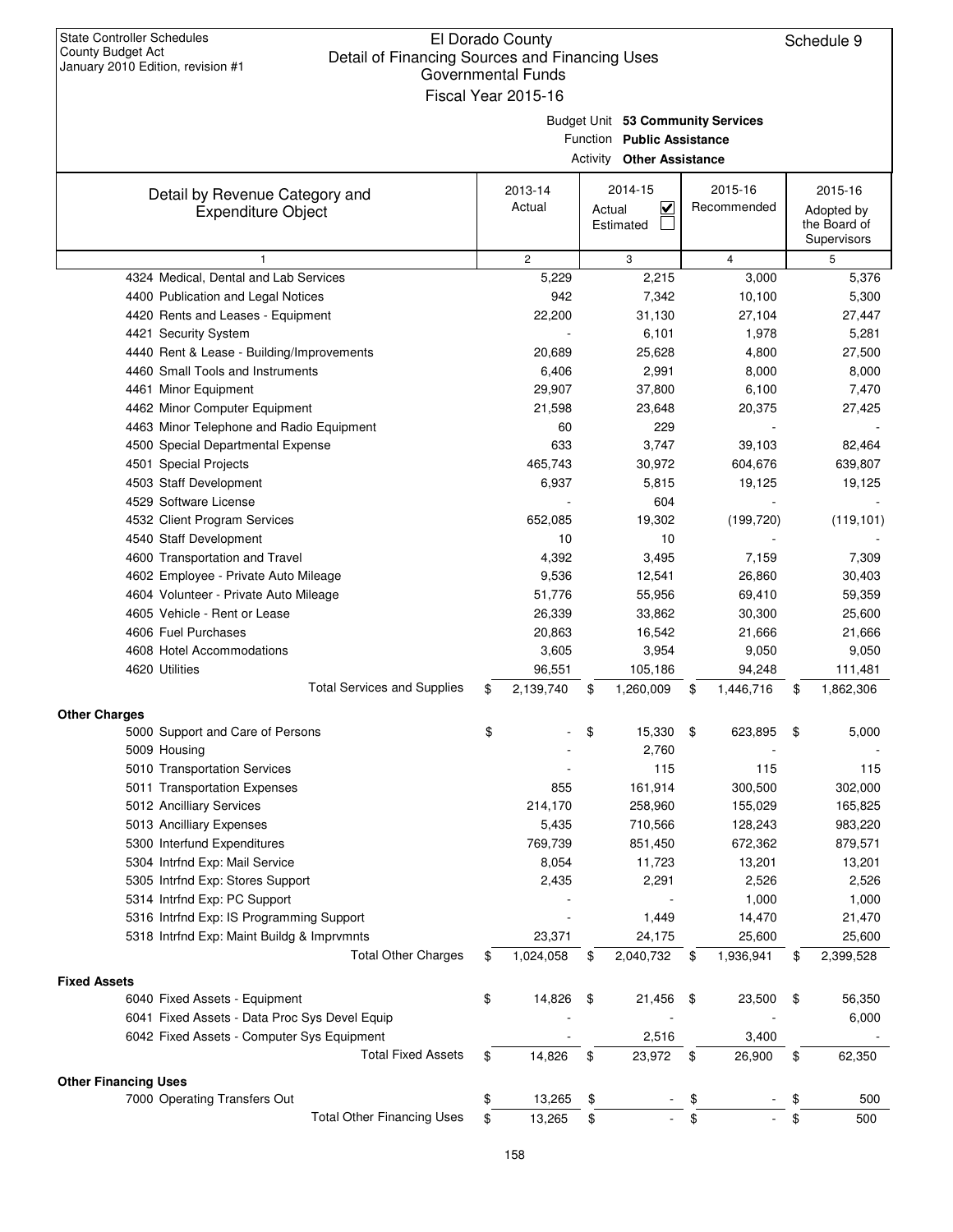| <b>State Controller Schedules</b><br>County Budget Act<br>Detail of Financing Sources and Financing Uses<br>January 2010 Edition, revision #1 |          | El Dorado County<br>Governmental Funds<br>Fiscal Year 2015-16 |          |                                     |          |                          |           | Schedule 9                                           |  |  |  |
|-----------------------------------------------------------------------------------------------------------------------------------------------|----------|---------------------------------------------------------------|----------|-------------------------------------|----------|--------------------------|-----------|------------------------------------------------------|--|--|--|
| Budget Unit 53 Community Services<br>Function Public Assistance<br><b>Activity Other Assistance</b>                                           |          |                                                               |          |                                     |          |                          |           |                                                      |  |  |  |
| Detail by Revenue Category and<br><b>Expenditure Object</b>                                                                                   |          | 2013-14<br>Actual                                             |          | 2014-15<br>⊽<br>Actual<br>Estimated |          | 2015-16<br>Recommended   |           | 2015-16<br>Adopted by<br>the Board of<br>Supervisors |  |  |  |
| $\mathbf{1}$                                                                                                                                  |          | $\overline{2}$                                                |          | 3                                   |          | 4                        |           | 5                                                    |  |  |  |
| <b>Residual Equity Transfers</b><br>7100 Residual Equity Transfers Out<br><b>Total Residual Equity Transfers</b>                              | \$<br>\$ | 28,127<br>28,127                                              | \$<br>\$ | 413,906<br>413,906                  | \$<br>\$ |                          | \$<br>\$  |                                                      |  |  |  |
| <b>Intrafund Transfers</b><br>7250 Intrafnd Transfers: Non General Fund<br><b>Total Intrafund Transfers</b>                                   | \$<br>\$ |                                                               | \$<br>\$ | 113,433<br>113,433                  | \$<br>\$ | 217,667<br>217,667       | \$<br>\$  | 218,969<br>218,969                                   |  |  |  |
| <b>Intrafund Abatement</b><br>7380 Intrfnd Abatemnt: Not General Fund<br><b>Total Intrafund Abatement</b>                                     | \$<br>\$ |                                                               | \$<br>\$ | $(113, 433)$ \$<br>(113, 433)       | -\$      | (217, 667)<br>(217, 667) | -\$<br>\$ | (218,969)<br>(218,969)                               |  |  |  |
| <b>Appropriations for Contingencies</b><br>7700 Contingency<br><b>Total Appropriations for Contingencies</b>                                  | \$<br>\$ |                                                               | \$       |                                     | \$<br>\$ | 95,714<br>95,714         | \$<br>\$  | 113,161<br>113,161                                   |  |  |  |
| <b>Total Expenditures/Appropriations</b>                                                                                                      | \$       | 6,834,991                                                     | \$       | 7,304,228                           | \$       | 6,812,373                | \$        | 8,336,337                                            |  |  |  |
| Net Cost \$                                                                                                                                   |          | (53, 632)                                                     | \$       | (385, 367)                          | \$       | (591, 215)               | \$        | (735, 865)                                           |  |  |  |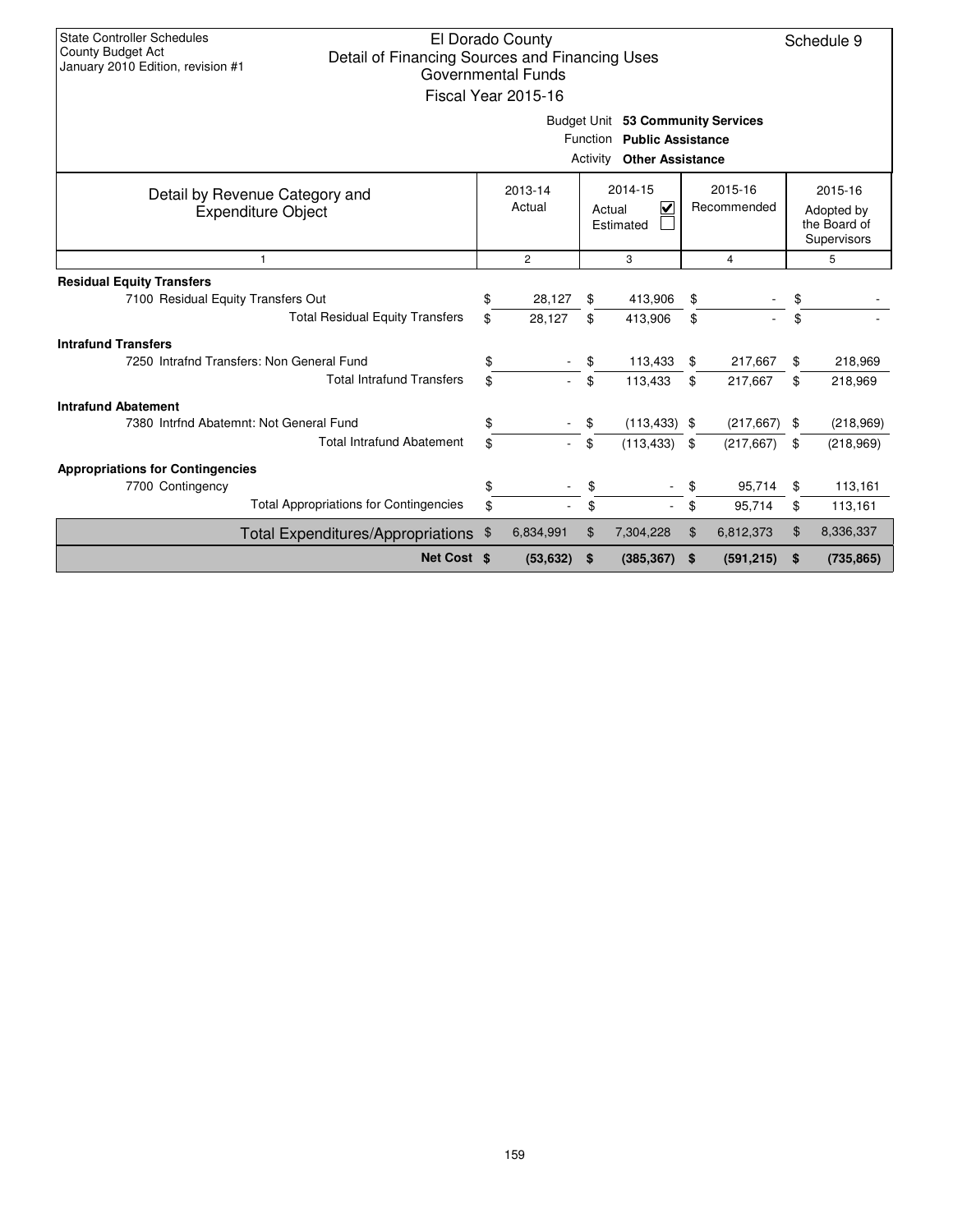| <b>State Controller Schedules</b><br>County Budget Act<br>Detail of Financing Sources and Financing Uses<br>January 2010 Edition, revision #1 | El Dorado County<br><b>Governmental Funds</b><br>Fiscal Year 2015-16 |               |                                                              |                |                                                 | Schedule 9                                           |
|-----------------------------------------------------------------------------------------------------------------------------------------------|----------------------------------------------------------------------|---------------|--------------------------------------------------------------|----------------|-------------------------------------------------|------------------------------------------------------|
|                                                                                                                                               |                                                                      |               | Function Public Assistance<br>Activity <b>Administration</b> |                | Budget Unit 53 Social Services SB163 Wraparound |                                                      |
| Detail by Revenue Category and<br><b>Expenditure Object</b>                                                                                   | 2013-14<br>Actual                                                    |               | 2014-15<br>⊽<br>Actual<br>Estimated                          |                | 2015-16<br>Recommended                          | 2015-16<br>Adopted by<br>the Board of<br>Supervisors |
| $\mathbf{1}$                                                                                                                                  | $\mathbf{2}$                                                         |               | 3                                                            |                | $\overline{4}$                                  | 5                                                    |
| Revenue from Use of Money and Property                                                                                                        |                                                                      |               |                                                              |                |                                                 |                                                      |
| 0400 Interest                                                                                                                                 | \$<br>130                                                            | \$            | 158                                                          | \$             | 120                                             | \$<br>120                                            |
| Total Revenue from Use of Money and Property                                                                                                  | \$<br>130                                                            | \$            | 158                                                          | \$             | 120                                             | \$<br>120                                            |
| Total Revenue \$                                                                                                                              | 130                                                                  | \$            | 158                                                          | \$             | 120                                             | \$<br>120                                            |
| <b>Salaries and Employee Benefits</b>                                                                                                         |                                                                      |               |                                                              |                |                                                 |                                                      |
| 3040 Employer Share - Health Insurance<br>3060 Employer Share - Workers' Compensation                                                         | \$<br>$(1,448)$ \$<br>80                                             |               |                                                              | \$             |                                                 | \$                                                   |
| <b>Total Salaries and Employee Benefits</b>                                                                                                   | \$<br>(1, 369)                                                       | \$            | ÷.                                                           | \$             |                                                 | \$                                                   |
| <b>Services and Supplies</b>                                                                                                                  |                                                                      |               |                                                              |                |                                                 |                                                      |
| 4100 Insurance - Premium                                                                                                                      | \$<br>121                                                            | \$            |                                                              | \$             |                                                 | \$                                                   |
| 4262 Software                                                                                                                                 |                                                                      |               |                                                              |                | 7,500                                           | 7,500                                                |
| 4501 Special Projects                                                                                                                         |                                                                      |               |                                                              |                | 50,135                                          | 50,293                                               |
| <b>Total Services and Supplies</b>                                                                                                            | \$<br>121                                                            | \$            |                                                              | \$             | 57,635                                          | \$<br>57,793                                         |
| Total Expenditures/Appropriations \$                                                                                                          | (1,248)                                                              | $\frac{1}{2}$ |                                                              | $\mathfrak{F}$ | 57,635                                          | \$<br>57,793                                         |
| Net Cost \$                                                                                                                                   | 1,378                                                                | \$            | 158                                                          | \$             | (57, 515)                                       | \$<br>(57, 673)                                      |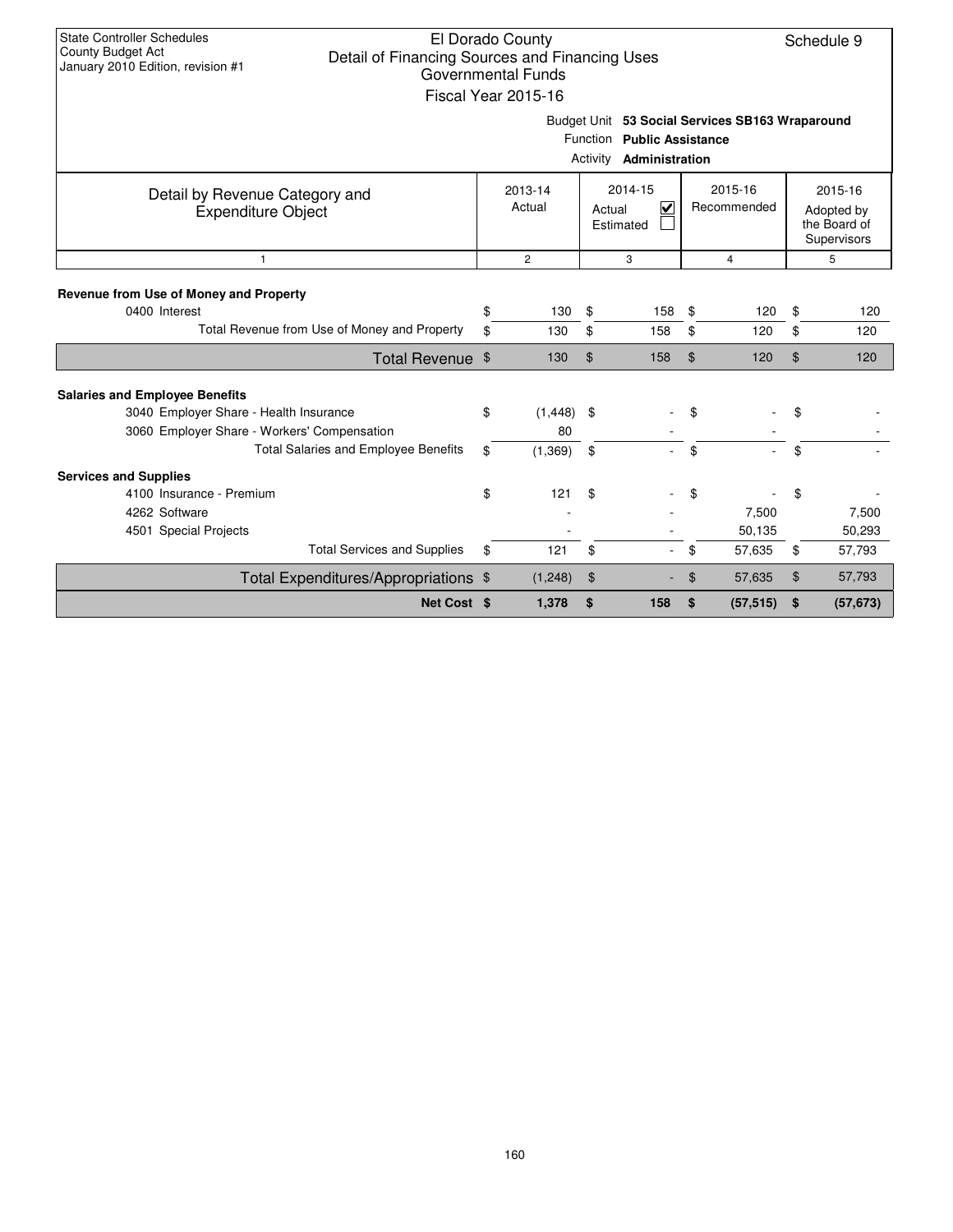| <b>State Controller Schedules</b><br>County Budget Act<br>Detail of Financing Sources and Financing Uses<br>January 2010 Edition, revision #1 | El Dorado County<br><b>Governmental Funds</b><br>Fiscal Year 2015-16 |          |                                                                         |                        |    | Schedule 9                                           |
|-----------------------------------------------------------------------------------------------------------------------------------------------|----------------------------------------------------------------------|----------|-------------------------------------------------------------------------|------------------------|----|------------------------------------------------------|
|                                                                                                                                               |                                                                      | Activity | Budget Unit 60 Library<br>Function Education<br><b>Library Services</b> |                        |    |                                                      |
| Detail by Revenue Category and<br><b>Expenditure Object</b>                                                                                   | 2013-14<br>Actual                                                    | Actual   | 2014-15<br>$\checkmark$<br>Estimated                                    | 2015-16<br>Recommended |    | 2015-16<br>Adopted by<br>the Board of<br>Supervisors |
| $\mathbf{1}$                                                                                                                                  | $\mathbf{2}$                                                         |          | 3                                                                       | $\overline{4}$         |    | 5                                                    |
| Revenue from Use of Money and Property                                                                                                        |                                                                      |          |                                                                         |                        |    |                                                      |
| 0420 Rent - Land and Buildings                                                                                                                | \$<br>3,440                                                          | \$       | 3,545                                                                   | \$<br>2,300            | \$ | 2,300                                                |
| Total Revenue from Use of Money and Property                                                                                                  | \$<br>3.440                                                          | \$       | 3,545                                                                   | \$<br>2,300            | \$ | 2,300                                                |
| Intergovernmental Revenue - State                                                                                                             |                                                                      |          |                                                                         |                        |    |                                                      |
| 0800 State - Veterans' Affairs                                                                                                                | \$                                                                   | \$       | $(11, 673)$ \$                                                          |                        | \$ |                                                      |
| 0880 State - Other<br>Total Intergovernmental Revenue - State                                                                                 | \$<br>212,591                                                        |          | 219,680<br>208,007                                                      | 236,500                |    | 236,500<br>236,500                                   |
|                                                                                                                                               | 212,591                                                              | \$       |                                                                         | \$<br>236,500          | \$ |                                                      |
| Intergovernmental Revenue - Federal<br>1100 Federal - Other                                                                                   | \$<br>92,264                                                         | \$       | 38,674                                                                  | \$                     | \$ | 24,000                                               |
| Total Intergovernmental Revenue - Federal                                                                                                     | \$<br>92,264                                                         | \$       | 38,674                                                                  | \$                     | \$ | 24,000                                               |
|                                                                                                                                               |                                                                      |          |                                                                         |                        |    |                                                      |
| <b>Charges for Services</b><br>1700 Library Services                                                                                          | \$<br>95,958                                                         | \$       | 92,270                                                                  | \$<br>95,700           | \$ | 95,700                                               |
| 1701 Library Services - Video Rental                                                                                                          | 42,833                                                               |          | 44,872                                                                  | 42,400                 |    | 42,400                                               |
| 1702 Library Services - Comp Lab Printing                                                                                                     | 13,560                                                               |          | 14,597                                                                  | 13,850                 |    | 13,850                                               |
| 1703 Library Services - Microfilm                                                                                                             | 307                                                                  |          | 52                                                                      | 250                    |    | 250                                                  |
| 1704 Library Services - Copy Machine                                                                                                          | 2,284                                                                |          | 2,498                                                                   | 2,550                  |    | 2,550                                                |
| 1705 Library Services - Lost & Paid Books                                                                                                     | 10,605                                                               |          | 9,777                                                                   | 10,550                 |    | 10,550                                               |
| 1720 Park and Recreation Fees                                                                                                                 |                                                                      |          | 50                                                                      |                        |    |                                                      |
| <b>Total Charges for Services</b>                                                                                                             | \$<br>165,548                                                        | \$       | 164,117                                                                 | \$<br>165,300          | \$ | 165,300                                              |
| <b>Miscellaneous Revenues</b>                                                                                                                 |                                                                      |          |                                                                         |                        |    |                                                      |
| 1940 Miscellaneous Revenue                                                                                                                    | \$<br>23,990                                                         | \$       |                                                                         | \$<br>650              | S  | 1,650                                                |
| 1943 Miscellaneous Donation<br>1954 Misc Donations: Friends of Library                                                                        | 23,699<br>111,496                                                    |          | 6,877<br>95,375                                                         | 3,500<br>34,000        |    | 3,500<br>104,700                                     |
| <b>Total Miscellaneous Revenues</b>                                                                                                           | \$<br>159,184                                                        | \$       | 102,253                                                                 | \$<br>38,150           | \$ | 109,850                                              |
|                                                                                                                                               |                                                                      |          |                                                                         |                        |    |                                                      |
| <b>Other Financing Sources</b><br>2020 Operating Transfers In                                                                                 | \$<br>1,209,166                                                      | \$       | 1,150,668                                                               | \$<br>1,576,585        | \$ | 1,599,485                                            |
| <b>Total Other Financing Sources</b>                                                                                                          | \$<br>1,209,166                                                      | \$       | 1,150,668                                                               | \$<br>1,576,585        | \$ | 1,599,485                                            |
| Total Revenue                                                                                                                                 | \$<br>1,842,194                                                      | \$       | 1,667,264                                                               | \$<br>2,018,835        | \$ | 2,137,435                                            |
|                                                                                                                                               |                                                                      |          |                                                                         |                        |    |                                                      |
| <b>Salaries and Employee Benefits</b>                                                                                                         |                                                                      |          |                                                                         |                        |    |                                                      |
| 3000 Permanent Employees / Elected Officials                                                                                                  | \$<br>1,549,165                                                      | \$       | 1,625,243                                                               | \$<br>1,924,390        | \$ | 1,887,268                                            |
| 3001 Temporary Employees<br>3002 Overtime                                                                                                     | 101,779<br>5,928                                                     |          | 71,693<br>3,618                                                         | 36,965                 |    | 36,965                                               |
| 3004 Other Compensation                                                                                                                       | 20,249                                                               |          | 35,768                                                                  |                        |    |                                                      |
| 3005 Tahoe Differential                                                                                                                       | 15,336                                                               |          | 16,729                                                                  | 16,800                 |    | 16,800                                               |
| 3006 Bilingual Pay                                                                                                                            | 4,882                                                                |          | 4,912                                                                   | 4,680                  |    | 4,680                                                |
| 3020 Employer Share - Employee Retirement                                                                                                     | 282,900                                                              |          | 308,341                                                                 | 413,260                |    | 413,260                                              |
| 3022 Employer Share - Medi Care                                                                                                               | 21,537                                                               |          | 22,058                                                                  | 24,351                 |    | 24,351                                               |
| 3040 Employer Share - Health Insurance                                                                                                        | 342,161                                                              |          | 394,467                                                                 | 427,272                |    | 427,272                                              |
| 3041 Employer Share - Unemployment Insurance                                                                                                  | 7,881                                                                |          |                                                                         |                        |    |                                                      |
| 3042 Employer Share - Long Term Disab Insurance<br>3043 Employer Share - Deferred Compensation                                                | 2,639                                                                |          | 2,656                                                                   | 4,672                  |    | 4,672                                                |
| 3046 Retiree Health - Defined Contributions                                                                                                   | 3,638<br>32,628                                                      |          | 3,836<br>37,755                                                         | 3,711<br>39,702        |    | 3,711<br>39,702                                      |
| 3060 Employer Share - Workers' Compensation                                                                                                   | 7,933                                                                |          | 51,549                                                                  | 47,415                 |    | 47,415                                               |
|                                                                                                                                               | 161                                                                  |          |                                                                         |                        |    |                                                      |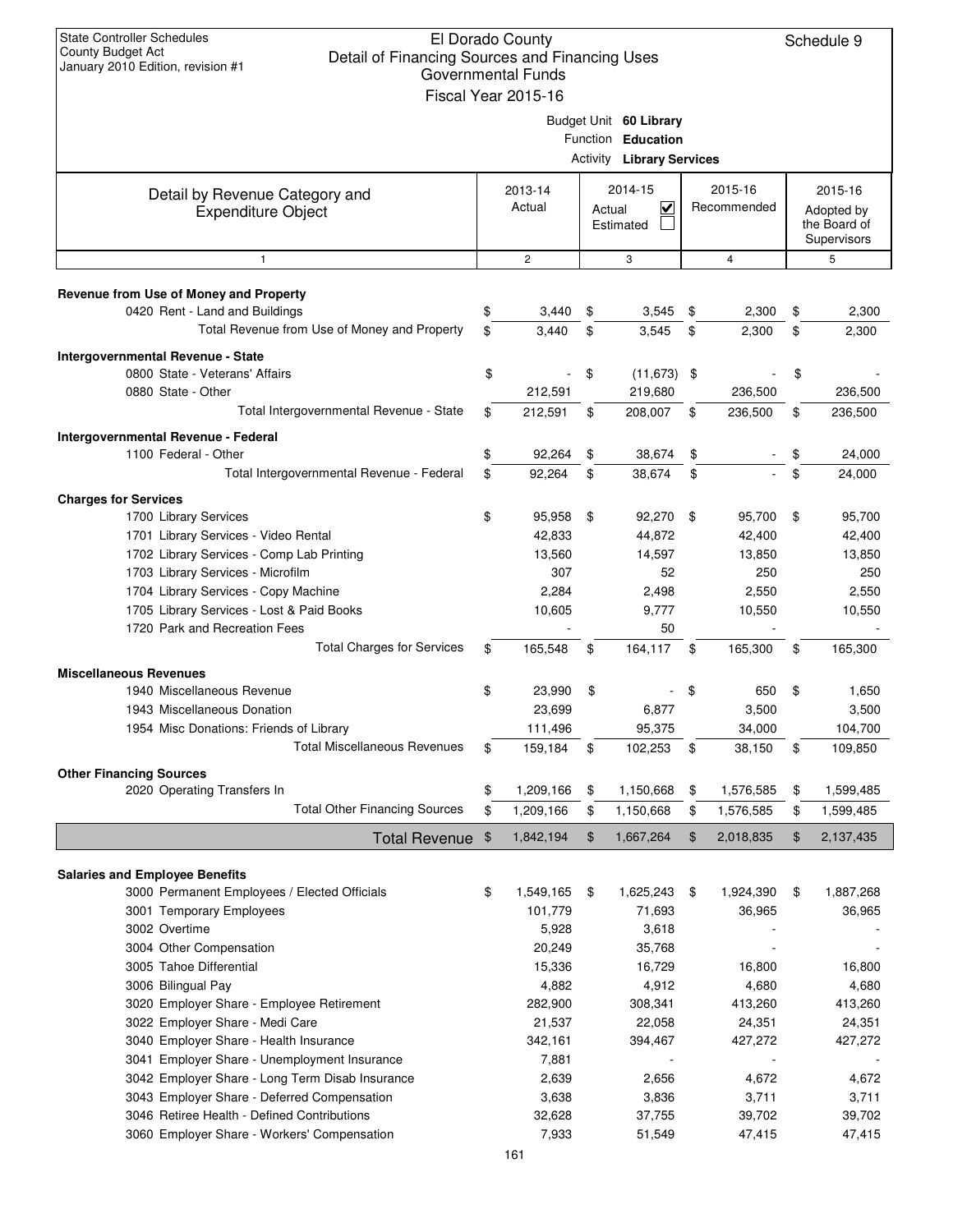| <b>State Controller Schedules</b><br><b>County Budget Act</b><br>Detail of Financing Sources and Financing Uses<br>January 2010 Edition, revision #1 | El Dorado County<br><b>Governmental Funds</b><br>Fiscal Year 2015-16 |        |                                  |                 | Schedule 9                  |
|------------------------------------------------------------------------------------------------------------------------------------------------------|----------------------------------------------------------------------|--------|----------------------------------|-----------------|-----------------------------|
|                                                                                                                                                      |                                                                      |        | Budget Unit 60 Library           |                 |                             |
|                                                                                                                                                      |                                                                      |        | Function Education               |                 |                             |
|                                                                                                                                                      |                                                                      |        | <b>Activity Library Services</b> |                 |                             |
|                                                                                                                                                      |                                                                      |        |                                  |                 |                             |
| Detail by Revenue Category and                                                                                                                       | 2013-14                                                              |        | 2014-15                          | 2015-16         | 2015-16                     |
| <b>Expenditure Object</b>                                                                                                                            | Actual                                                               | Actual | ⊻                                | Recommended     | Adopted by                  |
|                                                                                                                                                      |                                                                      |        | Estimated                        |                 | the Board of<br>Supervisors |
| $\mathbf{1}$                                                                                                                                         | $\overline{2}$                                                       |        | 3                                | $\overline{4}$  | 5                           |
| 3080 Flexible Benefits                                                                                                                               | 5,464                                                                |        | 7,429                            | 12,000          | 12,000                      |
| Total Salaries and Employee Benefits                                                                                                                 | \$<br>2,404,121                                                      | \$     | 2,586,052                        | \$<br>2,955,218 | \$<br>2,918,096             |
|                                                                                                                                                      |                                                                      |        |                                  |                 |                             |
| <b>Services and Supplies</b><br>4040 Telephone Company Vendor Payments                                                                               | \$<br>307                                                            | \$     |                                  | \$              | \$                          |
| 4041 Cnty Pass thru Telephone Chrges to Depts                                                                                                        | 12,257                                                               |        | 22,210                           | 18,790          | 22,790                      |
| 4044 Cable/Internet Service                                                                                                                          | 2,318                                                                |        | 3,006                            | 3,920           | 3,920                       |
| 4080 Household Expense                                                                                                                               | 626                                                                  |        | 406                              |                 |                             |
| 4081 Household Expense - Paper Goods                                                                                                                 | 1,450                                                                |        | 1,317                            | 1,975           | 1,975                       |
| 4082 Household Expense - Other                                                                                                                       |                                                                      |        | 15                               |                 |                             |
| 4085 Household Expense - Refuse Disposal                                                                                                             | 4,670                                                                |        | 4,595                            | 4,955           | 4,955                       |
| 4086 Household Expense - Janitorial/Custodial                                                                                                        | 21,083                                                               |        | 21,075                           | 22,757          | 22,757                      |
| 4100 Insurance - Premium                                                                                                                             | 5,817                                                                |        | 13,911                           | 14,545          | 14,545                      |
| 4140 Maintenance - Equipment                                                                                                                         | 12,400                                                               |        | 13,404                           | 18,250          | 18,250                      |
| 4144 Maintenance - Computer System Supplies                                                                                                          | 60,578                                                               |        | 68,997                           | 58,449          | 58,449                      |
| 4180 Maintenance - Building and Improvements                                                                                                         | 98                                                                   |        |                                  | 300             | 300                         |
| 4220 Memberships                                                                                                                                     | 3,983                                                                |        | 4,237                            | 4,600           | 4,600                       |
|                                                                                                                                                      | 310                                                                  |        | 955                              | 1,400           | 1,400                       |
| 4221 Memberships - Legislative Advocacy                                                                                                              | 30,106                                                               |        | 35,904                           | 30,500          | 35,700                      |
| 4260 Office Expense                                                                                                                                  |                                                                      |        |                                  |                 |                             |
| 4261 Postage                                                                                                                                         | 5,699                                                                |        | 5,568                            | 5,575           | 5,575                       |
| 4262 Software                                                                                                                                        |                                                                      |        | 303                              |                 |                             |
| 4266 Printing / Duplicating                                                                                                                          | 10,742                                                               |        | 2,295                            | 8,500           | 8,500                       |
| 4267 On-Line Subscriptions                                                                                                                           | 64,426                                                               |        | 65,103                           | 55,000          | 67,000                      |
| 4300 Professional and Specialized Services                                                                                                           | 38,294                                                               |        | 17,095                           | 9,700           | 31,600                      |
| 4324 Medical, Dental and Lab Services                                                                                                                | 2,189                                                                |        | 872                              | 3,000           | 3,000                       |
| 4400 Publication and Legal Notices                                                                                                                   | 55                                                                   |        | 55                               | 155             | 155                         |
| 4420 Rents and Leases - Equipment                                                                                                                    | 15,799                                                               |        | 14,756                           | 12,700          | 12,700                      |
| 4421 Security System                                                                                                                                 | 5,346                                                                |        | 8,159                            | 7,420           | 7,420                       |
| 4440 Rent & Lease - Building/Improvements                                                                                                            | 49,909                                                               |        | 53,570                           | 51,735          | 51,735                      |
| 4460 Small Tools and Instruments                                                                                                                     |                                                                      |        | 123                              |                 |                             |
| 4461 Minor Equipment                                                                                                                                 | 5,100                                                                |        | 6,241                            | 7,000           | 14,000                      |
| 4462 Minor Computer Equipment                                                                                                                        | 14,062                                                               |        | 11,336                           | 6,000           | 17,000                      |
| 4500 Special Departmental Expense                                                                                                                    | 45,771                                                               |        | 33,393                           | 37,999          | 37,999                      |
| 4503 Staff Development                                                                                                                               | 1,155                                                                |        | 3,260                            | 1,800           | 2,800                       |
| 4508 Snow Removal                                                                                                                                    | 60                                                                   |        |                                  | 500             | 500                         |
| 4516 Library - Circulating Library Books                                                                                                             | 207,889                                                              |        | 157,929                          | 48,150          | 95,850                      |
| 4517 Library - Adult / Audio Visual                                                                                                                  | 32,354                                                               |        | 28,628                           | 26,750          | 26,750                      |
| 4518 Library - Subscriptions                                                                                                                         | 22,693                                                               |        | 18,163                           | 19,525          | 19,525                      |
| 4519 Library - Microfilm Purchase                                                                                                                    | 3,052                                                                |        | 3,210                            | 3,225           | 3,225                       |
| 4540 Staff Development                                                                                                                               | 960                                                                  |        | 265                              | 1,500           | 1,500                       |
| 4542 Library: Video                                                                                                                                  | 9,128                                                                |        | 11,273                           | 15,000          | 15,000                      |
| 4600 Transportation and Travel                                                                                                                       | 1,737                                                                |        | 949                              | 4,660           | 4,660                       |
| 4602 Employee - Private Auto Mileage                                                                                                                 | 3,960                                                                |        | 4,560                            | 6,770           | 6,770                       |
| 4603 Court Interpreter - Private Auto Mileage                                                                                                        | 19                                                                   |        |                                  |                 |                             |
| 4605 Vehicle - Rent or Lease                                                                                                                         | 51                                                                   |        | 541                              |                 |                             |
| 4606 Fuel Purchases                                                                                                                                  | 2,512                                                                |        | 2,008                            | 2,583           | 2,583                       |
| 4608 Hotel Accommodations                                                                                                                            | 1,317                                                                |        | 149                              |                 |                             |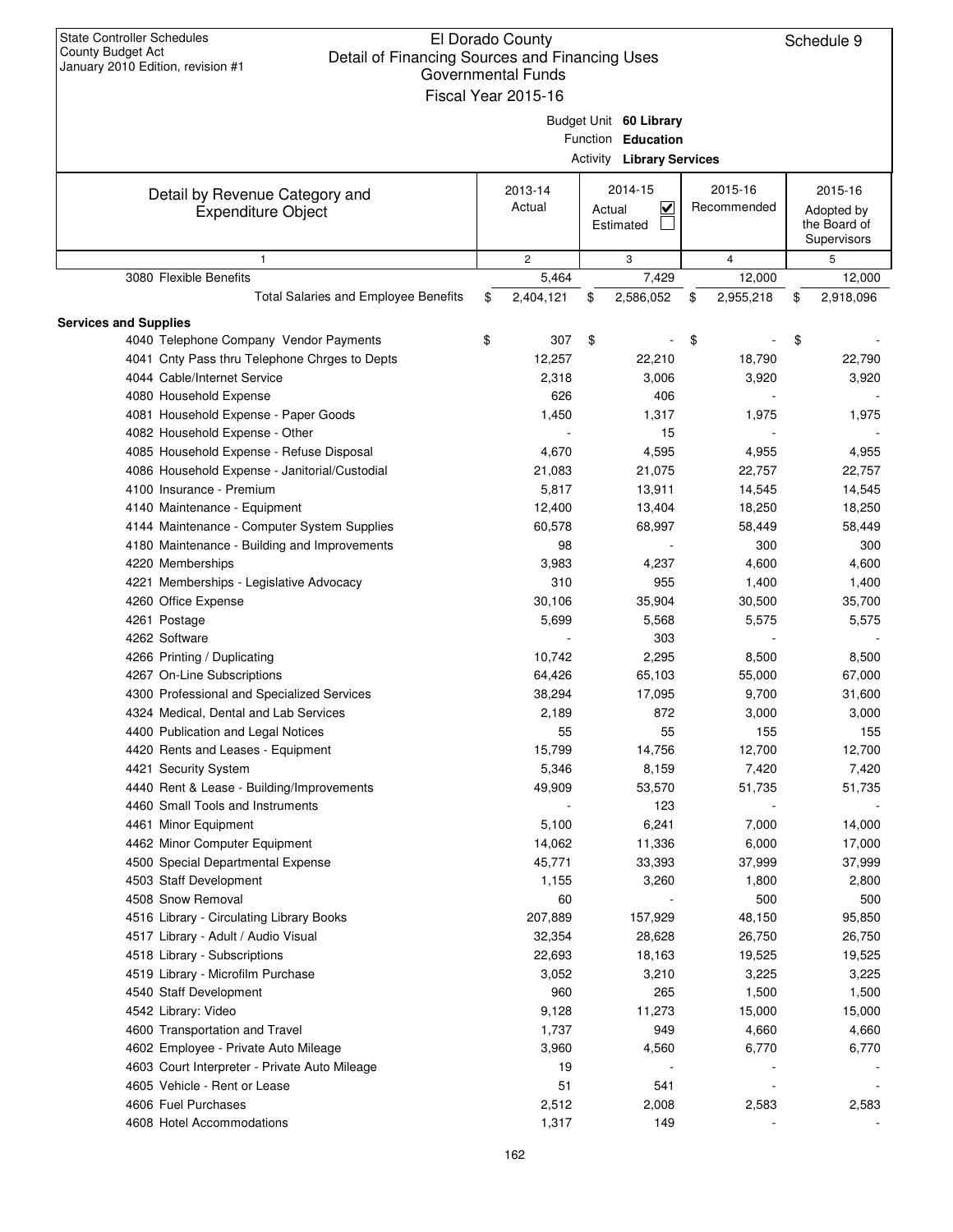| <b>State Controller Schedules</b><br>El Dorado County<br>Schedule 9<br>County Budget Act<br>Detail of Financing Sources and Financing Uses<br>January 2010 Edition, revision #1<br><b>Governmental Funds</b><br>Fiscal Year 2015-16 |                                                        |                   |    |                                    |    |                        |    |                                           |  |  |  |  |
|-------------------------------------------------------------------------------------------------------------------------------------------------------------------------------------------------------------------------------------|--------------------------------------------------------|-------------------|----|------------------------------------|----|------------------------|----|-------------------------------------------|--|--|--|--|
|                                                                                                                                                                                                                                     |                                                        |                   |    | Budget Unit 60 Library             |    |                        |    |                                           |  |  |  |  |
|                                                                                                                                                                                                                                     | Function Education<br><b>Activity Library Services</b> |                   |    |                                    |    |                        |    |                                           |  |  |  |  |
|                                                                                                                                                                                                                                     |                                                        |                   |    |                                    |    |                        |    |                                           |  |  |  |  |
| Detail by Revenue Category and                                                                                                                                                                                                      |                                                        | 2013-14<br>Actual |    | 2014-15<br>$\overline{\mathbf{v}}$ |    | 2015-16<br>Recommended |    | 2015-16                                   |  |  |  |  |
| <b>Expenditure Object</b>                                                                                                                                                                                                           |                                                        |                   |    | Actual<br>Estimated                |    |                        |    | Adopted by<br>the Board of<br>Supervisors |  |  |  |  |
| $\mathbf{1}$                                                                                                                                                                                                                        |                                                        | $\overline{2}$    |    | 3                                  |    | 4                      |    | 5                                         |  |  |  |  |
| 4620 Utilities                                                                                                                                                                                                                      |                                                        | 139,289           |    | 132,757                            |    | 143,600                |    | 143,600                                   |  |  |  |  |
| <b>Total Services and Supplies</b>                                                                                                                                                                                                  | \$                                                     | 839,571           | \$ | 772,594                            | \$ | 659,288                | \$ | 769,088                                   |  |  |  |  |
| <b>Other Charges</b>                                                                                                                                                                                                                |                                                        |                   |    |                                    |    |                        |    |                                           |  |  |  |  |
| 5300 Interfund Expenditures                                                                                                                                                                                                         | \$                                                     | 2,825             | \$ | 765                                | \$ | 2,000                  | \$ | 2,000                                     |  |  |  |  |
| <b>Total Other Charges</b>                                                                                                                                                                                                          | \$                                                     | 2,825             | \$ | 765                                | \$ | 2,000                  | \$ | 2,000                                     |  |  |  |  |
| <b>Fixed Assets</b>                                                                                                                                                                                                                 |                                                        |                   |    |                                    |    |                        |    |                                           |  |  |  |  |
| 6040 Fixed Assets - Equipment                                                                                                                                                                                                       | \$                                                     |                   | \$ | 12,740                             | \$ |                        | \$ |                                           |  |  |  |  |
| 6042 Fixed Assets - Computer Sys Equipment                                                                                                                                                                                          |                                                        | 15,984            |    |                                    |    |                        |    |                                           |  |  |  |  |
| 6047 Fixed Asset: Software/Maintenance                                                                                                                                                                                              |                                                        | 1,600             |    |                                    |    |                        |    |                                           |  |  |  |  |
| <b>Total Fixed Assets</b>                                                                                                                                                                                                           | \$                                                     | 17,584            | \$ | 12,740                             | \$ |                        | \$ |                                           |  |  |  |  |
| <b>Other Financing Uses</b>                                                                                                                                                                                                         |                                                        |                   |    |                                    |    |                        |    |                                           |  |  |  |  |
| 7000 Operating Transfers Out                                                                                                                                                                                                        | \$                                                     | 66,610            | \$ |                                    | \$ |                        | \$ |                                           |  |  |  |  |
| <b>Total Other Financing Uses</b>                                                                                                                                                                                                   | \$                                                     | 66.610            | \$ |                                    | \$ |                        | \$ |                                           |  |  |  |  |
| <b>Intrafund Transfers</b>                                                                                                                                                                                                          |                                                        |                   |    |                                    |    |                        |    |                                           |  |  |  |  |
| 7200 Intrafund Transfers                                                                                                                                                                                                            | \$                                                     | 25                | \$ | 25                                 | \$ |                        | \$ |                                           |  |  |  |  |
| 7210 Intrafnd: Collections                                                                                                                                                                                                          |                                                        | 2,351             |    | 1,719                              |    | 2,500                  |    | 2,500                                     |  |  |  |  |
| 7220 Intrafnd: Telephone Equipment and Support                                                                                                                                                                                      |                                                        |                   |    |                                    |    | 10,000                 |    |                                           |  |  |  |  |
| 7223 Intrafnd: Mail Service                                                                                                                                                                                                         |                                                        | 13,470            |    | 12,945                             |    | 13,857                 |    | 13,857                                    |  |  |  |  |
| 7224 Intrafnd: Stores Support                                                                                                                                                                                                       |                                                        | 2,011             |    | 4,323                              |    | 3,100                  |    | 3,100                                     |  |  |  |  |
| 7231 Intrafnd: IS Programming Support                                                                                                                                                                                               |                                                        |                   |    | 1,026                              |    |                        |    |                                           |  |  |  |  |
| 7232 Intrafnd: Maint Bldg & Improvmnts                                                                                                                                                                                              |                                                        | 9,208             |    | 7,191                              |    | 3,100                  |    | 3,100                                     |  |  |  |  |
| <b>Total Intrafund Transfers</b>                                                                                                                                                                                                    | \$                                                     | 27,065            | \$ | 27,228                             | \$ | 32,557                 | \$ | 22,557                                    |  |  |  |  |
| Total Expenditures/Appropriations \$                                                                                                                                                                                                |                                                        | 3,357,775         | \$ | 3,399,380                          | \$ | 3,649,063              | \$ | 3,711,741                                 |  |  |  |  |
| Net Cost \$                                                                                                                                                                                                                         |                                                        | (1,515,581)       | \$ | (1,732,117)                        | \$ | (1,630,228)            | \$ | (1,574,306)                               |  |  |  |  |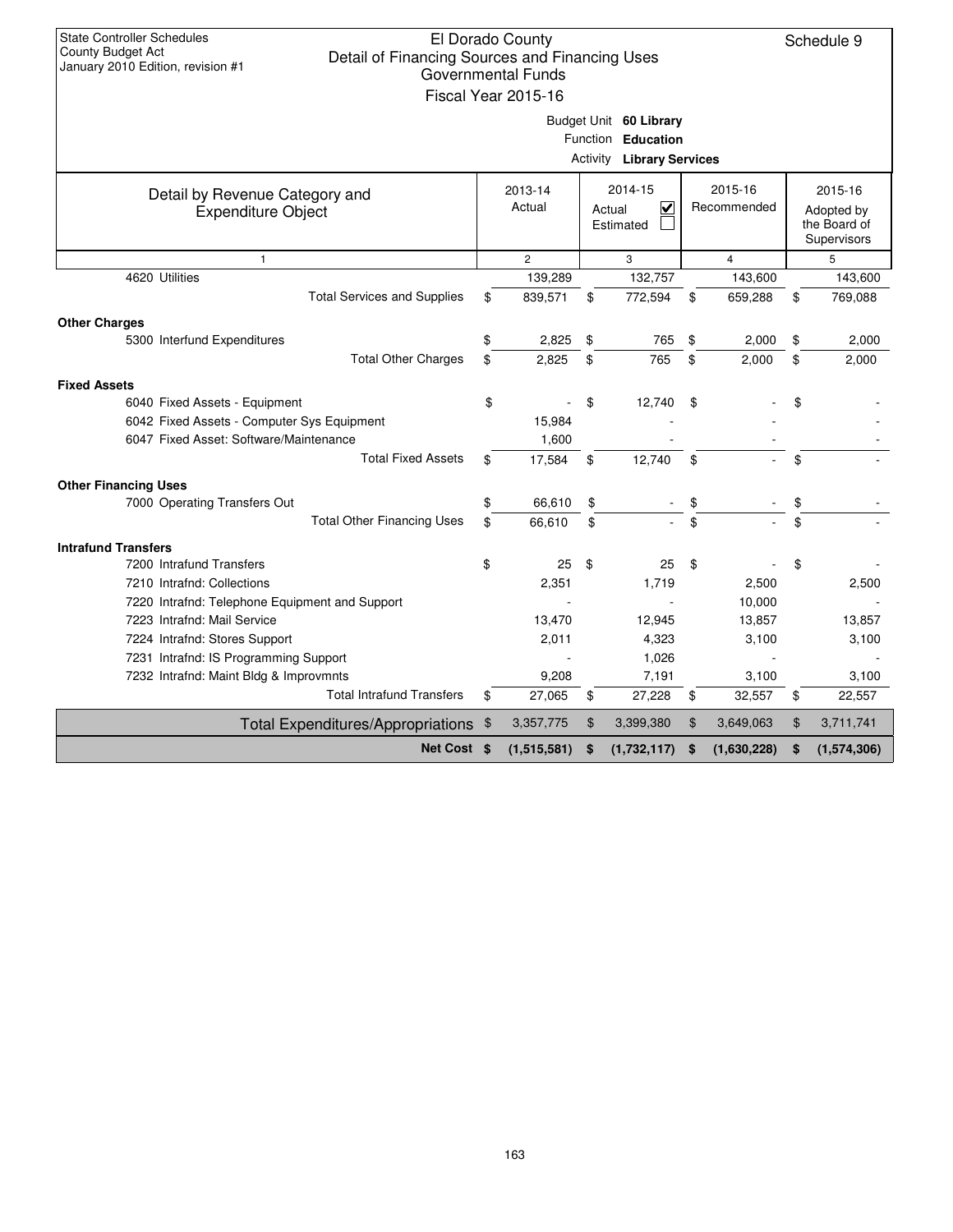| <b>State Controller Schedules</b><br>El Dorado County<br>Schedule 9<br>County Budget Act<br>Detail of Financing Sources and Financing Uses<br>January 2010 Edition, revision #1<br><b>Governmental Funds</b><br>Fiscal Year 2015-16 |          |                          |                |                                                                |                |                                           |          |                                                      |  |  |  |
|-------------------------------------------------------------------------------------------------------------------------------------------------------------------------------------------------------------------------------------|----------|--------------------------|----------------|----------------------------------------------------------------|----------------|-------------------------------------------|----------|------------------------------------------------------|--|--|--|
|                                                                                                                                                                                                                                     |          |                          |                | Function Public Protection<br><b>Activity Other Protection</b> |                | Budget Unit 70 Fish and Game Preservation |          |                                                      |  |  |  |
| Detail by Revenue Category and<br><b>Expenditure Object</b>                                                                                                                                                                         |          | 2013-14<br>Actual        | Actual         | 2014-15<br>M<br>Estimated                                      |                | 2015-16<br>Recommended                    |          | 2015-16<br>Adopted by<br>the Board of<br>Supervisors |  |  |  |
| $\mathbf{1}$                                                                                                                                                                                                                        |          | $\overline{c}$           |                | 3                                                              |                | $\overline{4}$                            |          | 5                                                    |  |  |  |
| <b>Fines, Forfeitures and Penalties</b><br>0320 Other Court Fines<br>Total Fines, Forfeitures and Penalties                                                                                                                         | \$<br>\$ | 1,456<br>1.456           | \$<br>\$       | 5,989<br>5,989                                                 | \$<br>\$       | 3,000<br>3,000                            | \$<br>\$ | 3,000<br>3,000                                       |  |  |  |
| Revenue from Use of Money and Property<br>0400 Interest<br>Total Revenue from Use of Money and Property                                                                                                                             | \$<br>\$ | 8<br>8                   | \$<br>\$       | 16<br>16                                                       | \$<br>\$       |                                           | \$<br>\$ |                                                      |  |  |  |
| <b>Miscellaneous Revenues</b><br>1940 Miscellaneous Revenue<br><b>Total Miscellaneous Revenues</b>                                                                                                                                  | \$<br>\$ | 1,000<br>1,000           | \$<br>\$       |                                                                | \$<br>\$       |                                           | \$<br>\$ |                                                      |  |  |  |
| <b>Other Financing Sources</b><br>2020 Operating Transfers In<br><b>Total Other Financing Sources</b>                                                                                                                               | \$<br>\$ |                          | \$<br>\$       |                                                                | \$<br>\$       | 6,200<br>6,200                            | \$<br>\$ | 6,200<br>6,200                                       |  |  |  |
| Total Revenue \$                                                                                                                                                                                                                    |          | 2,464                    | $\mathfrak{L}$ | 6,004                                                          | $\mathfrak{L}$ | 9,200                                     | \$       | 9,200                                                |  |  |  |
| <b>Services and Supplies</b><br>4140 Maintenance - Equipment<br>4500 Special Departmental Expense                                                                                                                                   | \$       | 52                       | \$             | 721<br>200                                                     | \$             |                                           | \$       |                                                      |  |  |  |
| 4501 Special Projects<br>4602 Employee - Private Auto Mileage<br>4605 Vehicle - Rent or Lease<br>4606 Fuel Purchases                                                                                                                |          | 2,249<br>294<br>95<br>51 |                | 1.792<br>48                                                    |                | 9,200                                     |          | 9,200                                                |  |  |  |
| <b>Total Services and Supplies</b>                                                                                                                                                                                                  | \$       | 2,741                    | \$             | 2,761                                                          | \$             | 9,200                                     | \$       | 9,200                                                |  |  |  |
| Total Expenditures/Appropriations \$<br>Net Cost \$                                                                                                                                                                                 |          | 2,741<br>(277)           | \$<br>\$       | 2,761<br>3,243                                                 | \$<br>\$       | 9,200                                     | \$<br>\$ | 9,200                                                |  |  |  |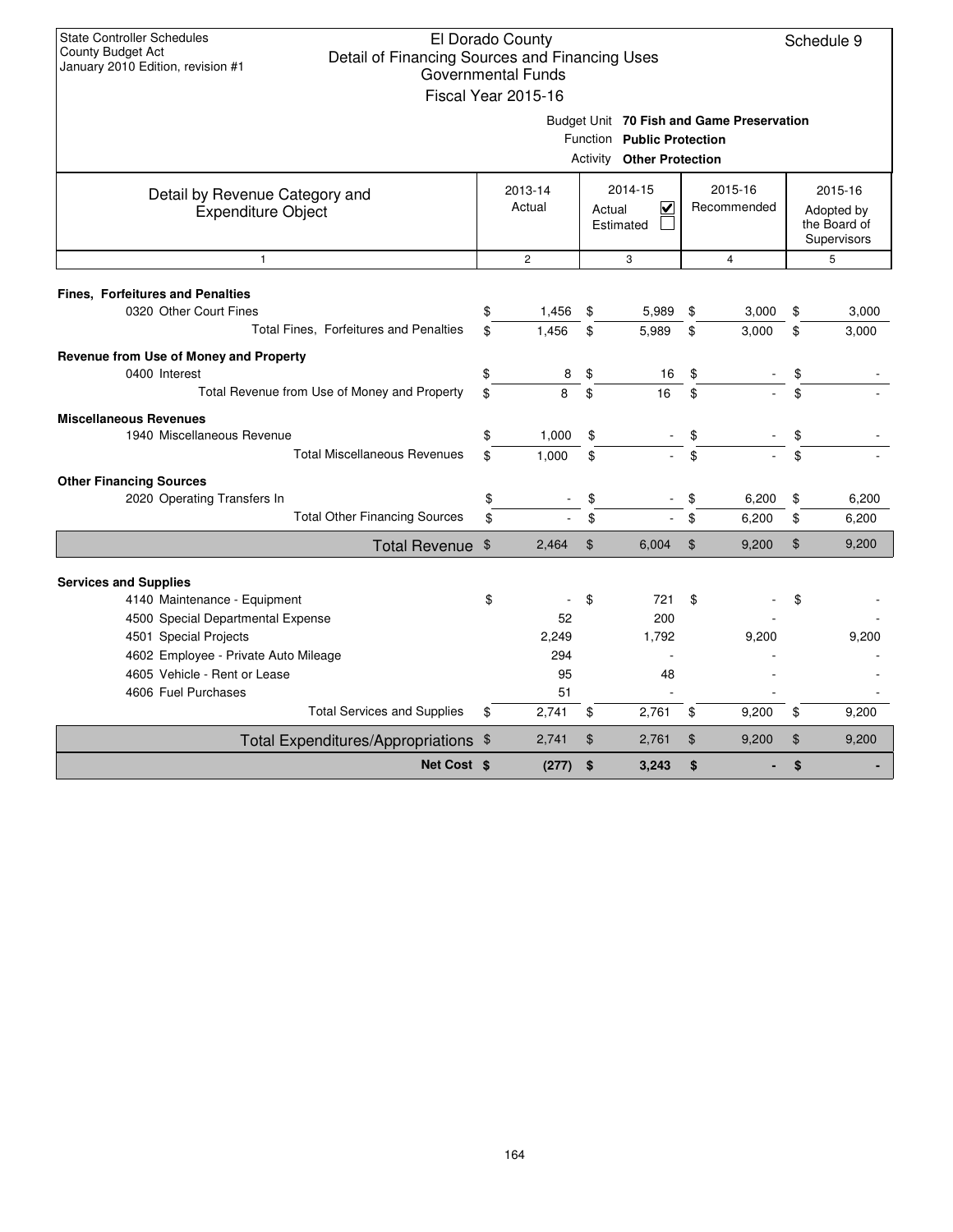| State Controller Schedules<br>El Dorado County<br>Schedule 9<br>County Budget Act<br>Detail of Financing Sources and Financing Uses<br>January 2010 Edition, revision #1<br>Governmental Funds<br>Fiscal Year 2015-16 |     |                   |    |                                     |    |                                                                                   |    |                                                      |  |  |  |
|-----------------------------------------------------------------------------------------------------------------------------------------------------------------------------------------------------------------------|-----|-------------------|----|-------------------------------------|----|-----------------------------------------------------------------------------------|----|------------------------------------------------------|--|--|--|
|                                                                                                                                                                                                                       |     |                   |    | Function General Government         |    | Budget Unit 77 CAO Countywide Spec Rev<br>Activity Legislative and Administrative |    |                                                      |  |  |  |
| Detail by Revenue Category and<br><b>Expenditure Object</b>                                                                                                                                                           |     | 2013-14<br>Actual |    | 2014-15<br>⊽<br>Actual<br>Estimated |    | 2015-16<br>Recommended                                                            |    | 2015-16<br>Adopted by<br>the Board of<br>Supervisors |  |  |  |
| $\mathbf{1}$                                                                                                                                                                                                          |     | 2                 |    | 3                                   |    | $\overline{4}$                                                                    |    | 5                                                    |  |  |  |
| Fines, Forfeitures and Penalties<br>0322 Criminal Justice Construction                                                                                                                                                | \$  | 274,285           |    | 241,593                             |    |                                                                                   |    | 250,000                                              |  |  |  |
| 0323 Court Construction                                                                                                                                                                                               |     | 19,153            | \$ | 11,680                              | \$ | 250,000                                                                           | \$ |                                                      |  |  |  |
| Total Fines, Forfeitures and Penalties                                                                                                                                                                                | \$. | 293,437           | \$ | 253,273                             | \$ | 250,000                                                                           | \$ | 250,000                                              |  |  |  |
| Revenue from Use of Money and Property                                                                                                                                                                                |     |                   |    |                                     |    |                                                                                   |    |                                                      |  |  |  |
| 0400 Interest                                                                                                                                                                                                         | \$  | 11,973            | \$ | 14,095                              | \$ |                                                                                   | \$ |                                                      |  |  |  |
| Total Revenue from Use of Money and Property                                                                                                                                                                          | \$  | 11,973            | \$ | 14,095                              | \$ |                                                                                   | \$ |                                                      |  |  |  |
| Intergovernmental Revenue - State                                                                                                                                                                                     |     |                   |    |                                     |    |                                                                                   |    |                                                      |  |  |  |
| 0897 State - Off Highway Motor Veh License                                                                                                                                                                            | \$  | 140,588           | \$ | 67,870                              | \$ | 16,500                                                                            | \$ | 16,500                                               |  |  |  |
| Total Intergovernmental Revenue - State                                                                                                                                                                               | \$  | 140,588           | \$ | 67,870                              | \$ | 16,500                                                                            | \$ | 16,500                                               |  |  |  |
| <b>Revenue Other Governmental Agencies</b>                                                                                                                                                                            |     |                   |    |                                     |    |                                                                                   |    |                                                      |  |  |  |
| 1200 Other - Governmental Agencies                                                                                                                                                                                    | \$  |                   |    | 711,374                             | \$ | 732,723                                                                           | \$ | 732,723                                              |  |  |  |
| Total Revenue Other Governmental Agencies                                                                                                                                                                             | \$  |                   | \$ | 711,374                             | \$ | 732,723                                                                           | \$ | 732,723                                              |  |  |  |
| <b>Charges for Services</b>                                                                                                                                                                                           |     |                   |    |                                     |    |                                                                                   |    |                                                      |  |  |  |
| 1416 Public Safety Impact Fee                                                                                                                                                                                         | \$  | 57,089            | \$ | 69,877                              | \$ |                                                                                   |    |                                                      |  |  |  |
| 1501 Court Fee                                                                                                                                                                                                        |     | 18,044            |    | 17,000                              |    |                                                                                   |    |                                                      |  |  |  |
| 1506 Dispute Resolution Fee<br><b>Total Charges for Services</b>                                                                                                                                                      | \$  | 32,414<br>107,546 | \$ | 27,614<br>114,491                   | \$ |                                                                                   | \$ |                                                      |  |  |  |
|                                                                                                                                                                                                                       |     |                   |    |                                     |    |                                                                                   |    |                                                      |  |  |  |
| <b>Miscellaneous Revenues</b><br>1943 Miscellaneous Donation                                                                                                                                                          |     | 125,000           | \$ |                                     |    |                                                                                   |    |                                                      |  |  |  |
| <b>Total Miscellaneous Revenues</b>                                                                                                                                                                                   | \$  | 125.000           | \$ |                                     | \$ |                                                                                   | \$ |                                                      |  |  |  |
|                                                                                                                                                                                                                       |     |                   |    |                                     |    |                                                                                   |    |                                                      |  |  |  |
| <b>Other Financing Sources</b><br>2020 Operating Transfers In                                                                                                                                                         | \$  | 15,000            | \$ | 15,000                              | \$ | 15,000                                                                            | \$ | 15,000                                               |  |  |  |
| <b>Total Other Financing Sources</b>                                                                                                                                                                                  | \$  | 15,000            | \$ | 15,000                              | \$ | 15,000                                                                            | \$ | 15,000                                               |  |  |  |
| Total Revenue \$                                                                                                                                                                                                      |     | 693,544           | \$ | 1,176,102                           | \$ | 1,014,223                                                                         | \$ | 1,014,223                                            |  |  |  |
|                                                                                                                                                                                                                       |     |                   |    |                                     |    |                                                                                   |    |                                                      |  |  |  |
| <b>Services and Supplies</b>                                                                                                                                                                                          |     |                   |    |                                     |    |                                                                                   |    |                                                      |  |  |  |
| 4197 Maintenance - Building Supplies<br>4300 Professional and Specialized Services                                                                                                                                    | \$  | 1,044             | \$ |                                     | \$ |                                                                                   | \$ | 88,029                                               |  |  |  |
| 4500 Special Departmental Expense                                                                                                                                                                                     |     | 34,675            |    | 33,282                              |    | 15,000                                                                            |    | 17,371                                               |  |  |  |
| 4507 Fire and Safety Supplies                                                                                                                                                                                         |     | 166               |    |                                     |    |                                                                                   |    |                                                      |  |  |  |
| <b>Total Services and Supplies</b>                                                                                                                                                                                    | \$  | 35,885            | \$ | 33,282                              | \$ | 15,000                                                                            | \$ | 105,400                                              |  |  |  |
| <b>Other Charges</b>                                                                                                                                                                                                  |     |                   |    |                                     |    |                                                                                   |    |                                                      |  |  |  |
| 5240 Contribution To Non-county Governmental                                                                                                                                                                          | \$  |                   | \$ | 108,515                             | \$ | 111,771                                                                           | \$ | 111,771                                              |  |  |  |
| 5318 Intrfnd Exp: Maint Buildg & Imprymnts                                                                                                                                                                            |     | 5,986             |    |                                     |    |                                                                                   |    |                                                      |  |  |  |
| <b>Total Other Charges</b>                                                                                                                                                                                            | \$  | 5,986             | \$ | 108,515                             | \$ | 111,771                                                                           | \$ | 111,771                                              |  |  |  |
| <b>Other Financing Uses</b>                                                                                                                                                                                           |     |                   |    |                                     |    |                                                                                   |    |                                                      |  |  |  |
| 7000 Operating Transfers Out                                                                                                                                                                                          | \$  | 1,248,543         | \$ | 580,232                             | \$ | 1,426,640                                                                         | \$ | 1,545,990                                            |  |  |  |
| <b>Total Other Financing Uses</b>                                                                                                                                                                                     | \$  | 1,248,543         | \$ | 580,232                             | \$ | 1,426,640                                                                         | \$ | 1,545,990                                            |  |  |  |
| Total Expenditures/Appropriations \$                                                                                                                                                                                  |     | 1,290,415         | \$ | 722,029                             | \$ | 1,553,411                                                                         | \$ | 1,763,161                                            |  |  |  |
| Net Cost \$                                                                                                                                                                                                           |     | (596, 870)        | \$ | 454,074                             | \$ | (539, 188)                                                                        | \$ | (748, 938)                                           |  |  |  |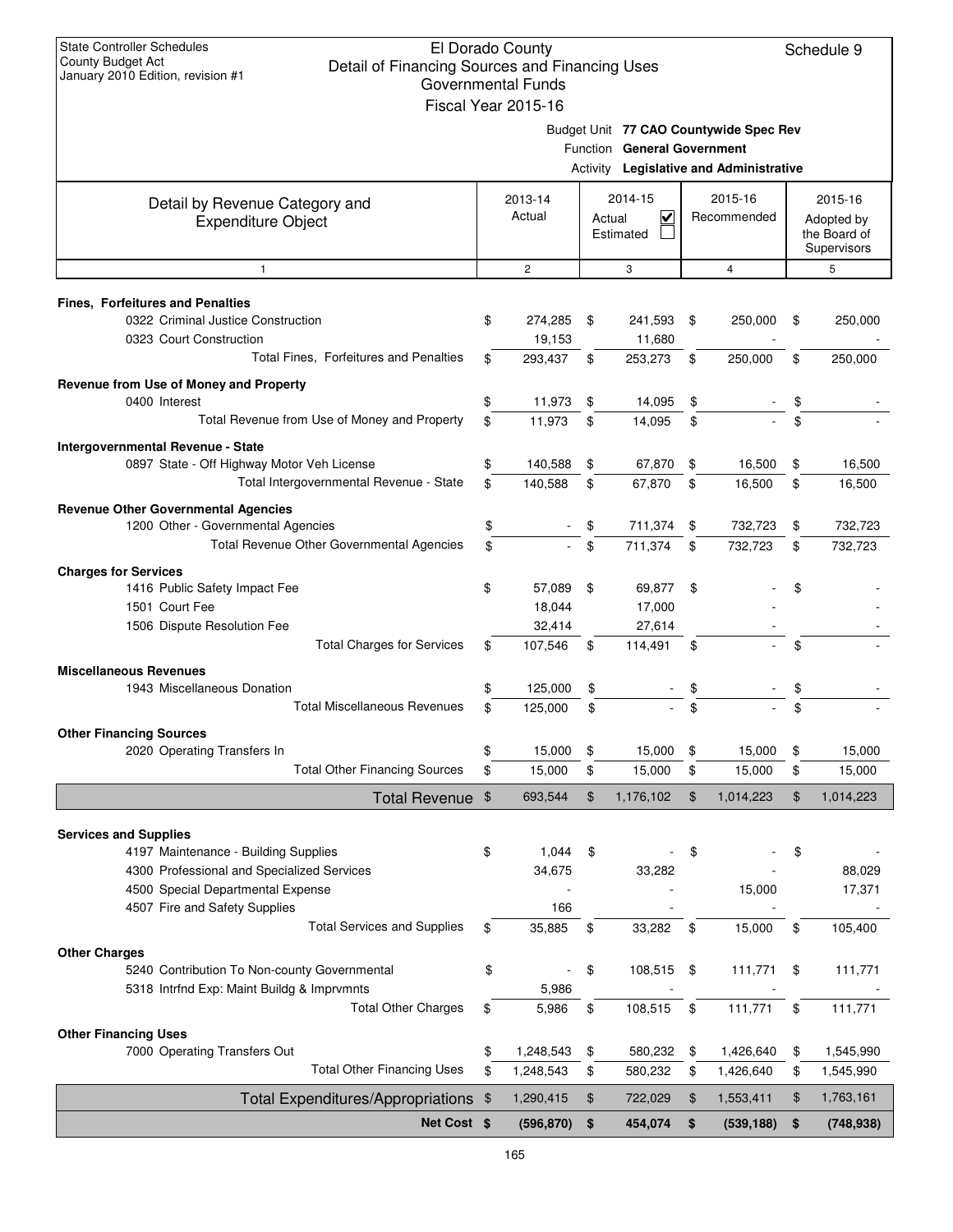| <b>State Controller Schedules</b><br>County Budget Act                              |                                     | El Dorado County          |          |                                                    |          |             |          | Schedule 9   |  |  |
|-------------------------------------------------------------------------------------|-------------------------------------|---------------------------|----------|----------------------------------------------------|----------|-------------|----------|--------------|--|--|
| Detail of Financing Sources and Financing Uses<br>January 2010 Edition, revision #1 |                                     |                           |          |                                                    |          |             |          |              |  |  |
|                                                                                     |                                     | <b>Governmental Funds</b> |          |                                                    |          |             |          |              |  |  |
|                                                                                     |                                     | Fiscal Year 2015-16       |          |                                                    |          |             |          |              |  |  |
|                                                                                     |                                     |                           |          | Budget Unit 77 Auditor-Contrl. Countywide Spec Rev |          |             |          |              |  |  |
|                                                                                     |                                     |                           |          | Function General Government                        |          |             |          |              |  |  |
|                                                                                     | Activity Finance                    |                           |          |                                                    |          |             |          |              |  |  |
| Detail by Revenue Category and                                                      |                                     | 2013-14                   |          | 2014-15                                            |          | 2015-16     |          | 2015-16      |  |  |
| <b>Expenditure Object</b>                                                           |                                     | Actual                    |          | ₹<br>Actual                                        |          | Recommended |          | Adopted by   |  |  |
|                                                                                     |                                     |                           |          | Estimated                                          |          |             |          | the Board of |  |  |
|                                                                                     |                                     |                           |          |                                                    |          |             |          | Supervisors  |  |  |
| $\mathbf{1}$                                                                        | $\mathbf{2}$<br>3<br>$\overline{4}$ |                           |          |                                                    |          |             |          |              |  |  |
| <b>Fines, Forfeitures and Penalties</b>                                             |                                     |                           |          |                                                    |          |             |          |              |  |  |
| 0360 Penalties and Costs on Delinquent Taxes                                        | \$                                  | 78,832                    | \$       | 102,402                                            | \$       | 526,000     | \$       | 526,000      |  |  |
| Total Fines, Forfeitures and Penalties                                              | \$                                  | 78,832                    | \$       | 102,402                                            | \$       | 526,000     | \$       | 526,000      |  |  |
|                                                                                     |                                     |                           |          |                                                    |          |             |          |              |  |  |
| Revenue from Use of Money and Property                                              |                                     |                           |          |                                                    |          |             |          |              |  |  |
| 0400 Interest                                                                       | \$                                  | 62                        | \$       | 74                                                 | \$       |             | \$       | 66           |  |  |
| Total Revenue from Use of Money and Property                                        | \$                                  | 62                        | \$       | 74                                                 | \$       |             | \$       | 66           |  |  |
| <b>Charges for Services</b>                                                         |                                     |                           |          |                                                    |          |             |          |              |  |  |
| 1310 Special Assessments                                                            | \$                                  | 443,501                   | \$       | 466,874                                            | \$       |             | \$       |              |  |  |
| <b>Total Charges for Services</b>                                                   | \$                                  | 443,501                   | \$       | 466,874                                            | \$       |             | \$.      |              |  |  |
| <b>Miscellaneous Revenues</b>                                                       |                                     |                           |          |                                                    |          |             |          |              |  |  |
| 1940 Miscellaneous Revenue                                                          | \$                                  | 3,699                     | \$       | 3,704                                              | \$       |             | \$       |              |  |  |
| <b>Total Miscellaneous Revenues</b>                                                 | \$                                  | 3,699                     | \$       | 3,704                                              | \$       |             | \$       |              |  |  |
| Total Revenue \$                                                                    |                                     | 526,094                   | \$       | 573,054                                            | \$       | 526,000     | \$       | 526,066      |  |  |
|                                                                                     |                                     |                           |          |                                                    |          |             |          |              |  |  |
| <b>Other Financing Uses</b><br>7000 Operating Transfers Out                         | \$                                  | 509,310                   |          |                                                    |          | 558,730     |          | 558,730      |  |  |
| <b>Total Other Financing Uses</b>                                                   | \$                                  | 509,310                   | \$<br>\$ | 521,000<br>521,000                                 | \$<br>\$ | 558,730     | \$<br>\$ | 558,730      |  |  |
|                                                                                     |                                     |                           |          |                                                    |          |             |          |              |  |  |
| <b>Total Expenditures/Appropriations</b>                                            | - \$                                | 509,310                   | \$       | 521,000                                            | \$       | 558,730     | \$       | 558,730      |  |  |
| Net Cost \$                                                                         |                                     | 16,784                    | \$       | 52,054                                             | \$       | (32,730)    | \$       | (32, 664)    |  |  |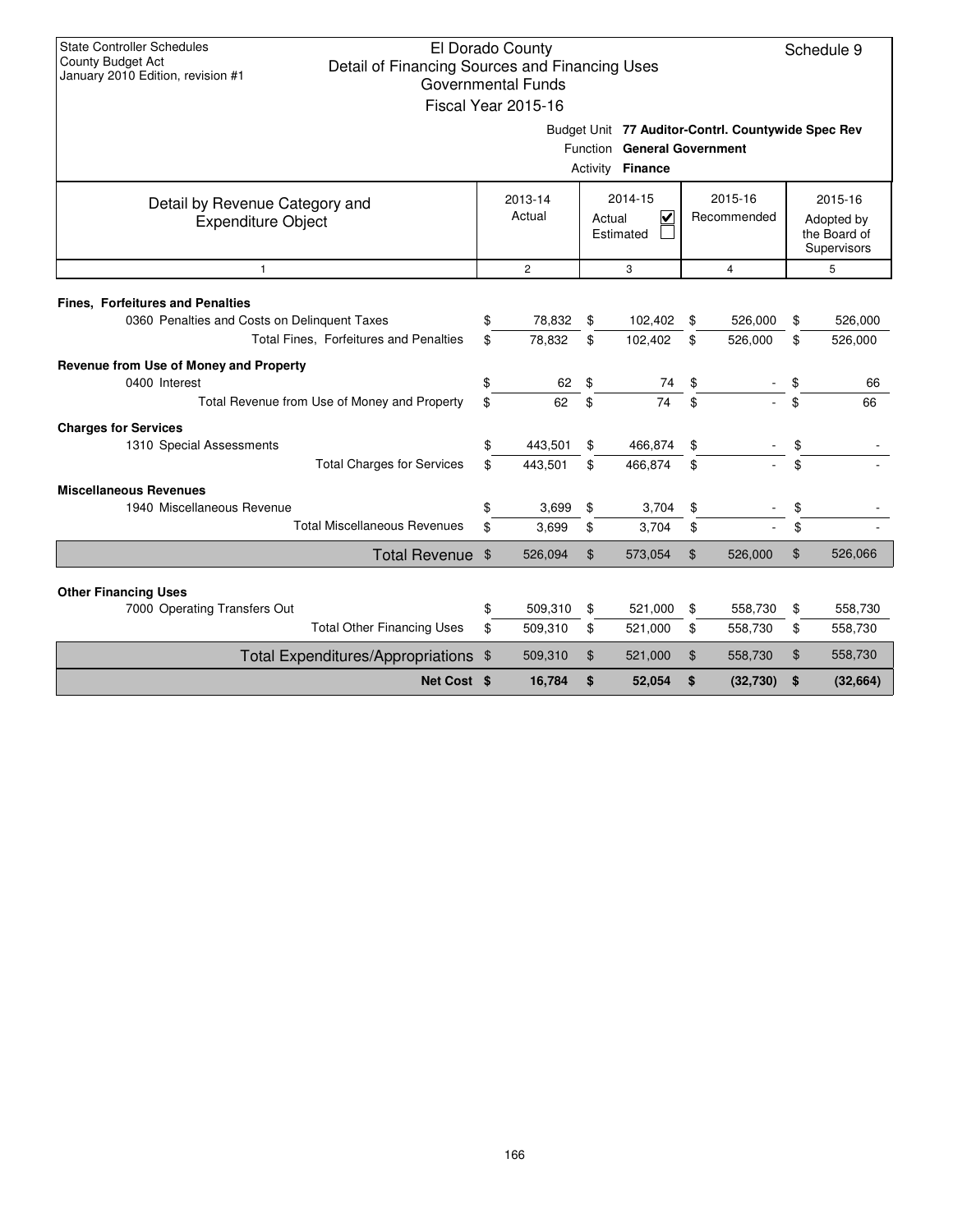| <b>State Controller Schedules</b><br>El Dorado County<br>Schedule 9<br><b>County Budget Act</b><br>Detail of Financing Sources and Financing Uses<br>January 2010 Edition, revision #1<br><b>Governmental Funds</b><br>Fiscal Year 2015-16 |          |                   |                |                                                           |                |                        |          |                                                      |  |  |
|--------------------------------------------------------------------------------------------------------------------------------------------------------------------------------------------------------------------------------------------|----------|-------------------|----------------|-----------------------------------------------------------|----------------|------------------------|----------|------------------------------------------------------|--|--|
| Budget Unit 77 Treas./ Tax Coll. Countywide Spec Rev<br>Function General Government<br>Activity <b>Finance</b>                                                                                                                             |          |                   |                |                                                           |                |                        |          |                                                      |  |  |
| Detail by Revenue Category and<br><b>Expenditure Object</b>                                                                                                                                                                                |          | 2013-14<br>Actual |                | 2014-15<br>$\overline{\mathsf{v}}$<br>Actual<br>Estimated |                | 2015-16<br>Recommended |          | 2015-16<br>Adopted by<br>the Board of<br>Supervisors |  |  |
| $\overline{2}$<br>3<br>$\mathbf{1}$<br>$\overline{4}$                                                                                                                                                                                      |          |                   |                |                                                           |                |                        |          |                                                      |  |  |
| <b>Miscellaneous Revenues</b><br>1940 Miscellaneous Revenue<br><b>Total Miscellaneous Revenues</b>                                                                                                                                         | \$<br>\$ | 2,379<br>2.379    | \$<br>\$       | 2,378<br>2,378                                            | \$<br>\$       | 3,600<br>3.600         | \$<br>\$ | 3,600<br>3,600                                       |  |  |
| <b>Other Financing Sources</b><br>2020 Operating Transfers In<br><b>Total Other Financing Sources</b>                                                                                                                                      | \$<br>\$ | 2,738<br>2,738    | \$<br>\$       | 2,669<br>2,669                                            | \$<br>\$       | 3,600<br>3,600         | \$<br>\$ | 3,600<br>3,600                                       |  |  |
| Total Revenue \$                                                                                                                                                                                                                           |          | 5,117             | \$             | 5,047                                                     | \$             | 7,200                  | \$       | 7,200                                                |  |  |
| <b>Services and Supplies</b><br>4260 Office Expense<br><b>Total Services and Supplies</b>                                                                                                                                                  | \$<br>\$ | 2,738<br>2.738    | \$<br>\$       | 2,669<br>2,669                                            | \$<br>\$       | 3,600<br>3,600         | \$<br>\$ | 3,600<br>3,600                                       |  |  |
| <b>Other Financing Uses</b><br>7000 Operating Transfers Out<br><b>Total Other Financing Uses</b>                                                                                                                                           | \$<br>\$ | 2,379<br>2,379    | \$<br>\$       | 2,378<br>2,378                                            | \$<br>\$       | 3,600<br>3,600         | \$<br>\$ | 3,600<br>3,600                                       |  |  |
| Total Expenditures/Appropriations \$                                                                                                                                                                                                       |          | 5,117             | $\mathfrak{S}$ | 5,047                                                     | $\mathfrak{F}$ | 7,200                  | \$       | 7,200                                                |  |  |
| Net Cost \$                                                                                                                                                                                                                                |          |                   | \$             |                                                           | \$             |                        | \$       |                                                      |  |  |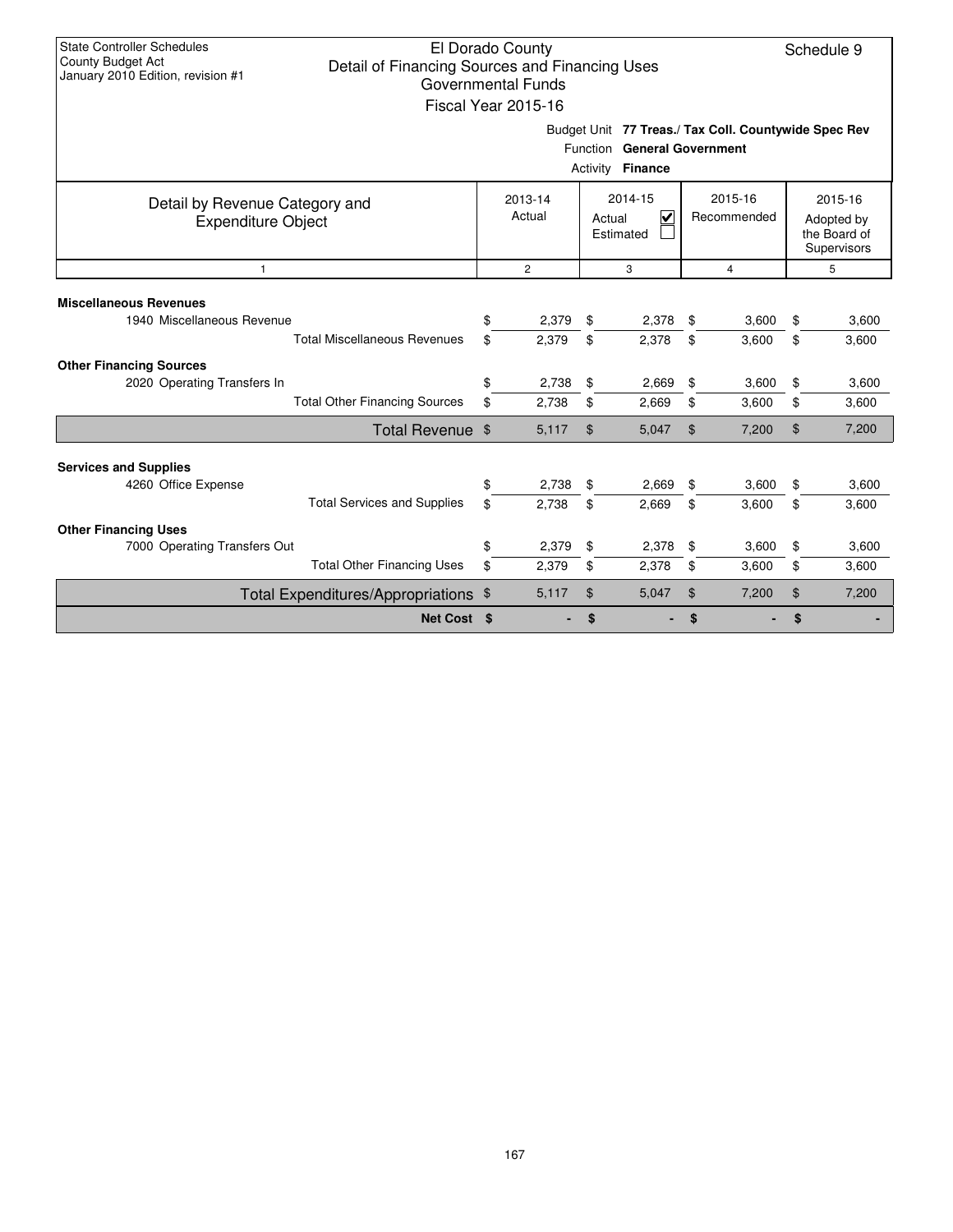| <b>State Controller Schedules</b><br>El Dorado County<br>Schedule 9<br>County Budget Act<br>Detail of Financing Sources and Financing Uses<br>January 2010 Edition, revision #1<br><b>Governmental Funds</b><br>Fiscal Year 2015-16<br>Budget Unit 77 Assessor Countywide Spec Rev<br>Function General Government<br>Activity <b>Finance</b> |                        |                  |                                                      |                  |          |                  |          |                  |  |  |  |
|----------------------------------------------------------------------------------------------------------------------------------------------------------------------------------------------------------------------------------------------------------------------------------------------------------------------------------------------|------------------------|------------------|------------------------------------------------------|------------------|----------|------------------|----------|------------------|--|--|--|
| Detail by Revenue Category and<br><b>Expenditure Object</b>                                                                                                                                                                                                                                                                                  | 2015-16<br>Recommended |                  | 2015-16<br>Adopted by<br>the Board of<br>Supervisors |                  |          |                  |          |                  |  |  |  |
| $\mathbf{1}$                                                                                                                                                                                                                                                                                                                                 |                        | $\overline{2}$   |                                                      | 3                |          | $\overline{4}$   |          | 5                |  |  |  |
| Revenue from Use of Money and Property<br>0400 Interest<br>Total Revenue from Use of Money and Property                                                                                                                                                                                                                                      | \$<br>\$               | 395<br>395       | \$<br>\$                                             | 524<br>524       | \$<br>\$ |                  | \$<br>\$ |                  |  |  |  |
| <b>Charges for Services</b><br>1740 Charges for Services<br><b>Total Charges for Services</b>                                                                                                                                                                                                                                                | \$<br>\$               | 18.501<br>18,501 | \$<br>\$                                             | 18,406<br>18,406 | \$<br>\$ |                  | \$<br>\$ |                  |  |  |  |
| Total Revenue \$                                                                                                                                                                                                                                                                                                                             |                        | 18,897           | $\mathfrak{L}$                                       | 18,930           | \$       |                  | \$       |                  |  |  |  |
| <b>Other Financing Uses</b><br>7000 Operating Transfers Out<br><b>Total Other Financing Uses</b>                                                                                                                                                                                                                                             | \$<br>\$               |                  | \$<br>\$                                             |                  | \$<br>\$ | 19,700<br>19,700 | \$<br>\$ | 29,700<br>29,700 |  |  |  |
| Total Expenditures/Appropriations \$                                                                                                                                                                                                                                                                                                         |                        |                  | \$                                                   |                  | \$       | 19,700           | \$       | 29,700           |  |  |  |
| Net Cost \$                                                                                                                                                                                                                                                                                                                                  |                        | 18,897           | \$                                                   | 18,930           | \$       | (19,700)         | \$       | (29,700)         |  |  |  |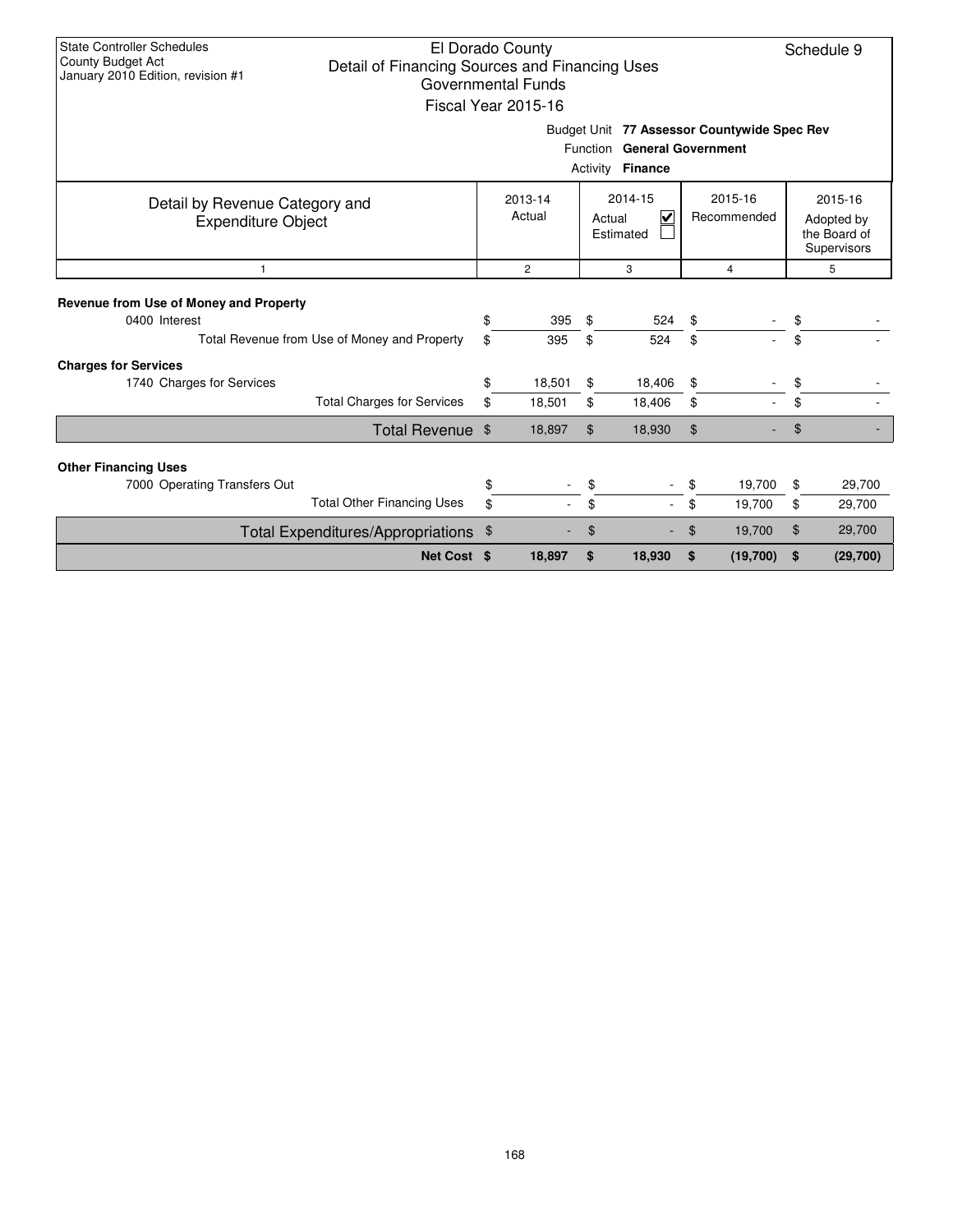| <b>State Controller Schedules</b>                           | El Dorado County                                                                             |   |                |                                |                        | Schedule 9                                           |  |  |  |  |
|-------------------------------------------------------------|----------------------------------------------------------------------------------------------|---|----------------|--------------------------------|------------------------|------------------------------------------------------|--|--|--|--|
| County Budget Act                                           | Detail of Financing Sources and Financing Uses                                               |   |                |                                |                        |                                                      |  |  |  |  |
| January 2010 Edition, revision #1                           | <b>Governmental Funds</b>                                                                    |   |                |                                |                        |                                                      |  |  |  |  |
|                                                             | Fiscal Year 2015-16                                                                          |   |                |                                |                        |                                                      |  |  |  |  |
|                                                             | 77 Gen. Serv. Countywide Spec Rev<br><b>General Government</b><br><b>Property Management</b> |   |                |                                |                        |                                                      |  |  |  |  |
| Detail by Revenue Category and<br><b>Expenditure Object</b> | 2013-14<br>Actual                                                                            |   |                | 2014-15<br>Actual<br>Estimated | 2015-16<br>Recommended | 2015-16<br>Adopted by<br>the Board of<br>Supervisors |  |  |  |  |
|                                                             | 2                                                                                            |   |                | 3                              | 4                      | 5                                                    |  |  |  |  |
| Revenue from Use of Money and Property                      |                                                                                              |   |                |                                |                        |                                                      |  |  |  |  |
| 0400 Interest                                               |                                                                                              | 6 | \$             |                                | $\frac{1}{2}$          |                                                      |  |  |  |  |
| Total Revenue from Use of Money and Property                | \$                                                                                           | 6 | \$             | $\overline{7}$                 | \$                     |                                                      |  |  |  |  |
| Total Revenue \$                                            |                                                                                              | 6 | $\mathfrak{S}$ | $\overline{7}$                 | $\mathfrak{L}$         | \$                                                   |  |  |  |  |
| <b>Other Financing Uses</b>                                 |                                                                                              |   |                |                                |                        |                                                      |  |  |  |  |
| 7000 Operating Transfer Out                                 |                                                                                              |   | \$             |                                |                        |                                                      |  |  |  |  |
| <b>Total Other Financing Uses</b>                           | \$                                                                                           |   | \$             |                                | \$                     | \$                                                   |  |  |  |  |
| Total Expenditures/Appropriations \$                        |                                                                                              |   | \$             |                                |                        |                                                      |  |  |  |  |
|                                                             | Net Cost \$<br>-\$<br>\$<br>6                                                                |   |                |                                |                        |                                                      |  |  |  |  |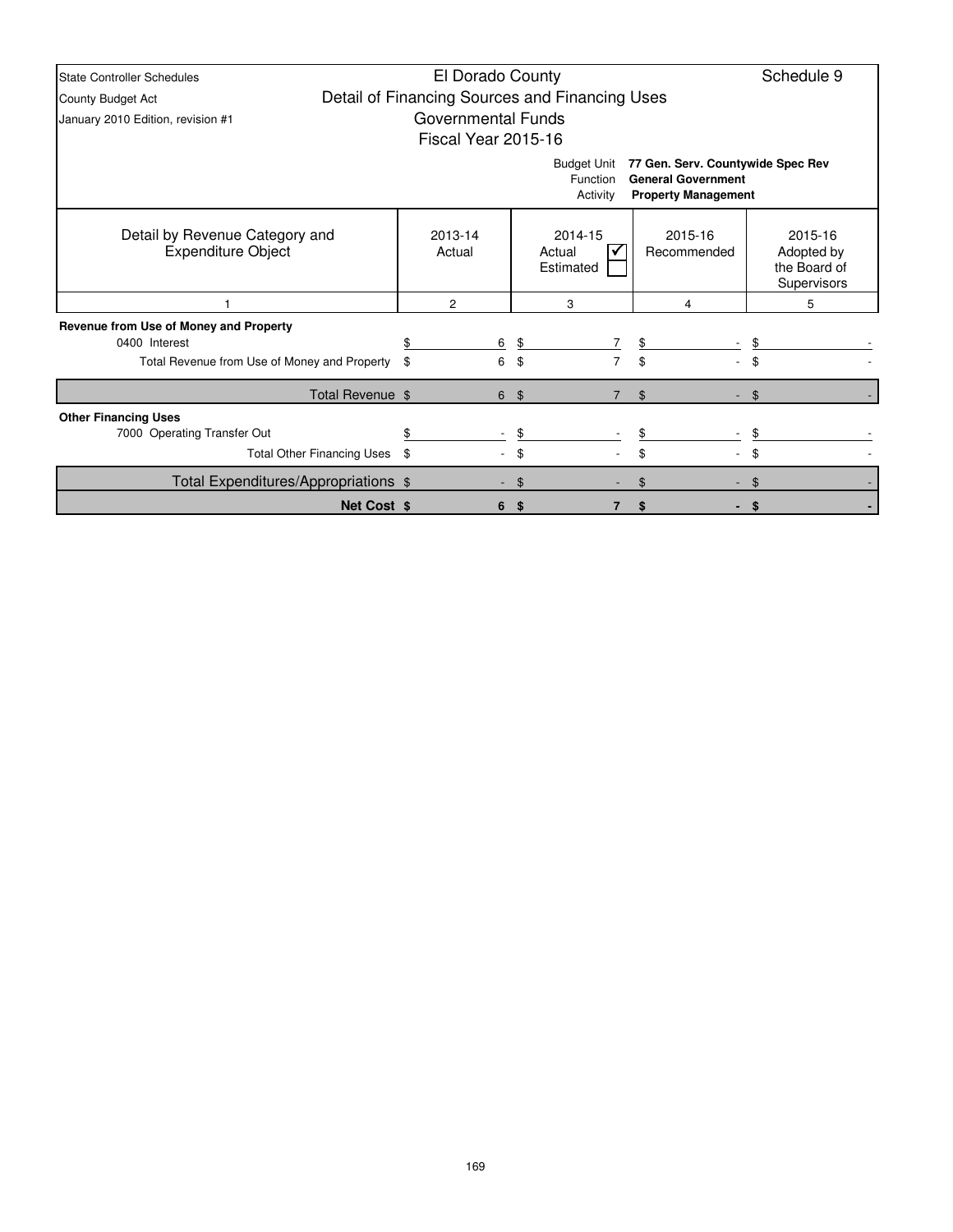| <b>State Controller Schedules</b>                           | El Dorado County          |                                                |          |                                               |          | Schedule 9                 |
|-------------------------------------------------------------|---------------------------|------------------------------------------------|----------|-----------------------------------------------|----------|----------------------------|
| County Budget Act                                           |                           | Detail of Financing Sources and Financing Uses |          |                                               |          |                            |
| January 2010 Edition, revision #1                           | <b>Governmental Funds</b> |                                                |          |                                               |          |                            |
|                                                             | Fiscal Year 2015-16       |                                                |          |                                               |          |                            |
|                                                             |                           |                                                |          | Budget Unit 77 Gen. Serv. Countywide Spec Rev |          |                            |
|                                                             |                           | Function                                       |          | <b>General Government</b>                     |          |                            |
|                                                             |                           | Activity                                       |          | Recreation                                    |          |                            |
|                                                             |                           |                                                |          |                                               |          |                            |
| Detail by Revenue Category and<br><b>Expenditure Object</b> | 2013-14                   | 2014-15                                        |          | 2015-16                                       |          | 2015-16                    |
|                                                             | Actual                    | Actual<br>Estimated                            |          | Recommended                                   |          | Adopted by<br>the Board of |
|                                                             |                           |                                                |          |                                               |          | Supervisors                |
|                                                             | $\overline{2}$            | 3                                              |          | 5                                             |          |                            |
| <b>Licenses, Permits and Franchises</b>                     |                           |                                                |          |                                               |          |                            |
| 0264 River Use Permit                                       | \$<br>155,676             | \$<br>162,147                                  | \$       | 166,303                                       | \$       | 166,303                    |
| Total Licenses, Permits and Franchises \$                   | 155,676                   | \$<br>162,147                                  | \$       | 166,303 \$                                    |          | 166,303                    |
| Revenue from Use of Money and Property                      |                           |                                                |          |                                               |          |                            |
| 0400 Interest                                               | \$<br>1,308               | \$<br>1,793                                    | \$       |                                               | \$       |                            |
| Total Revenue from Use of Money and Property                | \$<br>1,308               | \$<br>1,793                                    | \$       |                                               | \$       |                            |
| <b>Charges for Services</b>                                 |                           |                                                |          |                                               |          |                            |
| 1405 Quimby Fees                                            | \$<br>2,081               | \$<br>911                                      | \$       |                                               | \$       |                            |
| 1720 Park and Recreation Fees                               | 84,091                    | 107,382                                        |          | 75,780                                        |          | 75,780                     |
| <b>Total Charges for Services</b>                           | \$<br>86,172 \$           | 108,293                                        | \$       | 75,780 \$                                     |          | 75,780                     |
| <b>Miscellaneous Revenues</b><br>1940 Miscellaneous Revenue | 1,012                     |                                                |          | 1,000                                         |          |                            |
| Total Miscellaneous Revenues \$                             | \$<br>$1,012$ \$          | \$<br>1,975<br>1,975                           | \$<br>\$ | 1,000                                         | \$<br>\$ | 1,000<br>1,000             |
|                                                             |                           |                                                |          |                                               |          |                            |
| Total Revenue \$                                            | 244,168 \$                | 274,208                                        | \$       | 243,083 \$                                    |          | 243,083                    |
| <b>Other Financing Uses</b>                                 |                           |                                                |          |                                               |          |                            |
| 7000 Operating Transfer Out                                 | \$<br>174,752             | \$<br>267,983                                  | \$       | 241,303                                       | \$       | 241,303                    |
| Total Other Financing Uses \$                               | 174,752 \$                | 267,983                                        | \$       | 241,303 \$                                    |          | 241,303                    |
| Total Expenditures/Appropriations \$                        | 174,752 \$                | 267,983                                        | \$       | 241,303                                       | - \$     | 241,303                    |
| <b>Net Cost \$</b>                                          | 69,416 \$                 | 6,225                                          | \$       | 1,780                                         | -\$      | 1,780                      |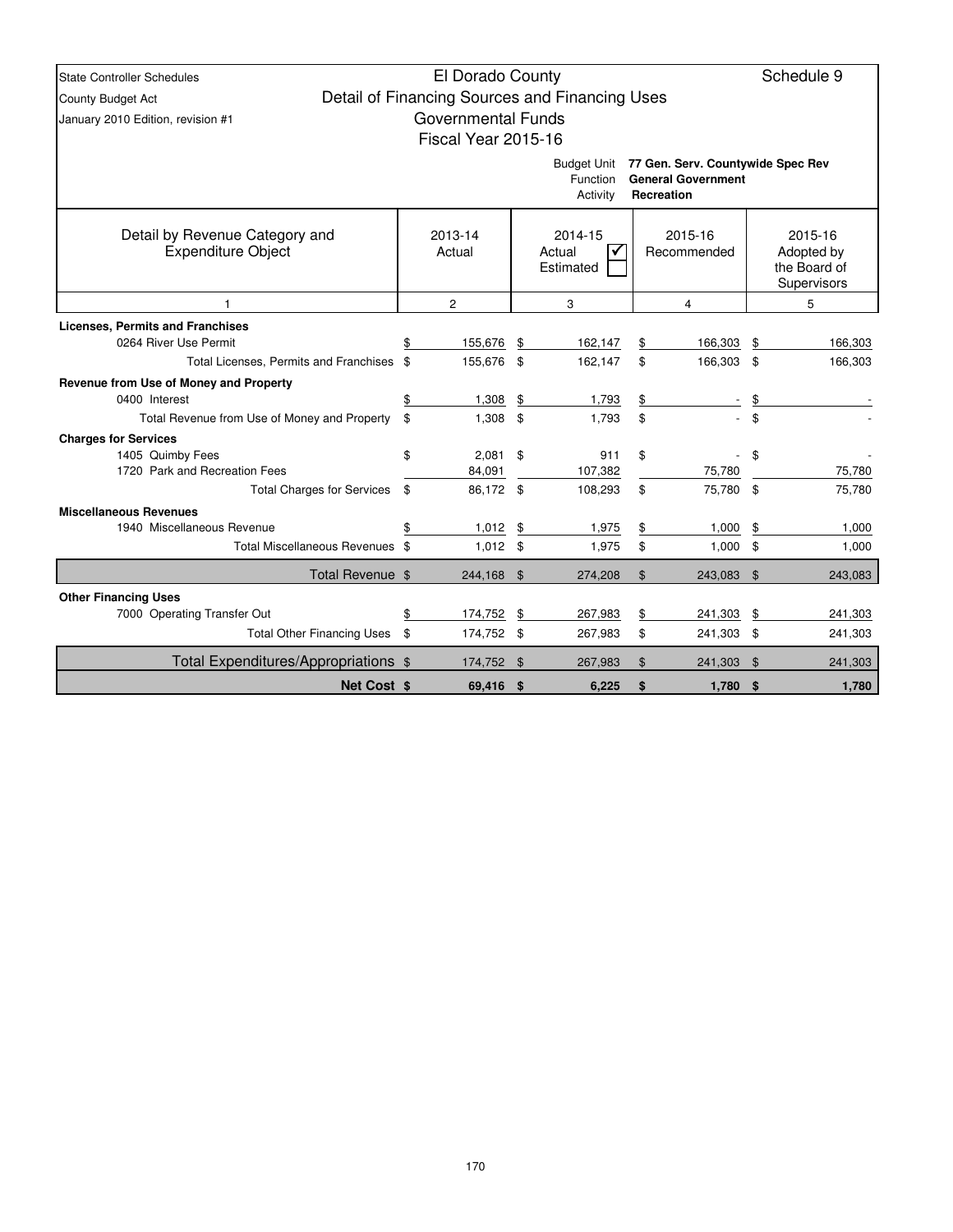| <b>State Controller Schedules</b>                                                                                                       |    | El Dorado County           |    |                                                |    |                        |     | Schedule 9                                           |  |  |  |
|-----------------------------------------------------------------------------------------------------------------------------------------|----|----------------------------|----|------------------------------------------------|----|------------------------|-----|------------------------------------------------------|--|--|--|
| County Budget Act                                                                                                                       |    |                            |    | Detail of Financing Sources and Financing Uses |    |                        |     |                                                      |  |  |  |
| January 2010 Edition, revision #1                                                                                                       |    | <b>Governmental Funds</b>  |    |                                                |    |                        |     |                                                      |  |  |  |
|                                                                                                                                         |    | <b>Fiscal Year 2015-16</b> |    |                                                |    |                        |     |                                                      |  |  |  |
| 77 Gen. Serv. Countywide Spec Rev<br><b>Budget Unit</b><br><b>General Government</b><br>Function<br><b>Cutural Services</b><br>Activity |    |                            |    |                                                |    |                        |     |                                                      |  |  |  |
| Detail by Revenue Category and<br><b>Expenditure Object</b>                                                                             |    | 2013-14<br>Actual          |    | 2014-15<br>Actual<br>Estimated                 |    | 2015-16<br>Recommended |     | 2015-16<br>Adopted by<br>the Board of<br>Supervisors |  |  |  |
|                                                                                                                                         |    | $\overline{c}$             | 3  |                                                |    | 4                      |     | 5                                                    |  |  |  |
| Revenue from Use of Money and Property                                                                                                  |    |                            |    |                                                |    |                        |     |                                                      |  |  |  |
| 0400 Interest                                                                                                                           | \$ | 77                         | \$ | 108                                            | \$ |                        | \$  |                                                      |  |  |  |
| Total Revenue from Use of Money and Property                                                                                            | \$ | 77                         | \$ | 108                                            | \$ |                        | \$  |                                                      |  |  |  |
| <b>Miscellaneous Revenues</b>                                                                                                           |    |                            |    |                                                |    |                        |     |                                                      |  |  |  |
| 1943 Miscellaneous Donation                                                                                                             |    | 5,363                      |    | 3,323                                          |    | 4,000                  |     | 4,000                                                |  |  |  |
| <b>Total Miscellaneous Revenues</b>                                                                                                     | \$ | 5,363                      | \$ | 3,323                                          | \$ | $4,000$ \$             |     | 4,000                                                |  |  |  |
| Total Revenue \$                                                                                                                        |    | $5,440$ \$                 |    | 3,431                                          | \$ | $4,000$ \$             |     | 4,000                                                |  |  |  |
| <b>Other Financing Uses</b>                                                                                                             |    |                            |    |                                                |    |                        |     |                                                      |  |  |  |
| 7000 Operating Transfer Out                                                                                                             | \$ |                            | \$ |                                                |    | 14,000                 | \$  | 14,000                                               |  |  |  |
| <b>Total Other Financing Uses</b>                                                                                                       | \$ |                            | \$ |                                                | \$ | 14,000                 | -\$ | 14,000                                               |  |  |  |
| Total Expenditures/Appropriations \$                                                                                                    |    |                            | \$ |                                                | \$ | 14,000                 | \$  | 14,000                                               |  |  |  |
| <b>Net Cost \$</b>                                                                                                                      |    | 5.440                      | \$ | 3,431                                          | \$ | $(10,000)$ \$          |     | (10,000)                                             |  |  |  |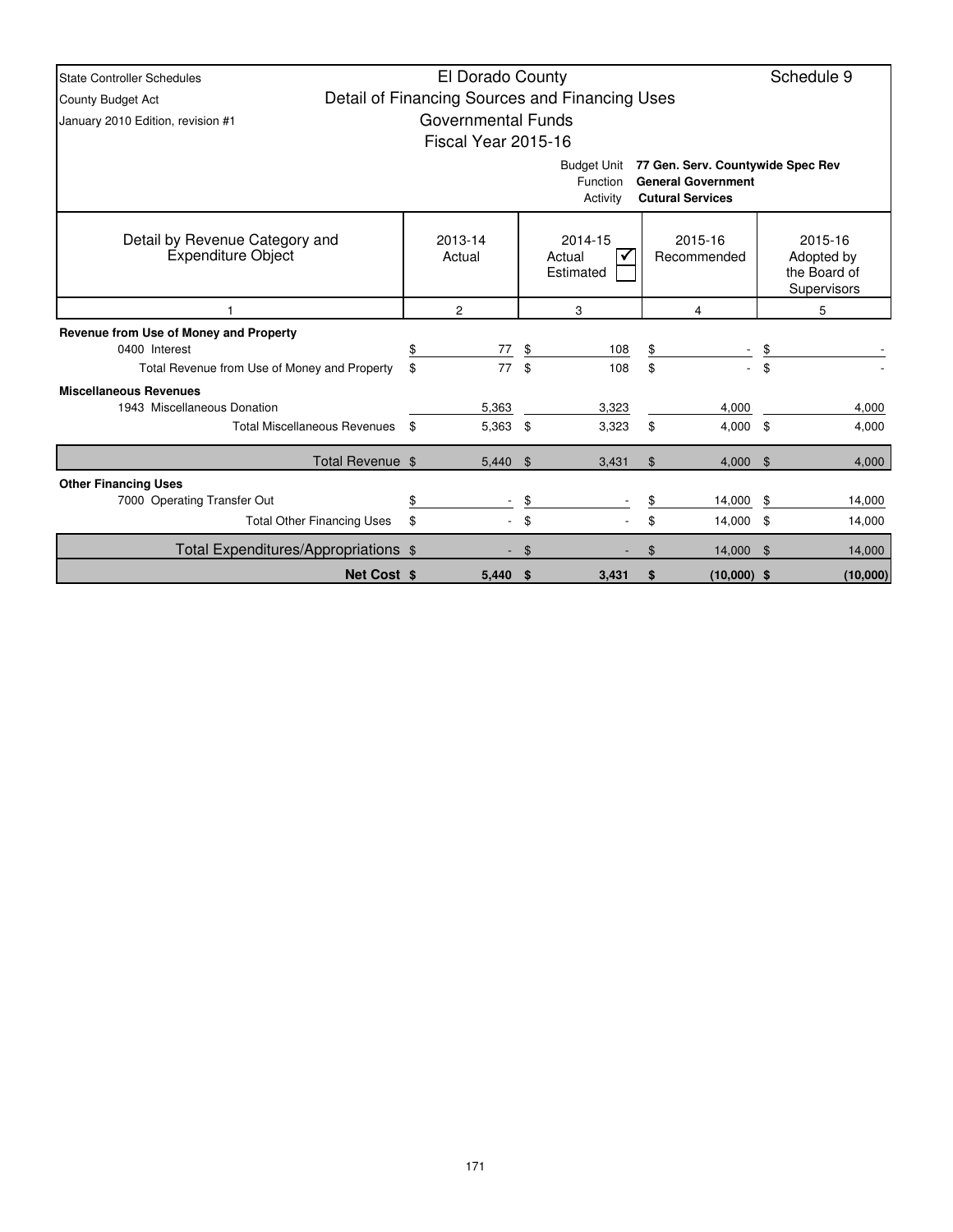| <b>State Controller Schedules</b><br>County Budget Act            | Detail of Financing Sources and Financing Uses | El Dorado County          |                |                            |                |                                                      | Schedule 9      |
|-------------------------------------------------------------------|------------------------------------------------|---------------------------|----------------|----------------------------|----------------|------------------------------------------------------|-----------------|
| January 2010 Edition, revision #1                                 |                                                | <b>Governmental Funds</b> |                |                            |                |                                                      |                 |
|                                                                   |                                                | Fiscal Year 2015-16       |                |                            |                |                                                      |                 |
|                                                                   |                                                |                           |                |                            |                | Budget Unit 77 District Attorney Countywide Spec Rev |                 |
|                                                                   |                                                |                           |                | Function Public Protection |                |                                                      |                 |
|                                                                   |                                                |                           |                | Activity <b>Judicial</b>   |                |                                                      |                 |
|                                                                   |                                                | 2013-14                   |                | 2014-15                    |                | 2015-16                                              | 2015-16         |
| Detail by Revenue Category and                                    |                                                | Actual                    | Actual         | V                          |                | Recommended                                          | Adopted by      |
| <b>Expenditure Object</b>                                         |                                                |                           |                | Estimated                  |                |                                                      | the Board of    |
|                                                                   |                                                |                           |                |                            |                |                                                      | Supervisors     |
| $\mathbf{1}$                                                      |                                                | $\overline{c}$            |                | 3                          |                | $\overline{4}$                                       | 5               |
| <b>Fines, Forfeitures and Penalties</b>                           |                                                |                           |                |                            |                |                                                      |                 |
| 0343 Consumer Fraud                                               |                                                | \$<br>11,552              | \$             | 47,026                     | \$             | 45,000                                               | \$<br>21,173    |
| 0346 Asset Forfeiture - State                                     |                                                | 2,077                     |                | 1,091                      |                |                                                      |                 |
| 0347 Asset Forfeiture - Federal                                   |                                                | 29,089                    |                | 2,159                      |                |                                                      |                 |
|                                                                   | Total Fines, Forfeitures and Penalties         | \$<br>42,718              | \$             | 50,277                     | \$             | 45,000                                               | \$<br>21,173    |
| Revenue from Use of Money and Property                            |                                                |                           |                |                            |                |                                                      |                 |
| 0400 Interest                                                     |                                                | \$<br>1,444               | \$             | 2,052                      | \$             |                                                      | \$              |
|                                                                   | Total Revenue from Use of Money and Property   | \$<br>1,444               | \$             | 2,052                      | \$             |                                                      | \$              |
| Intergovernmental Revenue - State                                 |                                                |                           |                |                            |                |                                                      |                 |
| 0885 State - Auto Insurance Fraud                                 |                                                | \$<br>428,398             | \$             | 89,159                     | \$             | 280,000                                              | \$<br>280,000   |
| 0886 State - Workers' Compensation Fraud                          |                                                | 98,217                    |                | 401,486                    |                | 258,408                                              | 258,408         |
|                                                                   | Total Intergovernmental Revenue - State        | \$<br>526,615             | \$             | 490,645                    | \$             | 538,408                                              | \$<br>538,408   |
| <b>Charges for Services</b>                                       |                                                |                           |                |                            |                |                                                      |                 |
| 1600 Recording Fees                                               |                                                | \$<br>120,031             | \$             | 129,543                    | \$             | 73,376                                               | \$<br>73,376    |
|                                                                   | <b>Total Charges for Services</b>              | \$<br>120,031             | \$             | 129,543                    | \$             | 73,376                                               | \$<br>73,376    |
|                                                                   | <b>Total Revenue</b>                           | \$<br>690,808             | $\mathfrak{S}$ | 672,517                    | $\mathfrak{S}$ | 656,784                                              | \$<br>632,957   |
|                                                                   |                                                |                           |                |                            |                |                                                      |                 |
| <b>Services and Supplies</b><br>4500 Special Departmental Expense |                                                | \$<br>$\blacksquare$      | \$             | 83,987                     | \$             |                                                      | \$              |
| 4501 Special Projects                                             |                                                | 2,000                     |                | 2,000                      |                |                                                      |                 |
|                                                                   | <b>Total Services and Supplies</b>             | \$<br>2,000               | \$             | 85,987                     | \$             |                                                      | \$              |
| <b>Other Financing Uses</b>                                       |                                                |                           |                |                            |                |                                                      |                 |
| 7000 Operating Transfers Out                                      |                                                | \$<br>705,533             | \$             | 638,276                    | \$             | 696,683                                              | \$<br>652,856   |
|                                                                   | <b>Total Other Financing Uses</b>              | \$<br>705,533             | \$             | 638,276                    | \$             | 696,683                                              | \$<br>652,856   |
|                                                                   | <b>Total Expenditures/Appropriations</b>       | \$<br>707,533             | \$             | 724,263                    | \$             | 696,683                                              | \$<br>652,856   |
|                                                                   | Net Cost \$                                    | (16, 725)                 | \$             | (51, 746)                  | \$             | (39, 899)                                            | \$<br>(19, 899) |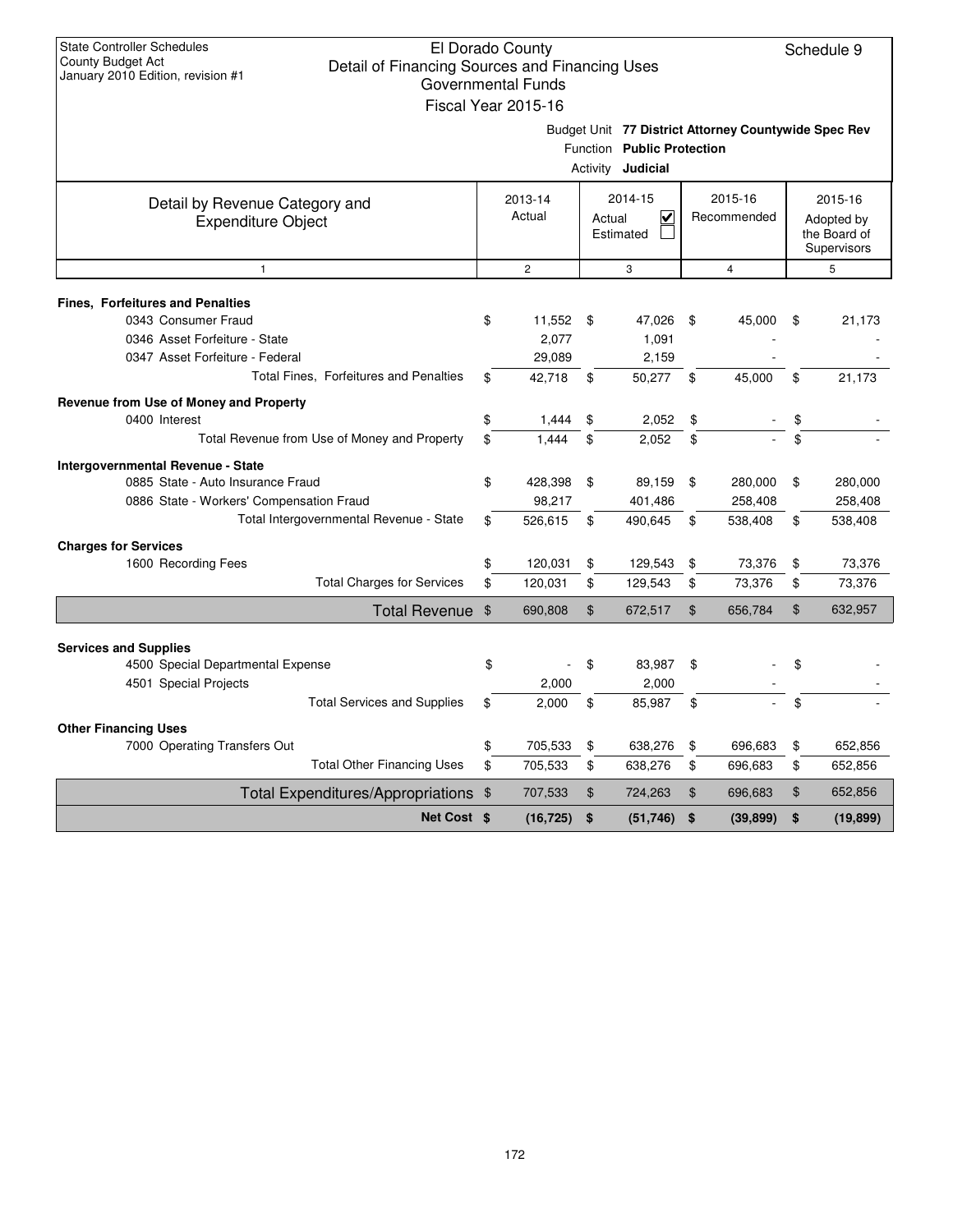| <b>State Controller Schedules</b>                                   |          | El Dorado County          |          |                                             |          |             |          | Schedule 9                  |
|---------------------------------------------------------------------|----------|---------------------------|----------|---------------------------------------------|----------|-------------|----------|-----------------------------|
| County Budget Act<br>Detail of Financing Sources and Financing Uses |          |                           |          |                                             |          |             |          |                             |
| January 2010 Edition, revision #1                                   |          | <b>Governmental Funds</b> |          |                                             |          |             |          |                             |
|                                                                     |          | Fiscal Year 2015-16       |          |                                             |          |             |          |                             |
|                                                                     |          |                           |          | Budget Unit 77 Sheriff Countywide Spec Rev  |          |             |          |                             |
|                                                                     |          |                           |          | Function Public Protection                  |          |             |          |                             |
|                                                                     |          |                           |          | <b>Activity Police Protection/Detention</b> |          |             |          |                             |
| Detail by Revenue Category and                                      |          | 2013-14                   |          | 2014-15                                     |          | 2015-16     |          | 2015-16                     |
| <b>Expenditure Object</b>                                           |          | Actual                    |          | $\overline{\mathsf{v}}$<br>Actual           |          | Recommended |          | Adopted by                  |
|                                                                     |          |                           |          | Estimated                                   |          |             |          | the Board of<br>Supervisors |
| $\mathbf{1}$                                                        |          | $\overline{c}$            |          | 3                                           |          | 4           |          | 5                           |
|                                                                     |          |                           |          |                                             |          |             |          |                             |
| Fines, Forfeitures and Penalties<br>0320 Other Court Fines          | \$       | 104,991                   | -\$      | 92,861                                      | \$       |             | \$       |                             |
| 0346 Asset Forfeiture - State                                       |          | 86,254                    |          | 33,034                                      |          |             |          |                             |
| 0347 Asset Forfeiture - Federal                                     |          | 283,859                   |          | 198,844                                     |          |             |          |                             |
| Total Fines, Forfeitures and Penalties                              |          | 475,103                   | \$       | 324,740                                     | \$       |             | \$       |                             |
| Revenue from Use of Money and Property                              |          |                           |          |                                             |          |             |          |                             |
| 0400 Interest                                                       | \$       | 7,234                     | \$       | 11,441                                      | \$       |             | \$       |                             |
| Total Revenue from Use of Money and Property                        | \$       | 7,234                     | \$       | 11,441                                      | \$       |             | \$       |                             |
|                                                                     |          |                           |          |                                             |          |             |          |                             |
| Intergovernmental Revenue - State<br>0880 State - Other             | \$       | 883,379                   | \$       | 817,433                                     | \$       |             |          |                             |
| Total Intergovernmental Revenue - State                             | \$       | 883,379                   | \$       | 817,433                                     | \$       |             | \$       |                             |
|                                                                     |          |                           |          |                                             |          |             |          |                             |
| <b>Charges for Services</b>                                         |          |                           |          |                                             |          |             |          |                             |
| 1490 Civil Process Services<br>1680 Institutional Care and Services | \$       | 37,340 \$<br>253,992      |          | 55,759<br>173,918                           | \$       |             | \$       |                             |
| <b>Total Charges for Services</b>                                   | \$       | 291,332                   | \$       | 229,677                                     | \$       |             | \$       |                             |
|                                                                     |          |                           |          |                                             |          |             |          |                             |
| <b>Miscellaneous Revenues</b>                                       |          |                           |          |                                             |          |             |          |                             |
| 1940 Miscellaneous Revenue<br><b>Total Miscellaneous Revenues</b>   | \$<br>\$ |                           | \$<br>\$ | 810<br>810                                  | \$<br>\$ |             | \$<br>\$ |                             |
|                                                                     |          |                           |          |                                             |          |             |          |                             |
| <b>Residual Equity Transfers</b>                                    |          |                           |          |                                             |          |             |          |                             |
| 2100 Residual Equity Transfers In                                   | \$       |                           | \$       | 69,515                                      | \$       |             | \$       |                             |
| <b>Total Residual Equity Transfers</b>                              | \$       |                           | \$       | 69,515                                      | \$       |             | \$       |                             |
| Total Revenue \$                                                    |          | 1,657,047                 | \$       | 1,453,616                                   | \$       |             | \$       | 1                           |
| <b>Other Charges</b>                                                |          |                           |          |                                             |          |             |          |                             |
| 5240 Contribution To Non-county Governmental                        | \$       |                           | \$       |                                             | \$       |             | \$       | 10,000                      |
| <b>Total Other Charges</b>                                          | \$       |                           | \$       |                                             | \$       |             | \$       | 10,000                      |
| <b>Other Financing Uses</b>                                         |          |                           |          |                                             |          |             |          |                             |
| 7000 Operating Transfers Out                                        | \$       | 715,924                   | \$       | 1,093,313                                   | \$       | 662,403     | \$       | 1,247,670                   |
| <b>Total Other Financing Uses</b>                                   | \$       | 715,924                   | \$       | 1,093,313                                   | \$       | 662,403     | \$       | 1,247,670                   |
| <b>Residual Equity Transfers</b>                                    |          |                           |          |                                             |          |             |          |                             |
| 7100 Residual Equity Transfers Out                                  | \$       |                           | \$       | 69,515                                      | \$       |             | \$       | 46,403                      |
| <b>Total Residual Equity Transfers</b>                              | \$       |                           | \$       | 69,515                                      | \$       |             | \$       | 46,403                      |
| <b>Appropriations for Contingencies</b>                             |          |                           |          |                                             |          |             |          |                             |
| 7700 Contingency                                                    | \$       |                           | \$       |                                             | \$       |             | \$       | 116,017                     |
| <b>Total Appropriations for Contingencies</b>                       | \$       |                           | \$       |                                             | \$       |             | \$       | 116,017                     |
| Total Expenditures/Appropriations \$                                |          | 715,924                   | \$       | 1,162,829                                   | \$       | 662,403     | \$       | 1,420,090                   |
| Net Cost \$                                                         |          | 941,123                   | \$       | 290,787                                     | \$       | (662, 403)  | \$       | (1,420,089)                 |
|                                                                     |          |                           |          |                                             |          |             |          |                             |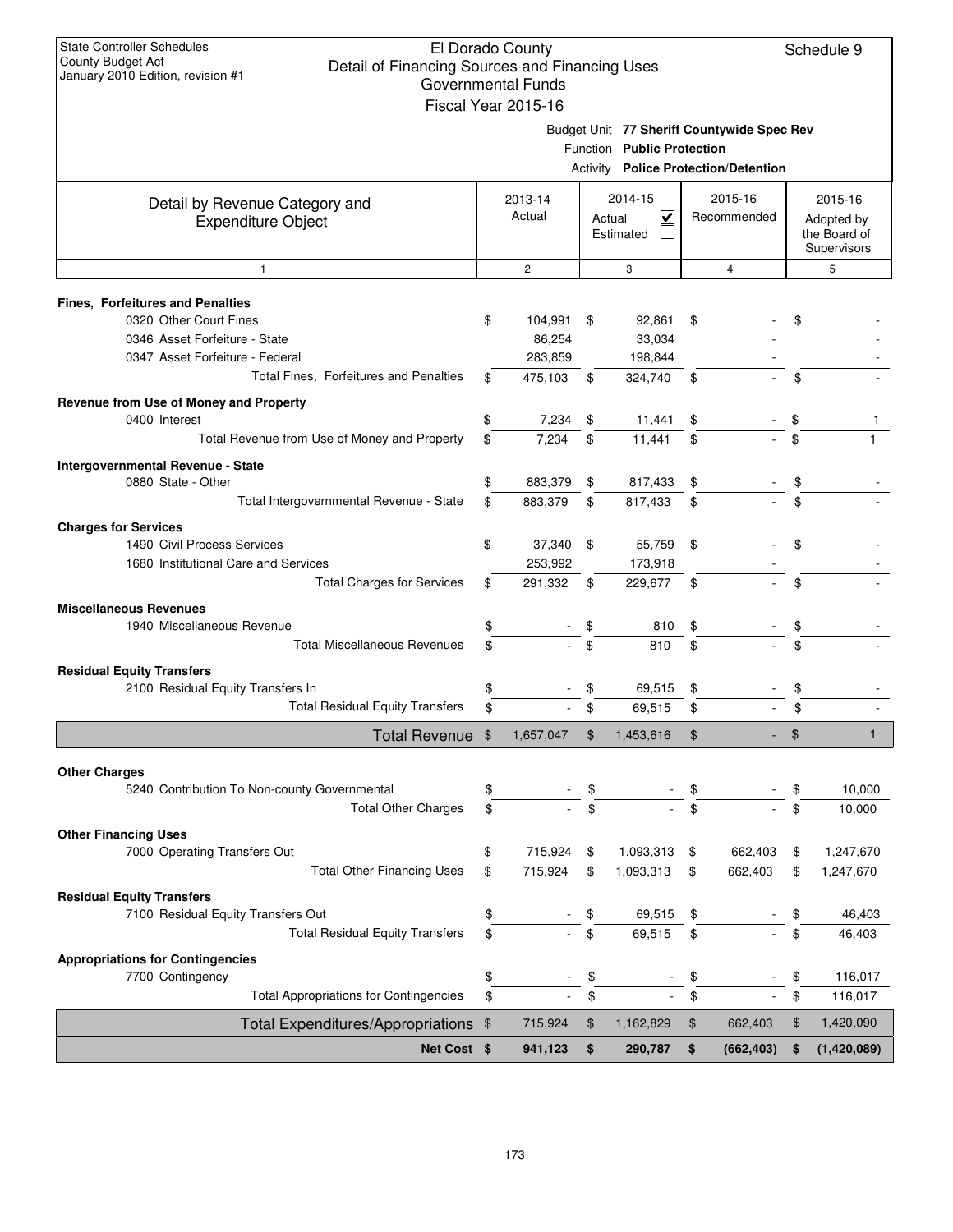| <b>State Controller Schedules</b><br>El Dorado County<br>Schedule 9<br>County Budget Act<br>Detail of Financing Sources and Financing Uses<br>January 2010 Edition, revision #1<br><b>Governmental Funds</b><br>Fiscal Year 2015-16 |                                     |                    |          |                                                                            |          |                                 |          |                                                      |  |  |  |
|-------------------------------------------------------------------------------------------------------------------------------------------------------------------------------------------------------------------------------------|-------------------------------------|--------------------|----------|----------------------------------------------------------------------------|----------|---------------------------------|----------|------------------------------------------------------|--|--|--|
|                                                                                                                                                                                                                                     |                                     |                    | Activity | Budget Unit 77 Probation Countywide Spec Rev<br>Function Public Protection |          | <b>Detention and Correction</b> |          |                                                      |  |  |  |
| Detail by Revenue Category and<br><b>Expenditure Object</b>                                                                                                                                                                         | 2013-14<br>Actual<br>$\overline{c}$ |                    |          | 2014-15<br>$\overline{\mathsf{v}}$<br>Actual<br>Estimated                  |          | 2015-16<br>Recommended          |          | 2015-16<br>Adopted by<br>the Board of<br>Supervisors |  |  |  |
| 1                                                                                                                                                                                                                                   |                                     |                    |          | 3                                                                          |          | $\overline{4}$                  |          | 5                                                    |  |  |  |
| Revenue from Use of Money and Property<br>0400 Interest<br>Total Revenue from Use of Money and Property                                                                                                                             | \$<br>\$                            | 384<br>384         | \$<br>\$ | 555<br>555                                                                 | \$<br>\$ | 100<br>100                      | \$<br>\$ | 501<br>501                                           |  |  |  |
| Intergovernmental Revenue - State<br>0880 State - Other<br>Total Intergovernmental Revenue - State                                                                                                                                  | \$<br>\$                            | 200,000<br>200,000 | \$<br>\$ | 200,000<br>200,000                                                         | \$<br>\$ | 200,000<br>200,000              | \$<br>\$ | 352,966<br>352,966                                   |  |  |  |
| <b>Miscellaneous Revenues</b><br>1940 Miscellaneous Revenue<br><b>Total Miscellaneous Revenues</b>                                                                                                                                  | \$<br>\$                            |                    | \$<br>\$ | 27<br>27                                                                   | \$<br>\$ |                                 | \$<br>\$ |                                                      |  |  |  |
| Total Revenue \$                                                                                                                                                                                                                    |                                     | 200,384            | \$       | 200,583                                                                    | \$       | 200,100                         | \$       | 353,467                                              |  |  |  |
| <b>Other Financing Uses</b>                                                                                                                                                                                                         |                                     |                    |          |                                                                            |          |                                 |          |                                                      |  |  |  |
| 7000 Operating Transfers Out                                                                                                                                                                                                        | \$                                  | 220,854            | \$       | 201,321                                                                    | \$       | 325,674                         | \$       | 479,134                                              |  |  |  |
| <b>Total Other Financing Uses</b>                                                                                                                                                                                                   | \$                                  | 220,854            | \$       | 201,321                                                                    | \$       | 325,674                         | \$       | 479,134                                              |  |  |  |
| Total Expenditures/Appropriations \$                                                                                                                                                                                                |                                     | 220,854            | \$       | 201,321                                                                    | \$       | 325,674                         | \$       | 479,134                                              |  |  |  |
| Net Cost \$                                                                                                                                                                                                                         |                                     | (20, 470)          | \$       | (738)                                                                      | \$       | (125, 574)                      | \$       | (125, 667)                                           |  |  |  |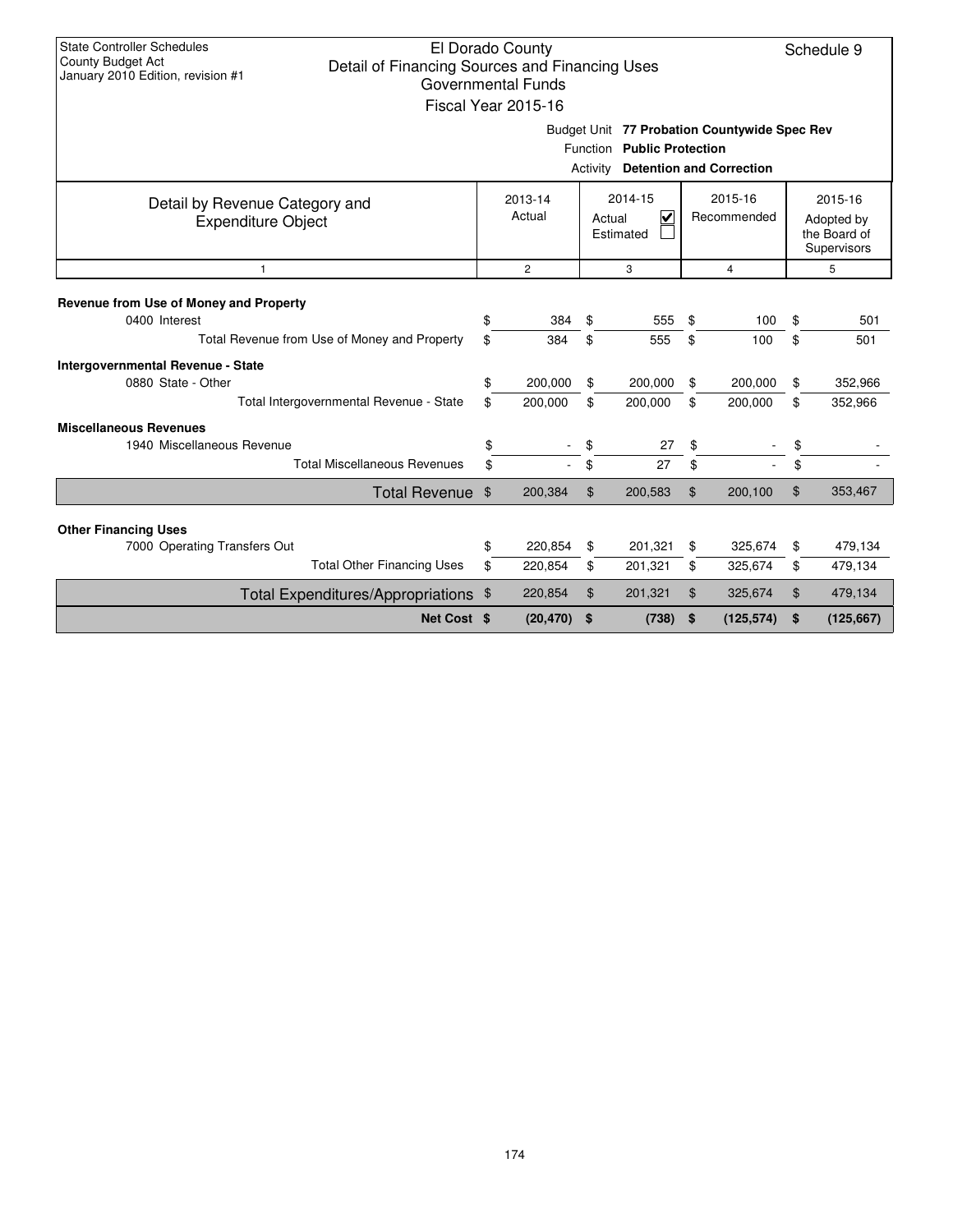| <b>State Controller Schedules</b><br>El Dorado County<br>Schedule 9<br>County Budget Act<br>Detail of Financing Sources and Financing Uses<br>January 2010 Edition, revision #1<br>Governmental Funds<br>Fiscal Year 2015-16 |  |                             |                |                |                           |                        |                                                      |  |  |  |  |
|------------------------------------------------------------------------------------------------------------------------------------------------------------------------------------------------------------------------------|--|-----------------------------|----------------|----------------|---------------------------|------------------------|------------------------------------------------------|--|--|--|--|
| Budget Unit<br>77 Agriculture Countywide Spec Rev<br>Function Public Protection<br><b>Protection Inspection</b><br>Activity                                                                                                  |  |                             |                |                |                           |                        |                                                      |  |  |  |  |
| Detail by Revenue Category and<br><b>Expenditure Object</b>                                                                                                                                                                  |  | 2013-14<br>Actual<br>Actual |                |                | 2014-15<br>V<br>Estimated | 2015-16<br>Recommended | 2015-16<br>Adopted by<br>the Board of<br>Supervisors |  |  |  |  |
|                                                                                                                                                                                                                              |  |                             | $\overline{c}$ |                | 3                         | 4                      | 5                                                    |  |  |  |  |
| <b>Revenue from Use of Money and Property</b><br>0400 Interest<br>Total Revenue from Use of Money and Property                                                                                                               |  | \$<br>\$                    | 101<br>101     | \$<br>\$       | 121<br>121                | \$<br>\$<br>$\sim$     | \$<br>\$                                             |  |  |  |  |
| Total Revenue \$                                                                                                                                                                                                             |  |                             | 101            | $\mathfrak{L}$ | 121                       | $\mathfrak{S}$         | $\mathfrak{L}$                                       |  |  |  |  |
| Net Cost \$                                                                                                                                                                                                                  |  | 101                         | S              | 121            | \$                        | S                      |                                                      |  |  |  |  |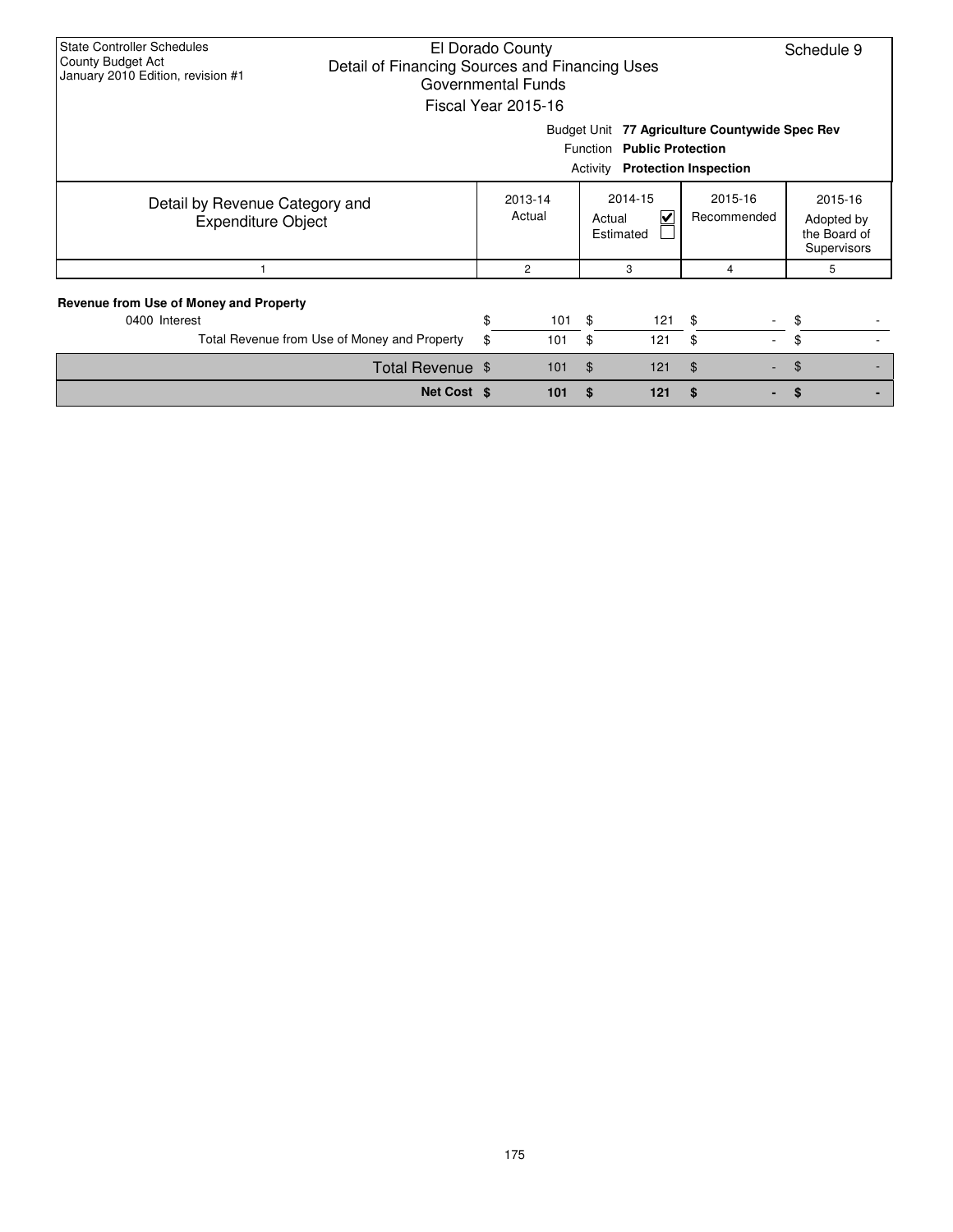| <b>State Controller Schedules</b><br>County Budget Act<br>Detail of Financing Sources and Financing Uses<br>January 2010 Edition, revision #1 |    | El Dorado County<br><b>Governmental Funds</b><br>Fiscal Year 2015-16 |                |                                                                                                                    |    |                        |    | Schedule 9                                           |  |  |
|-----------------------------------------------------------------------------------------------------------------------------------------------|----|----------------------------------------------------------------------|----------------|--------------------------------------------------------------------------------------------------------------------|----|------------------------|----|------------------------------------------------------|--|--|
|                                                                                                                                               |    |                                                                      |                | Budget Unit 77 Building Countywide Spec Rev<br>Function Public Protection<br><b>Activity</b> Protection Inspection |    |                        |    |                                                      |  |  |
| Detail by Revenue Category and<br><b>Expenditure Object</b>                                                                                   |    | 2013-14<br>Actual                                                    |                | 2014-15<br>$\overline{\mathbf{v}}$<br>Actual<br>Estimated                                                          |    | 2015-16<br>Recommended |    | 2015-16<br>Adopted by<br>the Board of<br>Supervisors |  |  |
| $\overline{2}$<br>3<br>$\overline{4}$<br>$\mathbf{1}$                                                                                         |    |                                                                      |                |                                                                                                                    |    |                        |    |                                                      |  |  |
| <b>Licenses, Permits and Franchises</b><br>0220 Construction Permits                                                                          | \$ | (26, 232)                                                            | \$             | 5,581                                                                                                              | \$ |                        | \$ |                                                      |  |  |
| Total Licenses, Permits and Franchises                                                                                                        | \$ | (26, 232)                                                            | \$             | 5,581                                                                                                              | \$ |                        | \$ |                                                      |  |  |
| Revenue from Use of Money and Property                                                                                                        |    |                                                                      |                |                                                                                                                    |    |                        |    |                                                      |  |  |
| 0400 Interest                                                                                                                                 | \$ | 200                                                                  | \$             | 14                                                                                                                 | \$ |                        | \$ |                                                      |  |  |
| Total Revenue from Use of Money and Property                                                                                                  | \$ | 200                                                                  | \$             | 14                                                                                                                 | \$ |                        | \$ |                                                      |  |  |
| <b>Charges for Services</b>                                                                                                                   |    |                                                                      |                |                                                                                                                    |    |                        |    |                                                      |  |  |
| 1400 Planning and Engineering Services                                                                                                        | \$ | 50                                                                   | \$             |                                                                                                                    | \$ |                        | \$ |                                                      |  |  |
| 1412 Development Projects (T&M)                                                                                                               |    | (127, 718)                                                           |                | 64,739                                                                                                             |    | 70,000                 |    | 70,000                                               |  |  |
| 1740 Charges for Services                                                                                                                     |    | 374                                                                  |                |                                                                                                                    |    |                        |    |                                                      |  |  |
| 1744 Miscellaneous Inspections or Services                                                                                                    |    | 31,000                                                               |                | 49,600                                                                                                             |    | 33,000                 |    | 33,000                                               |  |  |
| <b>Total Charges for Services</b>                                                                                                             | \$ | (96, 294)                                                            | \$             | 114,339                                                                                                            | \$ | 103,000                | \$ | 103,000                                              |  |  |
| Total Revenue \$                                                                                                                              |    | (122, 327)                                                           | $\mathfrak{S}$ | 119,934                                                                                                            | \$ | 103,000                | \$ | 103,000                                              |  |  |
| <b>Other Financing Uses</b>                                                                                                                   |    |                                                                      |                |                                                                                                                    |    |                        |    |                                                      |  |  |
| 7000 Operating Transfers Out                                                                                                                  | \$ | 65,939                                                               | \$             | 64,739                                                                                                             | \$ | 103,000                | \$ | 103,000                                              |  |  |
| <b>Total Other Financing Uses</b>                                                                                                             | \$ | 65,939                                                               | \$             | 64,739                                                                                                             | \$ | 103,000                | \$ | 103,000                                              |  |  |
| Total Expenditures/Appropriations \$                                                                                                          |    | 65,939                                                               | $\mathfrak{L}$ | 64,739                                                                                                             | \$ | 103,000                | \$ | 103,000                                              |  |  |
| Net Cost \$                                                                                                                                   |    | (188, 265)                                                           | \$             | 55,195                                                                                                             | \$ |                        | \$ |                                                      |  |  |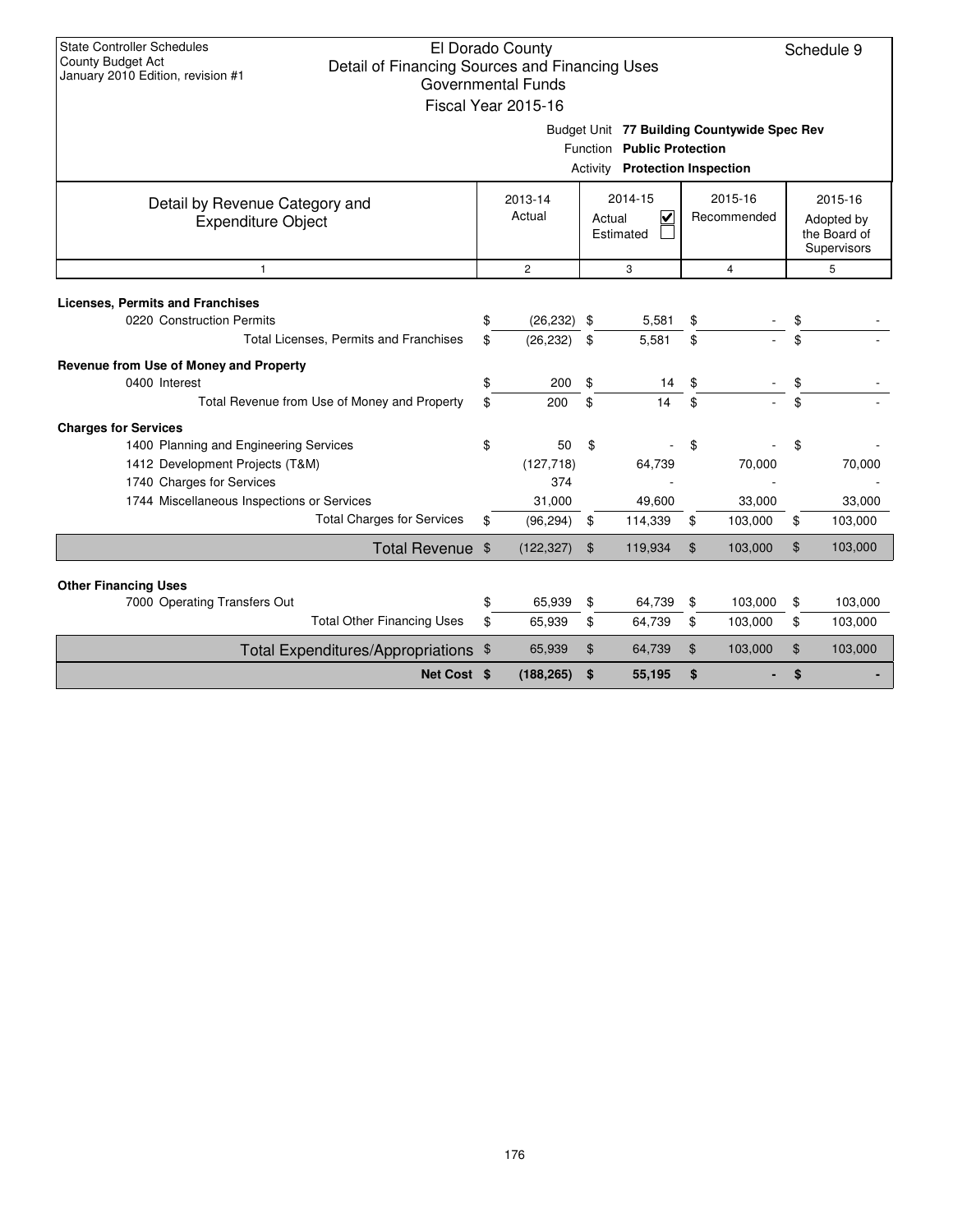| <b>State Controller Schedules</b><br><b>County Budget Act</b><br>Detail of Financing Sources and Financing Uses<br>January 2010 Edition, revision #1 | El Dorado County<br><b>Governmental Funds</b><br>Fiscal Year 2015-16 |                |                                                                                                               |                        | Schedule 9                                           |
|------------------------------------------------------------------------------------------------------------------------------------------------------|----------------------------------------------------------------------|----------------|---------------------------------------------------------------------------------------------------------------|------------------------|------------------------------------------------------|
|                                                                                                                                                      |                                                                      |                | Budget Unit 77 Recorder Countywide Spec Rev<br>Function Public Protection<br><b>Activity Other Protection</b> |                        |                                                      |
| Detail by Revenue Category and<br><b>Expenditure Object</b>                                                                                          | 2013-14<br>Actual                                                    |                | 2014-15<br>⊽<br>Actual<br>Estimated                                                                           | 2015-16<br>Recommended | 2015-16<br>Adopted by<br>the Board of<br>Supervisors |
| $\mathbf{1}$                                                                                                                                         | $\overline{2}$                                                       |                | 3                                                                                                             | $\overline{4}$         | 5                                                    |
| <b>Licenses, Permits and Franchises</b><br>0262 Notary Confidential Marriage License                                                                 | \$<br>3,300                                                          | \$             | 2,700                                                                                                         | \$<br>1,000            | \$<br>1,000                                          |
| Total Licenses, Permits and Franchises                                                                                                               | \$<br>3,300                                                          | \$             | 2.700                                                                                                         | \$<br>1,000            | \$<br>1,000                                          |
| Revenue from Use of Money and Property                                                                                                               |                                                                      |                |                                                                                                               |                        |                                                      |
| 0400 Interest                                                                                                                                        | \$<br>3,781                                                          | \$             | 4,549                                                                                                         | \$                     | \$                                                   |
| Total Revenue from Use of Money and Property                                                                                                         | \$<br>3.781                                                          | \$             | 4.549                                                                                                         | \$                     | \$                                                   |
| <b>Charges for Services</b>                                                                                                                          |                                                                      |                |                                                                                                               |                        |                                                      |
| 1600 Recording Fees                                                                                                                                  | \$<br>112,000                                                        | \$             | 118,636                                                                                                       | \$<br>50,000           | \$<br>50,000                                         |
| 1601 Computer Recording Fee                                                                                                                          | 234,239                                                              |                | 261,606                                                                                                       | 200,000                | 200,000                                              |
| 1602 Micrographics                                                                                                                                   | 162,630                                                              |                | 173,536                                                                                                       | 155,000                | 155,000                                              |
| 1603 Vital Health Statistic Fee                                                                                                                      | 24,390                                                               |                | 26,196                                                                                                        | 25,000                 | 25,000                                               |
| <b>Total Charges for Services</b>                                                                                                                    | \$<br>533,259                                                        | \$             | 579,974                                                                                                       | \$<br>430,000          | \$<br>430,000                                        |
| Total Revenue \$                                                                                                                                     | 540,340                                                              | $\mathfrak{S}$ | 587,223                                                                                                       | \$<br>431,000          | \$<br>431,000                                        |
|                                                                                                                                                      |                                                                      |                |                                                                                                               |                        |                                                      |
| <b>Other Financing Uses</b><br>7000 Operating Transfers Out                                                                                          | \$<br>565,685                                                        | \$             | 499,248                                                                                                       | \$<br>606,000          | \$<br>606,000                                        |
| <b>Total Other Financing Uses</b>                                                                                                                    | \$<br>565,685                                                        | \$             | 499,248                                                                                                       | \$<br>606,000          | \$<br>606,000                                        |
| Total Expenditures/Appropriations \$                                                                                                                 | 565,685                                                              | \$             | 499,248                                                                                                       | \$<br>606,000          | \$<br>606,000                                        |
| Net Cost \$                                                                                                                                          | (25, 345)                                                            | \$             | 87,975                                                                                                        | \$<br>(175,000)        | \$<br>(175,000)                                      |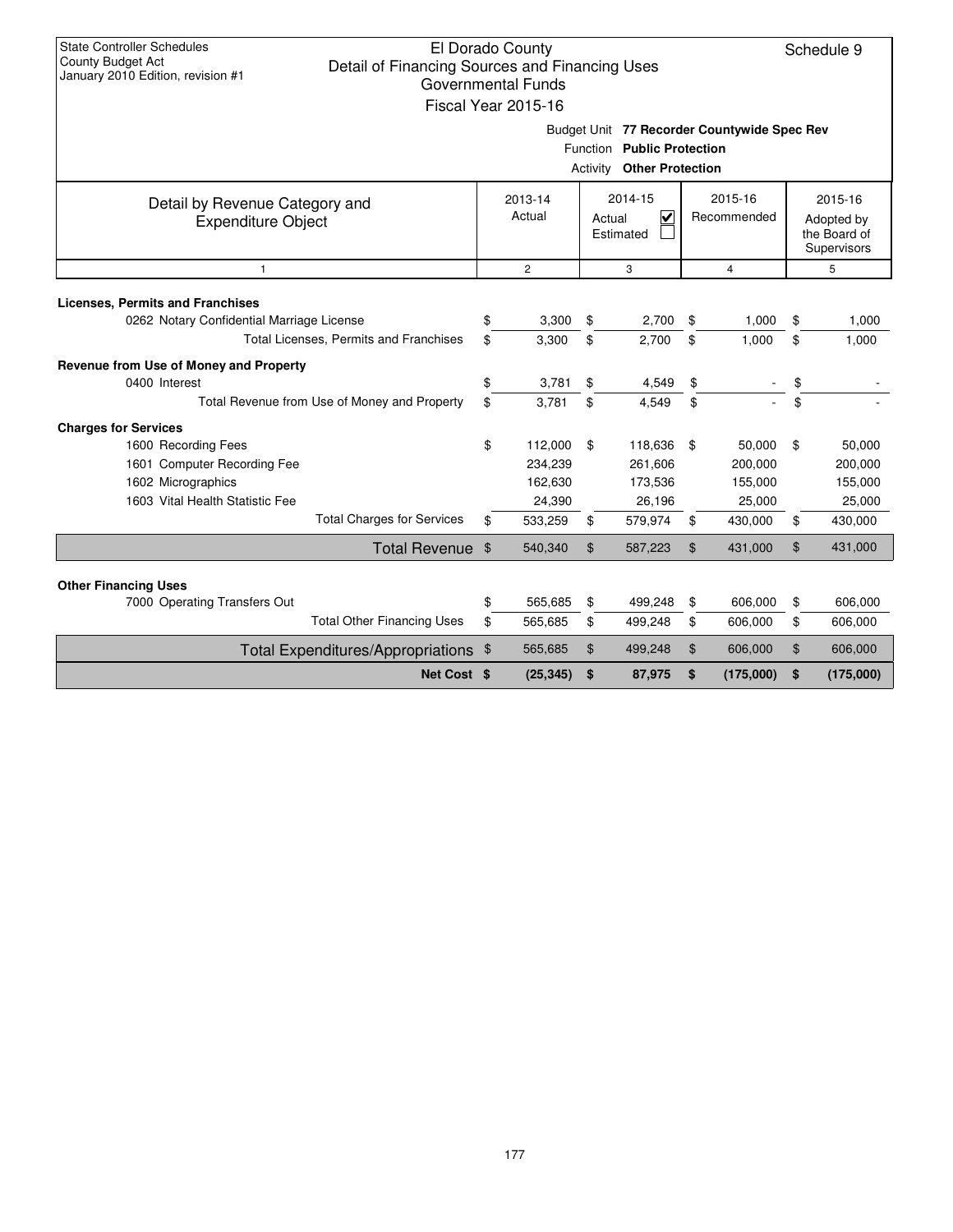| <b>State Controller Schedules</b><br>El Dorado County<br>Schedule 9<br><b>County Budget Act</b><br>Detail of Financing Sources and Financing Uses<br>January 2010 Edition, revision #1<br><b>Governmental Funds</b> |    |                     |    |                                   |    |                                             |                |               |  |  |  |  |
|---------------------------------------------------------------------------------------------------------------------------------------------------------------------------------------------------------------------|----|---------------------|----|-----------------------------------|----|---------------------------------------------|----------------|---------------|--|--|--|--|
|                                                                                                                                                                                                                     |    |                     |    |                                   |    |                                             |                |               |  |  |  |  |
|                                                                                                                                                                                                                     |    | Fiscal Year 2015-16 |    |                                   |    |                                             |                |               |  |  |  |  |
|                                                                                                                                                                                                                     |    |                     |    |                                   |    | Budget Unit 77 Planning Countywide Spec Rev |                |               |  |  |  |  |
|                                                                                                                                                                                                                     |    |                     |    | Function Public Protection        |    |                                             |                |               |  |  |  |  |
|                                                                                                                                                                                                                     |    |                     |    | <b>Activity Other Protection</b>  |    |                                             |                |               |  |  |  |  |
|                                                                                                                                                                                                                     |    | 2013-14             |    | 2014-15                           |    | 2015-16                                     |                | 2015-16       |  |  |  |  |
| Detail by Revenue Category and                                                                                                                                                                                      |    | Actual              |    | $\overline{\mathsf{v}}$<br>Actual |    | Recommended                                 |                | Adopted by    |  |  |  |  |
| <b>Expenditure Object</b>                                                                                                                                                                                           |    | Estimated           |    |                                   |    |                                             |                | the Board of  |  |  |  |  |
|                                                                                                                                                                                                                     |    |                     |    |                                   |    |                                             |                | Supervisors   |  |  |  |  |
| $\mathbf{1}$                                                                                                                                                                                                        |    | $\overline{c}$      |    | 3                                 |    | 4                                           |                | 5             |  |  |  |  |
| <b>Licenses, Permits and Franchises</b>                                                                                                                                                                             |    |                     |    |                                   |    |                                             |                |               |  |  |  |  |
| 0240 Zoning Permits Administration                                                                                                                                                                                  | \$ | $(114, 205)$ \$     |    | 275,823                           | \$ | 100,000                                     | \$             | 100,000       |  |  |  |  |
| 0266 Septic Permit                                                                                                                                                                                                  |    | 2,000               |    | 75                                |    |                                             |                |               |  |  |  |  |
| Total Licenses, Permits and Franchises                                                                                                                                                                              | \$ | (112, 205)          | \$ | 275,898                           | \$ | 100,000                                     | \$             | 100,000       |  |  |  |  |
|                                                                                                                                                                                                                     |    |                     |    |                                   |    |                                             |                |               |  |  |  |  |
| Revenue from Use of Money and Property                                                                                                                                                                              |    |                     |    |                                   |    |                                             |                |               |  |  |  |  |
| 0400 Interest                                                                                                                                                                                                       | \$ | 2,900               | \$ | 3,399                             | \$ | 2,800                                       | \$             | 2,800         |  |  |  |  |
| Total Revenue from Use of Money and Property                                                                                                                                                                        | \$ | 2.900               | \$ | 3,399                             | \$ | 2,800                                       | \$             | 2,800         |  |  |  |  |
| <b>Charges for Services</b>                                                                                                                                                                                         |    |                     |    |                                   |    |                                             |                |               |  |  |  |  |
| 1404 Specific Plan Project Fee                                                                                                                                                                                      | \$ | 11,275              | \$ |                                   | \$ |                                             | \$             |               |  |  |  |  |
| 1406 Abandonment of Easement                                                                                                                                                                                        |    |                     |    | (235)                             |    |                                             |                |               |  |  |  |  |
| 1409 Subdiv Tentative / Final Map Plan Check                                                                                                                                                                        |    | 109,763             |    | 79,711                            |    | 70,000                                      |                | 70,000        |  |  |  |  |
| 1415 Ecological Preserve Fee                                                                                                                                                                                        |    | 54,949              |    | 86,747                            |    | 90,000                                      |                | 90,000        |  |  |  |  |
| 1417 Oak Woodland Conservation Fee                                                                                                                                                                                  |    | 32,242              |    | 1,509                             |    |                                             |                |               |  |  |  |  |
| 1740 Charges for Services                                                                                                                                                                                           |    | 1,175               |    |                                   |    |                                             |                |               |  |  |  |  |
| 1741 Special Project Staff Hours                                                                                                                                                                                    |    | 7,975               |    | (1,089)                           |    | 10,000                                      |                | 10,000        |  |  |  |  |
| <b>Total Charges for Services</b>                                                                                                                                                                                   | \$ | 217,378             | \$ | 166,643                           | \$ | 170,000                                     | \$             | 170,000       |  |  |  |  |
| <b>Miscellaneous Revenues</b>                                                                                                                                                                                       |    |                     |    |                                   |    |                                             |                |               |  |  |  |  |
| 1940 Miscellaneous Revenue                                                                                                                                                                                          | \$ | (357, 137)          | \$ |                                   | \$ |                                             | \$             |               |  |  |  |  |
| <b>Total Miscellaneous Revenues</b>                                                                                                                                                                                 | \$ | (357, 137)          | \$ |                                   | \$ |                                             | \$             |               |  |  |  |  |
| Total Revenue \$                                                                                                                                                                                                    |    | (249, 065)          | \$ | 445,939                           | \$ | 272,800                                     | $\mathfrak{S}$ | 272,800       |  |  |  |  |
|                                                                                                                                                                                                                     |    |                     |    |                                   |    |                                             |                |               |  |  |  |  |
| <b>Services and Supplies</b>                                                                                                                                                                                        |    |                     |    |                                   |    |                                             |                |               |  |  |  |  |
| 4300 Professional and Specialized Services                                                                                                                                                                          | \$ | 28,412              | \$ |                                   | \$ | 150,000                                     | \$             |               |  |  |  |  |
| 4500 Special Departmental Expense                                                                                                                                                                                   |    | 6,000               |    |                                   |    | 100,000                                     |                |               |  |  |  |  |
| <b>Total Services and Supplies</b>                                                                                                                                                                                  | \$ | 34,412              | \$ |                                   | \$ | 250,000                                     | \$             |               |  |  |  |  |
| <b>Other Charges</b>                                                                                                                                                                                                |    |                     |    |                                   |    |                                             |                |               |  |  |  |  |
| 5240 Contribution To Non-county Governmental                                                                                                                                                                        | \$ |                     | \$ | 120,000                           | \$ |                                             | \$             |               |  |  |  |  |
| <b>Total Other Charges</b>                                                                                                                                                                                          | \$ |                     | \$ | 120,000                           | \$ |                                             | \$             |               |  |  |  |  |
|                                                                                                                                                                                                                     |    |                     |    |                                   |    |                                             |                |               |  |  |  |  |
| <b>Fixed Assets</b><br>6000 Fixed Assets - Land                                                                                                                                                                     |    |                     |    |                                   |    |                                             |                |               |  |  |  |  |
| <b>Total Fixed Assets</b>                                                                                                                                                                                           | \$ |                     | \$ |                                   | \$ | 900,000                                     | \$             | 1,302,591     |  |  |  |  |
|                                                                                                                                                                                                                     | \$ |                     | \$ |                                   | \$ | 900,000                                     | \$             | 1,302,591     |  |  |  |  |
| <b>Other Financing Uses</b>                                                                                                                                                                                         |    |                     |    |                                   |    |                                             |                |               |  |  |  |  |
| 7000 Operating Transfers Out                                                                                                                                                                                        | \$ | 356,895             | \$ | 354,285                           | \$ | 180,000                                     | \$             | 180,000       |  |  |  |  |
| <b>Total Other Financing Uses</b>                                                                                                                                                                                   | \$ | 356,895             | \$ | 354,285                           | \$ | 180,000                                     | \$             | 180,000       |  |  |  |  |
| Total Expenditures/Appropriations \$                                                                                                                                                                                |    | 391,307             | \$ | 474,285                           | \$ | 1,330,000                                   | $\frac{1}{2}$  | 1,482,591     |  |  |  |  |
| Net Cost \$                                                                                                                                                                                                         |    | (640, 372)          | \$ | (28, 346)                         | \$ | (1,057,200)                                 | \$             | (1, 209, 791) |  |  |  |  |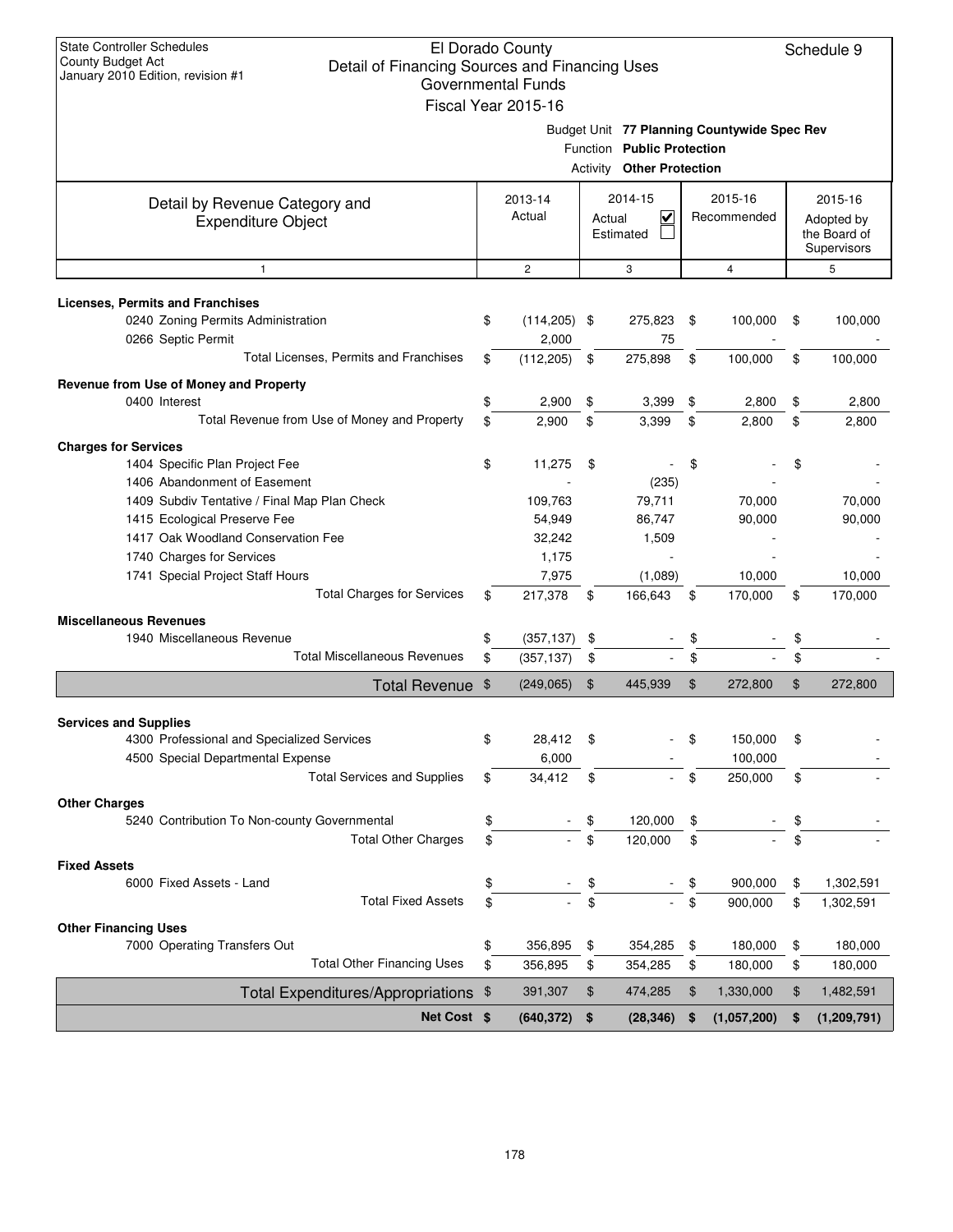| <b>State Controller Schedules</b><br><b>County Budget Act</b>                       |          | El Dorado County          |          |                          |          |                                                   |          | Schedule 9                  |
|-------------------------------------------------------------------------------------|----------|---------------------------|----------|--------------------------|----------|---------------------------------------------------|----------|-----------------------------|
| Detail of Financing Sources and Financing Uses<br>January 2010 Edition, revision #1 |          | <b>Governmental Funds</b> |          |                          |          |                                                   |          |                             |
|                                                                                     |          | Fiscal Year 2015-16       |          |                          |          |                                                   |          |                             |
|                                                                                     |          |                           |          |                          |          |                                                   |          |                             |
|                                                                                     |          |                           |          |                          |          | Budget Unit 77 Transportation Countywide Spec Rev |          |                             |
|                                                                                     |          |                           | Activity | <b>Public Ways</b>       |          | Function Public Ways and Facilities               |          |                             |
|                                                                                     |          |                           |          |                          |          |                                                   |          |                             |
| Detail by Revenue Category and                                                      |          | 2013-14                   |          | 2014-15                  |          | 2015-16                                           |          | 2015-16                     |
| <b>Expenditure Object</b>                                                           |          | Actual                    |          | V<br>Actual              |          | Recommended                                       |          | Adopted by                  |
|                                                                                     |          | Estimated                 |          |                          |          |                                                   |          | the Board of<br>Supervisors |
| $\mathbf{1}$                                                                        |          | $\mathbf{2}$              |          | 3                        |          | 4                                                 |          | 5                           |
|                                                                                     |          |                           |          |                          |          |                                                   |          |                             |
| <b>Licenses, Permits and Franchises</b>                                             |          |                           |          |                          |          |                                                   |          |                             |
| 0230 Road Privileges and Permits                                                    | \$       | 5,538                     | \$       | 7,500                    | \$       | 7,500                                             | \$       | 17,500                      |
| Total Licenses, Permits and Franchises                                              | \$       | 5,538                     | \$       | 7,500                    | \$       | 7,500                                             | \$       | 17,500                      |
| Revenue from Use of Money and Property                                              |          |                           |          |                          |          |                                                   |          |                             |
| 0400 Interest                                                                       | \$       | 163,191                   | \$       | 188,354                  | \$       | 108,100                                           | \$       | 108,100                     |
| 0401 Community Dev Block Grant Note                                                 |          | 45,122                    |          | 66,784                   |          |                                                   |          |                             |
| Total Revenue from Use of Money and Property                                        | \$       | 208,314                   | \$       | 255,138                  | \$       | 108,100                                           | \$       | 108,100                     |
| <b>Revenue Other Governmental Agencies</b>                                          |          |                           |          |                          |          |                                                   |          |                             |
| 1207 Shingle Springs Rancheria                                                      | \$       | 2,600,000                 | \$       | 2,600,000                | \$       | 2,600,000                                         | \$       | 2,600,000                   |
| <b>Total Revenue Other Governmental Agencies</b>                                    | \$       | 2,600,000                 | \$       | 2,600,000                | \$       | 2,600,000                                         | \$       | 2,600,000                   |
| <b>Charges for Services</b>                                                         |          |                           |          |                          |          |                                                   |          |                             |
| 1409 Subdiv Tentative / Final Map Plan Check                                        | \$       |                           | \$       | 206                      | \$       |                                                   | \$       |                             |
| 1412 Development Projects (T&M)                                                     |          | 404,791                   |          | 944,316                  |          | 775,000                                           |          | 1,190,000                   |
| 1470 TIM: Traffic Impact Mitigation                                                 |          | 12,192,090                |          | 5,079,117                |          | 2,899,715                                         |          | 2,899,715                   |
| 1744 Miscellaneous Inspections or Services                                          |          |                           |          |                          |          |                                                   |          |                             |
| 1745 Public Utility Inspections                                                     |          | 3,598                     |          | 10,942                   |          | 10,000                                            |          | 10,000                      |
| <b>Total Charges for Services</b>                                                   | \$       | 12,600,479                | \$       | 6,034,581                | \$       | 3,684,715                                         | \$       | 4,099,715                   |
| <b>Miscellaneous Revenues</b>                                                       |          |                           |          |                          |          |                                                   |          |                             |
| 1940 Miscellaneous Revenue                                                          | \$       |                           | \$       | 37.165                   | \$       |                                                   | \$       |                             |
| <b>Total Miscellaneous Revenues</b>                                                 | \$       |                           | \$       | 37,165                   | \$       |                                                   | \$       |                             |
| <b>Other Financing Sources</b>                                                      |          |                           |          |                          |          |                                                   |          |                             |
| 2020 Operating Transfers In                                                         | \$       | 60,971                    | \$       |                          | \$       |                                                   | \$       | 4,355                       |
| 2042 Long Term Advance Proceeds                                                     |          | 11,094,966                |          |                          |          |                                                   |          |                             |
| <b>Total Other Financing Sources</b>                                                | \$       | 11,155,937                | \$       | $\blacksquare$           | \$       |                                                   | \$       | 4,355                       |
| <b>Total Revenue</b>                                                                | \$       | 26,570,267                | \$       | 8,934,384                | \$       | 6,400,315                                         | \$       | 6,829,670                   |
|                                                                                     |          |                           |          |                          |          |                                                   |          |                             |
| <b>Services and Supplies</b><br>4240 Miscellaneous Expense                          | \$       | 40,946                    | \$       |                          |          |                                                   |          |                             |
| <b>Total Services and Supplies</b>                                                  | \$       | 40,946                    | \$       |                          | \$       |                                                   | \$       |                             |
|                                                                                     |          |                           |          |                          |          |                                                   |          |                             |
| <b>Other Financing Uses</b>                                                         |          |                           |          |                          |          |                                                   |          |                             |
| 7000 Operating Transfers Out<br><b>Total Other Financing Uses</b>                   | \$<br>\$ | 12,375,604<br>12,375,604  | \$<br>\$ | 21,369,111<br>21,369,111 | \$<br>\$ | 18,669,551<br>18,669,551                          | \$<br>\$ | 19,922,551<br>19,922,551    |
|                                                                                     |          |                           |          |                          |          |                                                   |          |                             |
| <b>Appropriations for Contingencies</b>                                             |          |                           |          |                          |          |                                                   |          |                             |
| 7700 Contingency<br><b>Total Appropriations for Contingencies</b>                   | \$       |                           | \$       |                          | \$       | 200,000                                           | \$       | 200,000                     |
|                                                                                     | \$       |                           | \$       |                          | \$       | 200,000                                           | \$       | 200,000                     |
| <b>Total Expenditures/Appropriations</b>                                            | \$       | 12,416,551                | \$       | 21,369,111               | \$       | 18,869,551                                        | \$       | 20,122,551                  |
| Net Cost \$                                                                         |          | 14, 153, 717              | \$       | (12, 434, 728)           | \$       | (12, 469, 236)                                    | \$       | (13, 292, 881)              |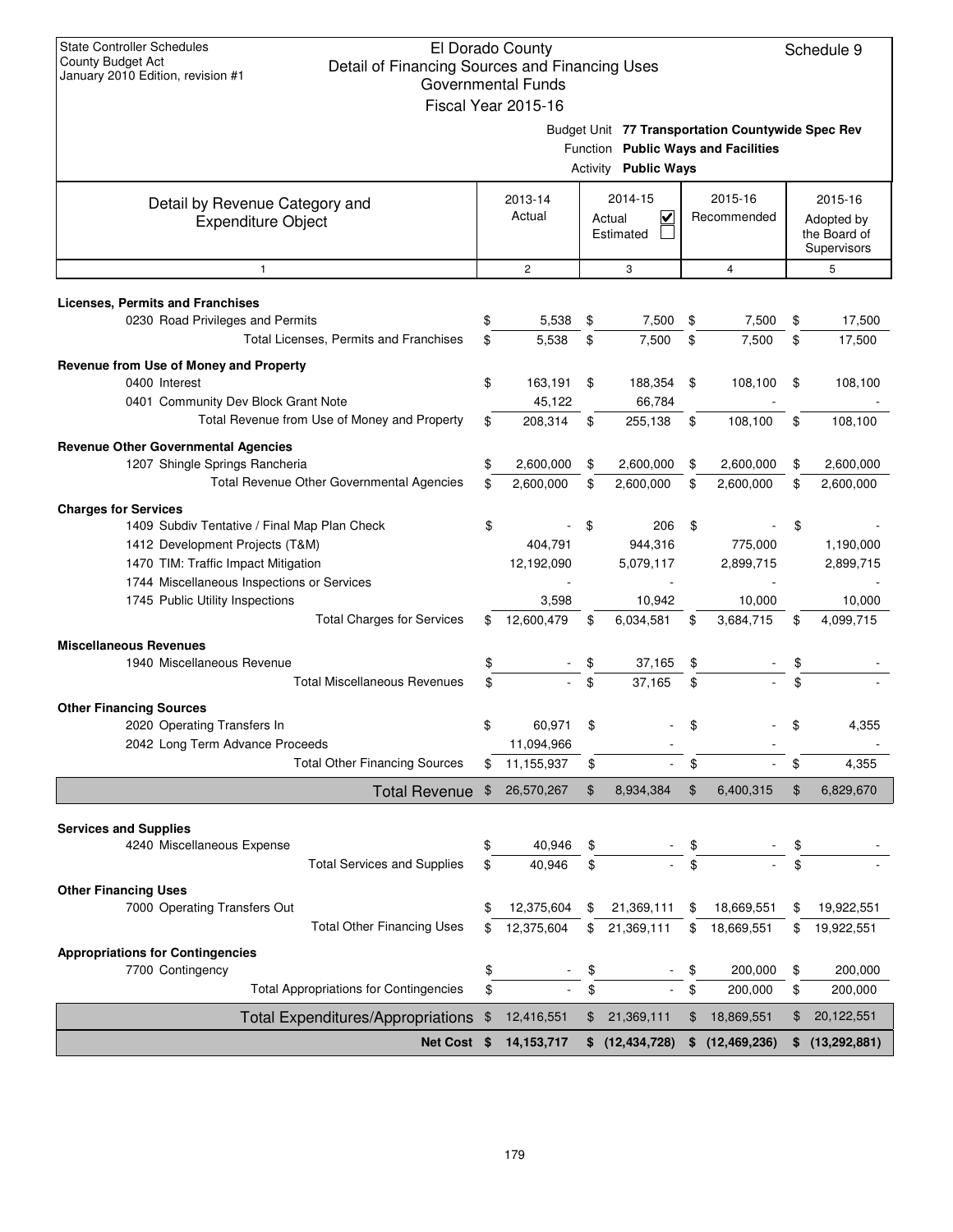| <b>State Controller Schedules</b>                                   |                           |                                |                |                                                 |                             |
|---------------------------------------------------------------------|---------------------------|--------------------------------|----------------|-------------------------------------------------|-----------------------------|
| County Budget Act<br>Detail of Financing Sources and Financing Uses | El Dorado County          |                                |                |                                                 | Schedule 9                  |
| January 2010 Edition, revision #1                                   | <b>Governmental Funds</b> |                                |                |                                                 |                             |
|                                                                     | Fiscal Year 2015-16       |                                |                |                                                 |                             |
|                                                                     |                           |                                |                |                                                 |                             |
|                                                                     |                           | Function Health and Sanitation |                | Budget Unit 77 Public Hlth. Countywide Spec Rev |                             |
|                                                                     |                           | Activity Health                |                |                                                 |                             |
|                                                                     |                           |                                |                |                                                 |                             |
| Detail by Revenue Category and                                      | 2013-14                   | 2014-15                        |                | 2015-16                                         | 2015-16                     |
| <b>Expenditure Object</b>                                           | Actual                    | $\checkmark$<br>Actual         |                | Recommended                                     | Adopted by                  |
|                                                                     |                           | Estimated                      |                |                                                 | the Board of<br>Supervisors |
| $\mathbf{1}$                                                        | $\overline{c}$            | 3                              |                | $\overline{4}$                                  | 5                           |
|                                                                     |                           |                                |                |                                                 |                             |
| Revenue from Use of Money and Property                              |                           |                                |                |                                                 |                             |
| 0400 Interest                                                       | \$<br>590                 | \$<br>716                      | -\$            | 600                                             | \$<br>600                   |
| Total Revenue from Use of Money and Property                        | \$<br>590                 | \$<br>716                      | \$             | 600                                             | \$<br>600                   |
| <b>Charges for Services</b>                                         |                           |                                |                |                                                 |                             |
| 1740 Charges for Services                                           | \$<br>4,850               | \$<br>5,555                    | \$             | 10,000                                          | \$<br>10,000                |
| <b>Total Charges for Services</b>                                   | \$<br>4,850               | \$<br>5,555                    | \$             | 10,000                                          | \$<br>10,000                |
| <b>Miscellaneous Revenues</b>                                       |                           |                                |                |                                                 |                             |
| 1940 Miscellaneous Revenue                                          | \$<br>21,005              | \$<br>56,003                   | \$             | 52,500                                          | \$<br>67,500                |
| 1943 Miscellaneous Donation                                         | 1,377                     | 9,833                          |                |                                                 |                             |
| <b>Total Miscellaneous Revenues</b>                                 | \$<br>22,382              | \$<br>65,836                   | \$             | 52,500                                          | \$<br>67,500                |
| Total Revenue \$                                                    | 27,822                    | \$<br>72,107                   | $\mathfrak{S}$ | 63,100                                          | \$<br>78,100                |
|                                                                     |                           |                                |                |                                                 |                             |
| <b>Services and Supplies</b><br>4260 Office Expense                 | \$                        | \$<br>33                       | \$             |                                                 | \$                          |
| 4262 Software                                                       |                           | 335                            |                |                                                 |                             |
| 4300 Professional and Specialized Services                          | 10,701                    | 37,076                         |                | 62,921                                          | 68,572                      |
| 4324 Medical, Dental and Lab Services                               |                           | 173                            |                |                                                 |                             |
| 4461 Minor Equipment                                                |                           | 36,641                         |                |                                                 |                             |
| 4462 Minor Computer Equipment                                       |                           | 880                            |                |                                                 |                             |
| 4500 Special Departmental Expense                                   |                           | 13,136                         |                | 1,000                                           | 1,000                       |
| 4501 Special Projects                                               |                           |                                |                | 47,236                                          | 203,955                     |
| 4529 Software License                                               |                           | 335                            |                |                                                 |                             |
| <b>Total Services and Supplies</b>                                  | \$<br>10,701              | \$<br>88,608                   | \$             | 111,157                                         | \$<br>273,527               |
| <b>Other Charges</b>                                                |                           |                                |                |                                                 |                             |
| 5300 Interfund Expenditures                                         | \$                        | \$                             | \$             | 1,000                                           | \$<br>1,000                 |
| 5318 Intrfnd Exp: Maint Buildg & Imprvmnts                          |                           | 454                            |                |                                                 |                             |
| <b>Total Other Charges</b>                                          | \$                        | \$<br>454                      | \$             | 1,000                                           | \$<br>1,000                 |
| <b>Fixed Assets</b>                                                 |                           |                                |                |                                                 |                             |
| 6040 Fixed Assets - Equipment                                       | \$                        | \$<br>4,654                    | \$             | 20,000                                          | \$<br>20,000                |
| <b>Total Fixed Assets</b>                                           | \$                        | \$<br>4,654                    | \$             | 20,000                                          | \$<br>20,000                |
| <b>Other Financing Uses</b>                                         |                           |                                |                |                                                 |                             |
| 7000 Operating Transfers Out                                        | \$                        | \$<br>5,763                    | \$             | 15,000                                          | \$<br>32,000                |
| <b>Total Other Financing Uses</b>                                   | \$                        | \$<br>5,763                    | \$             | 15,000                                          | \$<br>32,000                |
| Total Expenditures/Appropriations \$                                | 10,701                    | \$<br>99,478                   | \$             | 147,157                                         | \$<br>326,527               |
| Net Cost \$                                                         | 17,121                    | \$<br>(27, 372)                | \$             | (84, 057)                                       | \$<br>(248, 427)            |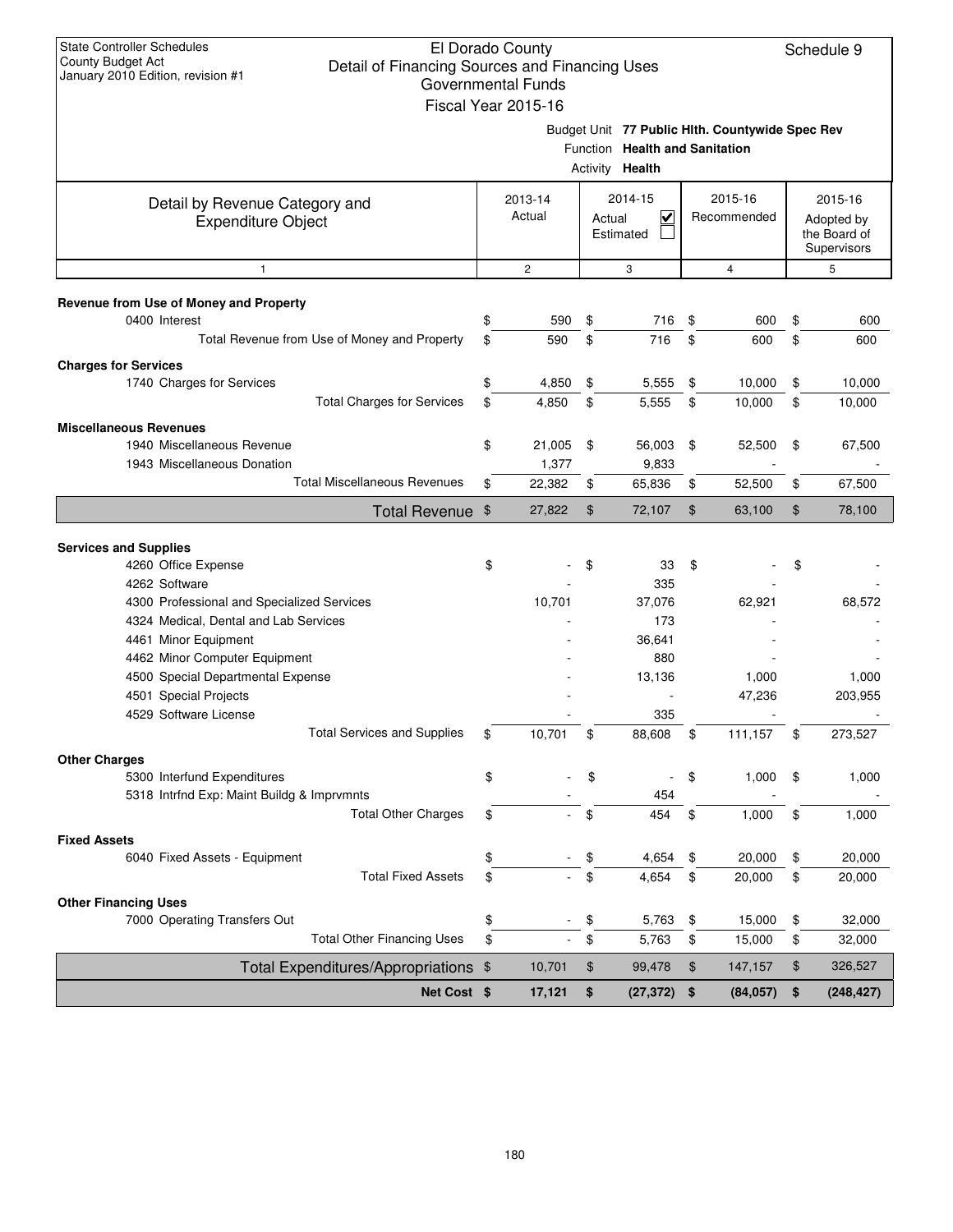| Net Cost \$                                                                |          | (70, 264)                 | \$<br>69,996                                             | \$       | (1, 496)                                            | \$       | (1, 496)                                  |
|----------------------------------------------------------------------------|----------|---------------------------|----------------------------------------------------------|----------|-----------------------------------------------------|----------|-------------------------------------------|
| Total Expenditures/Appropriations \$                                       |          | 1,135,976                 | \$<br>227,861                                            | \$       | 751,506                                             | \$       | 851,506                                   |
| <b>Total Appropriations for Contingencies</b>                              | \$       |                           | \$                                                       | \$       |                                                     | \$       | 80,000                                    |
| 7700 Contingency                                                           | \$       |                           | \$                                                       | \$       |                                                     | \$       | 80,000                                    |
| <b>Appropriations for Contingencies</b>                                    |          |                           |                                                          |          |                                                     |          |                                           |
| <b>Total Other Financing Uses</b>                                          | \$       |                           | \$                                                       | \$       | 1,506                                               | \$       | 21,506                                    |
| 7000 Operating Transfers Out                                               | \$       |                           | \$                                                       | \$       | 1,506                                               | \$       | 21,506                                    |
| <b>Other Financing Uses</b>                                                |          |                           |                                                          |          |                                                     |          |                                           |
| <b>Total Other Charges</b>                                                 | \$       |                           | \$<br>98                                                 | \$       | 15,000                                              | \$       | 15,000                                    |
| 5310 Intrfnd Exp: County Counsel                                           | \$.      |                           | 98                                                       | \$.      | 15,000                                              |          | 15,000                                    |
| <b>Other Charges</b>                                                       |          |                           |                                                          |          |                                                     |          |                                           |
| <b>Total Services and Supplies</b>                                         | \$       | 1,135,976                 | \$<br>227,763                                            | \$       | 735.000                                             | \$       | 735,000                                   |
| 4500 Special Departmental Expense                                          |          | 6,749                     |                                                          |          |                                                     |          |                                           |
| 4460 Small Tools and Instruments                                           |          | 29                        |                                                          |          |                                                     |          |                                           |
| 4420 Rents and Leases - Equipment                                          |          | 8,255                     | 8,255                                                    |          |                                                     |          |                                           |
| 4337 Other Governmental Agencies                                           |          |                           | 20,434                                                   |          |                                                     |          |                                           |
| 4313 Legal Services                                                        |          |                           | 50,828                                                   |          |                                                     |          |                                           |
| 4300 Professional and Specialized Services                                 |          | 1,120,943                 | 147,427                                                  |          | 735,000                                             |          | 735,000                                   |
| <b>Services and Supplies</b><br>4085 Household Expense - Refuse Disposal   | \$       |                           | \$<br>819                                                | \$       |                                                     | \$       |                                           |
|                                                                            |          |                           |                                                          |          |                                                     |          |                                           |
| <b>Total Revenue</b>                                                       | \$       | 1,065,712                 | \$<br>297,857                                            | \$       | 750,010                                             | \$       | 850,010                                   |
| <b>Total Other Financing Sources</b>                                       | \$       | 1,066,808                 | \$<br>298,337                                            | \$       | 750,000                                             | \$       | 750,000                                   |
| 2020 Operating Transfers In                                                | \$       | 1,066,808                 | \$<br>298,337                                            | \$       | 750,000                                             | \$       | 750,000                                   |
| <b>Other Financing Sources</b>                                             |          |                           | \$                                                       |          |                                                     |          | 100,000                                   |
| 1940 Miscellaneous Revenue<br><b>Total Miscellaneous Revenues</b>          | \$<br>\$ |                           | \$                                                       | \$<br>\$ |                                                     | \$<br>\$ | 100,000                                   |
| <b>Miscellaneous Revenues</b>                                              |          |                           |                                                          |          |                                                     |          |                                           |
| Total Revenue from Use of Money and Property                               | \$       | (1,097)                   | \$<br>(480)                                              | \$       | 10                                                  | \$       | 10                                        |
| 0400 Interest                                                              | \$       | $(1,097)$ \$              | $(480)$ \$                                               |          | 10                                                  | \$       | 10                                        |
| Revenue from Use of Money and Property                                     |          |                           |                                                          |          |                                                     |          |                                           |
| $\mathbf{1}$                                                               |          | $\mathbf{2}$              | 3                                                        |          | $\overline{4}$                                      |          | 5                                         |
| <b>Expenditure Object</b>                                                  |          | Actual                    | $\overline{\mathbf{v}}$<br>Actual<br>Estimated           |          | Recommended                                         |          | Adopted by<br>the Board of<br>Supervisors |
| Detail by Revenue Category and                                             |          | 2013-14                   | 2014-15                                                  |          | 2015-16                                             |          | 2015-16                                   |
|                                                                            |          |                           | Function Health and Sanitation<br>Activity <b>Health</b> |          | Budget Unit 77 Envrnmtl. Mgmnt. Countywide Spec Rev |          |                                           |
|                                                                            |          | Fiscal Year 2015-16       |                                                          |          |                                                     |          |                                           |
| January 2010 Edition, revision #1                                          |          | <b>Governmental Funds</b> |                                                          |          |                                                     |          |                                           |
| <b>County Budget Act</b><br>Detail of Financing Sources and Financing Uses |          |                           |                                                          |          |                                                     |          |                                           |
| <b>State Controller Schedules</b>                                          |          | El Dorado County          |                                                          |          |                                                     |          | Schedule 9                                |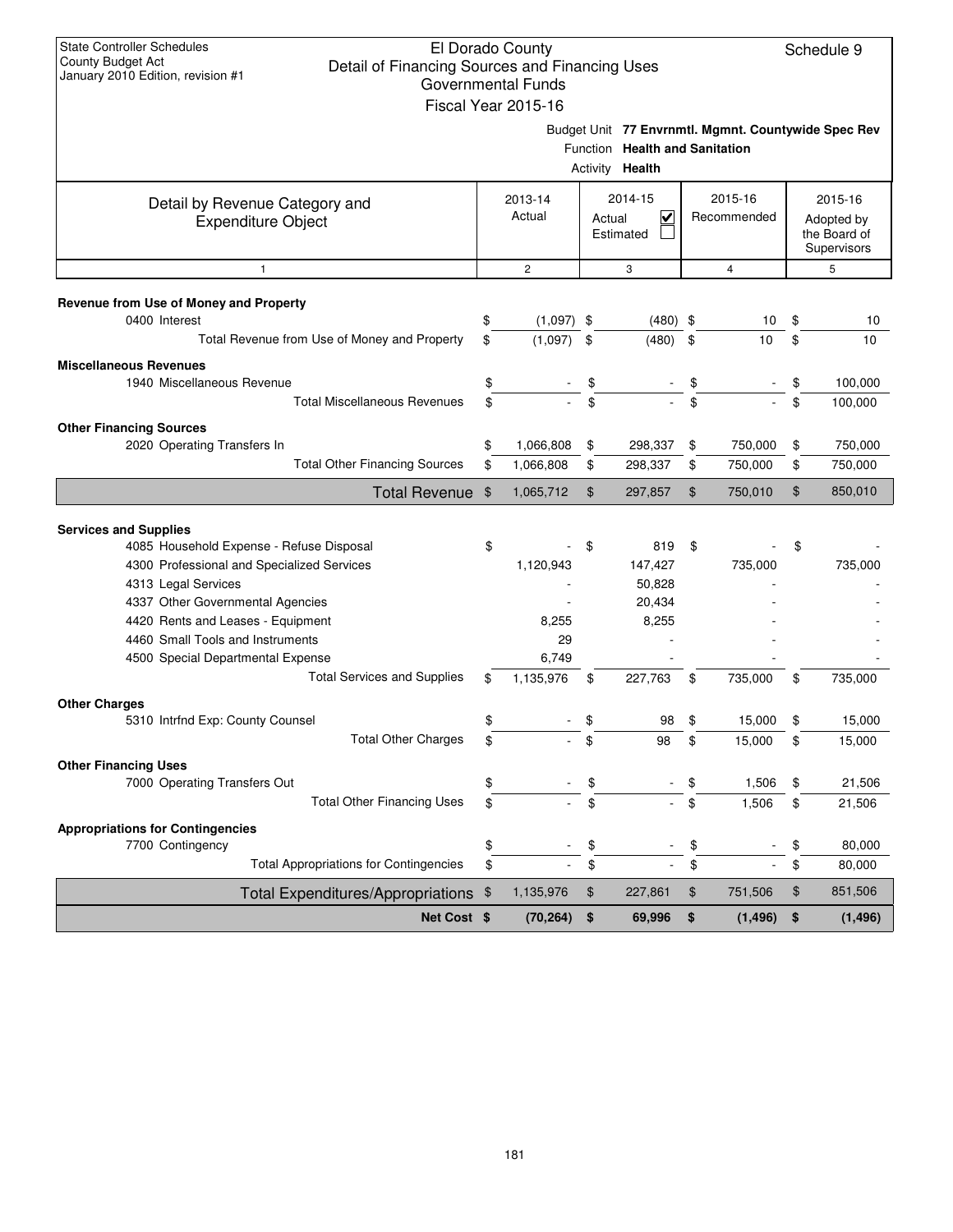| <b>State Controller Schedules</b>                                          | El Dorado County    |                |                                  |                                                     | Schedule 9                                   |  |  |  |
|----------------------------------------------------------------------------|---------------------|----------------|----------------------------------|-----------------------------------------------------|----------------------------------------------|--|--|--|
| <b>County Budget Act</b><br>Detail of Financing Sources and Financing Uses |                     |                |                                  |                                                     |                                              |  |  |  |
| January 2010 Edition, revision #1                                          | Governmental Funds  |                |                                  |                                                     |                                              |  |  |  |
|                                                                            | Fiscal Year 2015-16 |                |                                  |                                                     |                                              |  |  |  |
|                                                                            |                     |                |                                  | Budget Unit 77 Veterans Services Countywide Spe Rev |                                              |  |  |  |
|                                                                            |                     |                | Function Public Assistance       |                                                     |                                              |  |  |  |
|                                                                            |                     |                | <b>Activity Veterans Affairs</b> |                                                     |                                              |  |  |  |
| Detail by Revenue Category and                                             | 2013-14             |                | 2014-15                          | 2015-16                                             | 2015-16                                      |  |  |  |
| <b>Expenditure Object</b>                                                  | Actual              |                | $\blacktriangledown$<br>Actual   | Recommended                                         | Adopted by                                   |  |  |  |
|                                                                            |                     |                | Estimated                        |                                                     | the Board of<br>Supervisors<br>5<br>\$<br>\$ |  |  |  |
|                                                                            |                     |                |                                  |                                                     |                                              |  |  |  |
| $\mathbf{1}$                                                               | $\overline{c}$      |                | 3                                | $\overline{4}$                                      |                                              |  |  |  |
| Revenue from Use of Money and Property                                     |                     |                |                                  |                                                     |                                              |  |  |  |
| 0400 Interest                                                              | \$<br>69            | \$             | 110                              | \$                                                  |                                              |  |  |  |
| 0400 Interest                                                              | 69                  |                | 110                              |                                                     |                                              |  |  |  |
| Total Revenue from Use of Money and Property                               | \$<br>139           | \$             | 221                              | \$                                                  |                                              |  |  |  |
| <b>Miscellaneous Revenues</b>                                              |                     |                |                                  |                                                     |                                              |  |  |  |
| 1940 Miscellaneous Revenue                                                 | \$<br>6,527         | \$             | 16,761                           | \$                                                  | \$                                           |  |  |  |
| 1940 Miscellaneous Revenue                                                 | 6,527               |                | 16,761                           |                                                     |                                              |  |  |  |
| <b>Total Miscellaneous Revenues</b>                                        | \$<br>13,054        | \$             | 33,522                           | \$                                                  | \$                                           |  |  |  |
| Total Revenue \$                                                           | 13,193              | $\mathfrak{L}$ | 33,743                           | \$                                                  | \$                                           |  |  |  |
| <b>Services and Supplies</b>                                               |                     |                |                                  |                                                     |                                              |  |  |  |
| 4300 Professional and Specialized Services                                 | \$<br>917           | \$             |                                  | \$                                                  | \$                                           |  |  |  |
| 4300 Professional and Specialized Services                                 | 917                 |                |                                  |                                                     |                                              |  |  |  |
| 4400 Publication and Legal Notices                                         | 1,007               |                |                                  |                                                     |                                              |  |  |  |
| 4400 Publication and Legal Notices                                         | 1,007               |                |                                  |                                                     |                                              |  |  |  |
| <b>Total Services and Supplies</b>                                         | \$<br>3,848         | \$             |                                  | \$                                                  | \$                                           |  |  |  |
| Total Expenditures/Appropriations \$                                       | 3,848               | \$             |                                  | \$                                                  | \$                                           |  |  |  |
| Net Cost \$                                                                | 9,345               | \$             | 33,743                           | \$                                                  | \$                                           |  |  |  |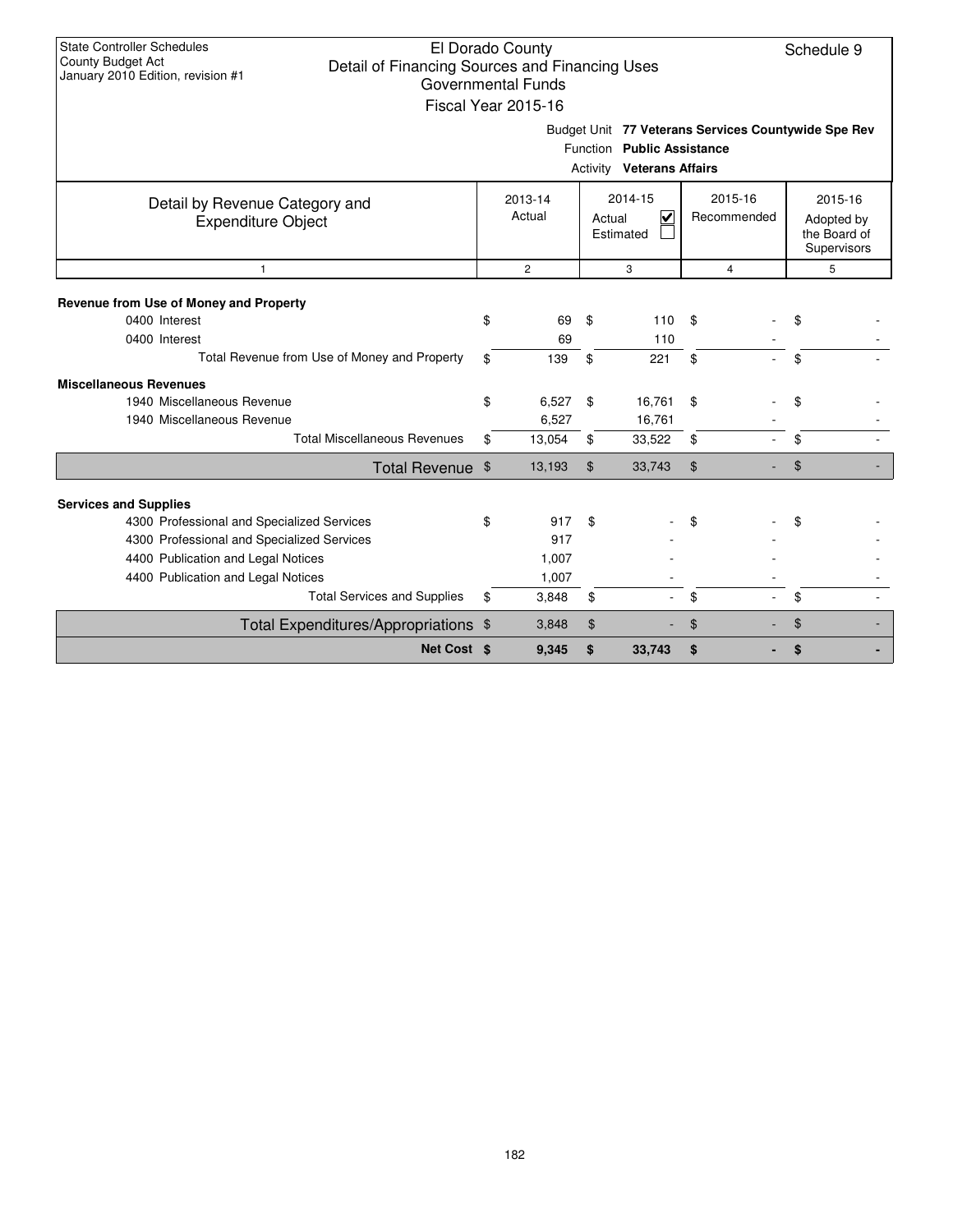| <b>State Controller Schedules</b><br>County Budget Act<br>Detail of Financing Sources and Financing Uses<br>January 2010 Edition, revision #1 |                                                                     | El Dorado County<br><b>Governmental Funds</b><br>Fiscal Year 2015-16 |          |                                                              |                |                                                  |                                                      | Schedule 9                |  |
|-----------------------------------------------------------------------------------------------------------------------------------------------|---------------------------------------------------------------------|----------------------------------------------------------------------|----------|--------------------------------------------------------------|----------------|--------------------------------------------------|------------------------------------------------------|---------------------------|--|
|                                                                                                                                               |                                                                     |                                                                      |          | Function Public Assistance<br>Activity <b>Administration</b> |                | Budget Unit 77 Human Services Countywide Spe Rev |                                                      |                           |  |
| Detail by Revenue Category and<br><b>Expenditure Object</b>                                                                                   | 2014-15<br>2015-16<br>2013-14<br>Actual<br>V<br>Actual<br>Estimated |                                                                      |          |                                                              |                | Recommended                                      | 2015-16<br>Adopted by<br>the Board of<br>Supervisors |                           |  |
| $\mathbf{1}$                                                                                                                                  |                                                                     | $\overline{2}$                                                       |          | 3                                                            |                | $\overline{4}$                                   |                                                      | 5                         |  |
| Revenue from Use of Money and Property<br>0400 Interest<br>Total Revenue from Use of Money and Property                                       | \$<br>\$                                                            | 175<br>175                                                           | \$<br>\$ | 194<br>194                                                   | \$<br>\$       | 150<br>150                                       | \$<br>\$                                             | 150<br>150                |  |
| Intergovernmental Revenue - State<br>0880 State - Other<br>Total Intergovernmental Revenue - State                                            | \$<br>\$                                                            | 4,025<br>4,025                                                       | \$<br>\$ | 3,800<br>3,800                                               | \$<br>\$       | 3,917<br>3,917                                   | \$<br>\$                                             | 3,917<br>3,917            |  |
| <b>Charges for Services</b><br>1600 Recording Fees<br>1603 Vital Health Statistic Fee<br><b>Total Charges for Services</b>                    | \$<br>\$                                                            | 13,539<br>1,630<br>15,169                                            | \$<br>\$ | 12,852<br>2,046<br>14,898                                    | \$<br>\$       | 12,000<br>2,000<br>14,000                        | \$<br>\$                                             | 12,000<br>2,000<br>14,000 |  |
| Total Revenue \$                                                                                                                              |                                                                     | 19,369                                                               | \$       | 18,892                                                       | $\mathfrak{S}$ | 18,067                                           | \$                                                   | 18,067                    |  |
| <b>Services and Supplies</b>                                                                                                                  |                                                                     |                                                                      |          |                                                              |                |                                                  |                                                      |                           |  |
| 4300 Professional and Specialized Services                                                                                                    | \$                                                                  | 25,539                                                               | \$       | 20,975                                                       | \$             | 85.678                                           | \$                                                   | 83,595                    |  |
| <b>Total Services and Supplies</b>                                                                                                            | \$                                                                  | 25,539                                                               | \$       | 20,975                                                       | \$             | 85,678                                           | \$                                                   | 83,595                    |  |
| Total Expenditures/Appropriations \$                                                                                                          |                                                                     | 25,539<br>\$                                                         |          | 20,975                                                       | \$             | 85,678                                           | \$                                                   | 83,595                    |  |
| Net Cost \$                                                                                                                                   |                                                                     | (6, 170)                                                             | \$       | (2,082)                                                      | \$             | (67, 611)                                        | \$                                                   | (65, 528)                 |  |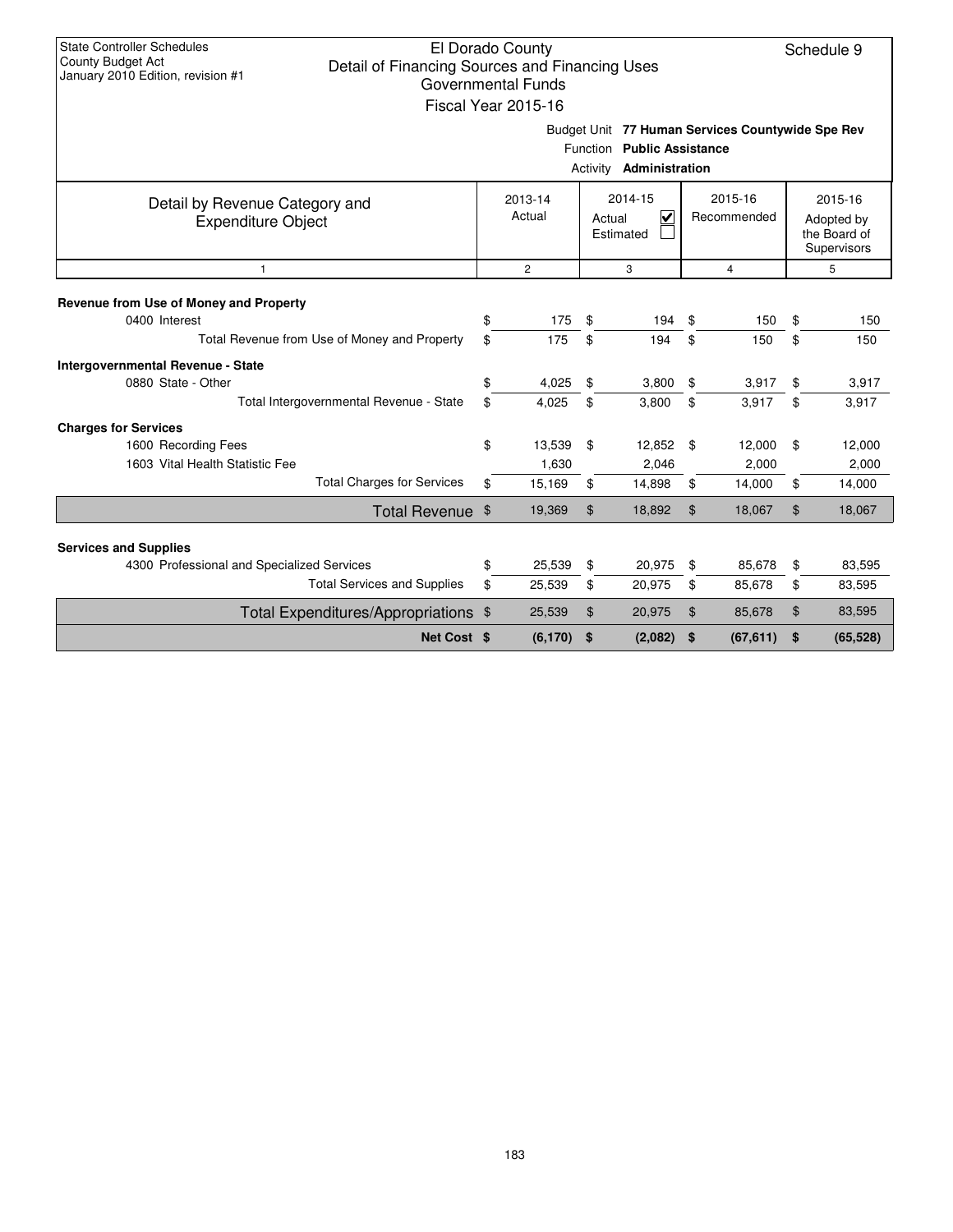| <b>State Controller Schedules</b><br>County Budget Act<br>Detail of Financing Sources and Financing Uses<br>January 2010 Edition, revision #1 |          | El Dorado County<br><b>Governmental Funds</b><br>Fiscal Year 2015-16 |                             |                                              |          |                                            |                                                      | Schedule 9       |
|-----------------------------------------------------------------------------------------------------------------------------------------------|----------|----------------------------------------------------------------------|-----------------------------|----------------------------------------------|----------|--------------------------------------------|------------------------------------------------------|------------------|
|                                                                                                                                               |          |                                                                      | <b>Function</b><br>Activity | <b>Education</b><br><b>Library Services</b>  |          | Budget Unit 77 Library Countywide Spec Rev |                                                      |                  |
| Detail by Revenue Category and<br>Expenditure Object                                                                                          |          | 2013-14<br>Actual                                                    | Actual                      | 2014-15<br>$\blacktriangledown$<br>Estimated |          | 2015-16<br>Recommended                     | 2015-16<br>Adopted by<br>the Board of<br>Supervisors |                  |
| $\mathbf{1}$                                                                                                                                  |          | $\mathbf{2}^{\prime}$                                                |                             | 3                                            |          | 4                                          |                                                      | 5                |
| Revenue from Use of Money and Property<br>0400 Interest<br>Total Revenue from Use of Money and Property                                       | \$<br>\$ | 48<br>48                                                             | \$<br>\$                    | 114<br>114                                   | \$<br>\$ |                                            | \$<br>\$                                             |                  |
| <b>Miscellaneous Revenues</b><br>1940 Miscellaneous Revenue<br>1943 Miscellaneous Donation                                                    | \$       | 12,298                                                               | \$                          | 200,000                                      | \$       |                                            | \$                                                   |                  |
| <b>Total Miscellaneous Revenues</b>                                                                                                           | \$       | 12,298                                                               | \$                          | 200,000                                      | \$       |                                            | \$                                                   |                  |
| Total Revenue \$                                                                                                                              |          | 12,346                                                               | \$                          | 200,114                                      | \$       |                                            | \$                                                   |                  |
| <b>Other Financing Uses</b>                                                                                                                   |          |                                                                      |                             |                                              |          |                                            |                                                      |                  |
| 7000 Operating Transfers Out<br><b>Total Other Financing Uses</b>                                                                             | \$<br>\$ | 9,934<br>9,934                                                       | \$<br>\$                    | 6,636<br>6,636                               | \$<br>\$ | 14,000<br>14,000                           | \$<br>\$                                             | 14,000<br>14,000 |
| Total Expenditures/Appropriations \$                                                                                                          |          | 9,934<br>\$                                                          |                             | 6,636                                        | \$       | 14,000                                     | \$                                                   | 14,000           |
| Net Cost \$                                                                                                                                   |          | 2,412                                                                | \$                          | 193,478                                      | \$       | (14,000)                                   | \$                                                   | (14,000)         |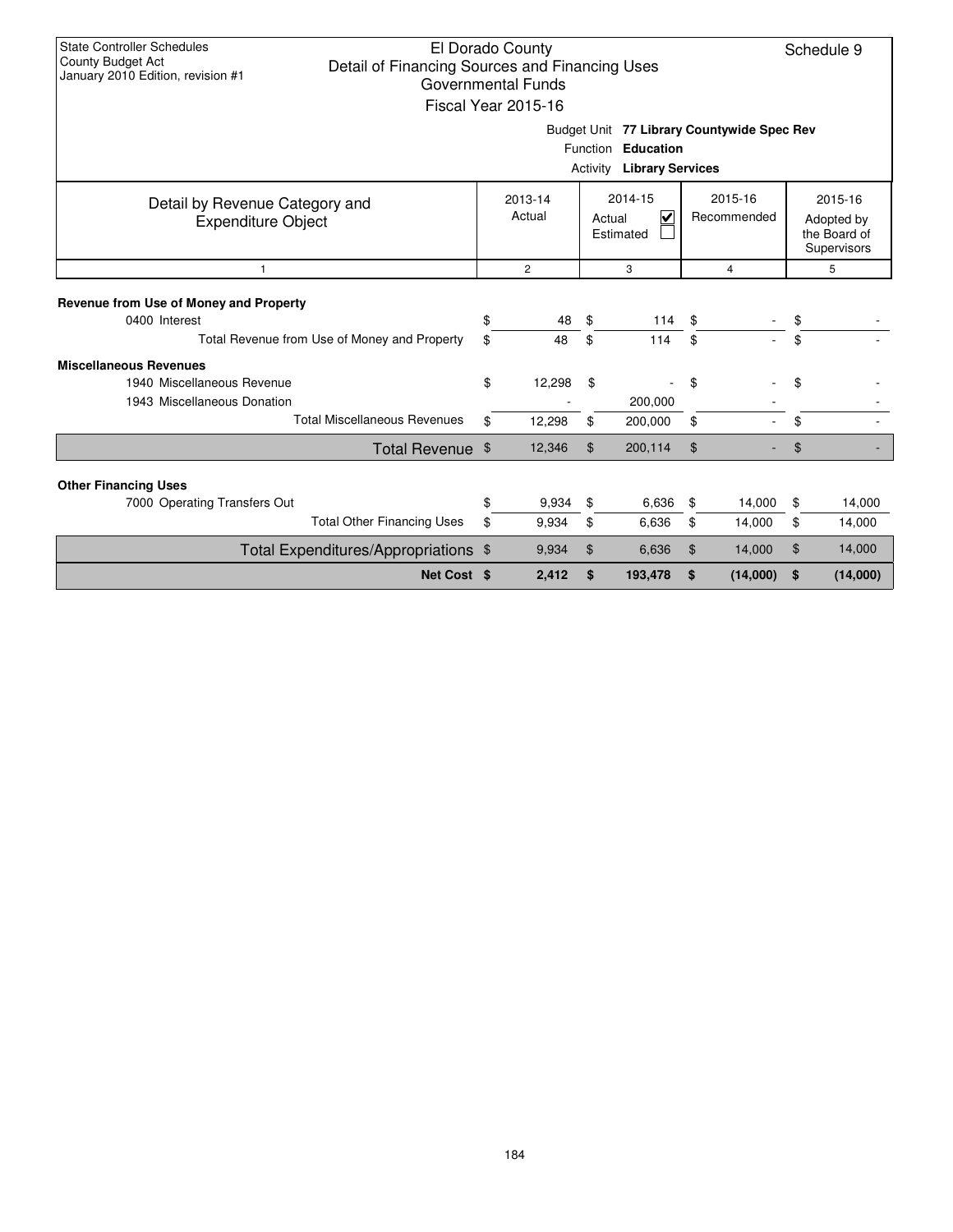| <b>State Controller Schedules</b><br>El Dorado County<br>Schedule 9<br><b>County Budget Act</b><br>Detail of Financing Sources and Financing Uses<br>January 2010 Edition, revision #1<br><b>Governmental Funds</b><br>Fiscal Year 2015-16 |                  |          |                |                |          |          |                |          |         |  |  |  |
|--------------------------------------------------------------------------------------------------------------------------------------------------------------------------------------------------------------------------------------------|------------------|----------|----------------|----------------|----------|----------|----------------|----------|---------|--|--|--|
| Budget Unit 77 Fish & Game Countywide Spec Rev<br>Function Public Protection<br><b>Activity Other Protection</b>                                                                                                                           |                  |          |                |                |          |          |                |          |         |  |  |  |
| 2014-15<br>2015-16<br>2013-14<br>Detail by Revenue Category and<br>Actual<br>V<br>Recommended<br>Actual<br><b>Expenditure Object</b><br>Estimated                                                                                          |                  |          |                |                |          |          |                |          |         |  |  |  |
| $\mathbf{1}$                                                                                                                                                                                                                               |                  |          | $\overline{2}$ |                | 3        |          | $\overline{4}$ |          | 5       |  |  |  |
| Revenue from Use of Money and Property<br>0400 Interest<br>Total Revenue from Use of Money and Property                                                                                                                                    |                  | \$<br>\$ | 22<br>22       | \$<br>\$       | 29<br>29 | \$<br>\$ |                | \$<br>\$ |         |  |  |  |
| <b>Miscellaneous Revenues</b><br>1940 Miscellaneous Revenue                                                                                                                                                                                |                  | \$       |                | \$             | 12,500   | \$       |                | \$       |         |  |  |  |
| <b>Total Miscellaneous Revenues</b>                                                                                                                                                                                                        |                  | \$       |                | \$             | 12,500   | \$       |                | \$       |         |  |  |  |
|                                                                                                                                                                                                                                            | Total Revenue \$ |          | 22             | $\mathfrak{L}$ | 12,529   | \$       |                | \$       |         |  |  |  |
| <b>Services and Supplies</b><br>4501 Special Projects                                                                                                                                                                                      |                  | \$       | $(313)$ \$     |                | 7,280    | \$       | 2,800          | \$       | 2,800   |  |  |  |
| <b>Total Services and Supplies</b><br><b>Other Financing Uses</b>                                                                                                                                                                          |                  | \$       | (313)          | \$             | 7,280    | \$       | 2,800          | \$       | 2,800   |  |  |  |
| 7000 Operating Transfers Out                                                                                                                                                                                                               |                  | \$       |                | \$             |          | \$       | 6,200          | \$       | 6,200   |  |  |  |
| <b>Total Other Financing Uses</b>                                                                                                                                                                                                          |                  | \$       |                | \$             | $\sim$   | \$       | 6,200          | \$       | 6,200   |  |  |  |
| Total Expenditures/Appropriations \$                                                                                                                                                                                                       |                  | (313)    |                | \$             | 7,280    | \$       | 9,000          | \$       | 9,000   |  |  |  |
|                                                                                                                                                                                                                                            | Net Cost \$      |          | 335            | \$             | 5,249    | \$       | (9,000)        | \$       | (9,000) |  |  |  |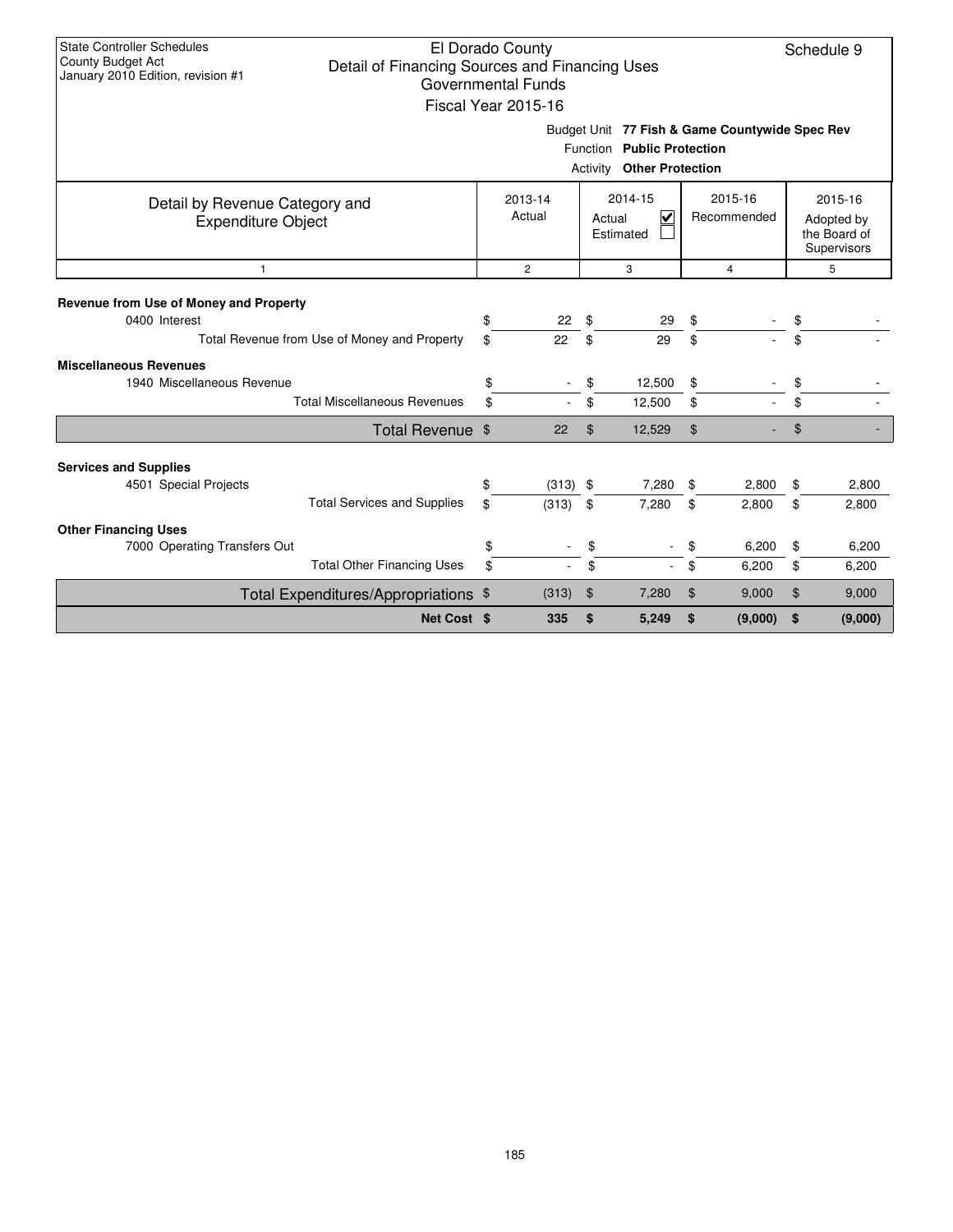| <b>State Controller Schedules</b>                                     | El Dorado County          |                                                |                |                                                                    |     | Schedule 9            |
|-----------------------------------------------------------------------|---------------------------|------------------------------------------------|----------------|--------------------------------------------------------------------|-----|-----------------------|
| County Budget Act                                                     |                           | Detail of Financing Sources and Financing Uses |                |                                                                    |     |                       |
| January 2010 Edition, revision #1                                     | <b>Governmental Funds</b> |                                                |                |                                                                    |     |                       |
|                                                                       | Fiscal Year 2015-16       |                                                |                |                                                                    |     |                       |
|                                                                       |                           |                                                |                |                                                                    |     |                       |
|                                                                       |                           | Budget Unit<br>Function                        |                | 77 Realignment Countywide Spec Rev<br><b>Health and Sanitation</b> |     |                       |
|                                                                       |                           | Activity                                       |                | <b>Public Health</b>                                               |     |                       |
|                                                                       |                           |                                                |                |                                                                    |     |                       |
| Detail by Revenue Category and<br><b>Expenditure Object</b>           | 2013-14<br>Actual         | 2014-15<br>Actual<br>✓                         |                | 2015-16<br>Recommended                                             |     | 2015-16<br>Adopted by |
|                                                                       |                           | Estimated                                      |                |                                                                    |     | the Board of          |
|                                                                       |                           |                                                |                |                                                                    |     | Supervisors           |
| $\mathbf{1}$                                                          | $\overline{c}$            | 3                                              |                | 4                                                                  |     | 5                     |
| Revenue from Use of Money and Property                                |                           |                                                |                |                                                                    |     |                       |
| 0400 Interest                                                         | 3,652                     | \$<br>8,417                                    | \$             | 6,000                                                              | \$  | 6,000                 |
| Total Revenue from Use of Money and Property                          | \$<br>$3,652$ \$          | 8,417                                          | \$             | 6,000                                                              | \$  | 6,000                 |
| <b>Intergovernmental Revenue - State</b>                              |                           |                                                |                |                                                                    |     |                       |
| 0661 State - Sales Tax Realignment Mentl Hith                         | \$<br>3,222,777 \$        | 3,366,460                                      | \$             | 3,203,651                                                          | \$  | 3,203,651             |
| 0686 State - Sales Tax Realignment Health                             | 1,195,162                 | 611,611                                        |                | 2,168,715                                                          |     | 2,168,715             |
| Total Intergovernmental Revenue - State \$                            | 4,417,939                 | \$<br>3,978,071                                | \$             | 5,372,366                                                          | \$  | 5,372,366             |
| <b>Other Financing Sources</b><br>2020 Operating Transfers In         | \$<br>720,699             | \$<br>720,702                                  | \$             | 720,702                                                            | \$  | 720,702               |
| 2021 Operating Transfers In: Veh Lic Fee                              | 3,373,237                 | 4,117,107                                      |                | 2,094,754                                                          |     | 2,094,754             |
| <b>Total Other Financing Sources</b>                                  | \$<br>4,093,936 \$        | 4,837,809                                      | \$             | 2,815,456                                                          | \$  | 2,815,456             |
| Total Revenue \$                                                      | 8,515,527                 | \$<br>8,824,297                                | \$             | 8,193,822                                                          | \$  | 8,193,822             |
| <b>Other Financing Uses</b>                                           |                           |                                                |                |                                                                    |     |                       |
| 7000 Operating Transfer Out                                           | 8,433,606                 | \$<br>8,753,325                                | \$             | 8,193,822                                                          |     | 8,193,822             |
| <b>Total Other Financing Uses</b>                                     | \$<br>8,433,606           | \$<br>8,753,325                                | \$             | 8,193,822 \$                                                       |     | 8,193,822             |
| <b>Intrafund Transfers</b>                                            |                           |                                                |                |                                                                    |     |                       |
| 7250 Intrafund Transfers: Non General Fund                            | \$<br>450,227             | \$                                             | $\frac{1}{2}$  | 416,270                                                            | \$  | 416,270               |
| <b>Total Intrafund Transfers</b>                                      | \$<br>450,227 \$          |                                                | \$             | 416,270 \$                                                         |     | 416,270               |
| <b>Intrafund Abatement</b><br>7380 Intrfnd Abatemnt: Not General Fund | \$<br>$(450, 227)$ \$     |                                                | \$             |                                                                    | \$  |                       |
| 7384 Intrfnd Abatemnt: Public Health                                  |                           |                                                |                | (416, 270)                                                         |     | (416, 270)            |
| <b>Total Intrafund Abatement</b>                                      | \$<br>$(450, 227)$ \$     |                                                | \$             | $(416, 270)$ \$                                                    |     | (416, 270)            |
| Total Expenditures/Appropriations \$                                  | 8,433,606                 | \$<br>8,753,325                                | $\mathfrak{F}$ | 8,193,822                                                          | -\$ | 8,193,822             |
| <b>Net Cost \$</b>                                                    | 81,921                    | \$<br>70,972                                   | \$             |                                                                    |     |                       |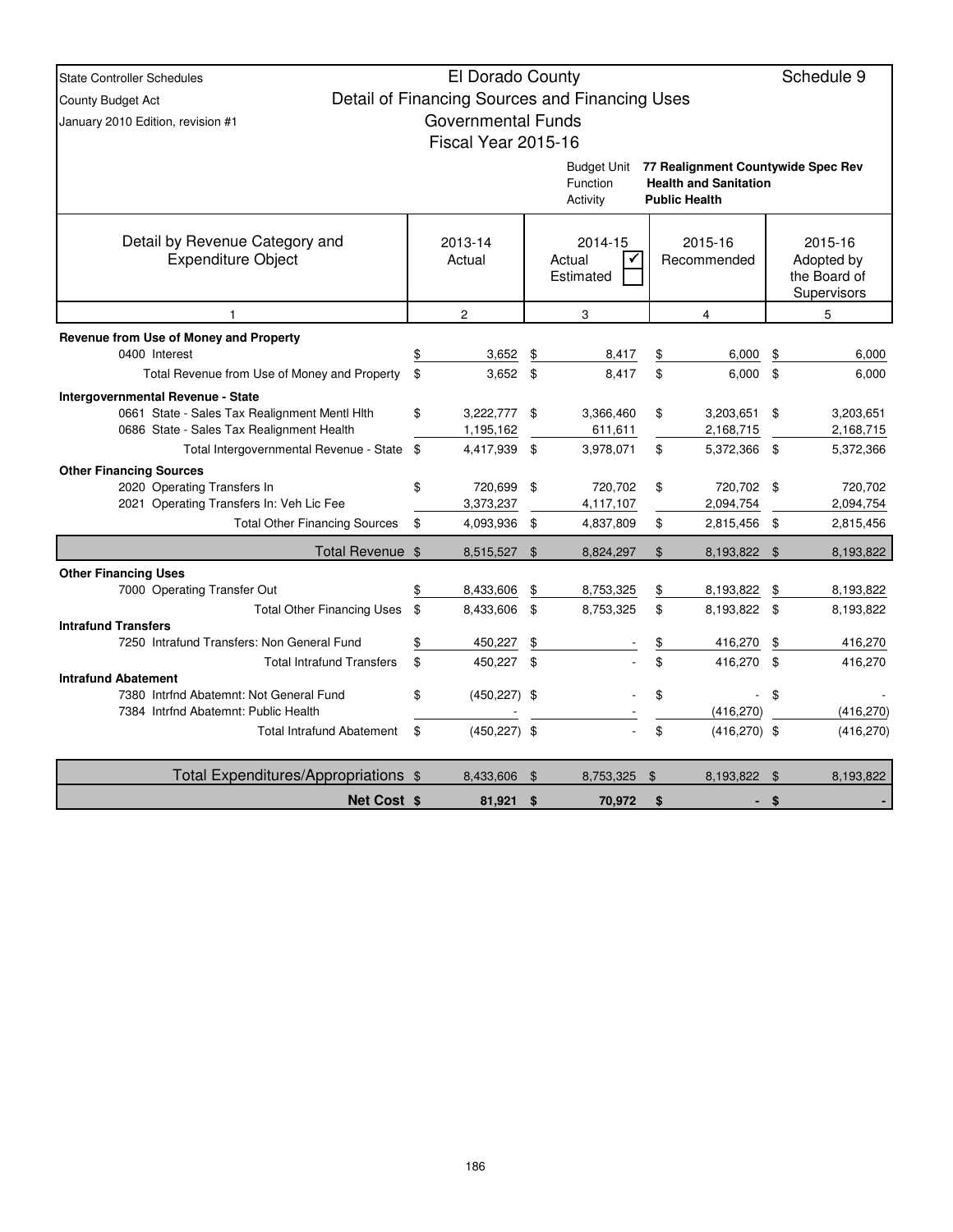| State Controller Schedules                   |                                            | El Dorado County          |                |                                                |    |                                    |     | Schedule 9                  |  |  |  |
|----------------------------------------------|--------------------------------------------|---------------------------|----------------|------------------------------------------------|----|------------------------------------|-----|-----------------------------|--|--|--|
| <b>County Budget Act</b>                     |                                            |                           |                | Detail of Financing Sources and Financing Uses |    |                                    |     |                             |  |  |  |
| January 2010 Edition, revision #1            |                                            | <b>Governmental Funds</b> |                |                                                |    |                                    |     |                             |  |  |  |
|                                              |                                            | Fiscal Year 2015-16       |                |                                                |    |                                    |     |                             |  |  |  |
|                                              |                                            |                           |                | <b>Budget Unit</b>                             |    | 77 Realignment Countywide Spec Rev |     |                             |  |  |  |
|                                              |                                            |                           |                | Function                                       |    | <b>Public Assistance</b>           |     |                             |  |  |  |
|                                              |                                            |                           |                | Activity                                       |    | Administration                     |     |                             |  |  |  |
|                                              |                                            |                           |                |                                                |    |                                    |     |                             |  |  |  |
| Detail by Revenue Category and               |                                            | 2013-14                   |                | 2014-15                                        |    | 2015-16                            |     | 2015-16                     |  |  |  |
| <b>Expenditure Object</b>                    |                                            | Actual                    |                | Actual                                         |    | Recommended                        |     | Adopted by                  |  |  |  |
|                                              |                                            |                           |                | Estimated                                      |    |                                    |     | the Board of<br>Supervisors |  |  |  |
|                                              | $\overline{2}$<br>3<br>$\overline{4}$<br>5 |                           |                |                                                |    |                                    |     |                             |  |  |  |
| Revenue from Use of Money and Property       |                                            |                           |                |                                                |    |                                    |     |                             |  |  |  |
| 0400 Interest                                |                                            | 4,173                     | \$             | 10.703                                         | \$ | 4.000                              | \$  | 4,000                       |  |  |  |
| Total Revenue from Use of Money and Property | \$                                         | 4,173                     | \$             | 10,703                                         | \$ | 4,000                              | \$  | 4,000                       |  |  |  |
| Intergovernmental Revenue - State            |                                            |                           |                |                                                |    |                                    |     |                             |  |  |  |
| 0606 State - Sales Tax Realignment           | \$                                         | 5,237,928                 | \$             | 3,171,442                                      | \$ | 6,812,016                          | \$  | 6,812,016                   |  |  |  |
| Total Intergovernmental Revenue - State \$   |                                            | 5,237,928                 | \$             | 3,171,442                                      | \$ | 6,812,016                          | \$  | 6,812,016                   |  |  |  |
| <b>Other Financing Sources</b>               |                                            |                           |                |                                                |    |                                    |     |                             |  |  |  |
| 2021 Operating Transfers In: Veh Lic Fee     | \$                                         | 1,033,197                 | \$             | 4,562,598                                      | \$ | 240,690                            | \$  | 240,690                     |  |  |  |
| Total Other Financing Sources \$             |                                            | 1,033,197 \$              |                | 4,562,598                                      | \$ | 240,690                            | \$  | 240,690                     |  |  |  |
| Total Revenue \$                             |                                            | 6,275,298                 | \$             | 7.744.743                                      | \$ | 7.056.706                          | \$  | 7,056,706                   |  |  |  |
| <b>Other Financing Uses</b>                  |                                            |                           |                |                                                |    |                                    |     |                             |  |  |  |
| 7000 Operating Transfer Out                  |                                            | 6,143,538                 | \$             | 7,333,867                                      | \$ | 7,918,260                          | \$  | 7,467,583                   |  |  |  |
| <b>Total Other Financing Uses</b>            | \$                                         | 6,143,538 \$              |                | 7,333,867                                      | \$ | 7,918,260                          | \$  | 7,467,583                   |  |  |  |
| <b>Residual Equity Transfers</b>             |                                            |                           |                |                                                |    |                                    |     |                             |  |  |  |
| 7100 Residual Equity Transfrs Out            | \$                                         |                           | \$             | 861,554                                        | \$ |                                    | \$  |                             |  |  |  |
| Total Residual Equity Transfers \$           |                                            |                           | $\mathfrak{S}$ | 861,554                                        | \$ |                                    | \$  |                             |  |  |  |
| Total Expenditures/Appropriations \$         |                                            | 6,143,538                 | \$             | 8,195,421                                      | \$ | 7,918,260                          | -\$ | 7,467,583                   |  |  |  |
| Net Cost \$                                  |                                            | 131,760 \$                |                | (450, 678)                                     | \$ | $(861, 554)$ \$                    |     | (410, 877)                  |  |  |  |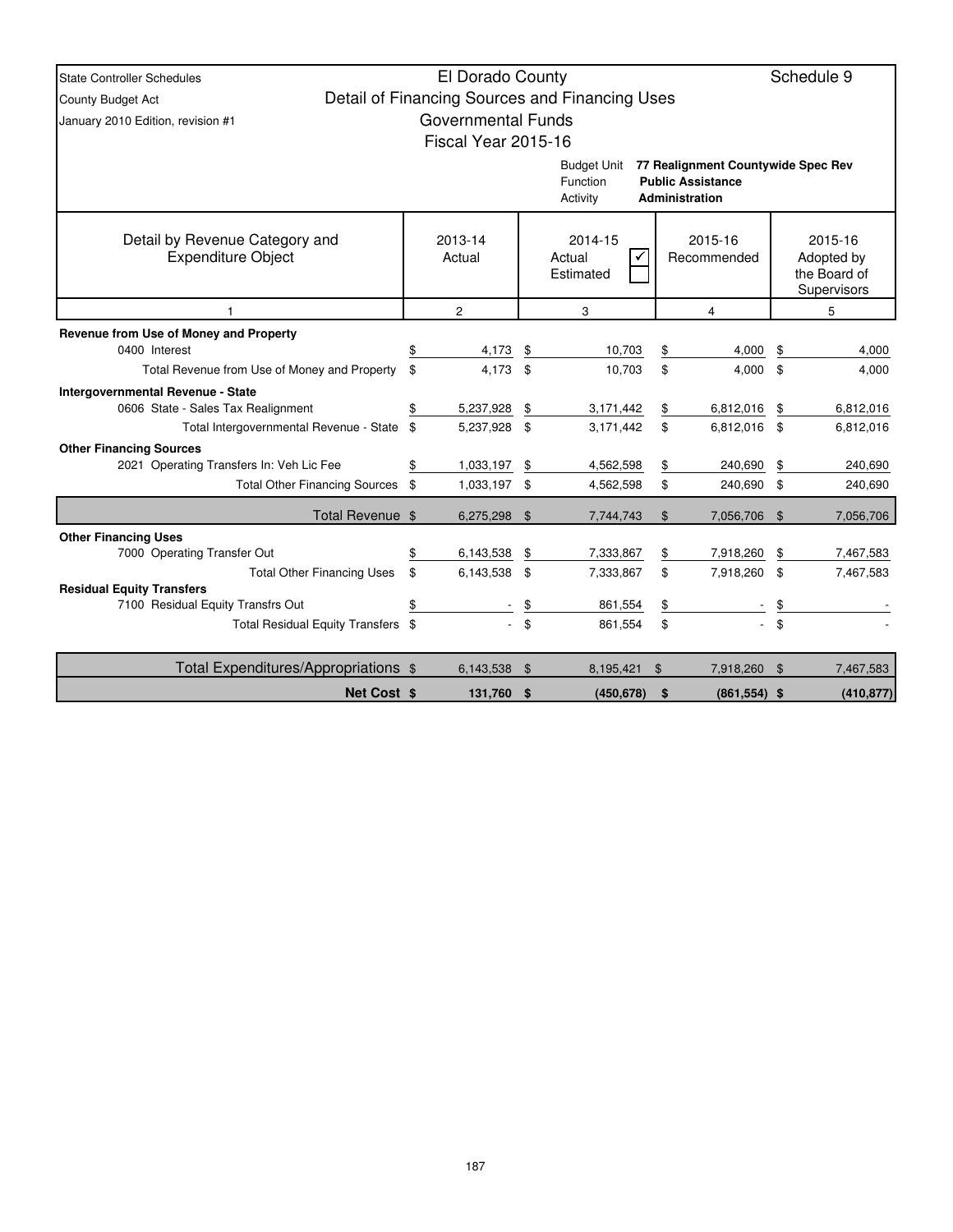| <b>State Controller Schedules</b>                                                                       |                                                                               |                           | Schedule 9 |                                                |    |                                                                                           |    |                |
|---------------------------------------------------------------------------------------------------------|-------------------------------------------------------------------------------|---------------------------|------------|------------------------------------------------|----|-------------------------------------------------------------------------------------------|----|----------------|
| <b>County Budget Act</b>                                                                                |                                                                               | El Dorado County          |            | Detail of Financing Sources and Financing Uses |    |                                                                                           |    |                |
| January 2010 Edition, revision #1                                                                       |                                                                               | <b>Governmental Funds</b> |            |                                                |    |                                                                                           |    |                |
|                                                                                                         |                                                                               | Fiscal Year 2015-16       |            |                                                |    |                                                                                           |    |                |
|                                                                                                         |                                                                               |                           |            | <b>Budget Unit</b><br>Function<br>Activity     |    | 77 Realignment Countywide Spec Rev<br><b>Public Assistance</b><br><b>Other Assistance</b> |    |                |
| Detail by Revenue Category and<br><b>Expenditure Object</b>                                             | 2013-14<br>2014-15<br>2015-16<br>Actual<br>Actual<br>Recommended<br>Estimated |                           |            |                                                |    | 2015-16<br>Adopted by<br>the Board of<br>Supervisors                                      |    |                |
|                                                                                                         |                                                                               | $\overline{c}$            |            | 3                                              |    | 4                                                                                         |    | 5              |
| Revenue from Use of Money and Property<br>0400 Interest<br>Total Revenue from Use of Money and Property | \$<br>\$                                                                      | 1,459<br>1,459            | \$<br>\$   | 4,639<br>4,639                                 |    | \$<br>1,900<br>\$<br>1,900                                                                |    | 1,900<br>1,900 |
| <b>Intergovernmental Revenue - State</b>                                                                |                                                                               |                           |            |                                                |    |                                                                                           | \$ |                |
| 0606 State - Other                                                                                      | \$                                                                            | 3,413,171                 | \$         | 3,776,780                                      | \$ | 3,089,872                                                                                 | \$ | 3,434,525      |
| Total Intergovernmental Revenue - State \$                                                              |                                                                               | 3,413,171 \$              |            | 3,776,780                                      | \$ | 3,089,872 \$                                                                              |    | 3,434,525      |
| <b>Other Financing Sources</b>                                                                          |                                                                               |                           |            |                                                |    |                                                                                           |    |                |
| 2021 Operating Transfers In: Vehicle License                                                            | \$                                                                            | 127,004                   | \$         |                                                | \$ | 650,945                                                                                   | \$ | 650,945        |
| Total Other Financing Sources \$                                                                        |                                                                               | 127,004 \$                |            |                                                | \$ | 650,945                                                                                   | \$ | 650,945        |
| Total Revenue \$                                                                                        |                                                                               | 3,540,175 \$              |            | 3,776,780                                      | \$ | 3,740,817                                                                                 | \$ | 4,085,470      |
| <b>Other Financing Uses</b>                                                                             |                                                                               |                           |            |                                                |    |                                                                                           |    |                |
| 7000 Operating Transfer Out                                                                             | \$                                                                            | 3,157,069                 | \$         | 3,708,321                                      | \$ | 4,127,282                                                                                 | \$ | 4,160,467      |
| <b>Residual Equity Transfers</b>                                                                        | \$                                                                            | 3,157,069                 | \$         | 3,708,321                                      | \$ | 4,127,282 \$                                                                              |    | 4,160,467      |
| 7100 Residual Equity Transferout                                                                        | \$                                                                            | 91,258                    | \$         | 384,565                                        | \$ |                                                                                           | \$ |                |
| Total Residual Equity Transfers \$                                                                      |                                                                               | 91,258                    | \$         | 384,565                                        | \$ |                                                                                           | \$ |                |
| Total Expenditures/Appropriations \$                                                                    |                                                                               | 91,258                    | \$         | 384,565                                        | \$ |                                                                                           | \$ |                |
| <b>Net Cost \$</b>                                                                                      |                                                                               | 3,448,917 \$              |            | 3.392.215                                      | \$ | 3,740,817                                                                                 | \$ | 4,085,470      |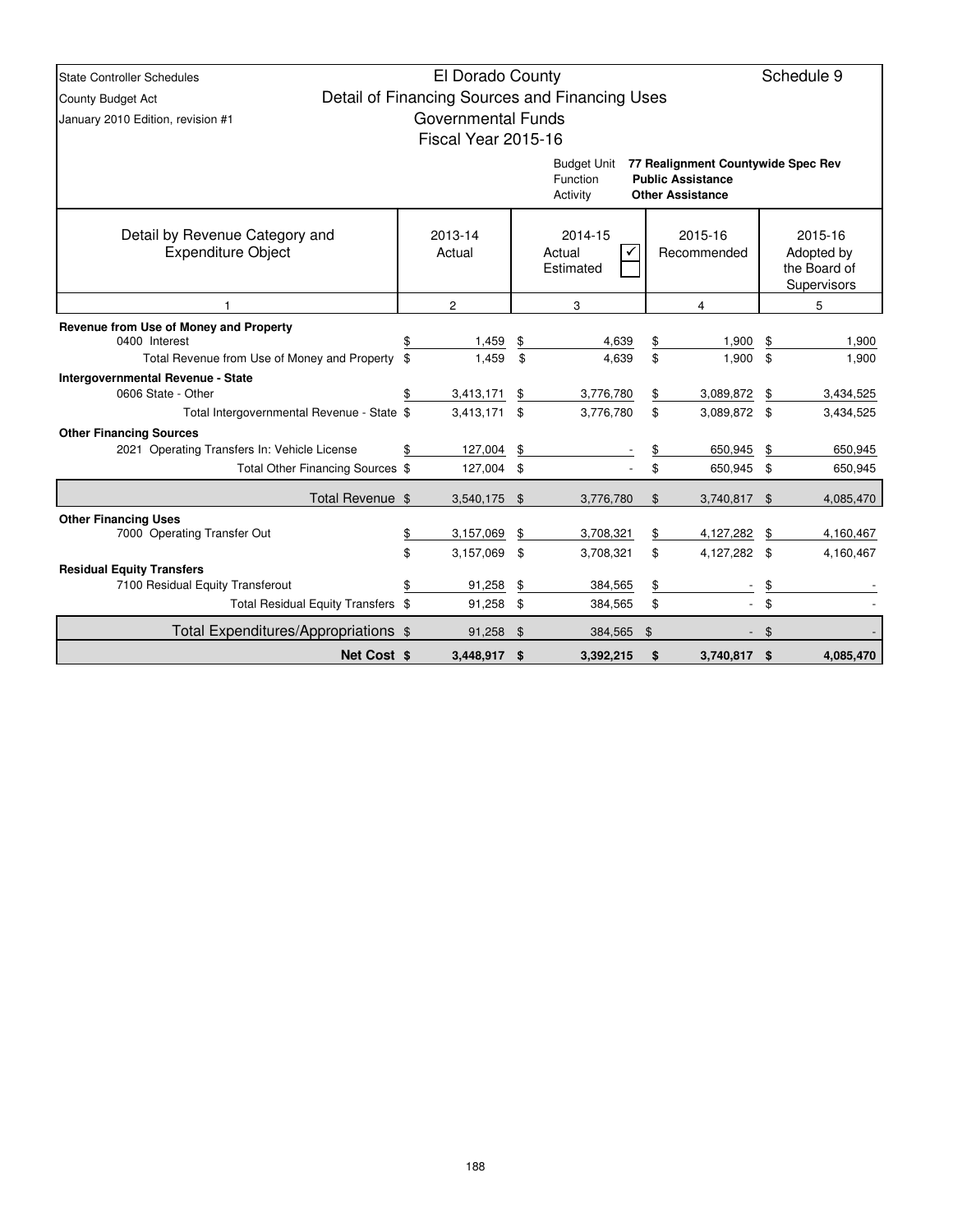| <b>State Controller Schedules</b>                           |                                                                                                                                         | El Dorado County   |                                |                                                |    |                        | Schedule 9 |                                                      |  |  |  |
|-------------------------------------------------------------|-----------------------------------------------------------------------------------------------------------------------------------------|--------------------|--------------------------------|------------------------------------------------|----|------------------------|------------|------------------------------------------------------|--|--|--|
| <b>County Budget Act</b>                                    |                                                                                                                                         |                    |                                | Detail of Financing Sources and Financing Uses |    |                        |            |                                                      |  |  |  |
| January 2010 Edition, revision #1                           |                                                                                                                                         | Governmental Funds |                                |                                                |    |                        |            |                                                      |  |  |  |
| Fiscal Year 2015-16                                         |                                                                                                                                         |                    |                                |                                                |    |                        |            |                                                      |  |  |  |
|                                                             | 77 County Local Revenue Fund 2011<br><b>Budget Unit</b><br><b>Health and Sanitation</b><br>Function<br><b>Public Health</b><br>Activity |                    |                                |                                                |    |                        |            |                                                      |  |  |  |
| Detail by Revenue Category and<br><b>Expenditure Object</b> |                                                                                                                                         | 2013-14<br>Actual  | 2014-15<br>Actual<br>Estimated |                                                |    | 2015-16<br>Recommended |            | 2015-16<br>Adopted by<br>the Board of<br>Supervisors |  |  |  |
|                                                             |                                                                                                                                         | 2                  |                                | 3                                              | 4  |                        |            | 5                                                    |  |  |  |
| <b>Intergovernmental Revenue - State</b>                    |                                                                                                                                         |                    |                                |                                                |    |                        |            |                                                      |  |  |  |
| 0680 State - Health                                         | \$                                                                                                                                      | 3,016,984          | \$                             | 3,107,413                                      | \$ | 3,542,950              | \$         | 3,542,950                                            |  |  |  |
| Total Intergovernmental Revenue - State                     | \$                                                                                                                                      | 3,016,984          | \$                             | 3,016,984                                      | \$ | 3,016,984 \$           |            | 3,542,950                                            |  |  |  |
| Total Revenue \$                                            |                                                                                                                                         | 3,016,984          | \$                             | 3,016,984                                      | \$ | 3,016,984 \$           |            | 3,542,950                                            |  |  |  |
| <b>Other Financing Uses</b>                                 |                                                                                                                                         |                    |                                |                                                |    |                        |            |                                                      |  |  |  |
| 7000 Operating Transfer Out                                 | \$                                                                                                                                      | 2,347,243          | -\$                            | 3,420,534                                      | \$ | 3,942,950              | - \$       | 4,342,950                                            |  |  |  |
| <b>Total Other Financing Uses</b>                           | \$                                                                                                                                      | 2,347,243          | \$                             | 3,420,534                                      | \$ | 3,942,950 \$           |            | 4,342,950                                            |  |  |  |
| Total Expenditures/Appropriations \$                        |                                                                                                                                         | 2,347,243          | \$                             | 3,420,534                                      | \$ | 3,942,950              | - \$       | 4,342,950                                            |  |  |  |
| <b>Net Cost \$</b>                                          |                                                                                                                                         | 669,741            | - \$                           | (403, 550)                                     | \$ | $(925, 966)$ \$        |            | (800,000)                                            |  |  |  |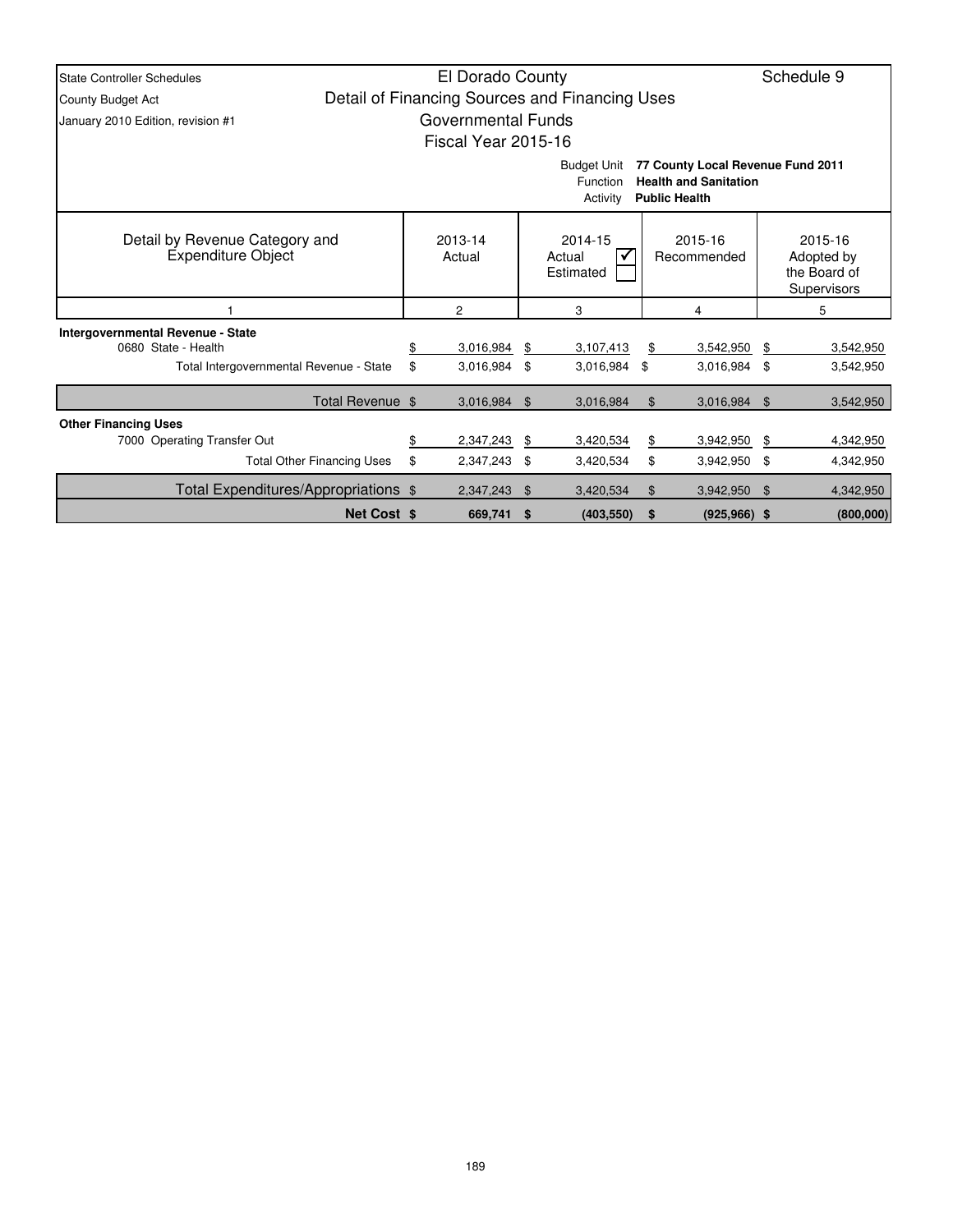| <b>State Controller Schedules</b>                           | El Dorado County                                                     |                   |                                |                                                |                        |                                                                                 |     |                                                             |  |  |  |
|-------------------------------------------------------------|----------------------------------------------------------------------|-------------------|--------------------------------|------------------------------------------------|------------------------|---------------------------------------------------------------------------------|-----|-------------------------------------------------------------|--|--|--|
| County Budget Act                                           |                                                                      |                   |                                | Detail of Financing Sources and Financing Uses |                        |                                                                                 |     |                                                             |  |  |  |
| January 2010 Edition, revision #1                           | <b>Governmental Funds</b>                                            |                   |                                |                                                |                        |                                                                                 |     |                                                             |  |  |  |
| Fiscal Year 2015-16                                         |                                                                      |                   |                                |                                                |                        |                                                                                 |     |                                                             |  |  |  |
|                                                             |                                                                      |                   |                                | <b>Budget Unit</b><br>Function<br>Activity     |                        | 77 County Local Revenue Fund 2011<br><b>Public Assistance</b><br>Administration |     |                                                             |  |  |  |
| Detail by Revenue Category and<br><b>Expenditure Object</b> |                                                                      | 2013-14<br>Actual | 2014-15<br>Actual<br>Estimated |                                                | 2015-16<br>Recommended |                                                                                 |     | 2015-16<br>Adopted by<br>the Board of<br><b>Supervisors</b> |  |  |  |
|                                                             |                                                                      | 2                 |                                | 3                                              |                        | 4                                                                               | 5   |                                                             |  |  |  |
| Intergovernmental Revenue - State                           |                                                                      |                   |                                |                                                |                        |                                                                                 |     |                                                             |  |  |  |
| 0880 State - Other                                          | \$                                                                   | 7,198,765         | \$                             | 8,066,956                                      | \$                     | 7,584,480                                                                       | \$  | 7,584,480                                                   |  |  |  |
| Total Intergovernmental Revenue - State                     | \$                                                                   | 7,198,765         | \$                             | 8,066,956                                      | \$                     | 7,584,480 \$                                                                    |     | 7,584,480                                                   |  |  |  |
| Total Revenue \$                                            |                                                                      | 7,198,765 \$      |                                | 8,066,956                                      | \$                     | 7,584,480 \$                                                                    |     | 7,584,480                                                   |  |  |  |
| <b>Other Financing Uses</b>                                 |                                                                      |                   |                                |                                                |                        |                                                                                 |     |                                                             |  |  |  |
| 7000 Operating Transfer Out                                 | \$                                                                   | 6,792,691         | \$                             | 7,286,521                                      | \$                     | 8,252,720                                                                       | \$  | 9,033,156                                                   |  |  |  |
| <b>Total Other Financing Uses</b>                           | \$                                                                   | 6,792,691         | \$                             | 7,286,521                                      | \$                     | 8,252,720 \$                                                                    |     | 9,033,156                                                   |  |  |  |
| Total Expenditures/Appropriations \$                        |                                                                      | 6,792,691         | $\mathfrak{F}$                 | 7,286,521                                      | \$                     | 8,252,720                                                                       | -\$ | 9,033,156                                                   |  |  |  |
|                                                             | <b>Net Cost \$</b><br>406,074 \$<br>780,435<br>\$<br>$(668, 240)$ \$ |                   |                                |                                                |                        |                                                                                 |     |                                                             |  |  |  |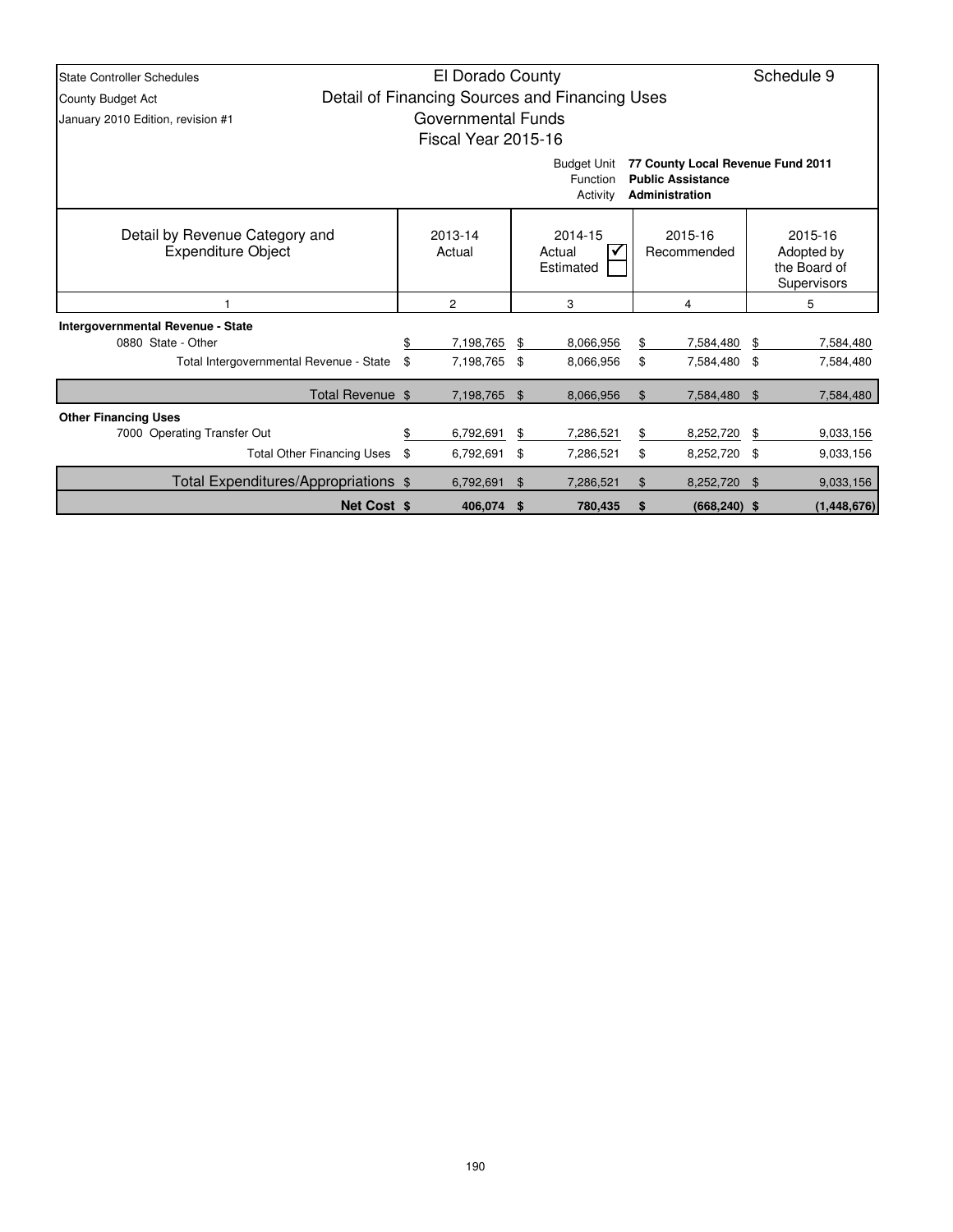| <b>State Controller Schedules</b>                           |                                             | Schedule 9                |    |                                                |         |                                   |               |                       |  |  |  |
|-------------------------------------------------------------|---------------------------------------------|---------------------------|----|------------------------------------------------|---------|-----------------------------------|---------------|-----------------------|--|--|--|
| County Budget Act                                           |                                             |                           |    | Detail of Financing Sources and Financing Uses |         |                                   |               |                       |  |  |  |
| January 2010 Edition, revision #1                           |                                             | <b>Governmental Funds</b> |    |                                                |         |                                   |               |                       |  |  |  |
|                                                             |                                             | Fiscal Year 2015-16       |    |                                                |         |                                   |               |                       |  |  |  |
|                                                             |                                             |                           |    | <b>Budget Unit</b>                             |         | 77 County Local Revenue Fund 2011 |               |                       |  |  |  |
|                                                             |                                             |                           |    | Function                                       |         | <b>Public Protection</b>          |               |                       |  |  |  |
|                                                             | Activity<br><b>Detention and Correction</b> |                           |    |                                                |         |                                   |               |                       |  |  |  |
|                                                             |                                             |                           |    |                                                |         |                                   |               |                       |  |  |  |
| Detail by Revenue Category and<br><b>Expenditure Object</b> |                                             | 2013-14<br>Actual         |    | 2014-15<br>Actual<br>✓                         |         | 2015-16<br>Recommended            |               | 2015-16<br>Adopted by |  |  |  |
|                                                             |                                             |                           |    | Estimated                                      |         |                                   |               | the Board of          |  |  |  |
|                                                             |                                             |                           |    |                                                |         |                                   |               | Supervisors           |  |  |  |
| 1                                                           |                                             | $\overline{2}$            |    | 3                                              |         | $\overline{4}$                    |               | 5                     |  |  |  |
| Intergovernmental Revenue - State                           |                                             |                           |    |                                                |         |                                   |               |                       |  |  |  |
| 0880 State - Other                                          | \$                                          | 4,639,075                 | \$ | 4,460,176                                      | \$      | 4,260,000                         | \$            | 4,245,375             |  |  |  |
| Total Intergovernmental Revenue - State                     | \$                                          | 4,639,075                 | \$ | 4,460,176                                      | \$      | 4,260,000 \$                      |               | 4,245,375             |  |  |  |
| Total Revenue \$                                            |                                             | 4,639,075                 | \$ | 4,460,176                                      | \$      | 4,260,000                         | \$            | 4,245,375             |  |  |  |
| <b>Services &amp; Supplies</b>                              |                                             |                           |    |                                                |         |                                   |               |                       |  |  |  |
| 4264 Books/Manuals                                          | \$                                          | 22,620                    | \$ | 11                                             | \$      |                                   | \$            |                       |  |  |  |
| 4300 Professional and Specialized Services                  | \$                                          | 113,565                   | \$ | 264,956                                        |         |                                   |               | 311,732               |  |  |  |
| 4501 Special Projects                                       |                                             |                           |    |                                                | 100,000 |                                   |               | 100,000               |  |  |  |
| <b>Other Charges</b>                                        | \$                                          | 136,185                   | \$ | 264,967                                        | \$      | 100,000 \$                        |               | 411,732               |  |  |  |
| 5240 Contribution to Non-county Governmental                | \$                                          |                           | \$ |                                                | \$      | 341,200                           | - \$          | 6,000                 |  |  |  |
| 5300 Interfund Expenditures                                 |                                             |                           |    | 20,034                                         |         | 7,059                             |               |                       |  |  |  |
| <b>Total Other Charges</b>                                  | \$                                          | $\mathcal{L}^{\pm}$       | \$ | 20,034                                         | \$      | 7,059                             | $\sqrt[6]{3}$ |                       |  |  |  |
| <b>Other Financing Uses</b><br>7000 Operating Transfer Out  | \$                                          | 3,578,069                 | \$ | 3,983,627                                      | \$      | 4,598,276                         | \$            | 4,767,578             |  |  |  |
| <b>Total Other Financing Uses</b>                           | \$                                          | 3,578,069                 | \$ | 3,983,627                                      | \$      | 4,598,276                         | - \$          | 4,767,578             |  |  |  |
| <b>Appropriations for Contingencies</b>                     |                                             |                           |    |                                                |         |                                   |               |                       |  |  |  |
| 7700 Contingency                                            | \$                                          |                           | \$ |                                                | \$      | 500,000                           | \$            | 500,000               |  |  |  |
| <b>Total Appropriations for Contingencies</b>               | \$                                          |                           | \$ |                                                | \$      | 500,000 \$                        |               | 500,000               |  |  |  |
| Total Expenditures/Appropriations \$                        |                                             | $3,714,254$ \$            |    | 4,268,628                                      | \$      | 5,205,335 \$                      |               | 5,679,310             |  |  |  |
| Net Cost \$                                                 |                                             | 924,821 \$                |    | 191,548                                        | \$      | $(945, 335)$ \$                   |               | (1,433,935)           |  |  |  |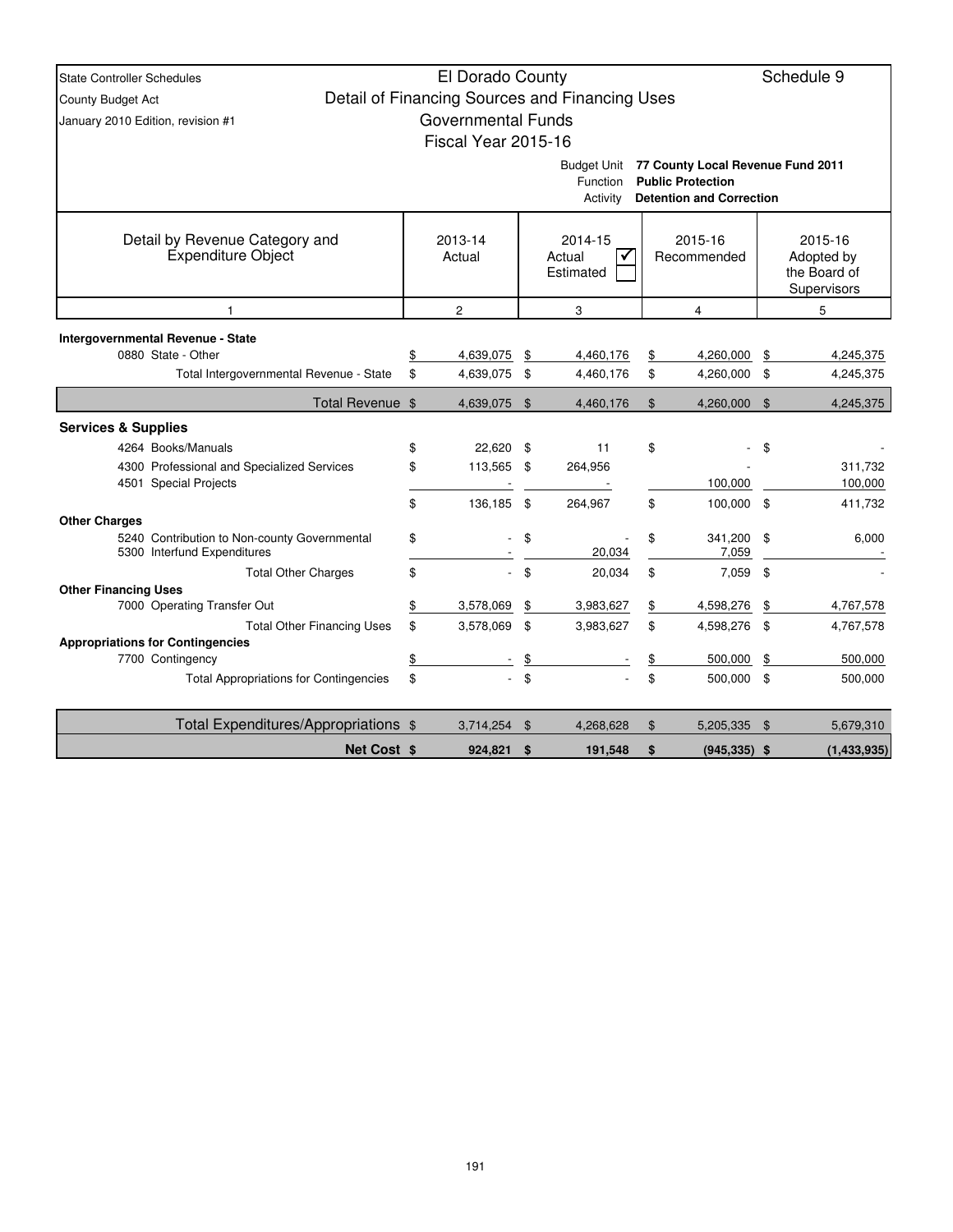| <b>State Controller Schedules</b>                                                                                       | El Dorado County                                    |                        |                |                                                |                        |                           |    |                                                      |  |  |  |
|-------------------------------------------------------------------------------------------------------------------------|-----------------------------------------------------|------------------------|----------------|------------------------------------------------|------------------------|---------------------------|----|------------------------------------------------------|--|--|--|
| County Budget Act                                                                                                       |                                                     |                        |                | Detail of Financing Sources and Financing Uses |                        |                           |    |                                                      |  |  |  |
| January 2010 Edition, revision #1                                                                                       |                                                     | Governmental Funds     |                |                                                |                        |                           |    |                                                      |  |  |  |
| Fiscal Year 2015-16                                                                                                     |                                                     |                        |                |                                                |                        |                           |    |                                                      |  |  |  |
| 77 County Local Revenue Fund 2011<br><b>Budget Unit</b><br><b>Public Protection</b><br>Function<br>Activity<br>Judicial |                                                     |                        |                |                                                |                        |                           |    |                                                      |  |  |  |
| Detail by Revenue Category and<br><b>Expenditure Object</b>                                                             | 2013-14<br>2014-15<br>Actual<br>Actual<br>Estimated |                        |                |                                                | 2015-16<br>Recommended |                           |    | 2015-16<br>Adopted by<br>the Board of<br>Supervisors |  |  |  |
|                                                                                                                         |                                                     | $\overline{c}$         |                | 3                                              | 4                      |                           | 5  |                                                      |  |  |  |
| <b>Intergovernmental Revenue - State</b><br>0880 State - Other<br>Total Intergovernmental Revenue - State               | \$.<br>\$                                           | 2,555,829<br>2,555,829 | \$<br>\$       | 2,721,780<br>2,721,780                         | \$<br>\$               | 2,878,400<br>2,878,400 \$ | \$ | 3,684,645<br>3,684,645                               |  |  |  |
| Total Revenue \$                                                                                                        |                                                     | 2,555,829              | \$             | 2,721,780                                      | \$                     | 2,878,400 \$              |    | 3,684,645                                            |  |  |  |
| <b>Other Financing Uses</b>                                                                                             |                                                     |                        |                |                                                |                        |                           |    |                                                      |  |  |  |
| 7000 Operating Transfer Out                                                                                             | \$                                                  | 2,223,355              | \$             | 2,397,534                                      | \$                     | 2,878,400                 | \$ | 3,684,645                                            |  |  |  |
| <b>Total Other Financing Uses</b>                                                                                       | \$                                                  | 2,223,355              | \$             | 2,397,534                                      | \$                     | 2,878,400 \$              |    | 3,684,645                                            |  |  |  |
| Total Expenditures/Appropriations \$                                                                                    |                                                     | 2,223,355              | $\mathfrak{F}$ | 2,397,534                                      | \$                     | 2,878,400                 | \$ | 3,684,645                                            |  |  |  |
| <b>Net Cost \$</b>                                                                                                      |                                                     | 332,474                | - \$           | 324,246                                        | \$                     | ۰                         | \$ |                                                      |  |  |  |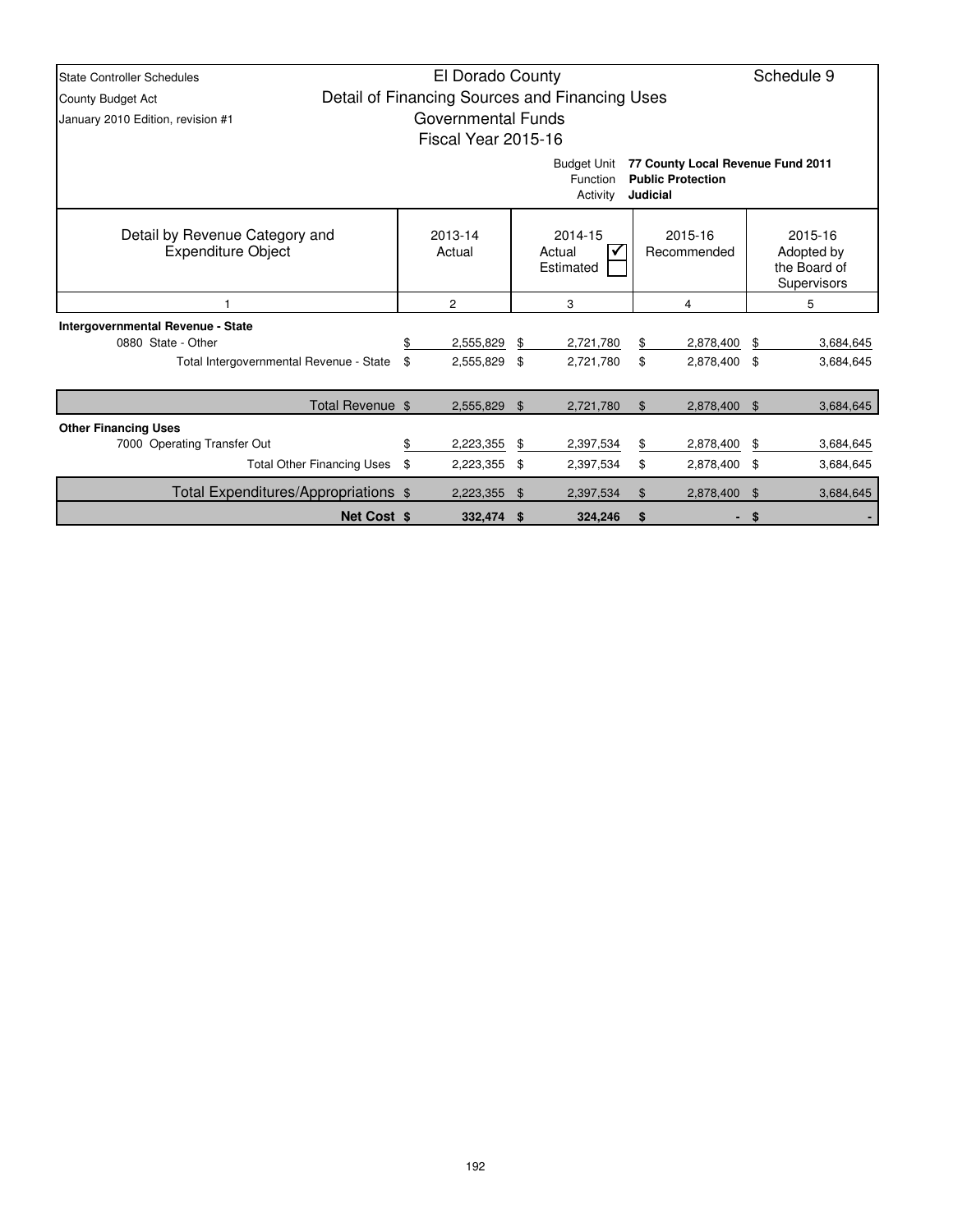| <b>State Controller Schedules</b>                                                                                                      | El Dorado County                               |      |                                |                        |                                                      |  |  |  |  |  |  |
|----------------------------------------------------------------------------------------------------------------------------------------|------------------------------------------------|------|--------------------------------|------------------------|------------------------------------------------------|--|--|--|--|--|--|
| County Budget Act                                                                                                                      | Detail of Financing Sources and Financing Uses |      |                                |                        |                                                      |  |  |  |  |  |  |
| January 2010 Edition, revision #1                                                                                                      | <b>Governmental Funds</b>                      |      |                                |                        |                                                      |  |  |  |  |  |  |
| Fiscal Year 2015-16                                                                                                                    |                                                |      |                                |                        |                                                      |  |  |  |  |  |  |
| 77 County Local Revenue Fund 2011<br><b>Budget Unit</b><br><b>Public Protection</b><br>Function<br><b>Other Protection</b><br>Activity |                                                |      |                                |                        |                                                      |  |  |  |  |  |  |
| Detail by Revenue Category and<br><b>Expenditure Object</b>                                                                            | 2013-14<br>Actual                              |      | 2014-15<br>Actual<br>Estimated | 2015-16<br>Recommended | 2015-16<br>Adopted by<br>the Board of<br>Supervisors |  |  |  |  |  |  |
|                                                                                                                                        | 2                                              |      | 3                              | 4                      | 5                                                    |  |  |  |  |  |  |
| Intergovernmental Revenue - State                                                                                                      |                                                |      |                                |                        |                                                      |  |  |  |  |  |  |
| 0880 State - Other                                                                                                                     |                                                | \$   | 28,536                         | \$                     | \$                                                   |  |  |  |  |  |  |
| Total Intergovernmental Revenue - State                                                                                                | \$                                             |      | 28,536                         | \$                     | \$                                                   |  |  |  |  |  |  |
| Total Revenue \$                                                                                                                       |                                                | \$   | 28,536                         | $\mathfrak{S}$         | \$                                                   |  |  |  |  |  |  |
| <b>Other Financing Uses</b>                                                                                                            |                                                |      |                                |                        |                                                      |  |  |  |  |  |  |
| 7000 Operating Transfer Out                                                                                                            |                                                | \$   | 28,536                         | \$                     |                                                      |  |  |  |  |  |  |
| <b>Total Other Financing Uses</b>                                                                                                      | \$                                             | \$   | 28,536                         | \$                     | \$                                                   |  |  |  |  |  |  |
| Total Expenditures/Appropriations \$                                                                                                   |                                                | \$   | 28,536                         | \$                     | \$                                                   |  |  |  |  |  |  |
| <b>Net Cost \$</b>                                                                                                                     |                                                | - \$ |                                |                        | -S                                                   |  |  |  |  |  |  |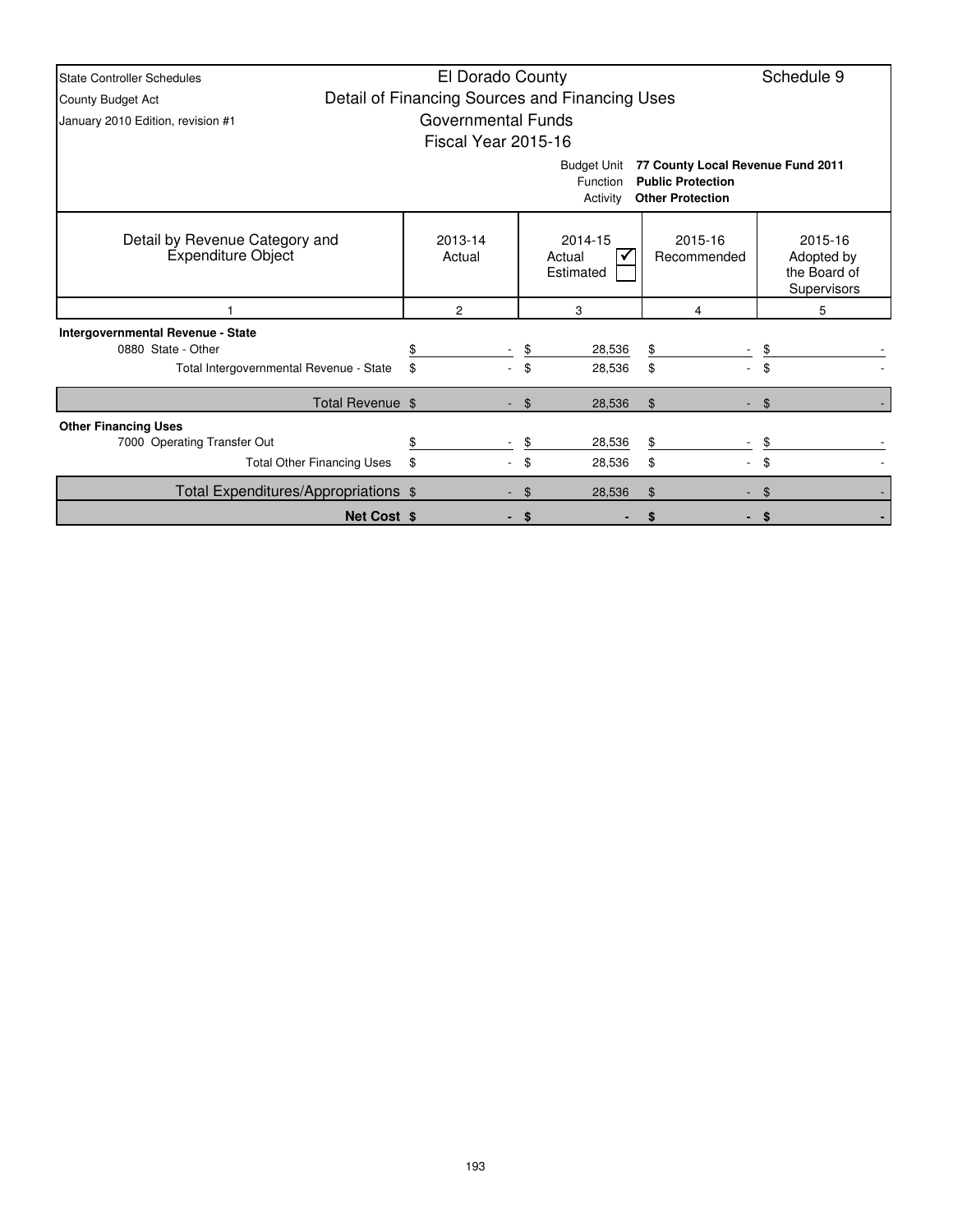| State Controller Schedules<br>El Dorado County<br>Schedule 9<br>County Budget Act<br>Detail of Financing Sources and Financing Uses<br>January 2010 Edition, revision #1<br>Governmental Funds<br>Fiscal Year 2015-16 |                   |                |    |                                     |                |                        |                |                                                             |  |  |  |
|-----------------------------------------------------------------------------------------------------------------------------------------------------------------------------------------------------------------------|-------------------|----------------|----|-------------------------------------|----------------|------------------------|----------------|-------------------------------------------------------------|--|--|--|
| Budget Unit 77 SLESF Countywide Spec Rev<br>Function Public Protection<br><b>Police Protection/Detention</b><br>Activity                                                                                              |                   |                |    |                                     |                |                        |                |                                                             |  |  |  |
| Detail by Revenue Category and<br><b>Expenditure Object</b>                                                                                                                                                           | 2013-14<br>Actual |                |    | 2014-15<br>V<br>Actual<br>Estimated |                | 2015-16<br>Recommended |                | 2015-16<br>Adopted by<br>the Board of<br><b>Supervisors</b> |  |  |  |
| $\mathbf{1}$                                                                                                                                                                                                          |                   | $\overline{c}$ |    | 3                                   |                | $\overline{4}$         |                | 5                                                           |  |  |  |
| Revenue from Use of Money and Property                                                                                                                                                                                |                   |                |    |                                     |                |                        |                |                                                             |  |  |  |
| 0400 Interest<br>Total Revenue from Use of Money and Property                                                                                                                                                         | \$<br>\$          | 1,494          | \$ | 2,020                               | \$             | 500                    | \$             | 500<br>500                                                  |  |  |  |
|                                                                                                                                                                                                                       |                   | 1,494          | \$ | 2,020                               | \$             | 500                    | \$             |                                                             |  |  |  |
| <b>Intergovernmental Revenue - State</b><br>0884 State - Suppl Law Enforce Serv (SLESF)                                                                                                                               | \$                | 900,006        | \$ | 871,453                             | \$             | 509,000                | \$             | 519,076                                                     |  |  |  |
| Total Intergovernmental Revenue - State                                                                                                                                                                               | \$                | 900,006        | \$ | 871,453                             | \$             | 509,000                | \$             | 519,076                                                     |  |  |  |
| Total Revenue \$                                                                                                                                                                                                      |                   | 901,501        | \$ | 873,474                             | $\mathfrak{L}$ | 509,500                | $\mathfrak{L}$ | 519,576                                                     |  |  |  |
| <b>Other Financing Uses</b>                                                                                                                                                                                           |                   |                |    |                                     |                |                        |                |                                                             |  |  |  |
| 7000 Operating Transfers Out                                                                                                                                                                                          | \$                | 837,444        | \$ | 773,096                             | \$             | 643.214                | \$             | 1,023,516                                                   |  |  |  |
| <b>Total Other Financing Uses</b>                                                                                                                                                                                     | \$                | 837,444        | \$ | 773,096                             | \$             | 643,214                | \$             | 1,023,516                                                   |  |  |  |
| Total Expenditures/Appropriations \$                                                                                                                                                                                  |                   | 837,444        | \$ | 773,096                             | \$             | 643,214                | \$             | 1,023,516                                                   |  |  |  |
| Net Cost \$                                                                                                                                                                                                           |                   | 64,057         | \$ | 100,378                             | \$             | (133, 714)             | \$             | (503, 940)                                                  |  |  |  |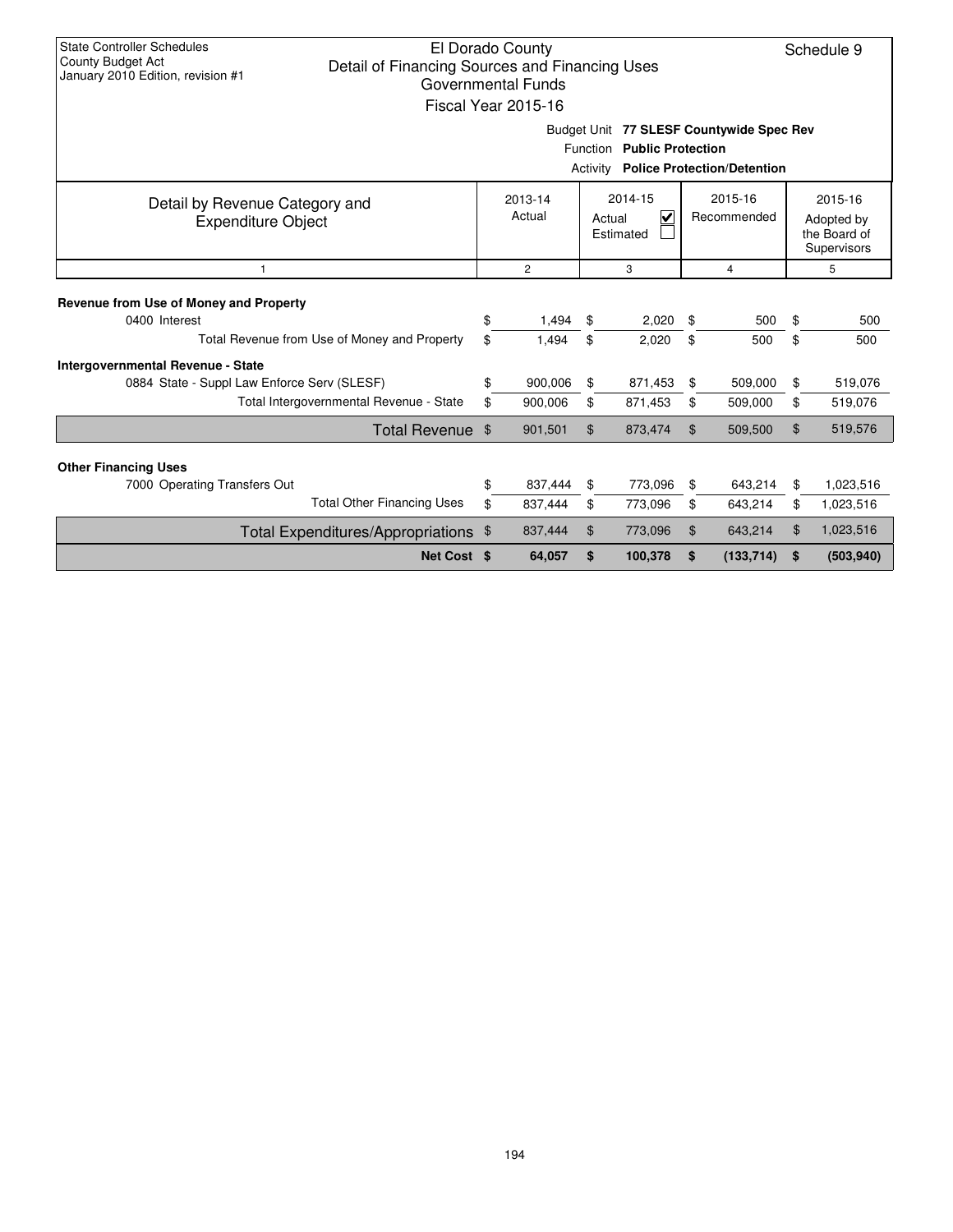| <b>State Controller Schedules</b><br>El Dorado County<br>Schedule 9<br><b>County Budget Act</b><br>Detail of Financing Sources and Financing Uses<br>January 2010 Edition, revision #1<br>Governmental Funds<br>Fiscal Year 2015-16 |    |                   |     |                                                        |    |                                       |    |                                                      |  |
|-------------------------------------------------------------------------------------------------------------------------------------------------------------------------------------------------------------------------------------|----|-------------------|-----|--------------------------------------------------------|----|---------------------------------------|----|------------------------------------------------------|--|
|                                                                                                                                                                                                                                     |    |                   |     | Function Public Protection<br>Activity <b>Judicial</b> |    | Budget Unit 79 Child Support Services |    |                                                      |  |
| Detail by Revenue Category and<br><b>Expenditure Object</b>                                                                                                                                                                         |    | 2013-14<br>Actual |     | 2014-15<br>V<br>Actual<br>Estimated                    |    | 2015-16<br>Recommended                |    | 2015-16<br>Adopted by<br>the Board of<br>Supervisors |  |
| $\mathbf{1}$                                                                                                                                                                                                                        |    | 2                 |     | 3                                                      |    | $\overline{4}$                        |    | 5                                                    |  |
| Revenue from Use of Money and Property<br>0400 Interest                                                                                                                                                                             | \$ | 3,719             | \$  | 7,527                                                  | \$ |                                       | \$ |                                                      |  |
| Total Revenue from Use of Money and Property                                                                                                                                                                                        | \$ | 3,719             | \$  | 7,527                                                  | \$ |                                       | \$ |                                                      |  |
| <b>Intergovernmental Revenue - State</b>                                                                                                                                                                                            |    |                   |     |                                                        |    |                                       |    |                                                      |  |
| 0880 State - Other                                                                                                                                                                                                                  | \$ | 43,022            | \$  |                                                        | \$ |                                       | \$ |                                                      |  |
| 0887 State - Child Support Incentives                                                                                                                                                                                               |    | 1,345,745         |     | 1,594,863                                              |    | 1,451,158                             |    | 1,429,986                                            |  |
| Total Intergovernmental Revenue - State                                                                                                                                                                                             | \$ | 1,388,767         | \$  | 1,594,863                                              | \$ | 1,451,158                             | \$ | 1,429,986                                            |  |
| Intergovernmental Revenue - Federal                                                                                                                                                                                                 |    |                   |     |                                                        |    |                                       |    |                                                      |  |
| 1102 Federal - Child Support Incentives                                                                                                                                                                                             | \$ | 267,600           | \$  | ÷,                                                     | \$ | 284,827                               | \$ | 284,827                                              |  |
| 1103 Federal - Child Support 356 66%                                                                                                                                                                                                |    | 2,612,337         |     | 3,095,917                                              |    | 3,369,854                             |    | 3,328,756                                            |  |
| Total Intergovernmental Revenue - Federal                                                                                                                                                                                           | \$ | 2,879,937         | \$  | 3,095,917                                              | \$ | 3,654,681                             | \$ | 3,613,583                                            |  |
| <b>Charges for Services</b>                                                                                                                                                                                                         |    |                   |     |                                                        |    |                                       |    |                                                      |  |
| 1740 Charges for Services                                                                                                                                                                                                           | \$ | 737,421           | -\$ | 801,402 \$                                             |    | 904,515                               | \$ | 904,515                                              |  |
| 1821 Intrind Rev: Collections                                                                                                                                                                                                       |    | 9,460             |     | 9,229                                                  |    | 10,220                                |    | 7,720                                                |  |
| <b>Total Charges for Services</b>                                                                                                                                                                                                   |    | 746,880           | \$  | 810,631                                                | \$ | 914,735                               | \$ | 912,235                                              |  |
| <b>Miscellaneous Revenues</b>                                                                                                                                                                                                       |    |                   |     |                                                        |    |                                       |    |                                                      |  |
| 1940 Miscellaneous Revenue                                                                                                                                                                                                          | \$ | 12,053            | \$  | 13,887                                                 | \$ | 14,000                                | \$ | 14,000                                               |  |
| <b>Total Miscellaneous Revenues</b>                                                                                                                                                                                                 | \$ | 12,053            | \$  | 13,887                                                 | \$ | 14,000                                | \$ | 14,000                                               |  |
| <b>Total Revenue</b>                                                                                                                                                                                                                | \$ | 5,031,357         | \$  | 5,522,825                                              | \$ | 6,034,574                             | \$ | 5,969,804                                            |  |
| <b>Salaries and Employee Benefits</b>                                                                                                                                                                                               |    |                   |     |                                                        |    |                                       |    |                                                      |  |
| 3000 Permanent Employees / Elected Officials                                                                                                                                                                                        | \$ | 2,958,932         | \$  | 3,066,468                                              | \$ | 3,231,323                             | \$ | 3,183,956                                            |  |
| 3001 Temporary Employees                                                                                                                                                                                                            |    | 8,509             |     | 2,345                                                  |    |                                       |    |                                                      |  |
| 3002 Overtime                                                                                                                                                                                                                       |    | 8,117             |     | 10,389                                                 |    |                                       |    |                                                      |  |
| 3004 Other Compensation                                                                                                                                                                                                             |    | 106,286           |     | 42,843                                                 |    |                                       |    |                                                      |  |
| 3005 Tahoe Differential                                                                                                                                                                                                             |    | 16,171            |     | 11,510                                                 |    | 10,800                                |    | 10,800                                               |  |
| 3006 Bilingual Pay                                                                                                                                                                                                                  |    | 10,442            |     | 10,442                                                 |    | 10,400                                |    | 10,400                                               |  |
| 3020 Employer Share - Employee Retirement                                                                                                                                                                                           |    | 560,409           |     | 588,884                                                |    | 713,469                               |    | 713,469                                              |  |
| 3022 Employer Share - Medi Care                                                                                                                                                                                                     |    | 43,491            |     | 43,557                                                 |    | 49,312                                |    | 49,312                                               |  |
| 3040 Employer Share - Health Insurance                                                                                                                                                                                              |    | 622,748           |     | 705,268                                                |    | 691,474                               |    | 691,474                                              |  |
| 3041 Employer Share - Unemployment Insurance                                                                                                                                                                                        |    | 2,735             |     |                                                        |    |                                       |    |                                                      |  |
| 3042 Employer Share - Long Term Disab Insurance                                                                                                                                                                                     |    | 5,013             |     | 5,012                                                  |    | 8,450                                 |    | 8,450                                                |  |
| 3043 Employer Share - Deferred Compensation                                                                                                                                                                                         |    | 15,250            |     | 10,988                                                 |    | 11,502                                |    | 11,502                                               |  |
| 3046 Retiree Health - Defined Contributions                                                                                                                                                                                         |    | 62,241            |     | 64,473                                                 |    | 61,633                                |    | 61,633                                               |  |
| 3060 Employer Share - Workers' Compensation                                                                                                                                                                                         |    | 9,037             |     | 27,079                                                 |    | 29,734                                |    | 29,734                                               |  |
| 3080 Flexible Benefits                                                                                                                                                                                                              |    | 15,028            |     | 18,000                                                 |    | 45,000                                |    | 45,000                                               |  |
| <b>Total Salaries and Employee Benefits</b>                                                                                                                                                                                         | \$ | 4,444,408         | \$  | 4,607,258                                              | \$ | 4,863,097                             | \$ | 4,815,730                                            |  |
| <b>Services and Supplies</b>                                                                                                                                                                                                        |    |                   |     |                                                        |    |                                       |    |                                                      |  |
| 4040 Telephone Company Vendor Payments                                                                                                                                                                                              | \$ | 10,645            | \$  | $10,713$ \$                                            |    | 10,320                                | \$ | 10,320                                               |  |
| 4041 Cnty Pass thru Telephone Chrges to Depts                                                                                                                                                                                       |    | 4,951             |     | 3,210                                                  |    | 3,360                                 |    | 3,360                                                |  |
| 4080 Household Expense                                                                                                                                                                                                              |    | 107               |     | 29                                                     |    | 28                                    |    | 28                                                   |  |
| 4100 Insurance - Premium<br>4140 Maintenance - Equipment                                                                                                                                                                            |    | 10,878<br>1,813   |     | 50,185<br>1,748                                        |    | 37,526<br>1,750                       |    | 37,526<br>1,750                                      |  |
|                                                                                                                                                                                                                                     |    |                   |     |                                                        |    |                                       |    |                                                      |  |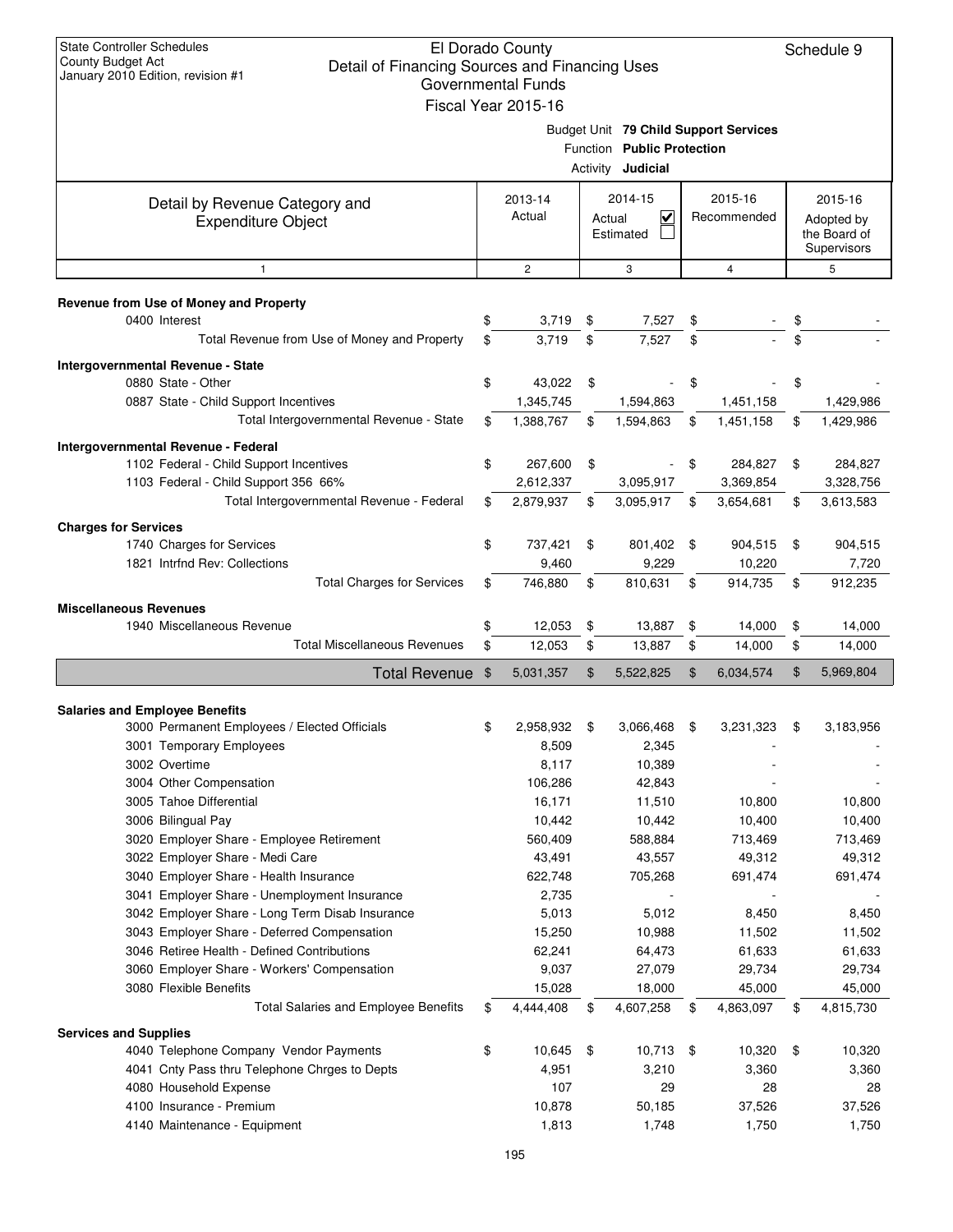|                                              |    | Governmental Funds      |        |                                       |     |                  |     |               |
|----------------------------------------------|----|-------------------------|--------|---------------------------------------|-----|------------------|-----|---------------|
|                                              |    | Fiscal Year 2015-16     |        |                                       |     |                  |     |               |
|                                              |    |                         |        | Budget Unit 79 Child Support Services |     |                  |     |               |
|                                              |    |                         |        | Function Public Protection            |     |                  |     |               |
|                                              |    |                         |        | Activity <b>Judicial</b>              |     |                  |     |               |
| Detail by Revenue Category and               |    | 2013-14                 |        | 2014-15                               |     | 2015-16          |     | 2015-16       |
| <b>Expenditure Object</b>                    |    | Actual                  | Actual | $\overline{\mathbf{v}}$               |     | Recommended      |     | Adopted by    |
|                                              |    |                         |        | Estimated                             |     |                  |     | the Board of  |
|                                              |    |                         |        |                                       |     |                  |     | Supervisors   |
| $\mathbf{1}$                                 |    | $\overline{\mathbf{c}}$ |        | 3                                     |     | $\overline{4}$   |     | 5             |
| 4144 Maintenance - Computer System Supplies  |    | 17,119                  |        | 16,124                                |     | 16,124           |     | 16,124        |
| 4180 Maintenance - Building and Improvements |    | 896                     |        | 891                                   |     | 914              |     | 914           |
| 4220 Memberships                             |    | 11,574                  |        | 11,285                                |     | 11,285           |     | 11,285        |
| 4260 Office Expense                          |    | 39,114<br>51,823        |        | 23,722<br>49,021                      |     | 30,737<br>56,000 |     | 29,024        |
| 4261 Postage<br>4262 Software                |    | 8,079                   |        | 2,279                                 |     | 500              |     | 56,000<br>500 |
| 4263 Subscription / Newspaper / Journals     |    | 19,647                  |        | 10,594                                |     | 11,232           |     | 11,232        |
| 4264 Books / Manuals                         |    | 384                     |        | 1,143                                 |     |                  |     |               |
| 4265 Law Books                               |    | 976                     |        | 920                                   |     | 1,500            |     | 1,500         |
| 4266 Printing / Duplicating                  |    | 1,419                   |        | 45                                    |     |                  |     |               |
| 4267 On-Line Subscriptions                   |    | 326                     |        | 174                                   |     | 120              |     | 120           |
| 4300 Professional and Specialized Services   |    | 49,675                  |        | 25,948                                |     | 31,350           |     | 31,350        |
| 4308 External Data Processing Services       |    | 3,108                   |        | 3,348                                 |     | 3,500            |     | 3,500         |
| 4320 Verbatim Report - Transcription         |    | 352                     |        | 6                                     |     | 100              |     | 100           |
| 4324 Medical, Dental and Lab Services        |    | 5,496                   |        | 5,058                                 |     | 7,500            |     | 7,500         |
| 4400 Publication and Legal Notices           |    |                         |        | 50                                    |     | 100              |     | 100           |
| 4420 Rents and Leases - Equipment            |    | 24,580                  |        | 27,116                                |     | 28,000           |     | 28,000        |
| 4440 Rent & Lease - Building/Improvements    |    | 275,157                 |        | 280,346                               |     | 285,000          |     | 285,000       |
| 4460 Small Tools and Instruments             |    | 1,055                   |        | 355                                   |     |                  |     |               |
| 4461 Minor Equipment                         |    | 6,206                   |        | 1,094                                 |     | 600              |     | 600           |
| 4462 Minor Computer Equipment                |    | 11,296                  |        | 8,095                                 |     | 600              |     | 600           |
| 4500 Special Departmental Expense            |    | 7,131                   |        | 9,134                                 |     | 9,000            |     | 9,000         |
| 4502 Educational Materials                   |    | 1,931                   |        |                                       |     |                  |     |               |
| 4503 Staff Development                       |    | 43,276                  |        | 6,984                                 |     | 9,500            |     | 9,500         |
| 4540 Staff Development                       |    | 834                     |        | 40                                    |     |                  |     |               |
| 4600 Transportation and Travel               |    | 6,462                   |        | 2,910                                 |     | 5,500            |     | 5,500         |
| 4602 Employee - Private Auto Mileage         |    | 7,579                   |        | 1,514                                 |     | 2,500            |     | 2,500         |
| 4605 Vehicle - Rent or Lease                 |    | 28,257                  |        | 34,417                                |     | 26,953           |     | 26,953        |
| 4606 Fuel Purchases                          |    | 15,752                  |        | 11,632                                |     | 15,600           |     | 15,600        |
| 4608 Hotel Accommodations                    |    | 7,026                   |        | 9,855                                 |     |                  |     |               |
| 4620 Utilities                               |    | 31,724                  |        | 33,781                                |     | 44,600           |     | 44,600        |
| <b>Total Services and Supplies</b>           | \$ | 706,644                 | \$     | 643,767 \$                            |     | 651,799          | \$  | 650,086       |
| <b>Intrafund Transfers</b>                   |    |                         |        |                                       |     |                  |     |               |
| 7200 Intrafund Transfers                     | \$ | 10,825                  | - \$   | 5,682 \$                              |     | 2,000            | -\$ | 2,000         |
| 7223 Intrafnd: Mail Service                  |    | 17,414                  |        | 18,967                                |     | 19,592           |     | 19,592        |
| 7224 Intrafnd: Stores Support                |    | 1,243                   |        | 518                                   |     | 747              |     | 747           |
| 7231 Intrafnd: IS Programming Support        |    | 732                     |        | 74                                    |     | 2,000            |     | 2,000         |
| 7232 Intrafnd: Maint Bldg & Improvmnts       |    | 4,715                   |        | 3,014                                 |     |                  |     |               |
| 7233 Intrafnd: Child Support Services        |    | (104, 605)              |        | 290,979                               |     | 510,469          |     | 497,279       |
| <b>Total Intrafund Transfers</b>             | S  | (69, 676)               | - \$   | 319,234                               | \$  | 534,808          | \$  | 521,618       |
| <b>Intrafund Abatement</b>                   |    |                         |        |                                       |     |                  |     |               |
| 7353 Intrfnd Abatemnt: Collections           | \$ | $(15,662)$ \$           |        | $(13, 493)$ \$                        |     | $(15, 130)$ \$   |     | (12,630)      |
| <b>Total Intrafund Abatement</b>             | \$ | (15,662)                | \$     | (13, 493)                             | -\$ | (15, 130)        | \$  | (12,630)      |
| Total Expenditures/Appropriations \$         |    | 5,065,714               | \$     | 5,556,766                             | \$  | 6,034,574        | \$  | 5,974,804     |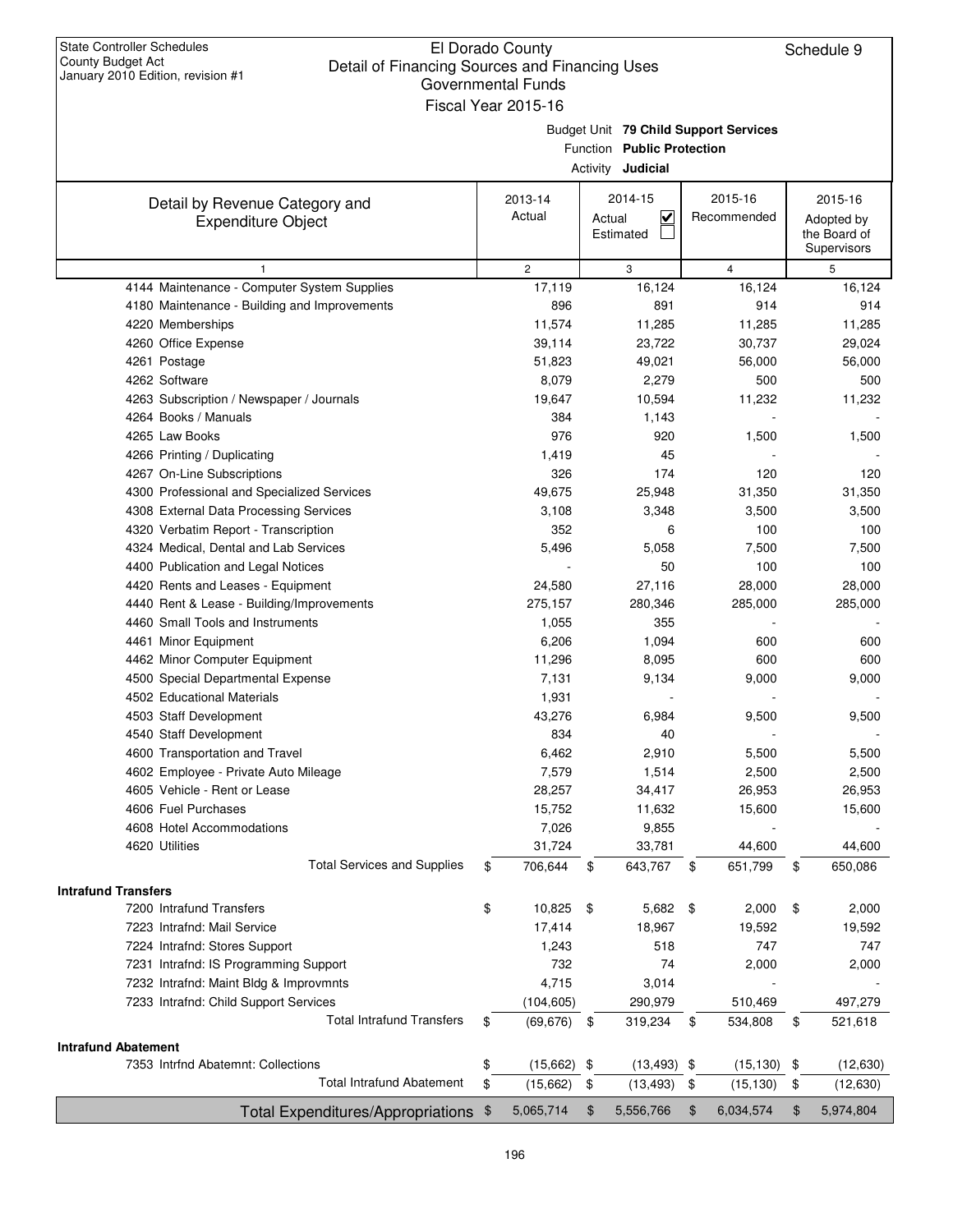| <b>State Controller Schedules</b><br>County Budget Act<br>January 2010 Edition, revision #1     | El Dorado County<br>Schedule 9<br>Detail of Financing Sources and Financing Uses<br>Governmental Funds<br>Fiscal Year 2015-16 |                          |                                     |                        |                                                      |  |  |  |  |  |  |
|-------------------------------------------------------------------------------------------------|-------------------------------------------------------------------------------------------------------------------------------|--------------------------|-------------------------------------|------------------------|------------------------------------------------------|--|--|--|--|--|--|
| Budget Unit 79 Child Support Services<br>Function Public Protection<br>Activity <b>Judicial</b> |                                                                                                                               |                          |                                     |                        |                                                      |  |  |  |  |  |  |
| Detail by Revenue Category and<br><b>Expenditure Object</b>                                     |                                                                                                                               | 2013-14<br>Actual        | 2014-15<br>V<br>Actual<br>Estimated | 2015-16<br>Recommended | 2015-16<br>Adopted by<br>the Board of<br>Supervisors |  |  |  |  |  |  |
|                                                                                                 |                                                                                                                               | $\overline{2}$<br>3<br>4 |                                     |                        |                                                      |  |  |  |  |  |  |
|                                                                                                 | Net Cost \$                                                                                                                   | $(34, 357)$ \$           | $(33,941)$ \$                       | $\sim$                 | (5,000)<br>- \$                                      |  |  |  |  |  |  |